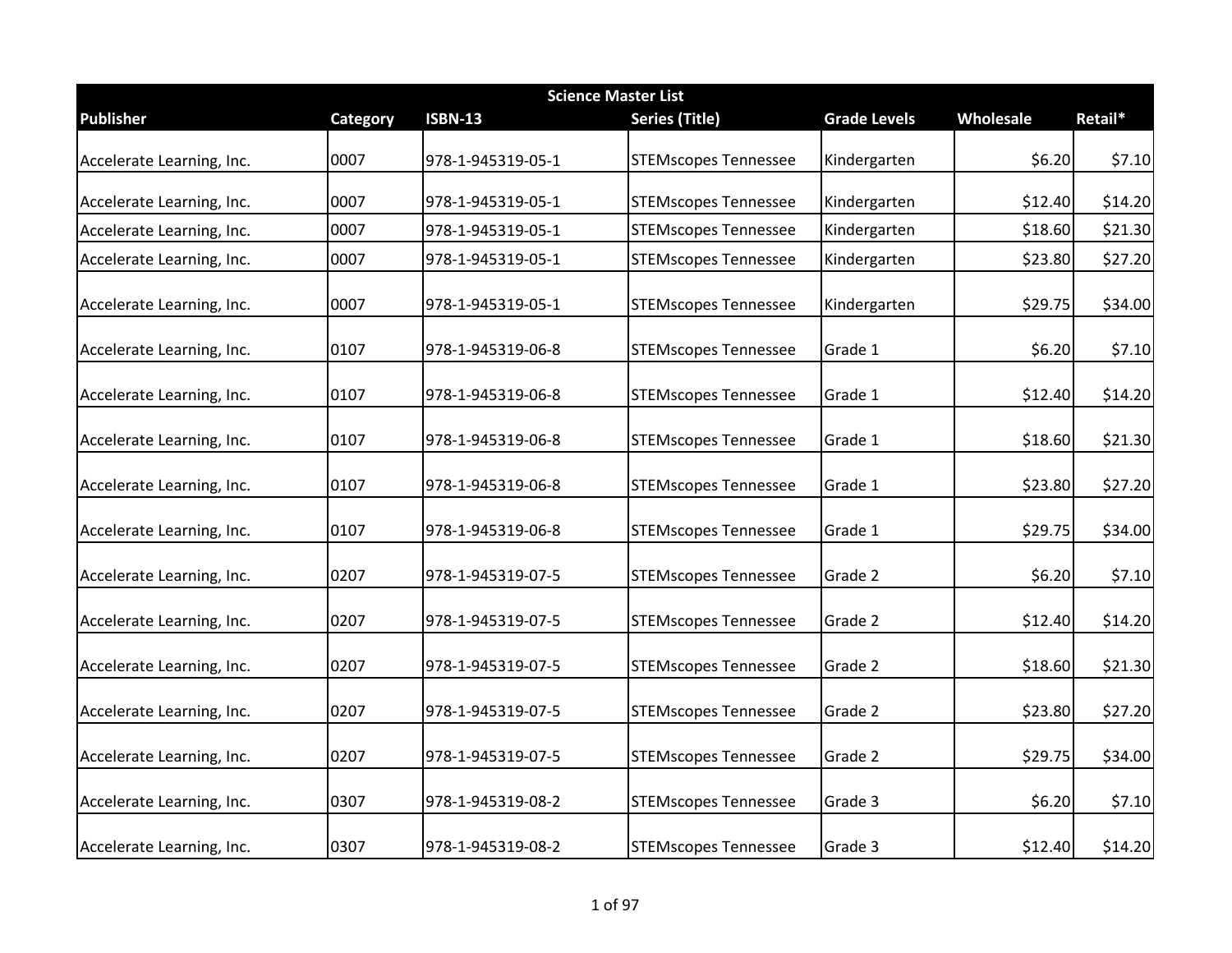|                           | <b>Science Master List</b> |                   |                             |                     |           |         |  |  |
|---------------------------|----------------------------|-------------------|-----------------------------|---------------------|-----------|---------|--|--|
| <b>Publisher</b>          | Category                   | <b>ISBN-13</b>    | <b>Series (Title)</b>       | <b>Grade Levels</b> | Wholesale | Retail* |  |  |
| Accelerate Learning, Inc. | 0307                       | 978-1-945319-08-2 | <b>STEMscopes Tennessee</b> | Grade 3             | \$18.60   | \$21.30 |  |  |
| Accelerate Learning, Inc. | 0307                       | 978-1-945319-08-2 | <b>STEMscopes Tennessee</b> | Grade 3             | \$23.80   | \$27.20 |  |  |
| Accelerate Learning, Inc. | 0307                       | 978-1-945319-08-2 | <b>STEMscopes Tennessee</b> | Grade 3             | \$29.75   | \$34.00 |  |  |
| Accelerate Learning, Inc. | 0407                       | 978-1-945319-09-9 | <b>STEMscopes Tennessee</b> | Grade 4             | \$6.20    | \$7.10  |  |  |
| Accelerate Learning, Inc. | 0407                       | 978-1-945319-09-9 | <b>STEMscopes Tennessee</b> | Grade 4             | \$12.40   | \$14.20 |  |  |
| Accelerate Learning, Inc. | 0407                       | 978-1-945319-09-9 | <b>STEMscopes Tennessee</b> | Grade 4             | \$18.60   | \$21.30 |  |  |
| Accelerate Learning, Inc. | 0407                       | 978-1-945319-09-9 | <b>STEMscopes Tennessee</b> | Grade 4             | \$23.80   | \$27.20 |  |  |
| Accelerate Learning, Inc. | 0407                       | 978-1-945319-09-9 | <b>STEMscopes Tennessee</b> | Grade 4             | \$29.75   | \$34.00 |  |  |
| Accelerate Learning, Inc. | 0507                       | 978-1-945319-10-5 | <b>STEMscopes Tennessee</b> | Grade 5             | \$6.20    | \$7.10  |  |  |
| Accelerate Learning, Inc. | 0507                       | 978-1-945319-10-5 | <b>STEMscopes Tennessee</b> | Grade 5             | \$12.40   | \$14.20 |  |  |
| Accelerate Learning, Inc. | 0507                       | 978-1-945319-10-5 | <b>STEMscopes Tennessee</b> | Grade 5             | \$18.60   | \$21.30 |  |  |
| Accelerate Learning, Inc. | 0507                       | 978-1-945319-10-5 | <b>STEMscopes Tennessee</b> | Grade 5             | \$23.80   | \$27.20 |  |  |
| Accelerate Learning, Inc. | 0507                       | 978-1-945319-10-5 | <b>STEMscopes Tennessee</b> | Grade 5             | \$29.75   | \$34.00 |  |  |
| Accelerate Learning, Inc. | 0607                       | 978-1-945319-11-2 | <b>STEMscopes Tennessee</b> | Grade 6             | \$6.20    | \$7.10  |  |  |
| Accelerate Learning, Inc. | 0607                       | 978-1-945319-11-2 | <b>STEMscopes Tennessee</b> | Grade 6             | \$12.40   | \$14.20 |  |  |
| Accelerate Learning, Inc. | 0607                       | 978-1-945319-11-2 | <b>STEMscopes Tennessee</b> | Grade 6             | \$18.60   | \$21.30 |  |  |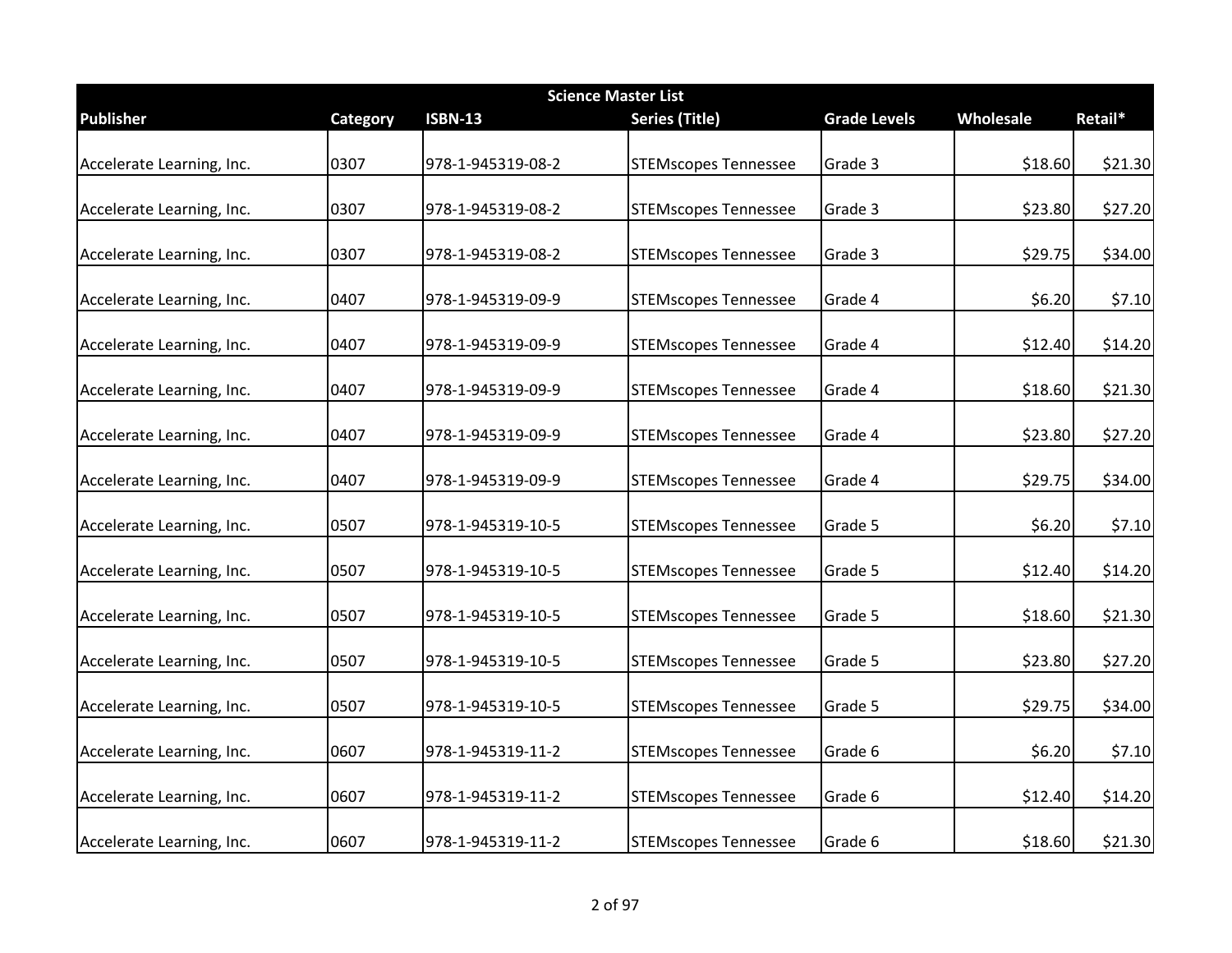| <b>Science Master List</b> |          |                   |                             |                     |           |         |  |
|----------------------------|----------|-------------------|-----------------------------|---------------------|-----------|---------|--|
| <b>Publisher</b>           | Category | <b>ISBN-13</b>    | <b>Series (Title)</b>       | <b>Grade Levels</b> | Wholesale | Retail* |  |
| Accelerate Learning, Inc.  | 0607     | 978-1-945319-11-2 | <b>STEMscopes Tennessee</b> | Grade 6             | \$23.80   | \$27.20 |  |
| Accelerate Learning, Inc.  | 0607     | 978-1-945319-11-2 | <b>STEMscopes Tennessee</b> | Grade 6             | \$29.75   | \$34.00 |  |
| Accelerate Learning, Inc.  | 0807     | 978-1-945319-13-6 | <b>STEMscopes Tennessee</b> | Grade 8             | \$6.20    | \$7.10  |  |
| Accelerate Learning, Inc.  | 0807     | 978-1-945319-13-6 | <b>STEMscopes Tennessee</b> | Grade 8             | \$12.40   | \$14.20 |  |
| Accelerate Learning, Inc.  | 0807     | 978-1-945319-13-6 | <b>STEMscopes Tennessee</b> | Grade 8             | \$18.60   | \$21.30 |  |
| Accelerate Learning, Inc.  | 0807     | 978-1-945319-13-6 | <b>STEMscopes Tennessee</b> | Grade 8             | \$23.80   | \$27.20 |  |
| Accelerate Learning, Inc.  | 0807     | 978-1-945319-13-6 | <b>STEMscopes Tennessee</b> | Grade 8             | \$29.75   | \$34.00 |  |
| Accelerate Learning, Inc.  | 3210     | 978-1-945319-14-3 | <b>STEMscopes Tennessee</b> | <b>Biology 1</b>    | \$6.20    | \$7.10  |  |
| Accelerate Learning, Inc.  | 3210     | 978-1-945319-14-3 | <b>STEMscopes Tennessee</b> | <b>Biology 1</b>    | \$12.40   | \$14.20 |  |
| Accelerate Learning, Inc.  | 3210     | 978-1-945319-14-3 | <b>STEMscopes Tennessee</b> | <b>Biology 1</b>    | \$18.60   | \$21.30 |  |
| Accelerate Learning, Inc.  | 3210     | 978-1-945319-14-3 | <b>STEMscopes Tennessee</b> | <b>Biology 1</b>    | \$23.80   | \$27.20 |  |
| Accelerate Learning, Inc.  | 3210     | 978-1-945319-14-3 | <b>STEMscopes Tennessee</b> | <b>Biology 1</b>    | \$29.75   | \$34.00 |  |
| Accelerate Learning, Inc.  | 3221     | 978-1-945319-15-0 | <b>STEMscopes Tennessee</b> | Chemistry 1         | \$6.20    | \$7.10  |  |
| Accelerate Learning, Inc.  | 3221     | 978-1-945319-15-0 | <b>STEMscopes Tennessee</b> | Chemistry 1         | \$12.40   | \$14.20 |  |
| Accelerate Learning, Inc.  | 3221     | 978-1-945319-15-0 | <b>STEMscopes Tennessee</b> | Chemistry 1         | \$18.60   | \$21.30 |  |
| Accelerate Learning, Inc.  | 3221     | 978-1-945319-15-0 | <b>STEMscopes Tennessee</b> | Chemistry 1         | \$23.80   | \$27.20 |  |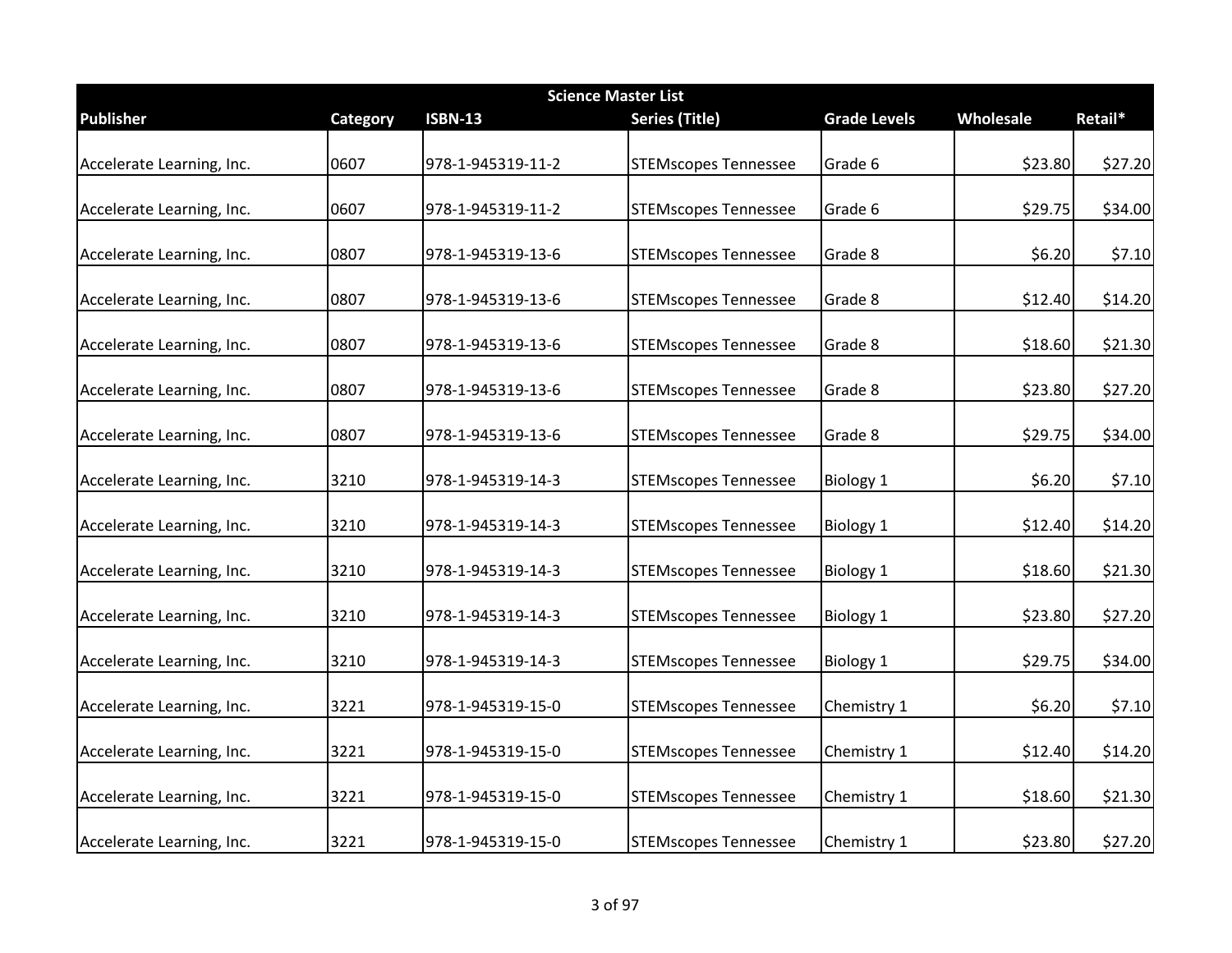| <b>Science Master List</b> |           |                   |                                 |                     |           |          |  |  |
|----------------------------|-----------|-------------------|---------------------------------|---------------------|-----------|----------|--|--|
| <b>Publisher</b>           | Category  | <b>ISBN-13</b>    | <b>Series (Title)</b>           | <b>Grade Levels</b> | Wholesale | Retail*  |  |  |
| Accelerate Learning, Inc.  | 3221      | 978-1-945319-15-0 | <b>STEMscopes Tennessee</b>     | Chemistry 1         | \$29.75   | \$34.00  |  |  |
|                            |           |                   |                                 | Grades 6-8, 1-      | \$25 per  | \$25 per |  |  |
| Achieve3000, Inc.          | Grade 6-8 | 978-1-63256-006-3 | eScience3000                    | year pricing        | student.  | student. |  |  |
|                            |           |                   |                                 | Grades 6-8, 6-      | \$40 per  | \$40 per |  |  |
| Achieve3000, Inc.          | Grade 6-8 | 978-1-63256-007-0 | eScience3000                    | year pricing        | student.  | student. |  |  |
| Bedford                    | 3217      | 9781464156410.00  | Principles of Life              | $9 - 12$            | \$113.04  | \$132.99 |  |  |
| Bedford                    | 3217      | 9781464186523.00  | Principles of Life              | $9 - 12$            | \$29.74   | \$34.99  |  |  |
| Bedford                    | 3217      | 9781464156489.00  | Principles of Life              | $9 - 12$            | \$173.39  | \$203.99 |  |  |
| Bedford                    | 3217      | 9781464156465.00  | Principles of Life              | $9 - 12$            | \$215.89  | \$253.99 |  |  |
| Bedford                    | 3217      | 9781464156496.00  | Principles of Life              | $9 - 12$            | \$431.79  | \$507.99 |  |  |
| Bedford                    | 3217      | 9781464196218.00  | Principles of Life              | $9 - 12$            | \$123.24  | \$144.99 |  |  |
| Bedford                    | 3217      | 9781319032890.00  | Principles of Life              | $9 - 12$            | \$65.44   | \$76.99  |  |  |
| Bedford                    | 3217      | 9781319032852.00  | Principles of Life              | $9 - 12$            | \$123.24  | \$144.99 |  |  |
| Bedford                    | 3217      | 9781319032845.00  | Principles of Life              | $9 - 12$            | \$67.99   | \$79.99  |  |  |
| Bedford                    | 3217      | 9781319042257.00  | Principles of Life              | $9 - 12$            | \$123.24  | \$144.99 |  |  |
| Bedford                    | 3217      | 9781464196225.00  | Principles of Life              | $9 - 12$            | \$143.64  | \$168.99 |  |  |
| Bedford                    | 3217      | 9781319077686.00  | Principles of Life              | $9 - 12$            | \$152.99  | \$179.99 |  |  |
| Bedford                    | 3217      | 9781319051051.00  | Principles of Life              | $9 - 12$            | \$123.24  | \$144.99 |  |  |
| <b>Bedford</b>             | 3236      | 9781464108686.00  | <b>AP Environmental Science</b> | $9 - 12$            | \$135.14  | \$158.99 |  |  |
| <b>Bedford</b>             | 3236      | 9781464156168.00  | AP Environmental Science 9-12   |                     | \$30.59   | \$35.99  |  |  |
| <b>Bedford</b>             | 3236      | 9781464156182.00  | AP Environmental Science        | $9-12$              | \$203.99  | \$239.99 |  |  |
| <b>Bedford</b>             | 3236      | 9781464156120.00  | AP Environmental Science 9-12   |                     | \$215.89  | \$253.99 |  |  |
| <b>Bedford</b>             | 3236      | 9781464156199.00  | AP Environmental Science 9-12   |                     | \$431.79  | \$507.99 |  |  |
| Bedford                    | 3236      | 9781319076054.00  | AP Environmental Science 9-12   |                     | \$81.59   | \$95.99  |  |  |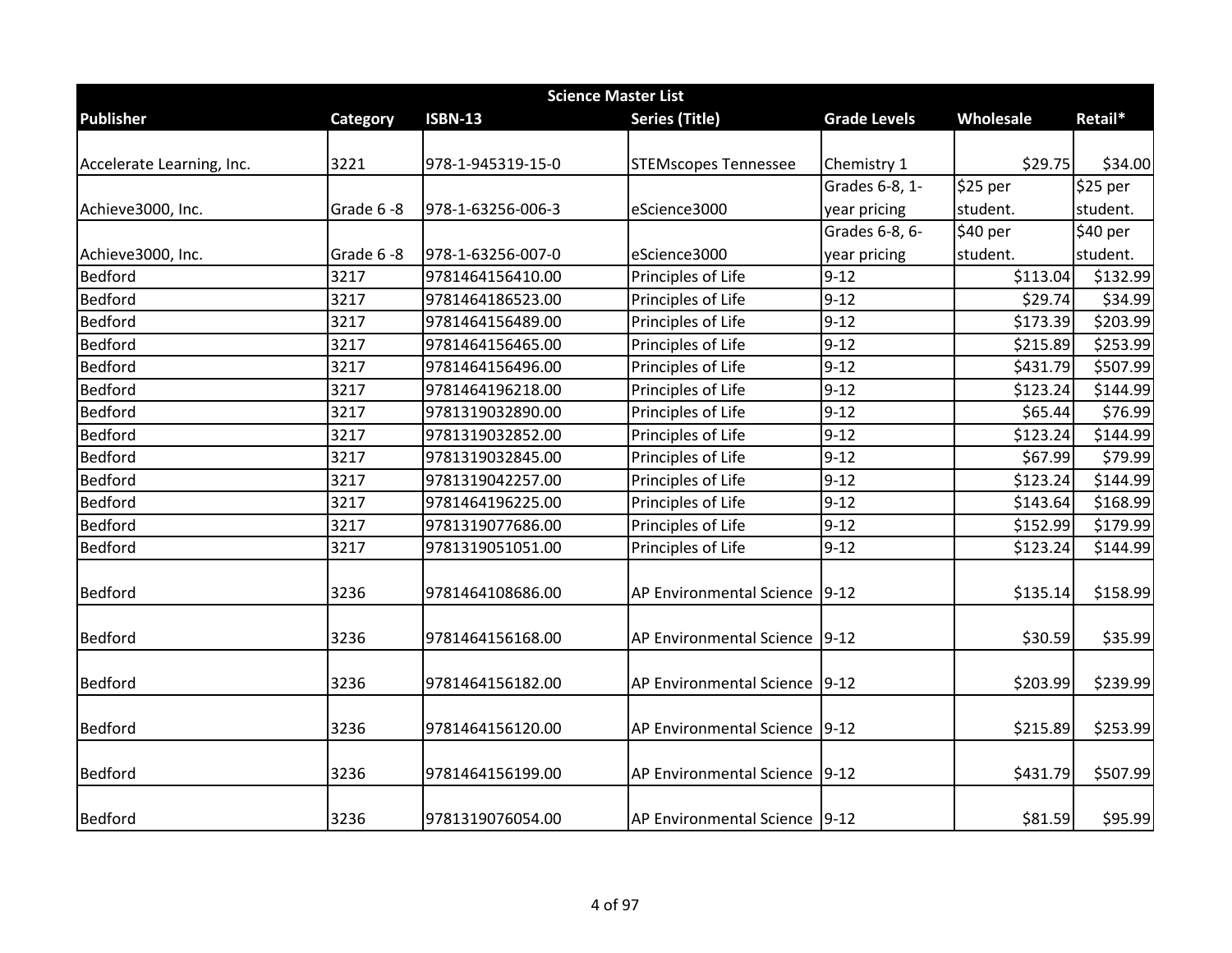|                  |                 |                  | <b>Science Master List</b>                                    |                     |           |          |
|------------------|-----------------|------------------|---------------------------------------------------------------|---------------------|-----------|----------|
| <b>Publisher</b> | <b>Category</b> | <b>ISBN-13</b>   | <b>Series (Title)</b>                                         | <b>Grade Levels</b> | Wholesale | Retail*  |
| Bedford          | 3236            | 9781319076047    | AP Environmental Science                                      | $9-12$              | \$152.14  | \$178.99 |
| Bedford          | 3236            | 9781319033682.00 | AP Environmental Science                                      | $9-12$              | \$147.89  | \$173.99 |
| Bedford          | 3236            | 9781319033675.00 | AP Environmental Science                                      | $9 - 12$            | \$81.59   | \$95.99  |
| Bedford          | 3236            | 9781319110376.00 | AP Environmental Science 9-12                                 |                     | \$83.29   | \$97.99  |
| Bedford          | 3236            | 9781319086992.00 | AP Environmental Science 9-12                                 |                     | \$148.74  | \$174.99 |
| Bedford          | 3236            | 9781319092429.00 | AP Environmental Science 9-12                                 |                     | \$165.74  | \$194.99 |
| Bedford          | 3236            | 9781319092412.00 | AP Environmental Science 9-12                                 |                     | \$145.34  | \$170.99 |
| Bedford          | 3236            | 9781319031145.00 | AP Environmental Science                                      | $9-12$              | \$147.04  | \$172.99 |
| Bedford          | 3236            | 9781319037130.00 | AP Environmental Science                                      | $9-12$              | \$181.04  | \$212.99 |
| Bedford          | 3236            | 9781319101145.00 | AP Environmental Science                                      | $9-12$              | \$157.24  | \$184.99 |
| Cengage          | 3217            | 9781305251328    | Biology: The Unity and<br>Diversity of Life                   | 09-12               | \$134.25  | \$154.38 |
| Cengage          | 3217            | 9781305470330    | Biology: The Unity and<br>Diversity of Life                   | $09-12$             | \$154.25  | \$177.38 |
| Cengage          | 3217            | 9781305470347    | Biology: The Unity and<br>Diversity of Life                   | $09-12$             | \$114.25  | \$131.38 |
| Cengage          | 3260            | 9781305637429    | <b>Environmental Science:</b><br><b>Sustaining Your World</b> | $09-12$             | \$83.75   | \$96.31  |
| Cengage          | 3260            | 9781337379465    | <b>Environmental Science:</b><br><b>Sustaining Your World</b> | 09-12               | \$103.75  | \$119.31 |
| Cengage          | 3260            | 9781337379441    | <b>Environmental Science:</b><br><b>Sustaining Your World</b> | 09-12               | \$73.75   | \$84.81  |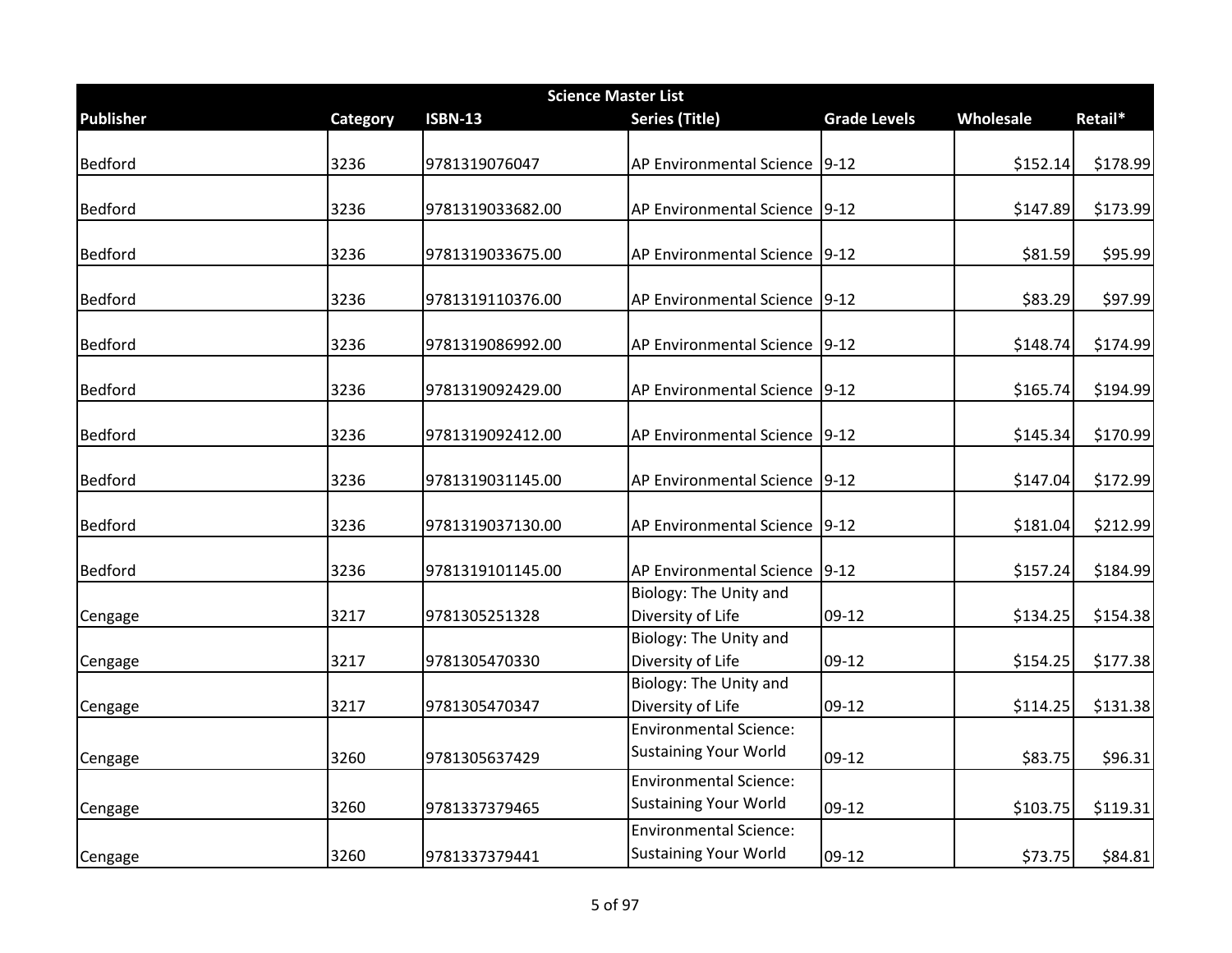|                    | <b>Science Master List</b> |                   |                                      |                     |           |          |  |  |
|--------------------|----------------------------|-------------------|--------------------------------------|---------------------|-----------|----------|--|--|
| <b>Publisher</b>   | Category                   | <b>ISBN-13</b>    | <b>Series (Title)</b>                | <b>Grade Levels</b> | Wholesale | Retail*  |  |  |
|                    |                            |                   |                                      |                     |           |          |  |  |
| Cengage            | 3238                       | 9781305965393.00  | <b>College Physics</b>               | $09-12$             | \$165.25  | \$190.03 |  |  |
|                    |                            |                   |                                      |                     |           |          |  |  |
| Cengage            | 3238                       | 9781337735339.00  | <b>College Physics</b>               | $09-12$             | \$180.00  | \$207.00 |  |  |
|                    |                            |                   |                                      |                     |           |          |  |  |
| Cengage            | 3238                       | 9781337735315.00  | <b>College Physics</b>               | 09-12               | \$140.00  | \$161.00 |  |  |
| Cengage            | 3225                       | 9781305957732     | Chemistry                            | 09-12               | \$159.00  | \$182.85 |  |  |
|                    |                            |                   |                                      |                     |           |          |  |  |
| Cengage            | 3225                       | 9781337427012     | Chemistry                            | 09-12               | \$159.00  | \$182.85 |  |  |
| Cengage            | 3225                       | 9781337427029     | Chemistry                            | 09-12               | \$149.00  | \$171.35 |  |  |
|                    |                            |                   | Anatomy &                            |                     |           |          |  |  |
| Cengage            | 5991                       | 9781305992023     | Applications/Anatomy &<br>Physiology | $09-12$             | \$90.75   | \$104.36 |  |  |
|                    |                            |                   | Anatomy &                            |                     |           |          |  |  |
| Cengage            | 5991                       | 9781337426978     | Applications/Anatomy &<br>Physiology | $09-12$             | \$70.75   | \$81.36  |  |  |
|                    |                            |                   |                                      | 9-12 but            |           |          |  |  |
|                    |                            |                   |                                      | recommended for     |           |          |  |  |
|                    |                            |                   | <b>Foundations of Physical</b>       | Grade 9 Physical    |           |          |  |  |
| <b>CPO</b> Science | 3202                       | 978-1-62571-846-4 | Science                              | Science             | \$212.74  | \$212.74 |  |  |
|                    |                            |                   |                                      | 9-12 but            |           |          |  |  |
|                    |                            |                   |                                      | recommended for     |           |          |  |  |
|                    |                            |                   | <b>Foundations of Physical</b>       | Grade 9 Physical    |           |          |  |  |
| <b>CPO Science</b> | 3202                       | 978-1-62571-845-7 | Science                              | Science             | \$90.66   | \$90.66  |  |  |
|                    |                            |                   |                                      | 9-12 but            |           |          |  |  |
|                    |                            |                   |                                      | recommended for     |           |          |  |  |
|                    |                            |                   | <b>Foundations of Physical</b>       | Grade 9 Physical    |           |          |  |  |
| CPO Science        | 3202                       | 978-1-62571-829-7 | Science                              | Science             | \$23.46   | \$23.46  |  |  |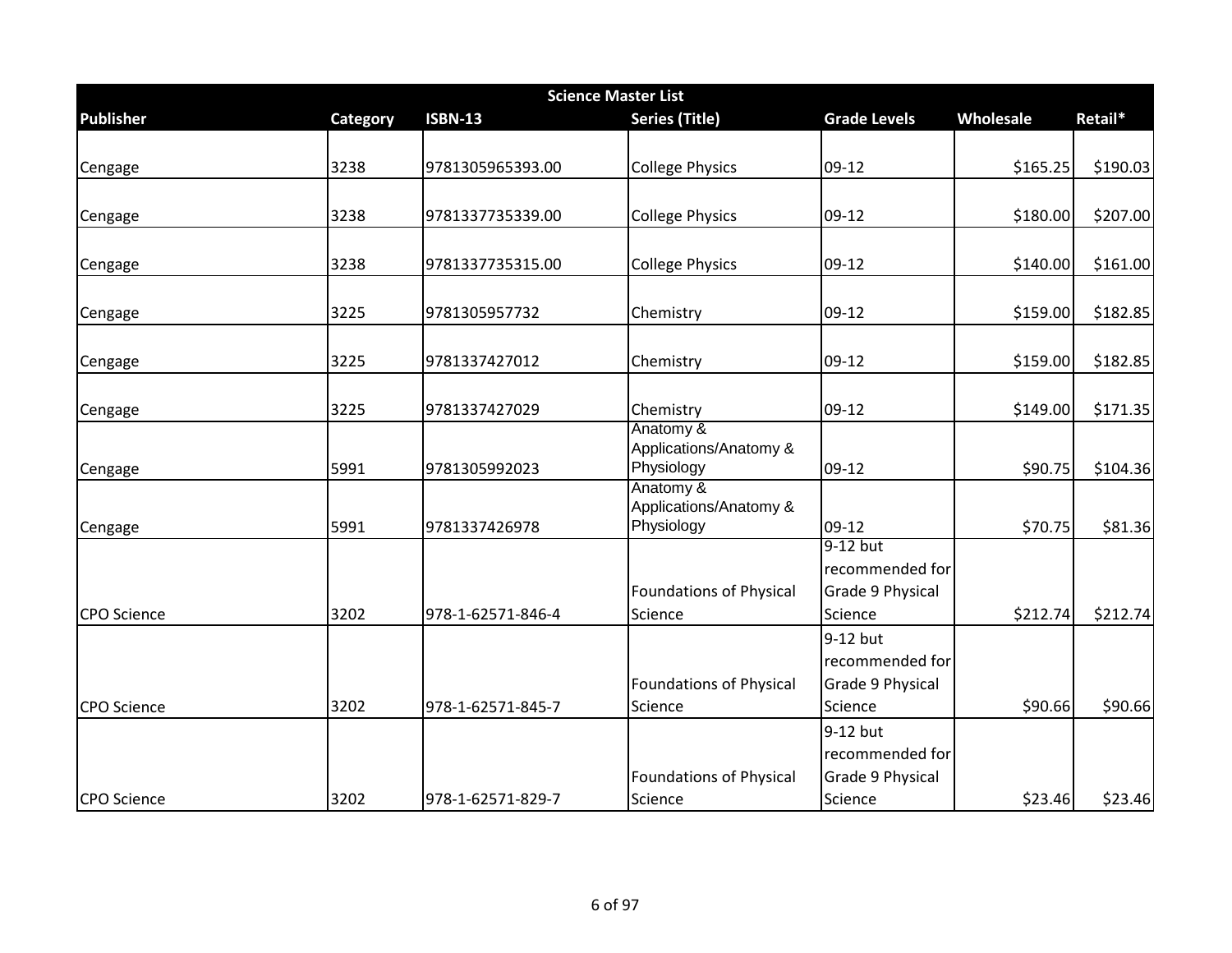|                            | <b>Science Master List</b> |                   |                                |                     |                 |                         |  |  |
|----------------------------|----------------------------|-------------------|--------------------------------|---------------------|-----------------|-------------------------|--|--|
| <b>Publisher</b>           | Category                   | <b>ISBN-13</b>    | <b>Series (Title)</b>          | <b>Grade Levels</b> | Wholesale       | Retail*                 |  |  |
|                            |                            |                   |                                | $9-12$ but          |                 |                         |  |  |
|                            |                            |                   |                                | recommended for     |                 |                         |  |  |
|                            |                            |                   | <b>Foundations of Physical</b> | Grade 9 Physical    |                 |                         |  |  |
| <b>CPO</b> Science         | 3202                       | 978-1-62571-856-3 | Science                        | Science             | \$110.82        | \$110.82                |  |  |
|                            |                            |                   |                                | 9-12 but            |                 |                         |  |  |
|                            |                            |                   |                                | recommended for     |                 |                         |  |  |
|                            |                            |                   | <b>Foundations of Physical</b> | Grade 9 Physical    |                 |                         |  |  |
| <b>CPO</b> Science         | 3202                       | 978-1-62571-870-9 | Science                        | Science             | \$110.82        | \$110.82                |  |  |
|                            |                            |                   |                                | 9-12 but            |                 |                         |  |  |
|                            |                            |                   |                                | recommended for     |                 |                         |  |  |
|                            |                            |                   | <b>Foundations of Physical</b> | Grade 9 Physical    |                 |                         |  |  |
| <b>CPO</b> Science         | 3202                       | 978-1-62571-940-9 | Science                        | Science             | \$107.46        | \$107.46                |  |  |
|                            |                            |                   |                                | 9-12 but            |                 |                         |  |  |
|                            |                            |                   |                                | recommended for     |                 |                         |  |  |
|                            |                            |                   | <b>Foundations of Physical</b> | Grade 9 Physical    |                 |                         |  |  |
| <b>CPO</b> Science         | 3202                       | 978-1-62571-933-1 | Science                        | Science             | \$127.62        | \$127.62                |  |  |
|                            |                            |                   |                                |                     |                 |                         |  |  |
|                            |                            |                   |                                | 9-12 but            |                 |                         |  |  |
|                            |                            |                   |                                | recommended for     |                 |                         |  |  |
|                            |                            |                   | <b>Foundations of Physical</b> | Grade 9 Physical    |                 |                         |  |  |
| <b>CPO</b> Science         | 3202                       | 978-1-60431-024-5 | Science                        | Science             |                 | $$2,575.94$ $$2,575.94$ |  |  |
|                            |                            |                   | <b>Discovery Education</b>     |                     |                 |                         |  |  |
| <b>Discovery Education</b> | 0007                       | 978-1-68220-203-6 | <b>Science Techbook</b>        | К                   | \$58.97         | \$58.97                 |  |  |
|                            |                            |                   | <b>Discovery Education</b>     |                     |                 |                         |  |  |
| <b>Discovery Education</b> | 0007                       | 978-1-68220-218-0 | <b>Science Techbook</b>        | К                   | \$10.00-\$14.00 | \$14.00                 |  |  |
|                            |                            |                   | <b>Discovery Education</b>     |                     |                 |                         |  |  |
| <b>Discovery Education</b> | 0107                       | 978-1-68220-204-3 | <b>Science Techbook</b>        | 1                   | \$58.97         | \$58.97                 |  |  |
|                            |                            |                   |                                |                     |                 | \$14.00                 |  |  |
|                            |                            |                   | <b>Discovery Education</b>     |                     |                 | per                     |  |  |
| <b>Discovery Education</b> | 0107                       | 978-1-68220-219-7 | Science Techbook               | 1                   | \$10.00-\$14.00 | student                 |  |  |
|                            |                            |                   | <b>Discovery Education</b>     |                     |                 |                         |  |  |
| <b>Discovery Education</b> | 0207                       | 978-1-68220-205-0 | <b>Science Techbook</b>        | 2                   | \$58.00         | \$58.97                 |  |  |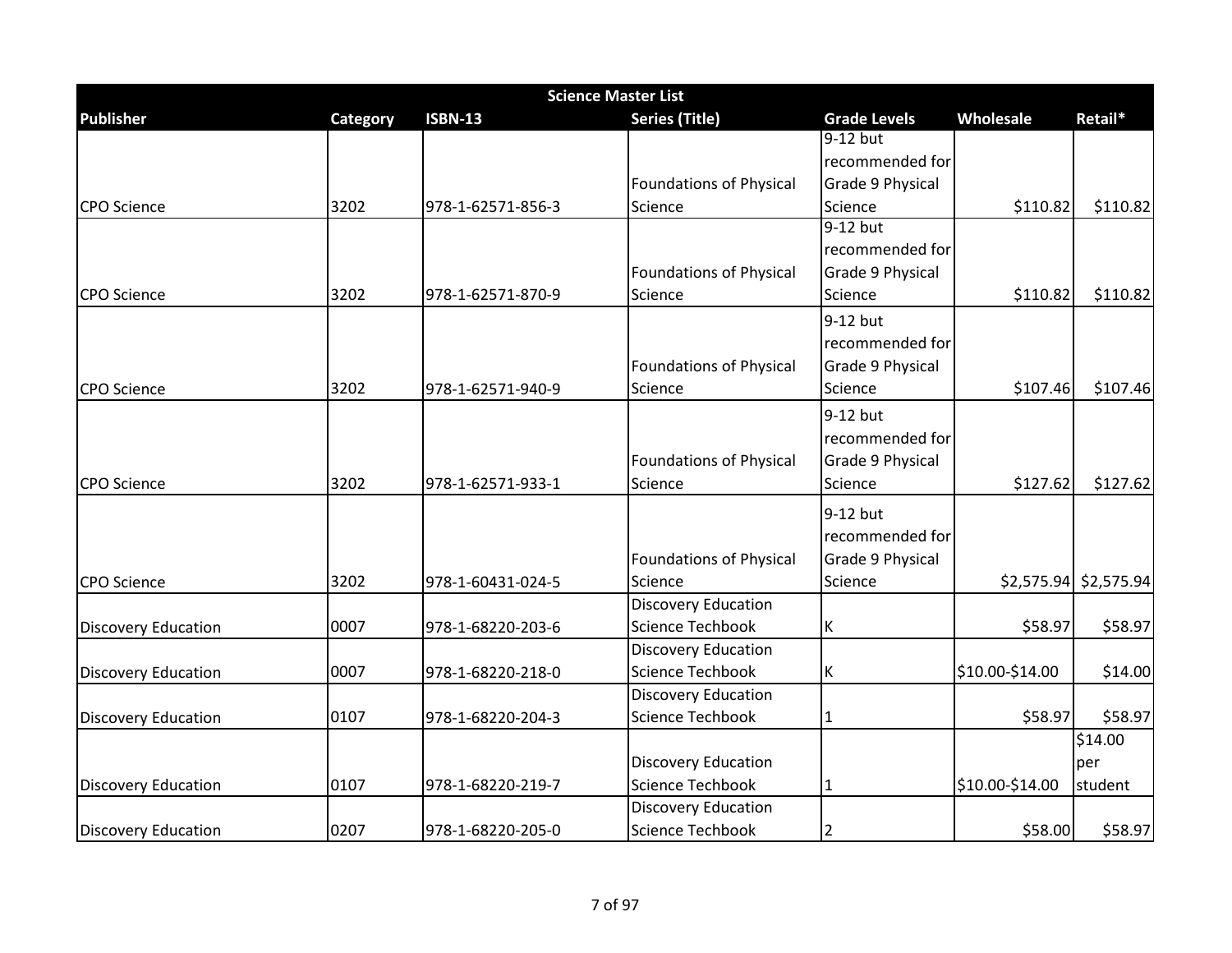|                            | <b>Science Master List</b> |                   |                            |                     |                 |         |  |  |
|----------------------------|----------------------------|-------------------|----------------------------|---------------------|-----------------|---------|--|--|
| <b>Publisher</b>           | Category                   | <b>ISBN-13</b>    | <b>Series (Title)</b>      | <b>Grade Levels</b> | Wholesale       | Retail* |  |  |
|                            |                            |                   | <b>Discovery Education</b> |                     |                 |         |  |  |
| <b>Discovery Education</b> | 0207                       | 978-1-68220-220-3 | Science Techbook           | 2                   | \$10-\$14.00    | \$14.00 |  |  |
|                            |                            |                   | <b>Discovery Education</b> |                     |                 | \$58.97 |  |  |
| <b>Discovery Education</b> | 0307                       | 978-1-68220-206-7 | Science Techbook           | 3                   | \$58.97         |         |  |  |
|                            |                            |                   | <b>Discovery Education</b> |                     |                 |         |  |  |
| <b>Discovery Education</b> | 0307                       | 978-1-68220-221-0 | <b>Science Techbook</b>    | 3                   | \$10.00-\$14.00 | \$14.00 |  |  |
|                            |                            |                   | <b>Discovery Education</b> |                     |                 |         |  |  |
| <b>Discovery Education</b> | 0407                       | 978-1-68220-207-4 | <b>Science Techbook</b>    | $\overline{4}$      | \$58.97         | \$58.97 |  |  |
|                            |                            |                   | <b>Discovery Education</b> |                     |                 | \$14.00 |  |  |
| <b>Discovery Education</b> | 0407                       | 978-1-68220-222-7 | Science Techbook           | 4                   | \$10.00-\$14.00 |         |  |  |
|                            |                            |                   | <b>Discovery Education</b> |                     |                 |         |  |  |
| <b>Discovery Education</b> | 0507                       | 978-1-68220-208-1 | Science Techbook           | 5                   | \$58.97         | \$58.97 |  |  |
|                            |                            |                   | <b>Discovery Education</b> |                     |                 | \$14.00 |  |  |
| <b>Discovery Education</b> | 0507                       | 978-1-68220-223-4 | <b>Science Techbook</b>    | 5                   | \$10.00-\$14.00 |         |  |  |
|                            |                            |                   | <b>Discovery Education</b> |                     |                 |         |  |  |
| <b>Discovery Education</b> | 0607                       | 978-1-68220-209-8 | <b>Science Techbook</b>    | 6                   | \$58.97         | \$58.97 |  |  |
|                            |                            |                   | <b>Discovery Education</b> |                     |                 | \$14.00 |  |  |
| <b>Discovery Education</b> | 0607                       | 978-1-68220-224-1 | Science Techbook           | 6                   | \$10.00-\$14.00 |         |  |  |
|                            |                            |                   | <b>Discovery Education</b> |                     |                 |         |  |  |
| <b>Discovery Education</b> | 0706                       | 978-1-68220-210-4 | Science Techbook           | 17                  | \$58.97         | \$58.97 |  |  |
|                            |                            |                   | <b>Discovery Education</b> |                     |                 | \$14.00 |  |  |
| <b>Discovery Education</b> | 0706                       | 978-1-68220-225-8 | Science Techbook           | 17                  | \$10.00-\$14.00 |         |  |  |
|                            |                            |                   | <b>Discovery Education</b> |                     |                 |         |  |  |
| <b>Discovery Education</b> | 0807                       | 978-1-68220-211-1 | <b>Science Techbook</b>    | 8                   | \$58.97         | \$58.97 |  |  |
|                            |                            |                   | <b>Discovery Education</b> |                     |                 | \$14.00 |  |  |
| <b>Discovery Education</b> | 0807                       | 978-1-68220-226-5 | <b>Science Techbook</b>    | 8                   | \$10.00-\$14.00 |         |  |  |
|                            |                            |                   | <b>Discovery Education</b> |                     |                 |         |  |  |
| <b>Discovery Education</b> | 3210                       | 978-1-68220-212-8 | Science Techbook           | 9-12, Biology       | \$58.97         | \$58.97 |  |  |
|                            |                            |                   | <b>Discovery Education</b> |                     |                 | \$14.00 |  |  |
| <b>Discovery Education</b> | 3210                       | 978-1-68220-227-2 | Science Techbook           | 9-12, Biology       | \$10.00-\$14.00 |         |  |  |
|                            |                            |                   | <b>Discovery Education</b> |                     |                 |         |  |  |
| <b>Discovery Education</b> | 3221                       | 978-1-68220-213-5 | <b>Science Techbook</b>    | 9-12, Chemistry     | \$58.97         | \$58.97 |  |  |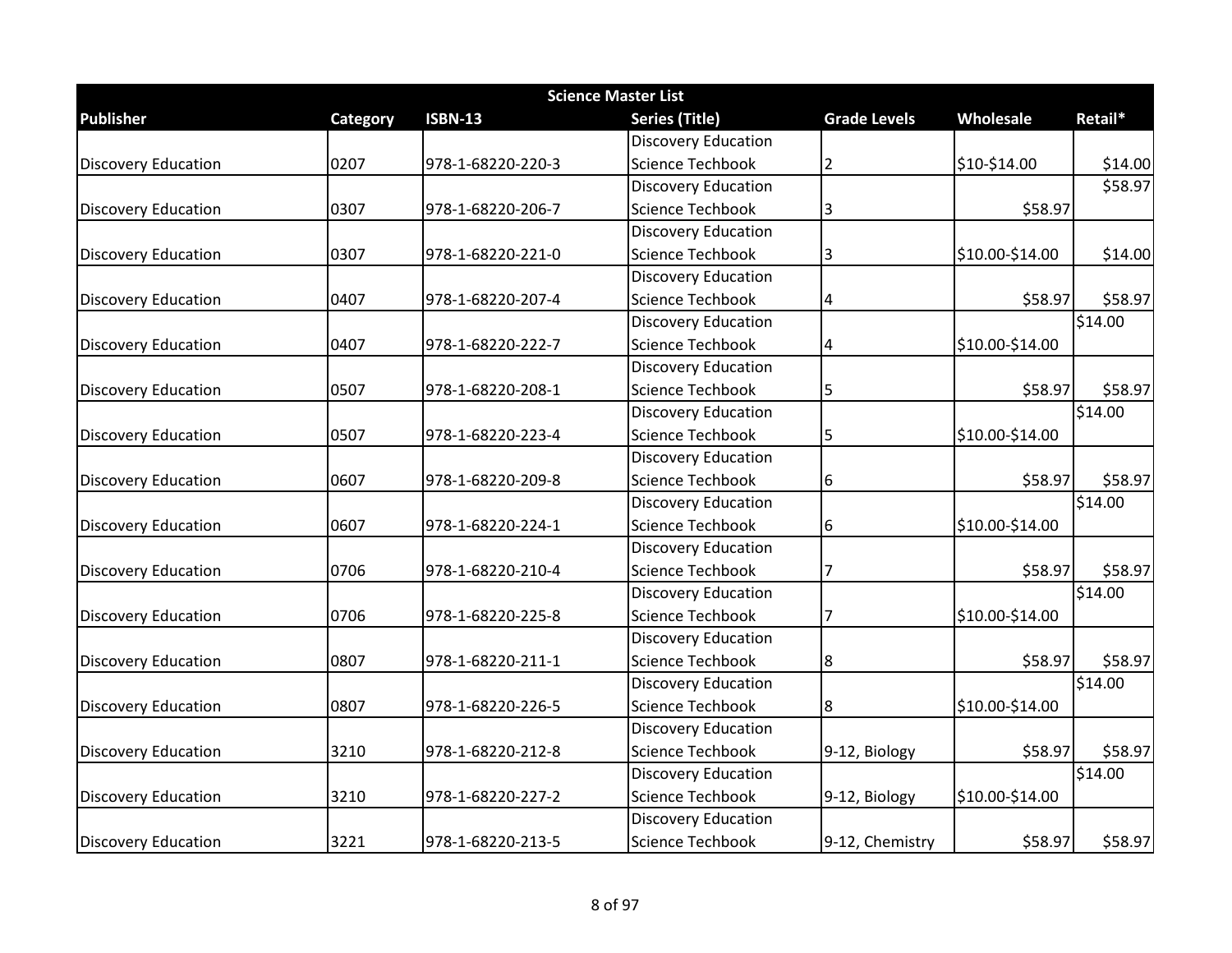| <b>Science Master List</b>         |          |                   |                            |                     |                 |          |  |  |
|------------------------------------|----------|-------------------|----------------------------|---------------------|-----------------|----------|--|--|
| <b>Publisher</b>                   | Category | <b>ISBN-13</b>    | <b>Series (Title)</b>      | <b>Grade Levels</b> | Wholesale       | Retail*  |  |  |
|                                    |          |                   | <b>Discovery Education</b> |                     |                 | \$14.00  |  |  |
| <b>Discovery Education</b>         | 3221     | 978-1-68220-228-9 | <b>Science Techbook</b>    | 9-12, Chemistry     | \$10.00-\$14.00 |          |  |  |
|                                    |          |                   | <b>Discovery Education</b> |                     |                 |          |  |  |
| <b>Discovery Education</b>         | 3231     | 978-1-68220-214-2 | <b>Science Techbook</b>    | 9-12, Physics       | \$58.97         | \$58.97  |  |  |
|                                    |          |                   | <b>Discovery Education</b> |                     |                 | \$14.00  |  |  |
| <b>Discovery Education</b>         | 3231     | 978-1-68220-229-6 | <b>Science Techbook</b>    | 9-12, Physics       | \$10.00-\$14.00 |          |  |  |
|                                    |          |                   | Applied Anatomy &          |                     |                 |          |  |  |
|                                    |          |                   | Physiology: A Case Study   |                     |                 |          |  |  |
| <b>EMC Publishing, LLC</b>         | 3251     | 9781533816689     | Approach                   | $9 - 12$            | \$58.97         | \$58.97  |  |  |
|                                    |          |                   | Applied Anatomy &          |                     |                 |          |  |  |
|                                    |          |                   | Physiology: A Case Study   |                     |                 |          |  |  |
| <b>EMC Publishing, LLC</b>         | 3251     | 9781533816726     | Approach                   | $9 - 12$            | \$94.95         | \$126.28 |  |  |
|                                    |          |                   | Applied Anatomy &          |                     |                 |          |  |  |
|                                    |          |                   | Physiology: A Case Study   |                     |                 |          |  |  |
| <b>EMC Publishing, LLC</b>         | 3251     | 9781533816702     | Approach                   | $9 - 12$            | \$70.95         | \$94.36  |  |  |
|                                    |          |                   | Applied Anatomy &          |                     |                 |          |  |  |
|                                    |          |                   | Physiology: A Case Study   |                     |                 |          |  |  |
| <b>EMC Publishing, LLC</b>         | 3251     | 9781533816719     | Approach                   | $9 - 12$            | \$19.95         | \$26.53  |  |  |
|                                    |          |                   | Applied Anatomy &          |                     |                 |          |  |  |
|                                    |          |                   | Physiology: A Case Study   |                     |                 |          |  |  |
| <b>EMC Publishing, LLC</b>         | 3251     | 9781533816771     | Approach                   | $9 - 12$            | \$104.95        | \$139.58 |  |  |
|                                    |          |                   | Applied Anatomy &          |                     |                 |          |  |  |
|                                    |          |                   | Physiology: A Case Study   |                     |                 |          |  |  |
| <b>EMC Publishing, LLC</b>         | 3251     | 9781533816788     | Approach                   | $9 - 12$            | \$99.95         | \$132.93 |  |  |
|                                    |          |                   | Applied Anatomy &          |                     |                 |          |  |  |
|                                    |          |                   | Physiology: A Case Study   |                     |                 |          |  |  |
| 3251<br><b>EMC Publishing, LLC</b> |          | 9781533816795     | Approach                   | $9 - 12$            | \$34.95         | \$46.48  |  |  |
|                                    |          |                   | Applied Anatomy &          |                     |                 |          |  |  |
|                                    |          |                   | Physiology: A Case Study   |                     |                 |          |  |  |
| <b>EMC Publishing, LLC</b>         | 3251     | 9781533816801     | Approach                   | $9 - 12$            | \$109.95        | \$146.23 |  |  |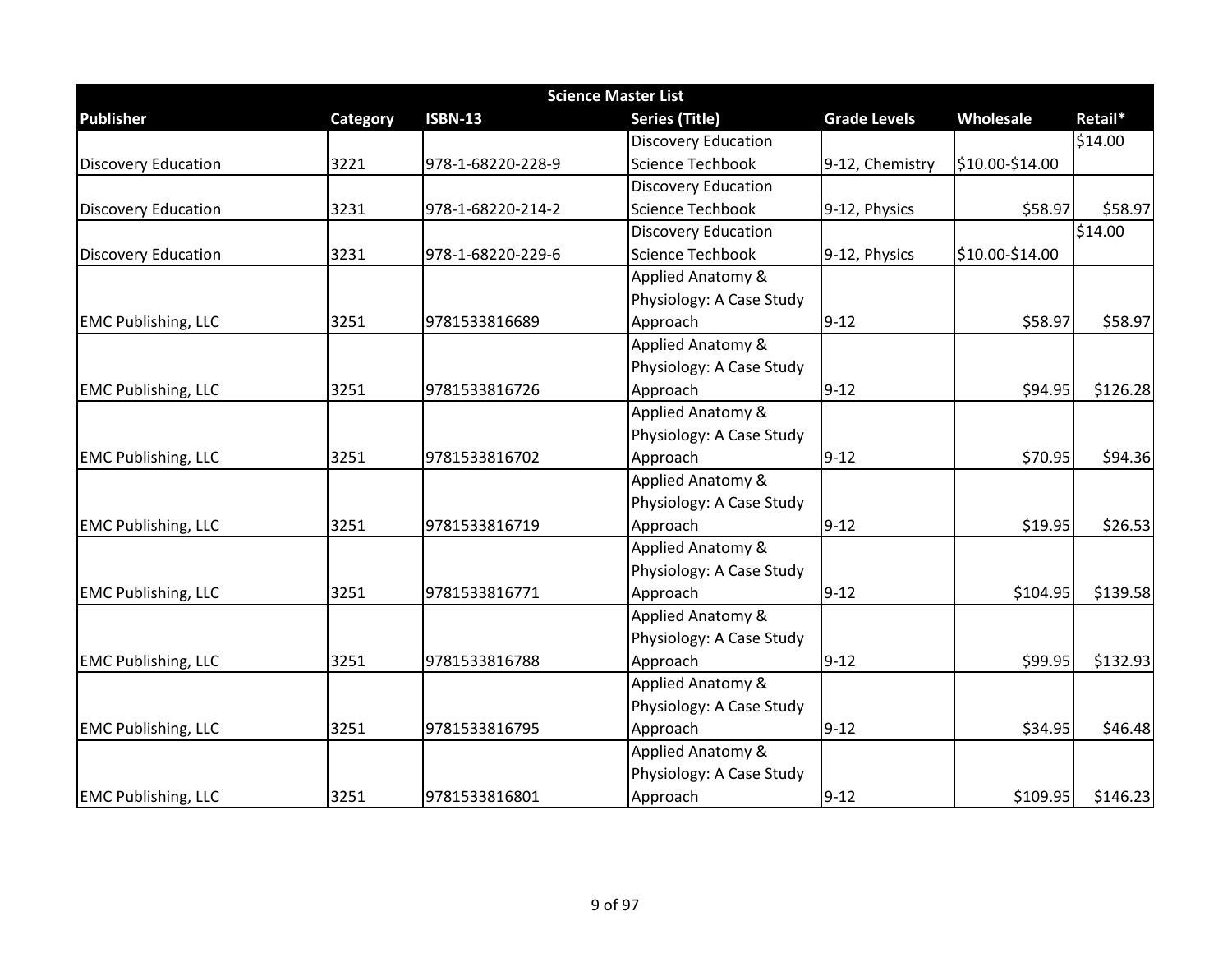| <b>Science Master List</b> |                 |                   |                          |                     |           |          |  |
|----------------------------|-----------------|-------------------|--------------------------|---------------------|-----------|----------|--|
| <b>Publisher</b>           | <b>Category</b> | <b>ISBN-13</b>    | <b>Series (Title)</b>    | <b>Grade Levels</b> | Wholesale | Retail*  |  |
|                            |                 |                   | Applied Anatomy &        |                     |           |          |  |
|                            |                 |                   | Physiology: A Case Study |                     |           |          |  |
| <b>EMC Publishing, LLC</b> | 3251            | 9781533816818     | Approach                 | $9 - 12$            | \$104.95  | \$139.58 |  |
|                            |                 |                   | Applied Anatomy &        |                     |           |          |  |
|                            |                 |                   | Physiology: A Case Study |                     |           |          |  |
| <b>EMC Publishing, LLC</b> | 3251            | 9781533816733     | Approach                 | $9 - 12$            | \$33.95   | \$45.15  |  |
|                            |                 |                   | Applied Anatomy &        |                     |           |          |  |
|                            |                 |                   | Physiology: A Case Study |                     |           |          |  |
| <b>EMC Publishing, LLC</b> | 3251            | 9781533816740     | Approach                 | $9 - 12$            | \$25.95   | \$34.51  |  |
|                            |                 |                   | Applied Anatomy &        |                     |           |          |  |
|                            |                 |                   | Physiology: A Case Study |                     |           |          |  |
| <b>EMC Publishing, LLC</b> | 3251            | 9781533816757     | Approach                 | $9 - 12$            | \$14.95   | \$19.88  |  |
|                            |                 |                   | Applied Anatomy &        |                     |           |          |  |
|                            |                 |                   | Physiology: A Case Study |                     |           |          |  |
| <b>EMC Publishing, LLC</b> | 3251            | 9781533816764     | Approach                 | $9 - 12$            | \$38.95   | \$51.80  |  |
|                            |                 |                   | Applied Anatomy &        |                     |           |          |  |
|                            |                 |                   | Physiology: A Case Study |                     |           |          |  |
| <b>EMC Publishing, LLC</b> | 3251            | 9781533816825     | Approach                 | $9 - 12$            | \$72.95   | \$97.02  |  |
|                            |                 |                   | Applied Anatomy &        |                     |           |          |  |
|                            |                 |                   | Physiology: A Case Study |                     |           |          |  |
| <b>EMC Publishing, LLC</b> | 3251            | 9781533816832     | Approach                 | $9 - 12$            | \$125.95  | \$167.51 |  |
|                            |                 |                   | Applied Anatomy &        |                     |           |          |  |
|                            |                 |                   | Physiology: A Case Study |                     |           |          |  |
| <b>EMC Publishing, LLC</b> | 3251            | 9780821963630     | Approach                 | $9 - 12$            | \$49.95   | \$66.58  |  |
|                            |                 |                   |                          |                     |           |          |  |
|                            |                 |                   | Introduction to Anatomy  |                     |           |          |  |
| Goodheart-Willcox          | 3251            | 978-1-61960-412-4 | and Physiology           | Grades 9-12         | \$78.96   | \$105.28 |  |
|                            |                 |                   |                          |                     |           |          |  |
|                            |                 |                   | Introduction to Anatomy  |                     |           |          |  |
| Goodheart-Willcox          | 3251            | 978-1-61960-933-4 | and Physiology           | Grades 9-12         | \$92.97   | \$123.96 |  |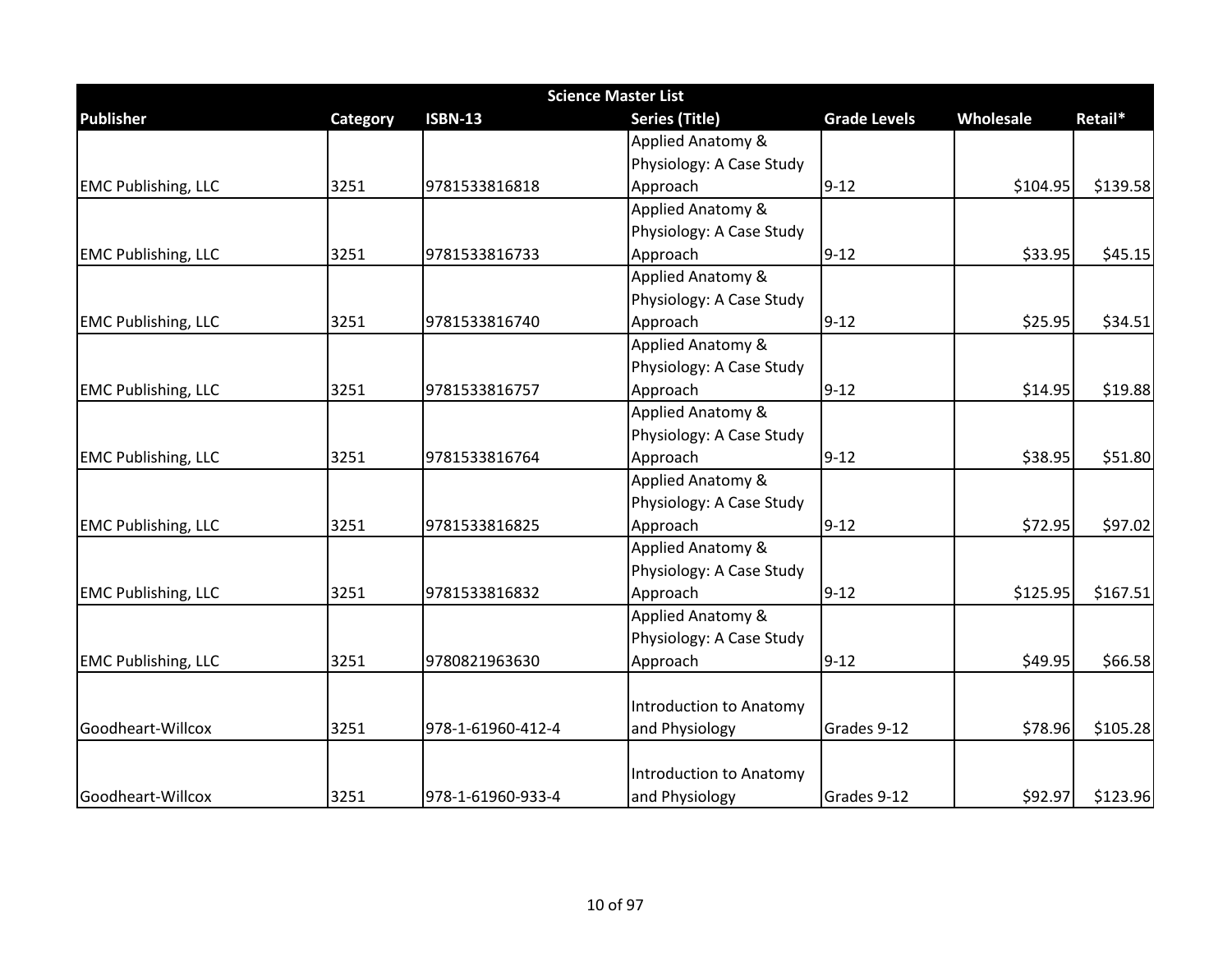| <b>Science Master List</b>       |          |                   |                                                  |                     |           |          |  |
|----------------------------------|----------|-------------------|--------------------------------------------------|---------------------|-----------|----------|--|
| <b>Publisher</b>                 | Category | <b>ISBN-13</b>    | <b>Series (Title)</b>                            | <b>Grade Levels</b> | Wholesale | Retail*  |  |
| Goodheart-Willcox                | 3251     | 978-1-61960-649-4 | <b>Introduction to Anatomy</b><br>and Physiology | Grades 9-12         | \$130.44  | \$173.92 |  |
| Goodheart-Willcox                | 3251     | 978-1-61960-934-1 | <b>Introduction to Anatomy</b><br>and Physiology | Grades 9-12         | \$396.00  | \$528.00 |  |
| Houghton Mifflin Harcourt        | 0007     | 9781328833945.00  | <b>HMH Tennessee Science</b>                     | К                   | \$58.55   | \$67.33  |  |
| Houghton Mifflin Harcourt        | 0007     | 9781328828668.00  | <b>HMH Tennessee Science</b>                     | К                   | \$25.85   | \$29.73  |  |
| Houghton Mifflin Harcourt        | 0007     | 9781328829214.00  | <b>HMH Tennessee Science</b>                     | Κ                   | \$19.40   | \$22.31  |  |
| <b>Houghton Mifflin Harcourt</b> | 0007     | 9781328829481.00  | <b>HMH Tennessee Science</b>                     | К                   | \$22.35   | \$25.70  |  |
| <b>Houghton Mifflin Harcourt</b> | 0007     | 9781328834201.00  | <b>HMH Tennessee Science</b>                     | К                   | \$324.70  | \$373.41 |  |
| Houghton Mifflin Harcourt        | 0007     | 9781328828316.00  | <b>HMH Tennessee Science</b>                     | К                   | \$128.30  | \$147.55 |  |
| <b>Houghton Mifflin Harcourt</b> | 0007     | 9781328829399.00  | <b>HMH Tennessee Science</b>                     | К                   | \$736.05  | \$846.46 |  |
| <b>Houghton Mifflin Harcourt</b> | 0007     | 9781328829573.00  | <b>HMH Tennessee Science</b>                     | K                   | \$849.25  | \$976.64 |  |
| <b>Houghton Mifflin Harcourt</b> | 0007     | 9781328828811.00  | <b>HMH Tennessee Science</b>                     | К                   | \$283.70  | \$326.26 |  |
| Houghton Mifflin Harcourt        | 0007     | 9781328828378.00  | <b>HMH Tennessee Science</b>                     | К                   | \$31.05   | \$35.71  |  |
| <b>Houghton Mifflin Harcourt</b> | 0007     | 9781328828484.00  | <b>HMH Tennessee Science</b>                     | К                   | \$313.55  | \$360.58 |  |
| <b>Houghton Mifflin Harcourt</b> | 0107     | 9781328833952.00  | <b>HMH Tennessee Science</b>                     | 1                   | \$59.25   | \$68.14  |  |
| <b>Houghton Mifflin Harcourt</b> | 0107     | 9781328828675.00  | <b>HMH Tennessee Science</b>                     |                     | \$32.55   | \$37.43  |  |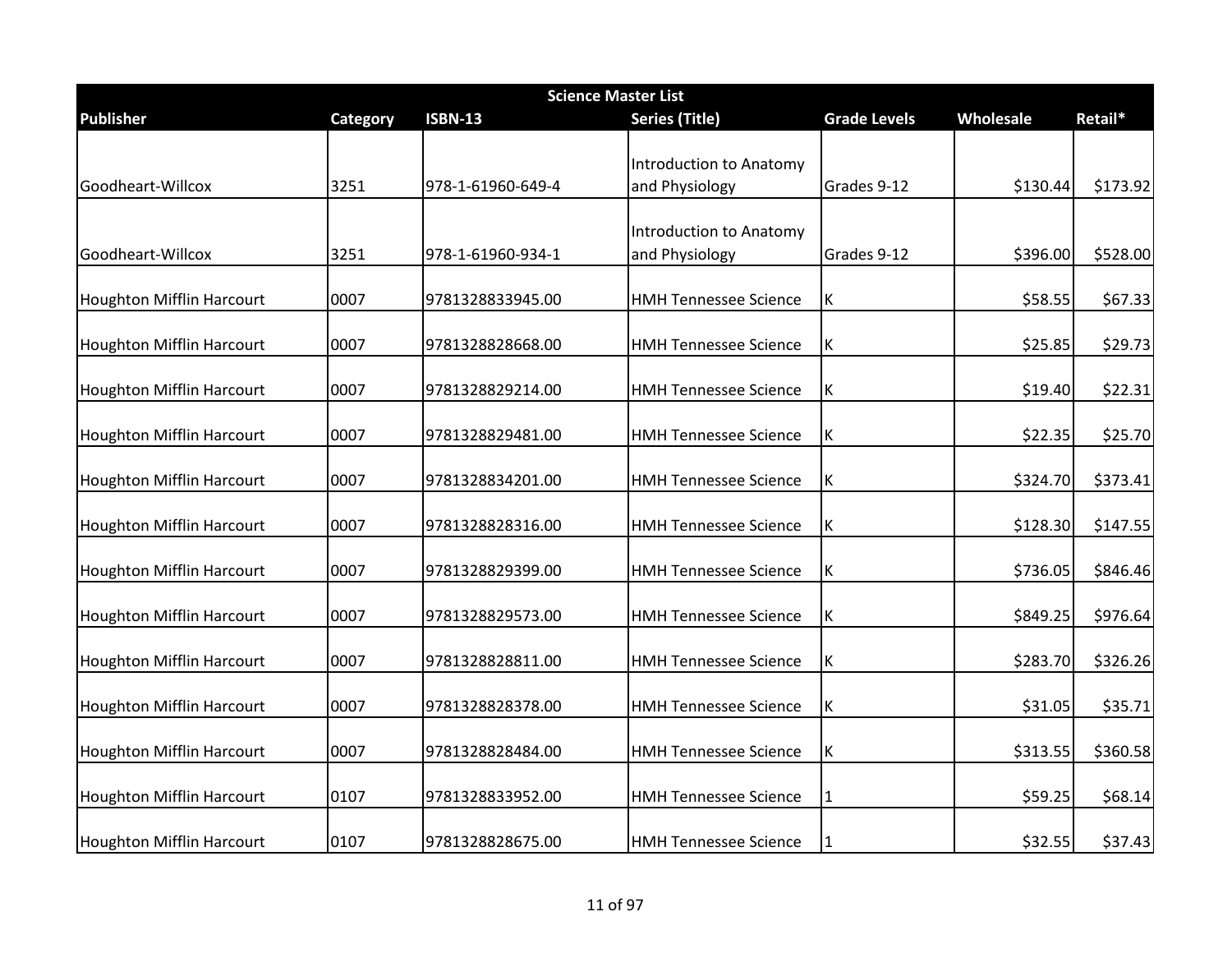|                                  | <b>Science Master List</b> |                  |                              |                     |           |          |  |  |
|----------------------------------|----------------------------|------------------|------------------------------|---------------------|-----------|----------|--|--|
| <b>Publisher</b>                 | Category                   | <b>ISBN-13</b>   | <b>Series (Title)</b>        | <b>Grade Levels</b> | Wholesale | Retail*  |  |  |
| Houghton Mifflin Harcourt        | 0107                       | 9781328829221.00 | <b>HMH Tennessee Science</b> | 1                   | \$24.45   | \$28.12  |  |  |
| <b>Houghton Mifflin Harcourt</b> | 0107                       | 9781328829498.00 | <b>HMH Tennessee Science</b> | 1                   | \$28.20   | \$32.43  |  |  |
| <b>Houghton Mifflin Harcourt</b> | 0107                       | 9781328834218.00 | <b>HMH Tennessee Science</b> | 1                   | \$213.30  | \$245.30 |  |  |
| <b>Houghton Mifflin Harcourt</b> | 0107                       | 9781328828323.00 | <b>HMH Tennessee Science</b> | 1                   | \$128.30  | \$147.55 |  |  |
| <b>Houghton Mifflin Harcourt</b> | 0107                       | 9781328829405.00 | <b>HMH Tennessee Science</b> | 1                   | \$736.05  | \$846.46 |  |  |
| <b>Houghton Mifflin Harcourt</b> | 0107                       | 9781328829580.00 | <b>HMH Tennessee Science</b> | 1                   | \$849.25  | \$976.64 |  |  |
| <b>Houghton Mifflin Harcourt</b> | 0107                       | 9781328828026.00 | <b>HMH Tennessee Science</b> | 1                   | \$186.30  | \$214.25 |  |  |
| <b>Houghton Mifflin Harcourt</b> | 0107                       | 9781328828439.00 | <b>HMH Tennessee Science</b> | $\mathbf{1}$        | \$32.30   | \$37.15  |  |  |
| <b>Houghton Mifflin Harcourt</b> | 0107                       | 9781328828491.00 | <b>HMH Tennessee Science</b> | 1                   | \$313.55  | \$360.58 |  |  |
| <b>Houghton Mifflin Harcourt</b> | 0207                       | 9781328833969.00 | <b>HMH Tennessee Science</b> | 2                   | \$59.25   | \$68.14  |  |  |
| Houghton Mifflin Harcourt        | 0207                       | 9781328828682.00 | <b>HMH Tennessee Science</b> | 2                   | \$32.55   | \$37.43  |  |  |
| <b>Houghton Mifflin Harcourt</b> | 0207                       | 9781328829238.00 | <b>HMH Tennessee Science</b> | 2                   | \$24.45   | \$28.12  |  |  |
| <b>Houghton Mifflin Harcourt</b> | 0207                       | 9781328829504.00 | <b>HMH Tennessee Science</b> | $\overline{2}$      | \$28.20   | \$32.43  |  |  |
| <b>Houghton Mifflin Harcourt</b> | 0207                       | 9781328834225.00 | <b>HMH Tennessee Science</b> | $\overline{2}$      | \$213.30  | \$245.30 |  |  |
| <b>Houghton Mifflin Harcourt</b> | 0207                       | 9781328828330.00 | <b>HMH Tennessee Science</b> | 2                   | \$128.30  | \$147.55 |  |  |
| <b>Houghton Mifflin Harcourt</b> | 0207                       | 9781328829412.00 | <b>HMH Tennessee Science</b> | 2                   | \$736.05  | \$846.46 |  |  |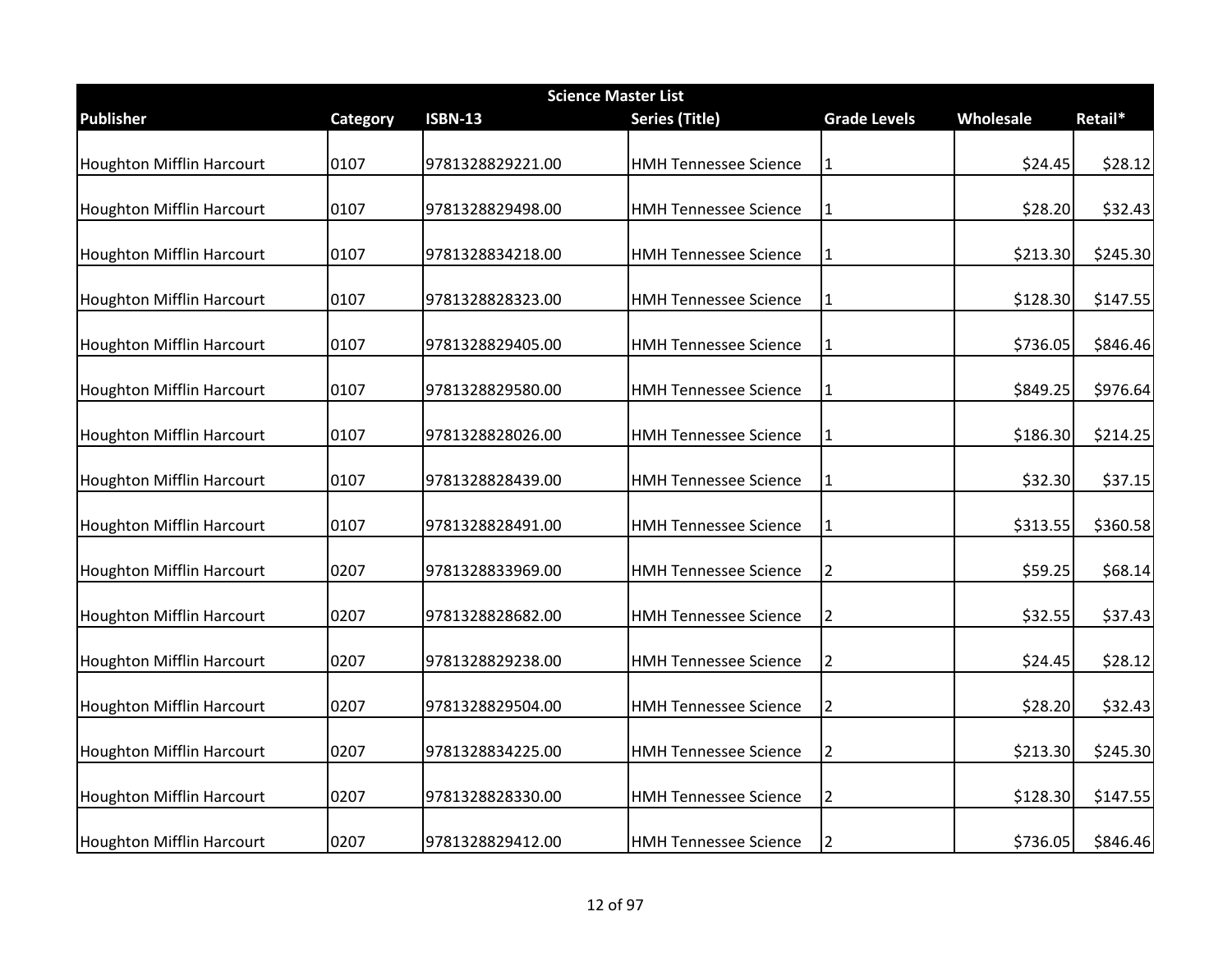| <b>Science Master List</b>       |          |                  |                              |                     |           |          |  |  |
|----------------------------------|----------|------------------|------------------------------|---------------------|-----------|----------|--|--|
| <b>Publisher</b>                 | Category | <b>ISBN-13</b>   | <b>Series (Title)</b>        | <b>Grade Levels</b> | Wholesale | Retail*  |  |  |
| <b>Houghton Mifflin Harcourt</b> | 0207     | 9781328829597.00 | <b>HMH Tennessee Science</b> | 2                   | \$849.25  | \$976.64 |  |  |
| <b>Houghton Mifflin Harcourt</b> | 0207     | 9781328830760.00 | <b>HMH Tennessee Science</b> | 2                   | \$186.30  | \$214.25 |  |  |
| <b>Houghton Mifflin Harcourt</b> | 0207     | 9781328828446.00 | <b>HMH Tennessee Science</b> | $\overline{2}$      | \$32.30   | \$37.15  |  |  |
| <b>Houghton Mifflin Harcourt</b> | 0207     | 9781328828507.00 | <b>HMH Tennessee Science</b> | $\overline{2}$      | \$313.55  | \$360.58 |  |  |
| <b>Houghton Mifflin Harcourt</b> | 0307     | 9781328833976    | <b>HMH Tennessee Science</b> | 3                   | \$63.85   | \$73.43  |  |  |
| <b>Houghton Mifflin Harcourt</b> | 0307     | 9781328828699    | <b>HMH Tennessee Science</b> | 3                   | \$46.20   | \$53.13  |  |  |
| <b>Houghton Mifflin Harcourt</b> | 0307     | 9781328829245    | <b>HMH Tennessee Science</b> | 3                   | \$34.65   | \$39.85  |  |  |
| <b>Houghton Mifflin Harcourt</b> | 0307     | 9781328829511    | <b>HMH Tennessee Science</b> | 3                   | \$40.00   | \$46.00  |  |  |
| <b>Houghton Mifflin Harcourt</b> | 0307     | 9781328834232    | <b>HMH Tennessee Science</b> | 3                   | \$213.30  | \$245.30 |  |  |
| <b>Houghton Mifflin Harcourt</b> | 0307     | 9781328828347    | <b>HMH Tennessee Science</b> | 3                   | \$128.30  | \$147.55 |  |  |
| Houghton Mifflin Harcourt        | 0307     | 9781328829429    | <b>HMH Tennessee Science</b> | 3                   | \$736.05  | \$846.46 |  |  |
| <b>Houghton Mifflin Harcourt</b> | 0307     | 9781328829603    | <b>HMH Tennessee Science</b> | 3                   | \$849.25  | \$976.64 |  |  |
| <b>Houghton Mifflin Harcourt</b> | 0307     | 9781328830777    | <b>HMH Tennessee Science</b> | 3                   | \$186.30  | \$214.25 |  |  |
| Houghton Mifflin Harcourt        | 0307     | 9781328828453    | <b>HMH Tennessee Science</b> | 3                   | \$32.30   | \$37.15  |  |  |
| <b>Houghton Mifflin Harcourt</b> | 0307     | 9781328828514    | <b>HMH Tennessee Science</b> | 3                   | \$379.45  | \$436.37 |  |  |
| <b>Houghton Mifflin Harcourt</b> | 0407     | 9781328834102.00 | <b>HMH Tennessee Science</b> | 4                   | \$63.85   | \$73.43  |  |  |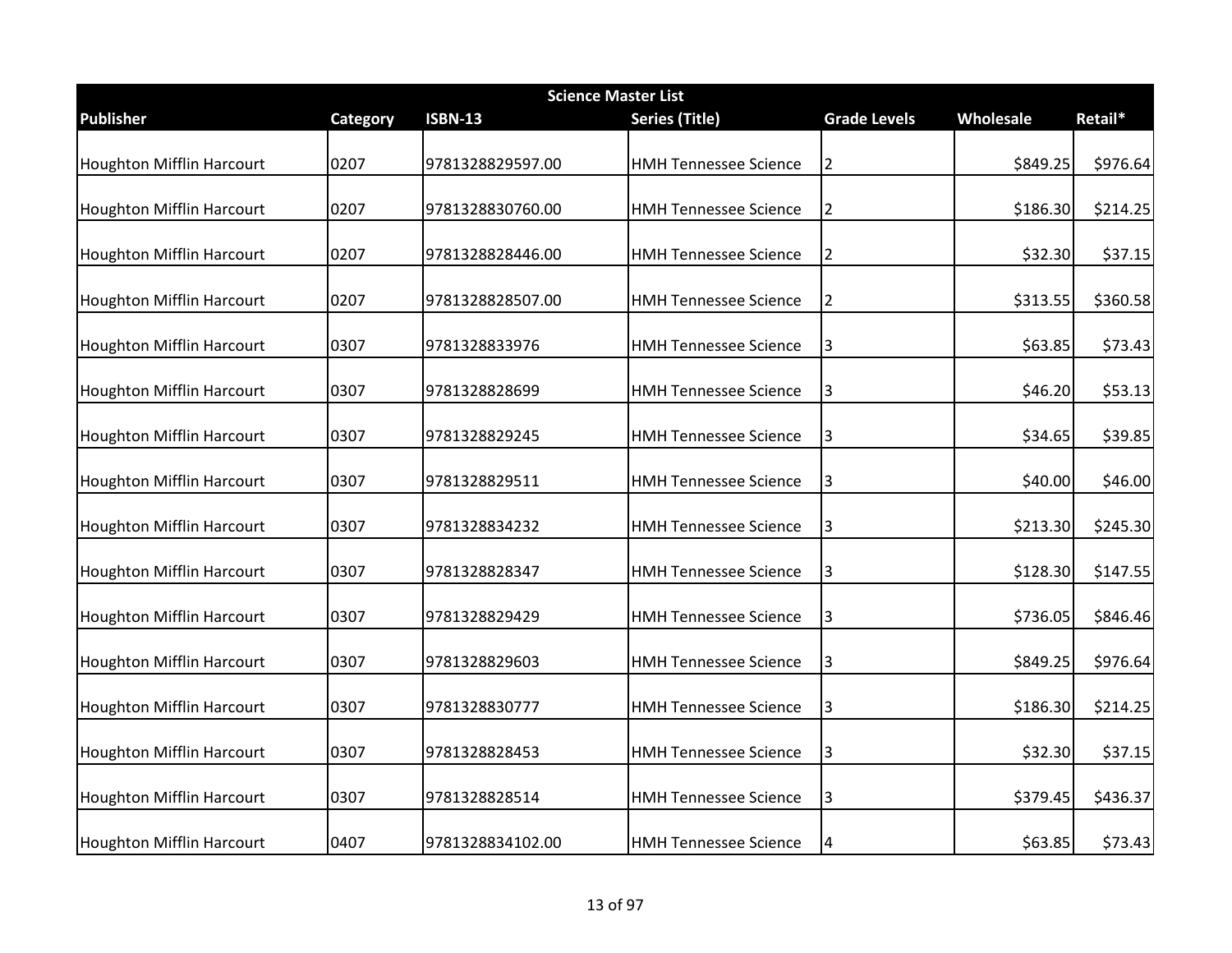| <b>Science Master List</b>       |          |                  |                              |                         |           |          |  |  |
|----------------------------------|----------|------------------|------------------------------|-------------------------|-----------|----------|--|--|
| Publisher                        | Category | <b>ISBN-13</b>   | <b>Series (Title)</b>        | <b>Grade Levels</b>     | Wholesale | Retail*  |  |  |
| Houghton Mifflin Harcourt        | 0407     | 9781328828705.00 | <b>HMH Tennessee Science</b> | 4                       | \$46.20   | \$53.13  |  |  |
| <b>Houghton Mifflin Harcourt</b> | 0407     | 9781328829252.00 | <b>HMH Tennessee Science</b> | 4                       | \$34.65   | \$39.85  |  |  |
| <b>Houghton Mifflin Harcourt</b> | 0407     | 9781328829528.00 | <b>HMH Tennessee Science</b> | $\overline{4}$          | \$40.00   | \$46.00  |  |  |
| <b>Houghton Mifflin Harcourt</b> | 0407     | 9781328834249.00 | <b>HMH Tennessee Science</b> | 4                       | \$213.30  | \$245.30 |  |  |
| Houghton Mifflin Harcourt        | 0407     | 9781328828354.00 | <b>HMH Tennessee Science</b> | 4                       | \$128.30  | \$147.55 |  |  |
| <b>Houghton Mifflin Harcourt</b> | 0407     | 9781328829436.00 | <b>HMH Tennessee Science</b> | 4                       | \$736.05  | \$846.46 |  |  |
| <b>Houghton Mifflin Harcourt</b> | 0407     | 9781328829610.00 | <b>HMH Tennessee Science</b> | 4                       | \$849.25  | \$976.64 |  |  |
| <b>Houghton Mifflin Harcourt</b> | 0407     | 9781328830784.00 | <b>HMH Tennessee Science</b> | $\overline{\mathbf{4}}$ | \$186.30  | \$214.25 |  |  |
| <b>Houghton Mifflin Harcourt</b> | 0407     | 9781328828460.00 | <b>HMH Tennessee Science</b> | $\overline{a}$          | \$32.30   | \$37.15  |  |  |
| <b>Houghton Mifflin Harcourt</b> | 0407     | 9781328828521.00 | <b>HMH Tennessee Science</b> | 4                       | \$379.45  | \$436.37 |  |  |
| <b>Houghton Mifflin Harcourt</b> | 0507     | 9781328834119.00 | <b>HMH Tennessee Science</b> | 5                       | \$69.45   | \$79.87  |  |  |
| <b>Houghton Mifflin Harcourt</b> | 0507     | 9781328828712.00 | <b>HMH Tennessee Science</b> | 5                       | \$50.70   | \$58.31  |  |  |
| <b>Houghton Mifflin Harcourt</b> | 0507     | 9781328829269.00 | <b>HMH Tennessee Science</b> | 5                       | \$38.05   | \$43.76  |  |  |
| <b>Houghton Mifflin Harcourt</b> | 0507     | 9781328829535.00 | <b>HMH Tennessee Science</b> | 5                       | \$43.90   | \$50.49  |  |  |
| <b>Houghton Mifflin Harcourt</b> | 0507     | 9781328834256.00 | <b>HMH Tennessee Science</b> | 5                       | \$213.30  | \$245.30 |  |  |
| <b>Houghton Mifflin Harcourt</b> | 0507     | 9781328828361.00 | <b>HMH Tennessee Science</b> | 5                       | \$128.30  | \$147.55 |  |  |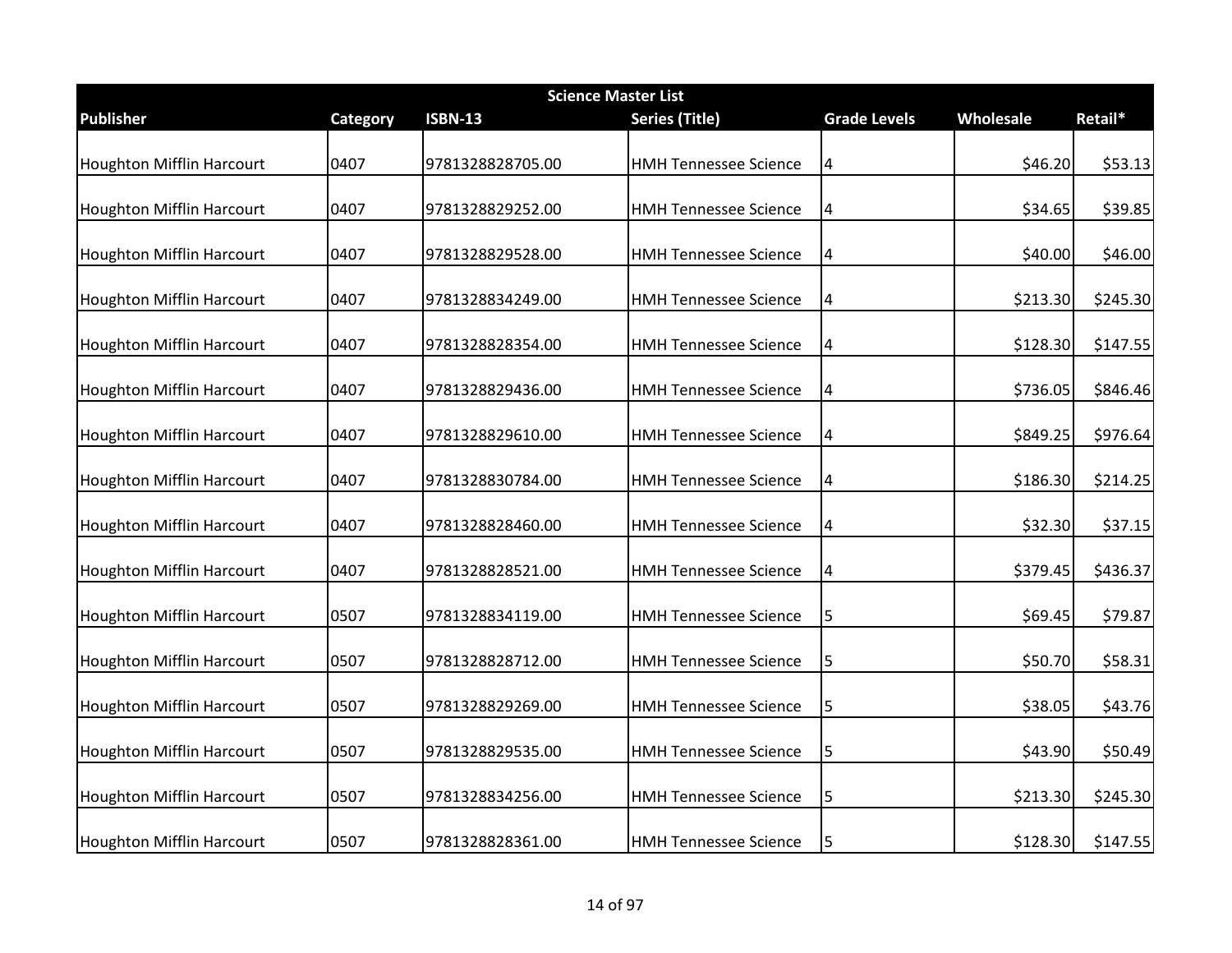| <b>Science Master List</b>       |          |                  |                              |                     |           |          |  |  |
|----------------------------------|----------|------------------|------------------------------|---------------------|-----------|----------|--|--|
| Publisher                        | Category | <b>ISBN-13</b>   | <b>Series (Title)</b>        | <b>Grade Levels</b> | Wholesale | Retail*  |  |  |
| Houghton Mifflin Harcourt        | 0507     | 9781328829443.00 | <b>HMH Tennessee Science</b> | 5                   | \$736.05  | \$846.46 |  |  |
| <b>Houghton Mifflin Harcourt</b> | 0507     | 9781328829627.00 | <b>HMH Tennessee Science</b> | 5                   | \$849.25  | \$976.64 |  |  |
| <b>Houghton Mifflin Harcourt</b> | 0507     | 9781328830791.00 | <b>HMH Tennessee Science</b> | 5                   | \$186.30  | \$214.25 |  |  |
| <b>Houghton Mifflin Harcourt</b> | 0507     | 9781328828477.00 | <b>HMH Tennessee Science</b> | 5                   | \$32.30   | \$37.15  |  |  |
| Houghton Mifflin Harcourt        | 0507     | 9781328828538.00 | <b>HMH Tennessee Science</b> | 5                   | \$379.45  | \$436.37 |  |  |
| <b>Houghton Mifflin Harcourt</b> | 0607     | 9781328838926.00 | <b>HMH Tennessee Science</b> | 6                   | \$97.20   | \$111.78 |  |  |
| <b>Houghton Mifflin Harcourt</b> | 0607     | 9781328828637.00 | <b>HMH Tennessee Science</b> | 6                   | \$48.80   | \$56.12  |  |  |
| <b>Houghton Mifflin Harcourt</b> | 0607     | 9781328829276.00 | <b>HMH Tennessee Science</b> | 6                   | \$36.60   | \$42.09  |  |  |
| <b>Houghton Mifflin Harcourt</b> | 0607     | 9781328829542.00 | <b>HMH Tennessee Science</b> | 6                   | \$42.20   | \$48.53  |  |  |
| <b>Houghton Mifflin Harcourt</b> | 0607     | 9781328838988.00 | <b>HMH Tennessee Science</b> | 16                  | \$84.65   | \$97.35  |  |  |
| <b>Houghton Mifflin Harcourt</b> | 0607     | 9781328828729.00 | <b>HMH Tennessee Science</b> | 6                   | \$28.15   | \$32.37  |  |  |
| <b>Houghton Mifflin Harcourt</b> | 0607     | 9781328829450.00 | <b>HMH Tennessee Science</b> | 6                   | \$733.55  | \$843.58 |  |  |
| <b>Houghton Mifflin Harcourt</b> | 0607     | 9781328829634.00 | <b>HMH Tennessee Science</b> | 6                   | \$846.40  | \$973.36 |  |  |
| <b>Houghton Mifflin Harcourt</b> | 0607     | 9781328828750.00 | <b>HMH Tennessee Science</b> | 6                   | \$16.15   | \$18.57  |  |  |
| <b>Houghton Mifflin Harcourt</b> | 0607     | 9781328828781.00 | <b>HMH Tennessee Science</b> | 6                   | \$30.95   | \$35.59  |  |  |
| <b>Houghton Mifflin Harcourt</b> | 0706     | 9781328838933    | <b>HMH Tennessee Science</b> | 7                   | \$97.20   | \$111.78 |  |  |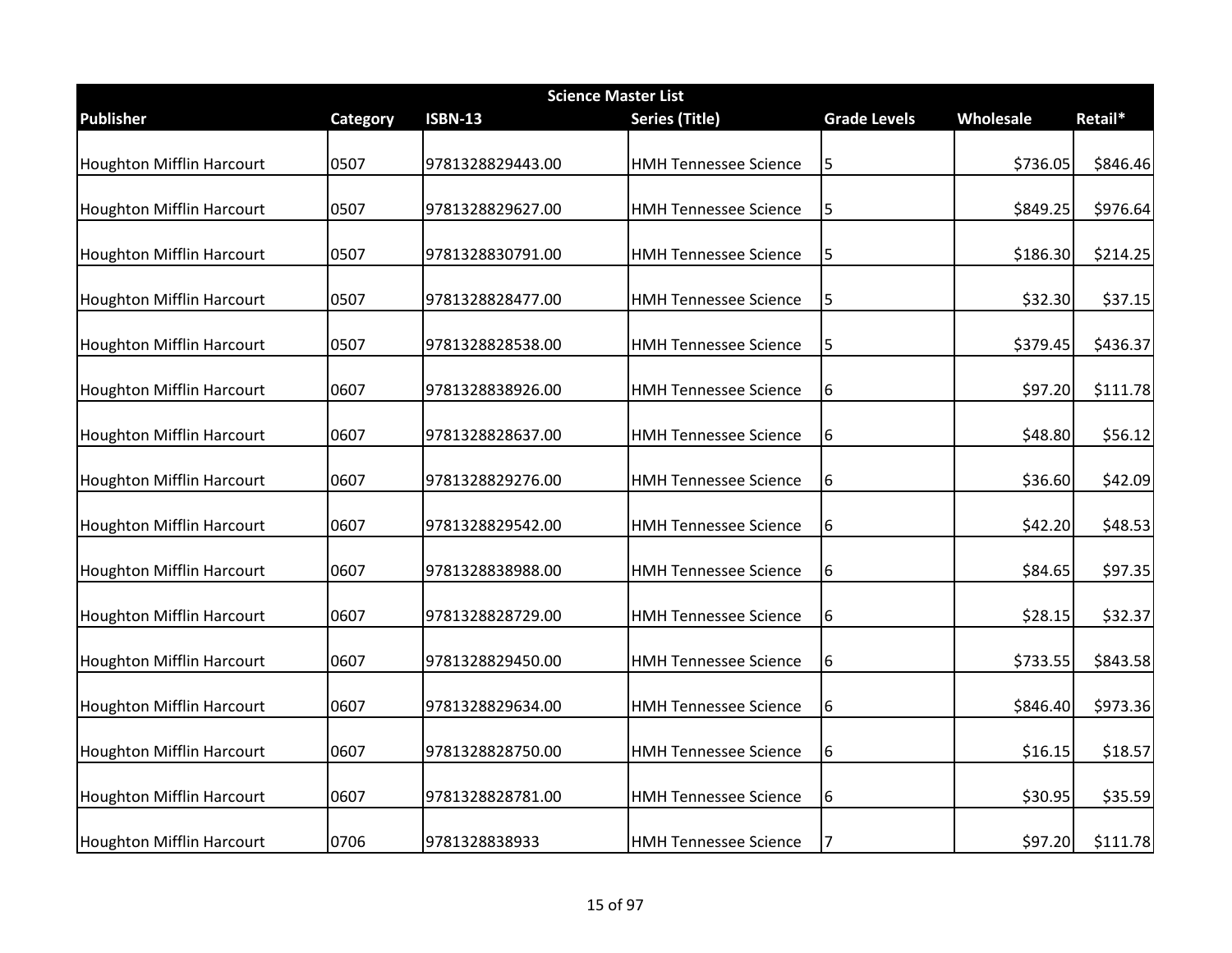|                                  | <b>Science Master List</b> |                  |                              |                     |           |          |  |  |  |
|----------------------------------|----------------------------|------------------|------------------------------|---------------------|-----------|----------|--|--|--|
| <b>Publisher</b>                 | Category                   | <b>ISBN-13</b>   | <b>Series (Title)</b>        | <b>Grade Levels</b> | Wholesale | Retail*  |  |  |  |
| Houghton Mifflin Harcourt        | 0706                       | 9781328828644.00 | <b>HMH Tennessee Science</b> | $\overline{7}$      | \$48.80   | \$56.12  |  |  |  |
| <b>Houghton Mifflin Harcourt</b> | 0706                       | 9781328829283.00 | <b>HMH Tennessee Science</b> | 7                   | \$36.60   | \$42.09  |  |  |  |
| <b>Houghton Mifflin Harcourt</b> | 0706                       | 9781328829559.00 | <b>HMH Tennessee Science</b> | 7                   | \$42.20   | \$48.53  |  |  |  |
| <b>Houghton Mifflin Harcourt</b> | 0706                       | 9781328838995    | <b>HMH Tennessee Science</b> | 7                   | \$84.65   | \$97.35  |  |  |  |
| <b>Houghton Mifflin Harcourt</b> | 0706                       | 9781328828736.00 | <b>HMH Tennessee Science</b> | 7                   | \$28.15   | \$32.37  |  |  |  |
| <b>Houghton Mifflin Harcourt</b> | 0706                       | 9781328829467.00 | <b>HMH Tennessee Science</b> | 7                   | #N/A      | #N/A     |  |  |  |
| <b>Houghton Mifflin Harcourt</b> | 0706                       | 9781328829641.00 | <b>HMH Tennessee Science</b> | 7                   | \$846.40  | \$973.36 |  |  |  |
| <b>Houghton Mifflin Harcourt</b> | 0706                       | 9781328828767.00 | <b>HMH Tennessee Science</b> | 7                   | \$16.15   | \$18.57  |  |  |  |
| <b>Houghton Mifflin Harcourt</b> | 0706                       | 9781328828798.00 | <b>HMH Tennessee Science</b> | 7                   | \$30.95   | \$35.59  |  |  |  |
| <b>Houghton Mifflin Harcourt</b> | 0807                       | 9781328838940    | <b>HMH Tennessee Science</b> | 8                   | \$97.20   | \$111.78 |  |  |  |
| Houghton Mifflin Harcourt        | 0807                       | 9781328828651.00 | <b>HMH Tennessee Science</b> | 8                   | \$48.80   | \$56.12  |  |  |  |
| <b>Houghton Mifflin Harcourt</b> | 0807                       | 9781328829290.00 | <b>HMH Tennessee Science</b> | 8                   | \$36.60   | \$42.09  |  |  |  |
| <b>Houghton Mifflin Harcourt</b> | 0807                       | 9781328829566.00 | <b>HMH Tennessee Science</b> | 8                   | \$42.20   | \$48.53  |  |  |  |
| <b>Houghton Mifflin Harcourt</b> | 0807                       | 9781328839008    | <b>HMH Tennessee Science</b> | 8                   | \$84.65   | \$97.35  |  |  |  |
| <b>Houghton Mifflin Harcourt</b> | 0807                       | 9781328828743.00 | <b>HMH Tennessee Science</b> | 8                   | \$28.15   | \$32.37  |  |  |  |
| <b>Houghton Mifflin Harcourt</b> | 0807                       | 9781328829474.00 | <b>HMH Tennessee Science</b> | 8                   | \$733.55  | \$843.58 |  |  |  |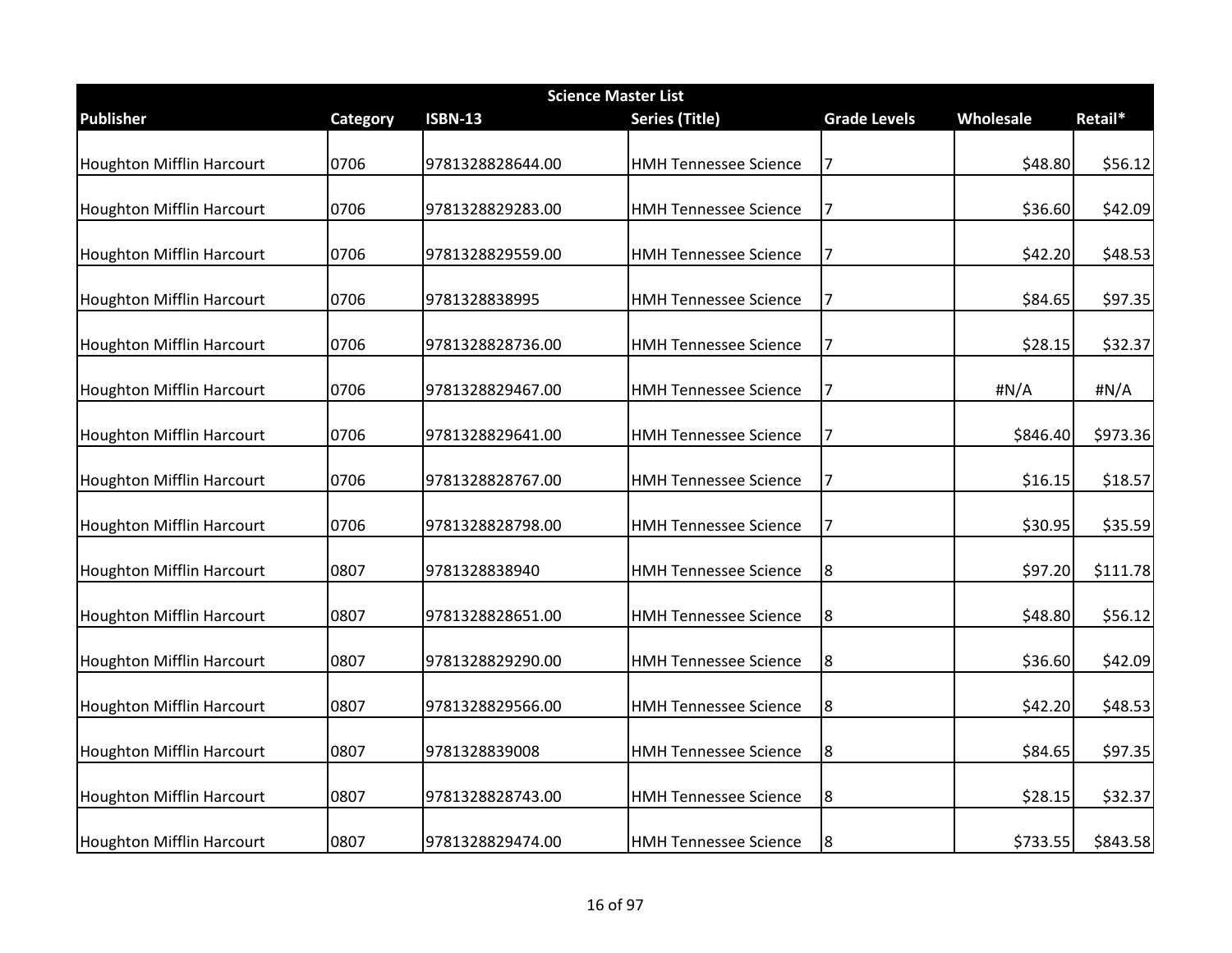|                                  | <b>Science Master List</b> |                  |                                   |                     |           |                         |  |  |  |
|----------------------------------|----------------------------|------------------|-----------------------------------|---------------------|-----------|-------------------------|--|--|--|
| <b>Publisher</b>                 | <b>Category</b>            | <b>ISBN-13</b>   | <b>Series (Title)</b>             | <b>Grade Levels</b> | Wholesale | Retail*                 |  |  |  |
| Houghton Mifflin Harcourt        | 0807                       | 9781328829658.00 | <b>HMH Tennessee Science</b>      | 8                   | \$846.40  | \$973.36                |  |  |  |
| <b>Houghton Mifflin Harcourt</b> | 0807                       | 9781328828774.00 | <b>HMH Tennessee Science</b>      | 8                   | \$16.15   | \$18.57                 |  |  |  |
| <b>Houghton Mifflin Harcourt</b> | 0807                       | 9781328828804.00 | <b>HMH Tennessee Science</b>      | 8                   | \$30.95   | \$35.59                 |  |  |  |
| Houghton Mifflin Harcourt        | 3210                       | 9781328839022.00 | <b>HMH Biology Tennessee</b>      | $9 - 12$            | \$104.55  | \$120.23                |  |  |  |
| Houghton Mifflin Harcourt        | 3210                       | 9781328833006.00 | <b>HMH Biology Tennessee</b>      | $9 - 12$            | \$81.90   | \$94.19                 |  |  |  |
| <b>Houghton Mifflin Harcourt</b> | 3210                       | 9781328833518.00 | <b>HMH Biology Tennessee</b>      | $9 - 12$            | \$53.25   | \$61.24                 |  |  |  |
| <b>Houghton Mifflin Harcourt</b> | 3210                       | 9781328833808.00 | <b>HMH Biology Tennessee</b>      | $9 - 12$            | \$94.20   | \$108.33                |  |  |  |
| Houghton Mifflin Harcourt        | 3210                       | 9781328833020.00 | <b>HMH Biology Tennessee</b>      | $9 - 12$            | \$14.45   | \$16.62                 |  |  |  |
| Houghton Mifflin Harcourt        | 3210                       | 9781328839039.00 | <b>HMH Biology Tennessee</b>      | $9 - 12$            | \$257.40  | \$296.01                |  |  |  |
| Houghton Mifflin Harcourt        | 3210                       | 9781328833013.00 | <b>HMH Biology Tennessee</b>      | $9 - 12$            | \$122.85  | \$141.28                |  |  |  |
| <b>Houghton Mifflin Harcourt</b> | 3210                       | 9781328833488.00 | <b>HMH Biology Tennessee</b>      | $9 - 12$            | \$717.40  | \$825.01                |  |  |  |
| Houghton Mifflin Harcourt        | 3210                       | 9781328833815.00 | <b>HMH Biology Tennessee</b>      | $9 - 12$            |           | $$1,269.25$ $$1,459.64$ |  |  |  |
| <b>Houghton Mifflin Harcourt</b> | 3210                       | 9781328833037.00 | <b>HMH Biology Tennessee</b>      | $9 - 12$            | \$20.05   | \$23.06                 |  |  |  |
| Houghton Mifflin Harcourt        | 3221                       | 9781328839084    | <b>HMH Chemistry</b><br>Tennessee | $9 - 12$            | \$104.25  | \$119.89                |  |  |  |
| <b>Houghton Mifflin Harcourt</b> | 3221                       | 9781328833044    | <b>HMH Chemistry</b><br>Tennessee | $9 - 12$            | \$80.85   | \$92.98                 |  |  |  |
| <b>Houghton Mifflin Harcourt</b> | 3221                       | 9781328833631    | <b>HMH Chemistry</b><br>Tennessee | $9 - 12$            | \$52.60   | \$60.49                 |  |  |  |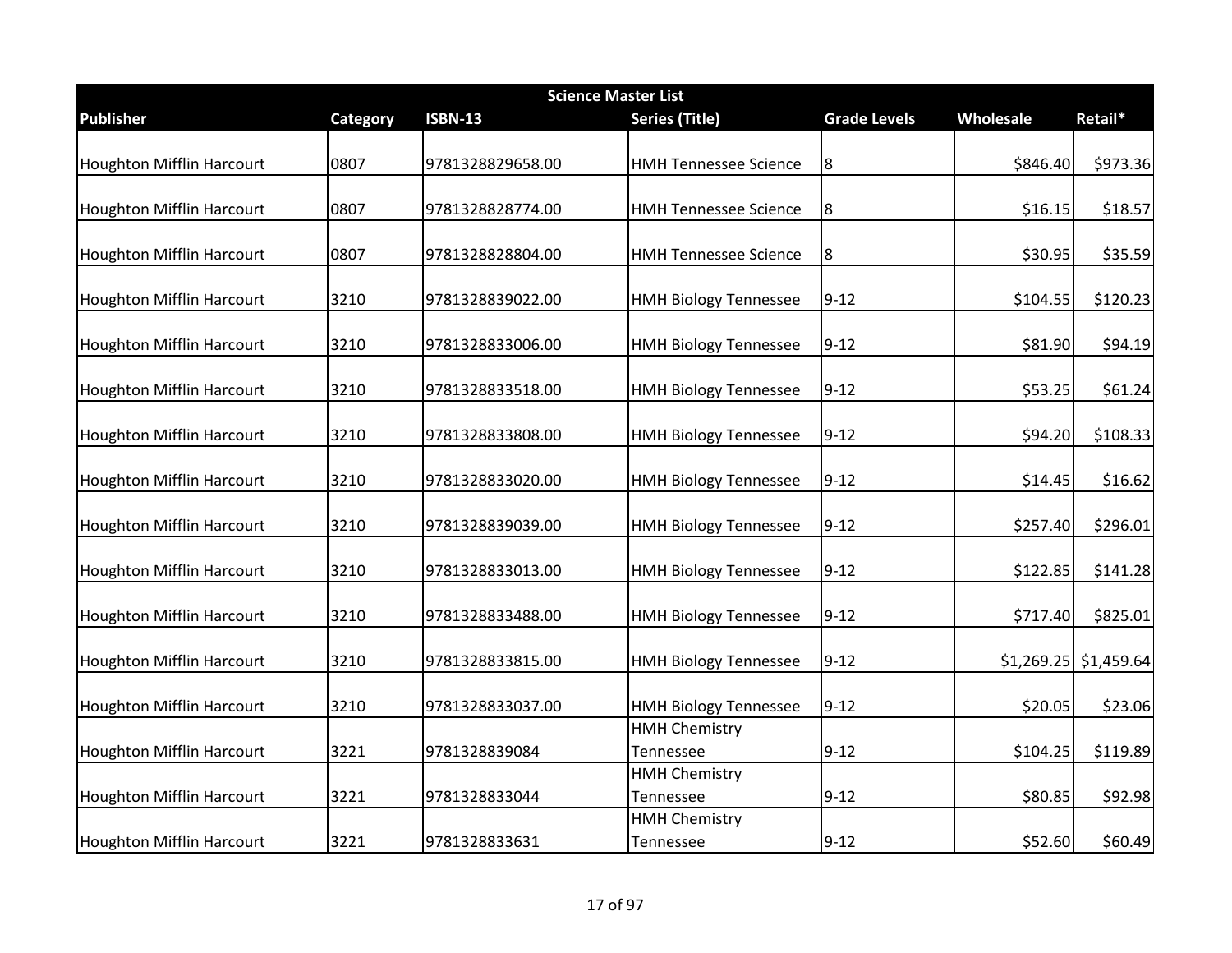|                                  | <b>Science Master List</b> |                |                              |                     |           |                         |  |  |
|----------------------------------|----------------------------|----------------|------------------------------|---------------------|-----------|-------------------------|--|--|
| <b>Publisher</b>                 | Category                   | <b>ISBN-13</b> | <b>Series (Title)</b>        | <b>Grade Levels</b> | Wholesale | Retail*                 |  |  |
|                                  |                            |                | <b>HMH Chemistry</b>         |                     |           |                         |  |  |
| <b>Houghton Mifflin Harcourt</b> | 3221                       | 9781328833822  | Tennessee                    | $9 - 12$            | \$93.00   | \$106.95                |  |  |
|                                  |                            |                | <b>HMH Chemistry</b>         |                     |           |                         |  |  |
| <b>Houghton Mifflin Harcourt</b> | 3221                       | 9781328833068  | Tennessee                    | $9 - 12$            | \$14.45   | \$16.62                 |  |  |
|                                  |                            |                | <b>HMH Chemistry</b>         |                     |           |                         |  |  |
| <b>Houghton Mifflin Harcourt</b> | 3221                       | 9781328839091  | Tennessee                    | $9 - 12$            | \$257.40  | \$296.01                |  |  |
|                                  |                            |                | <b>HMH Chemistry</b>         |                     |           |                         |  |  |
| Houghton Mifflin Harcourt        | 3221                       | 9781328833051  | Tennessee                    | $9 - 12$            | \$121.30  | \$139.50                |  |  |
|                                  |                            |                | <b>HMH Chemistry</b>         |                     |           |                         |  |  |
| <b>Houghton Mifflin Harcourt</b> | 3221                       | 9781328833600  | Tennessee                    | $9 - 12$            | \$738.90  | \$849.74                |  |  |
|                                  |                            |                | <b>HMH Chemistry</b>         |                     |           |                         |  |  |
| Houghton Mifflin Harcourt        | 3221                       | 9781328833839  | Tennessee                    | $9 - 12$            |           | $$1,307.25$ $$1,503.34$ |  |  |
|                                  |                            |                | <b>HMH Chemistry</b>         |                     |           |                         |  |  |
| <b>Houghton Mifflin Harcourt</b> | 3221                       | 9781328833075  | Tennessee                    | $9 - 12$            | \$20.05   | \$23.06                 |  |  |
|                                  |                            |                |                              |                     |           |                         |  |  |
| Houghton Mifflin Harcourt        | 3231                       | 9781328839145  | <b>HMH Physics Tennessee</b> | $9 - 12$            | \$103.10  | \$118.57                |  |  |
|                                  |                            |                |                              |                     |           |                         |  |  |
| <b>Houghton Mifflin Harcourt</b> | 3231                       | 9781328833082  | <b>HMH Physics Tennessee</b> | $9 - 12$            | \$80.65   | \$92.75                 |  |  |
|                                  |                            |                |                              |                     |           |                         |  |  |
| <b>Houghton Mifflin Harcourt</b> | 3231                       | 9781328833754  | <b>HMH Physics Tennessee</b> | $9 - 12$            | \$52.45   | \$60.32                 |  |  |
|                                  |                            |                |                              |                     |           |                         |  |  |
| Houghton Mifflin Harcourt        | 3231                       | 9781328833846  | <b>HMH Physics Tennessee</b> | $9 - 12$            | \$92.80   | \$106.72                |  |  |
|                                  |                            |                |                              |                     |           |                         |  |  |
| <b>Houghton Mifflin Harcourt</b> | 3231                       | 9781328833259  | <b>HMH Physics Tennessee</b> | $9 - 12$            | \$14.45   | \$16.62                 |  |  |
|                                  |                            |                |                              |                     |           |                         |  |  |
| Houghton Mifflin Harcourt        | 3231                       | 9781328839152  | <b>HMH Physics Tennessee</b> | $9 - 12$            | \$257.40  | \$296.01                |  |  |
|                                  |                            |                |                              |                     |           |                         |  |  |
| Houghton Mifflin Harcourt        | 3231                       | 9781328833099  | <b>HMH Physics Tennessee</b> | $9 - 12$            | \$121.00  | \$139.15                |  |  |
|                                  |                            |                |                              |                     |           |                         |  |  |
| <b>Houghton Mifflin Harcourt</b> | 3231                       | 9781328833723  | <b>HMH Physics Tennessee</b> | $9 - 12$            | \$724.50  | \$833.18                |  |  |
|                                  |                            |                |                              |                     |           |                         |  |  |
| <b>Houghton Mifflin Harcourt</b> | 3231                       | 9781328833853  | <b>HMH Physics Tennessee</b> | $9 - 12$            |           | $$1,281.80$ $$1,474.07$ |  |  |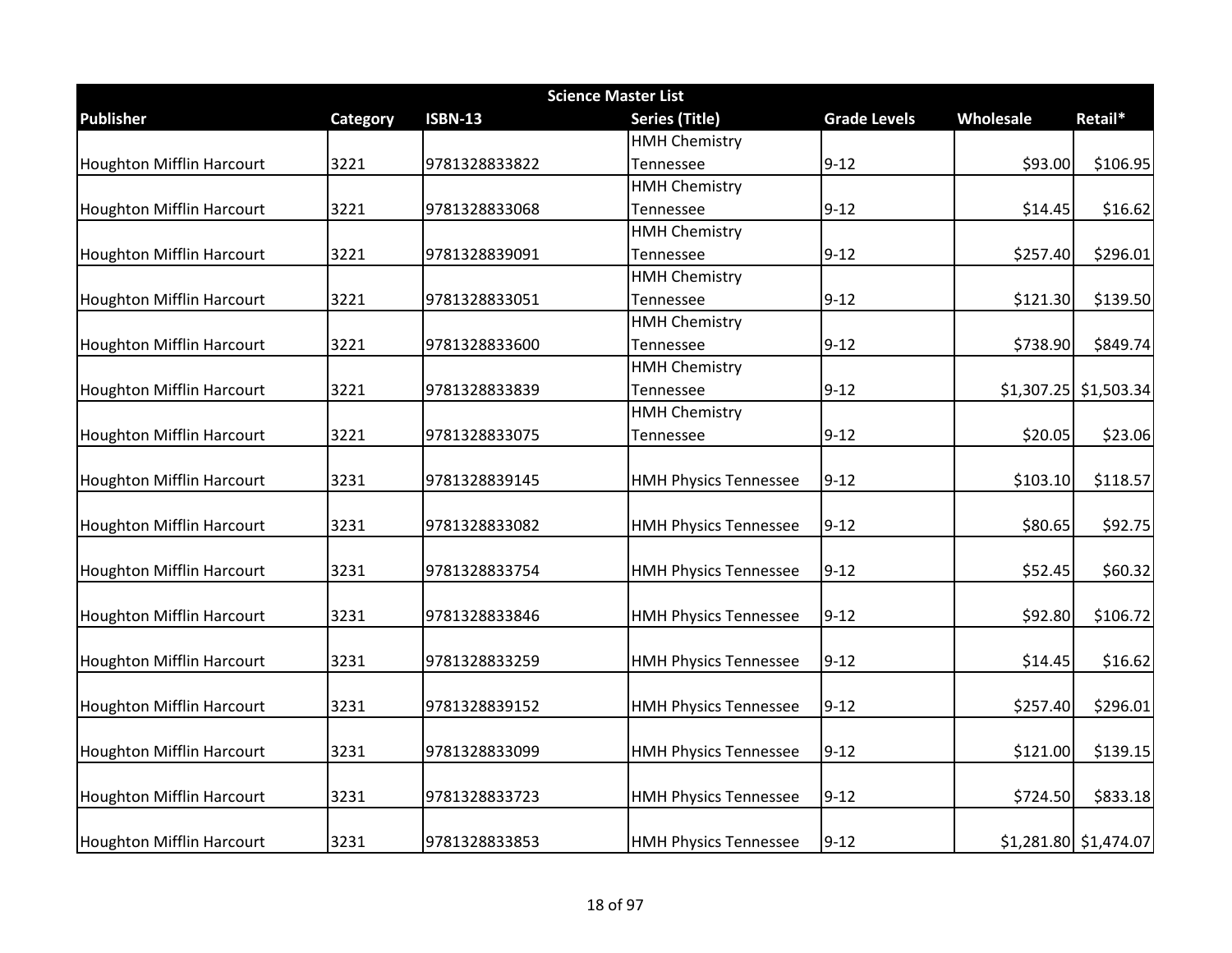| <b>Science Master List</b>            |          |                   |                              |                     |              |                       |  |  |
|---------------------------------------|----------|-------------------|------------------------------|---------------------|--------------|-----------------------|--|--|
| <b>Publisher</b>                      | Category | <b>ISBN-13</b>    | <b>Series (Title)</b>        | <b>Grade Levels</b> | Wholesale    | Retail*               |  |  |
|                                       |          |                   |                              |                     |              |                       |  |  |
| Houghton Mifflin Harcourt             | 3231     | 9781328833266     | <b>HMH Physics Tennessee</b> | $9 - 12$            | \$20.05      | \$23.06               |  |  |
|                                       |          |                   | Science Bits - Grade 6       | Grade 6 / Science   |              |                       |  |  |
| Learning Bits Inc.                    | 0607     | 978-84-942293-1-4 | <b>Student License</b>       | 0607                | 111.95 5yr   | \$24.95 1yr           |  |  |
|                                       |          |                   | Science Bits - Grade 6       | Grade 6 / Science   |              |                       |  |  |
| Learning Bits Inc.                    | 0607     | 978-84-942293-2-6 | <b>Teacher License</b>       | 0607                | \$179.95 5yr | \$39.95 1yr           |  |  |
| McGraw-Hill School Education LLC      | 0007     | 9780079007391     | <b>Inspire Science</b>       | Κ                   | \$45.00      | \$51.75               |  |  |
| McGraw-Hill School Education LLC      | 0007     | 9780078995842     | <b>Inspire Science</b>       | Κ                   |              | \$983.84 \$1,131.42   |  |  |
| McGraw-Hill School Education LLC      | 0007     | 9780079055880     | <b>Inspire Science</b>       | Κ                   | \$653.55     | \$751.58              |  |  |
| McGraw-Hill School Education LLC      | 0007     | 9780079046369     | <b>Inspire Science</b>       | K                   | \$154.50     | \$177.68              |  |  |
| McGraw-Hill School Education LLC      | 0007     | 9780078994661     | <b>Inspire Science</b>       | К                   | \$64.32      | \$73.97               |  |  |
| McGraw-Hill School Education LLC      | 0007     | 9780078994678     | <b>Inspire Science</b>       | Κ                   | \$347.31     | \$399.41              |  |  |
| McGraw-Hill School Education LLC      | 0007     | 9780078995057     | <b>Inspire Science</b>       | К                   | \$148.32     | \$170.57              |  |  |
| McGraw-Hill School Education LLC      | 0007     | 9780079007384     | <b>Inspire Science</b>       | K                   | \$16.98      | \$19.53               |  |  |
| McGraw-Hill School Education LLC      | 0007     | 9780078970382     | <b>Inspire Science</b>       | Κ                   | \$13.38      | \$15.39               |  |  |
| McGraw-Hill School Education LLC      | 0007     | 9780079055736     | <b>Inspire Science</b>       | Κ                   | \$40.14      | \$46.16               |  |  |
| McGraw-Hill School Education LLC      | 0007     | 9780079046765     | <b>Inspire Science</b>       | Κ                   | \$9.75       | \$11.21               |  |  |
| McGraw-Hill School Education LLC      | 0007     | 9780078994852     | <b>Inspire Science</b>       | Κ                   | \$20.91      | \$24.05               |  |  |
| McGraw-Hill School Education LLC      | 0007     | 9780078994876     | <b>Inspire Science</b>       | К                   | \$112.89     | \$129.82              |  |  |
| McGraw-Hill School Education LLC      | 0007     | 9780078995064     | <b>Inspire Science</b>       | K                   | \$177.99     | \$204.69              |  |  |
| McGraw-Hill School Education LLC      | 0007     | 9780079065070     | <b>Inspire Science</b>       | K                   | \$303.00     | \$348.45              |  |  |
| McGraw-Hill School Education LLC      | 0007     | 9780078993404     | <b>Inspire Science</b>       | Κ                   | \$242.07     | \$278.38              |  |  |
| McGraw-Hill School Education LLC      | 0007     | 9780078993411     | <b>Inspire Science</b>       | К                   | \$726.21     | \$835.14              |  |  |
| McGraw-Hill School Education LLC      | 0007     | 9780078970443     | <b>Inspire Science</b>       | Κ                   | \$217.86     | \$250.54              |  |  |
| McGraw-Hill School Education LLC      | 0007     | 9780079065032     | <b>Inspire Science</b>       | K                   | \$213.00     | \$244.95              |  |  |
| McGraw-Hill School Education LLC      | 0007     | 9780078998546     | <b>Inspire Science</b>       | K                   |              | \$1,072.50 \$1,233.38 |  |  |
| McGraw-Hill School Education LLC      | 0007     | 9780079003478     | <b>Inspire Science</b>       | Κ                   | \$43.75      | \$50.31               |  |  |
| McGraw-Hill School Education LLC      | 0107     | 9780079007414     | <b>Inspire Science</b>       | 1                   | \$47.97      | \$55.17               |  |  |
| McGraw-Hill School Education LLC 0107 |          | 9780078995859     | <b>Inspire Science</b>       | 1                   | \$983.94     | \$1,131.53            |  |  |
| McGraw-Hill School Education LLC      | 0107     | 9780079055897     | <b>Inspire Science</b>       | 1                   | \$653.55     | \$751.58              |  |  |
| McGraw-Hill School Education LLC      | 0107     | 9780079046376     | <b>Inspire Science</b>       | 1                   | \$154.50     | \$177.68              |  |  |
| McGraw-Hill School Education LLC      | 0107     | 9780078994692     | <b>Inspire Science</b>       | 1                   | \$35.19      | \$40.47               |  |  |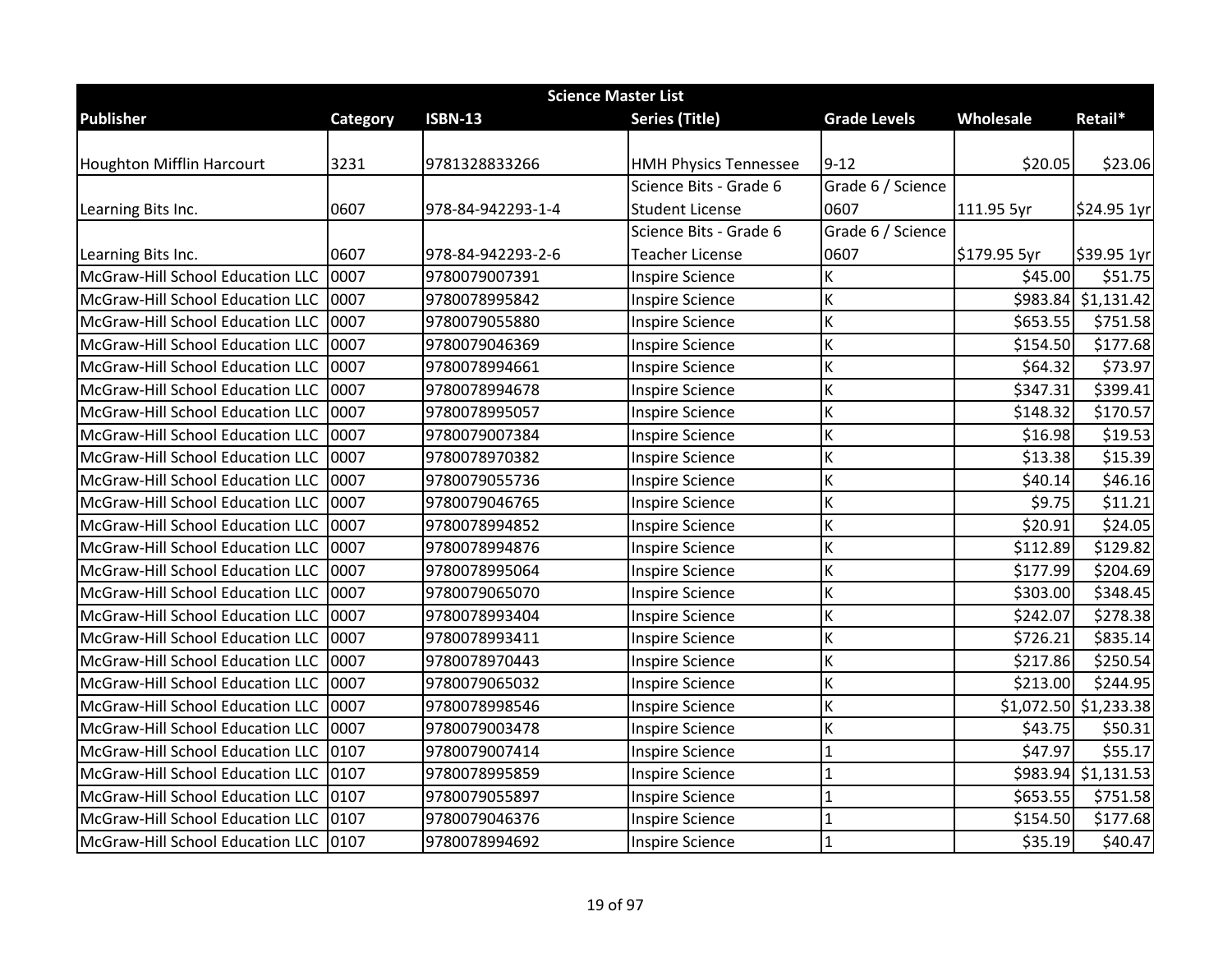| <b>Science Master List</b>            |          |                |                        |                     |            |                       |  |
|---------------------------------------|----------|----------------|------------------------|---------------------|------------|-----------------------|--|
| <b>Publisher</b>                      | Category | <b>ISBN-13</b> | <b>Series (Title)</b>  | <b>Grade Levels</b> | Wholesale  | Retail*               |  |
| McGraw-Hill School Education LLC      | 0107     | 9780078994708  | <b>Inspire Science</b> |                     | \$190.08   | \$218.59              |  |
| McGraw-Hill School Education LLC      | 0107     | 9780078995071  | <b>Inspire Science</b> | $\mathbf{1}$        | \$148.32   | \$170.57              |  |
| McGraw-Hill School Education LLC 0107 |          | 9780078994883  | <b>Inspire Science</b> | $\mathbf{1}$        | \$17.61    | \$20.25               |  |
| McGraw-Hill School Education LLC 0107 |          | 9780078994913  | <b>Inspire Science</b> | $\mathbf{1}$        | \$95.04    | \$109.30              |  |
| McGraw-Hill School Education LLC      | 0107     | 9780078995088  | <b>Inspire Science</b> | $\mathbf{1}$        | \$177.99   | \$204.69              |  |
| McGraw-Hill School Education LLC      | 0107     | 9780079007407  | <b>Inspire Science</b> | 1                   | \$16.98    | \$19.53               |  |
| McGraw-Hill School Education LLC      | 0107     | 9780079055743  | <b>Inspire Science</b> | $\mathbf{1}$        | \$40.14    | \$46.16               |  |
| McGraw-Hill School Education LLC 0107 |          | 9780078970399  | <b>Inspire Science</b> | $\mathbf{1}$        | \$13.38    | \$15.39               |  |
| McGraw-Hill School Education LLC 0107 |          | 9780079046772  | <b>Inspire Science</b> | $\mathbf{1}$        | \$9.75     | \$11.21               |  |
| McGraw-Hill School Education LLC 0107 |          | 9780078993435  | <b>Inspire Science</b> | $\mathbf{1}$        | \$726.21   | \$835.14              |  |
| McGraw-Hill School Education LLC      | 0107     | 9780078993428  | <b>Inspire Science</b> | $\mathbf{1}$        | \$242.07   | \$278.38              |  |
| McGraw-Hill School Education LLC      | 0107     | 9780078970450  | <b>Inspire Science</b> | $\mathbf{1}$        | \$217.86   | \$250.54              |  |
| McGraw-Hill School Education LLC 0107 |          | 9780079065049  | <b>Inspire Science</b> | $\mathbf{1}$        | \$246.00   | \$282.90              |  |
| McGraw-Hill School Education LLC      | 0107     | 9780079065087  | <b>Inspire Science</b> | $\mathbf{1}$        | \$300.00   | \$345.00              |  |
| McGraw-Hill School Education LLC      | 0107     | 9780078998553  | <b>Inspire Science</b> | $\mathbf{1}$        |            | \$1,302.57 \$1,497.96 |  |
| McGraw-Hill School Education LLC      | 0107     | 9780079003485  | <b>Inspire Science</b> | $\mathbf{1}$        | \$43.75    | \$50.31               |  |
| McGraw-Hill School Education LLC      | 0207     | 9780079007438  | <b>Inspire Science</b> | $\overline{2}$      | \$47.97    | \$55.17               |  |
| McGraw-Hill School Education LLC 0207 |          | 9780078995866  | <b>Inspire Science</b> | $\overline{2}$      | \$1,071.21 | \$1,231.89            |  |
| McGraw-Hill School Education LLC      | 0207     | 9780079055903  | <b>Inspire Science</b> | $\overline{2}$      | \$653.55   | \$751.58              |  |
| McGraw-Hill School Education LLC      | 0207     | 9780079046406  | <b>Inspire Science</b> | $\overline{2}$      | \$154.50   | \$177.68              |  |
| McGraw-Hill School Education LLC 0207 |          | 9780078994739  | <b>Inspire Science</b> | $\overline{2}$      | \$59.52    | \$68.45               |  |
| McGraw-Hill School Education LLC      | 0207     | 9780078994746  | <b>Inspire Science</b> | $\overline{2}$      | \$321.39   | \$369.60              |  |
| McGraw-Hill School Education LLC      | 0207     | 9780078995095  | <b>Inspire Science</b> | $\overline{2}$      | \$148.32   | \$170.57              |  |
| McGraw-Hill School Education LLC 0207 |          | 9780079007421  | <b>Inspire Science</b> | $\overline{2}$      | \$16.98    | \$19.53               |  |
| McGraw-Hill School Education LLC      | 0207     | 9780078994920  | <b>Inspire Science</b> | $\overline{2}$      | \$28.80    | \$33.12               |  |
| McGraw-Hill School Education LLC      | 0207     | 9780078994937  | <b>Inspire Science</b> | $\overline{2}$      | \$155.52   | \$178.85              |  |
| McGraw-Hill School Education LLC      | 0207     | 9780078995101  | <b>Inspire Science</b> | $\overline{2}$      | \$177.99   | \$204.69              |  |
| McGraw-Hill School Education LLC 0207 |          | 9780079055750  | <b>Inspire Science</b> | $\overline{2}$      | \$40.14    | \$46.16               |  |
| McGraw-Hill School Education LLC 0207 |          | 9780078970405  | <b>Inspire Science</b> | $\overline{2}$      | \$13.38    | \$15.39               |  |
| McGraw-Hill School Education LLC      | 0207     | 9780079046789  | <b>Inspire Science</b> | $\overline{2}$      | \$9.75     | \$11.21               |  |
| McGraw-Hill School Education LLC 0207 |          | 9780078993459  | <b>Inspire Science</b> | $\overline{2}$      | \$726.21   | \$835.14              |  |
| McGraw-Hill School Education LLC 0207 |          | 9780078993442  | <b>Inspire Science</b> | $\overline{2}$      | \$242.07   | \$278.38              |  |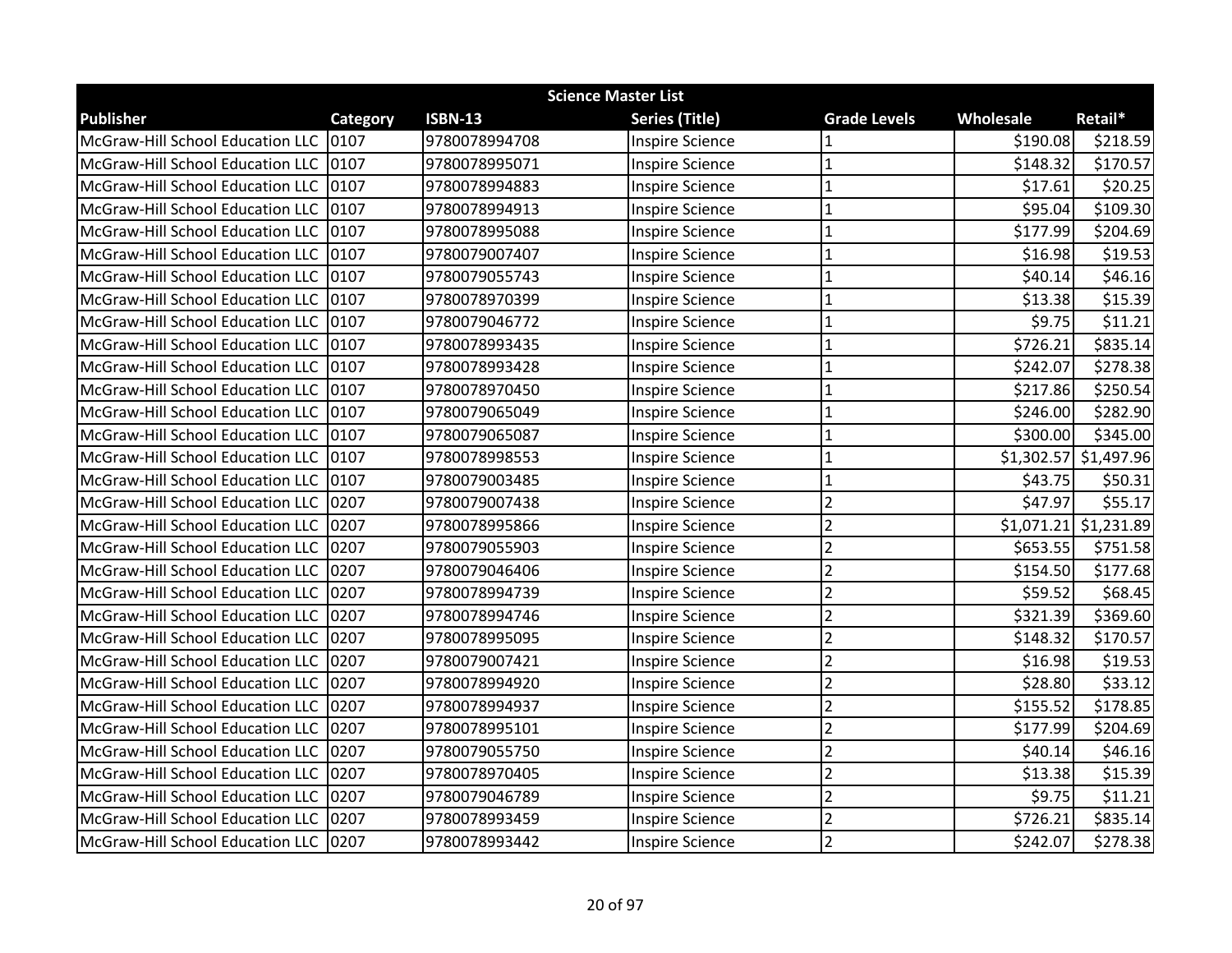| <b>Science Master List</b>            |                 |                  |                        |                         |            |                         |  |
|---------------------------------------|-----------------|------------------|------------------------|-------------------------|------------|-------------------------|--|
| <b>Publisher</b>                      | <b>Category</b> | <b>ISBN-13</b>   | <b>Series (Title)</b>  | <b>Grade Levels</b>     | Wholesale  | Retail*                 |  |
| McGraw-Hill School Education LLC      | 0207            | 9780078970467    | <b>Inspire Science</b> |                         | \$217.86   | \$250.54                |  |
| McGraw-Hill School Education LLC      | 0207            | 9780079065056    | <b>Inspire Science</b> | $\overline{2}$          | \$354.00   | \$407.10                |  |
| McGraw-Hill School Education LLC 0207 |                 | 9780078997273    | <b>Inspire Science</b> | $\overline{2}$          | \$582.00   | \$669.30                |  |
| McGraw-Hill School Education LLC 0207 |                 | 9780078998560    | <b>Inspire Science</b> | $\overline{\mathbf{c}}$ |            | $$1,584.57$ $$1,822.26$ |  |
| McGraw-Hill School Education LLC      | 0207            | 9780079003492    | <b>Inspire Science</b> | $\overline{2}$          | \$48.75    | \$56.06                 |  |
| McGraw-Hill School Education LLC      | 0307            | 9780079007452    | <b>Inspire Science</b> | 3                       | \$51.00    | \$58.65                 |  |
| McGraw-Hill School Education LLC      | 0307            | 9780078995897    | <b>Inspire Science</b> | 3                       |            | $$1,415.70$ $$1,628.06$ |  |
| McGraw-Hill School Education LLC 0307 |                 | 9780079055910    | <b>Inspire Science</b> | 3                       | \$816.93   | \$939.47                |  |
| McGraw-Hill School Education LLC 0307 |                 | 9780079046413    | <b>Inspire Science</b> | 3                       | \$154.50   | \$177.68                |  |
| McGraw-Hill School Education LLC      | 0307            | 9780078994753    | <b>Inspire Science</b> | 3                       | \$94.08    | \$108.19                |  |
| McGraw-Hill School Education LLC      | 0307            | 9780078994784    | <b>Inspire Science</b> | 3                       | \$507.99   | \$584.19                |  |
| McGraw-Hill School Education LLC      | 0307            | 9780079007445    | <b>Inspire Science</b> | 3                       | \$16.98    | \$19.53                 |  |
| McGraw-Hill School Education LLC 0307 |                 | 9780079007285    | <b>Inspire Science</b> | 3                       | \$29.97    | \$34.47                 |  |
| McGraw-Hill School Education LLC      | 0307            | 9780079007292    | <b>Inspire Science</b> | 3                       | \$65.97    | \$75.87                 |  |
| McGraw-Hill School Education LLC      | 0307            | 9780078970412    | <b>Inspire Science</b> | 3                       | \$13.38    | \$15.39                 |  |
| McGraw-Hill School Education LLC      | 0307            | 9780079055781    | <b>Inspire Science</b> | 3                       | \$40.14    | \$46.16                 |  |
| McGraw-Hill School Education LLC      | 0307            | 9780078994968    | <b>Inspire Science</b> | 3                       | \$30.56    | \$35.14                 |  |
| McGraw-Hill School Education LLC 0307 |                 | 9780078994975    | <b>Inspire Science</b> | 3                       | \$165.00   | \$189.75                |  |
| McGraw-Hill School Education LLC      | 0307            | 9780079046819    | <b>Inspire Science</b> | 3                       | \$9.75     | \$11.21                 |  |
| McGraw-Hill School Education LLC      | 0307            | 9780078993466    | <b>Inspire Science</b> | 3                       | \$302.58   | \$347.97                |  |
| McGraw-Hill School Education LLC      | 0307            | 9780078993473    | <b>Inspire Science</b> | 3                       |            | \$907.71 \$1,043.87     |  |
| McGraw-Hill School Education LLC      | 0307            | 9780078970474    | <b>Inspire Science</b> | 3                       | \$272.31   | \$313.16                |  |
| McGraw-Hill School Education LLC      | 0307            | 9780079065063    | <b>Inspire Science</b> | 3                       | \$471.00   | \$541.65                |  |
| McGraw-Hill School Education LLC      | 0307            | 9780079046338    | <b>Inspire Science</b> | 3                       | \$20.58    | \$23.67                 |  |
| McGraw-Hill School Education LLC      | 0307            | 9780078997280    | <b>Inspire Science</b> | 3                       |            | \$879.00 \$1,010.85     |  |
| McGraw-Hill School Education LLC      | 0307            | 9780078998577    | <b>Inspire Science</b> | 3                       |            | $$2,445.79$ $$2,812.66$ |  |
| McGraw-Hill School Education LLC      | 0307            | 9780079003508    | <b>Inspire Science</b> | 3                       | \$43.75    | \$50.31                 |  |
| McGraw-Hill School Education LLC      | 0307            | 9780079003539    | <b>Inspire Science</b> | 3                       | \$64.33    | \$73.98                 |  |
| McGraw-Hill School Education LLC      | 0407            | 9780079007476    | <b>Inspire Science</b> | 4                       | \$51.00    | \$58.65                 |  |
| McGraw-Hill School Education LLC      | 0407            | 9780078995903    | <b>Inspire Science</b> | 4                       | \$1,288.71 | \$1,482.02              |  |
| McGraw-Hill School Education LLC      | 0407            | 9780079055927.00 | <b>Inspire Science</b> | 4                       | \$816.93   | \$939.47                |  |
| McGraw-Hill School Education LLC 0407 |                 | 9780079046420.00 | <b>Inspire Science</b> | 4                       | \$154.50   | \$177.68                |  |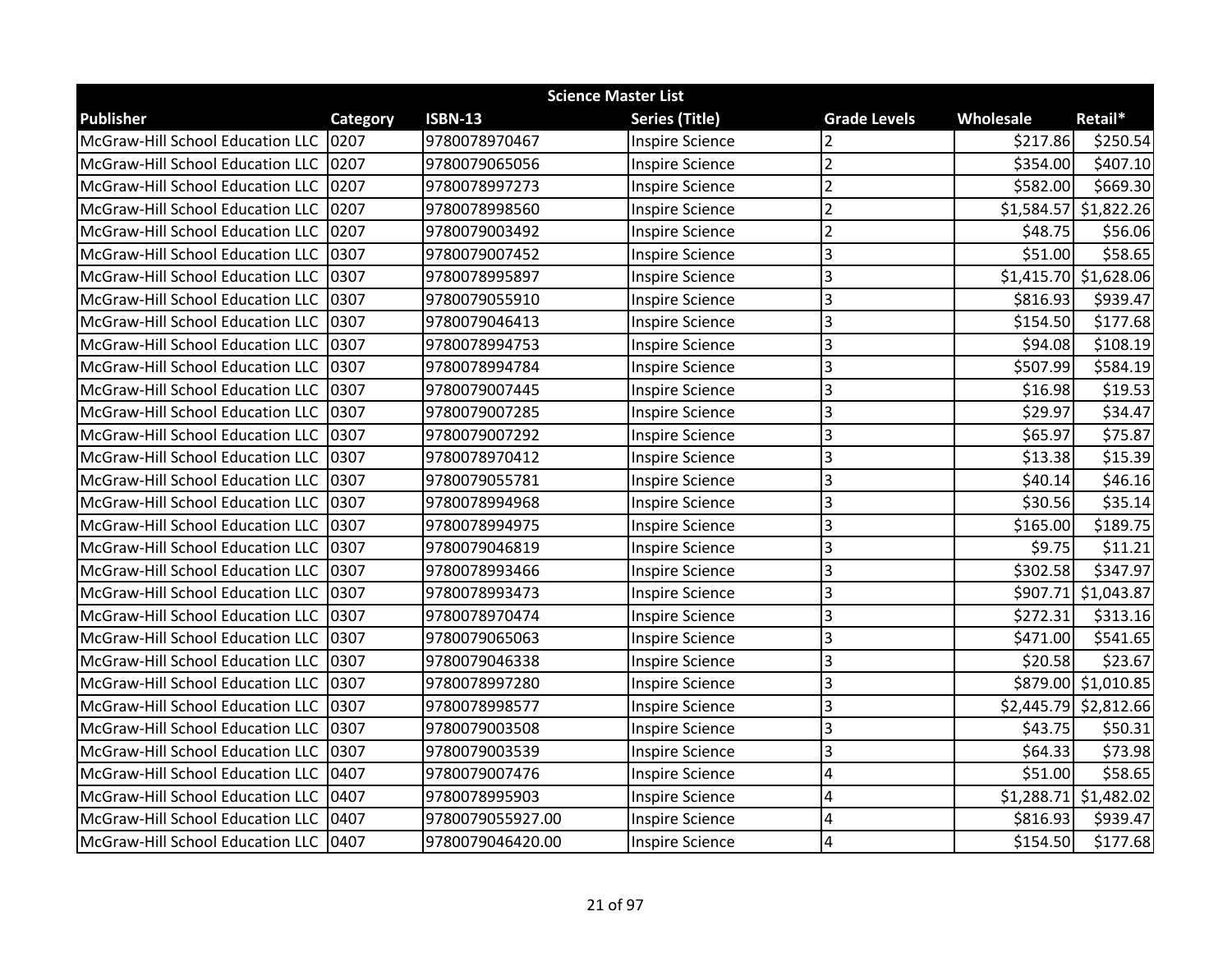| <b>Science Master List</b>            |          |                |                        |                     |           |                         |  |
|---------------------------------------|----------|----------------|------------------------|---------------------|-----------|-------------------------|--|
| <b>Publisher</b>                      | Category | <b>ISBN-13</b> | <b>Series (Title)</b>  | <b>Grade Levels</b> | Wholesale | Retail*                 |  |
| McGraw-Hill School Education LLC      | 0407     | 9780078994791  | <b>Inspire Science</b> | 4                   | \$70.56   | \$81.14                 |  |
| McGraw-Hill School Education LLC      | 0407     | 9780078994807  | <b>Inspire Science</b> | 4                   | \$381.00  | \$438.15                |  |
| McGraw-Hill School Education LLC 0407 |          | 9780079007469  | <b>Inspire Science</b> | 4                   | \$16.98   | \$19.53                 |  |
| McGraw-Hill School Education LLC 0407 |          | 9780079007322  | <b>Inspire Science</b> | 4                   | \$29.97   | \$34.47                 |  |
| McGraw-Hill School Education LLC      | 0407     | 9780079007339  | <b>Inspire Science</b> | 4                   | \$65.97   | \$75.87                 |  |
| McGraw-Hill School Education LLC      | 0407     | 9780079003515  | <b>Inspire Science</b> | 4                   | \$43.75   | \$50.31                 |  |
| McGraw-Hill School Education LLC      | 0407     | 9780079003546  | <b>Inspire Science</b> | 4                   | \$64.33   | \$73.98                 |  |
| McGraw-Hill School Education LLC 0407 |          | 9780078970429  | <b>Inspire Science</b> | 4                   | \$13.38   | \$15.39                 |  |
| McGraw-Hill School Education LLC      | 0407     | 9780079055798  | <b>Inspire Science</b> | 4                   | \$40.14   | \$46.16                 |  |
| McGraw-Hill School Education LLC      | 0407     | 9780079046345  | <b>Inspire Science</b> | 4                   | \$20.58   | \$23.67                 |  |
| McGraw-Hill School Education LLC      | 0407     | 9780079046291  | <b>Inspire Science</b> | 4                   | \$9.75    | \$11.21                 |  |
| McGraw-Hill School Education LLC      | 0407     | 9780078994982  | <b>Inspire Science</b> | 4                   | \$22.92   | \$26.36                 |  |
| McGraw-Hill School Education LLC 0407 |          | 9780078995019  | <b>Inspire Science</b> | 4                   | \$123.78  | \$142.35                |  |
| McGraw-Hill School Education LLC      | 0407     | 9780078998584  | <b>Inspire Science</b> | 4                   |           | \$2,724.79 \$3,133.51   |  |
| McGraw-Hill School Education LLC      | 0407     | 9780078991868  | <b>Inspire Science</b> | 4                   |           | \$1,158.00 \$1,331.70   |  |
| McGraw-Hill School Education LLC      | 0407     | 9780078993480  | <b>Inspire Science</b> | 4                   | \$302.58  | \$347.97                |  |
| McGraw-Hill School Education LLC      | 0407     | 9780078993497  | <b>Inspire Science</b> | 4                   | \$907.71  | \$1,043.87              |  |
| McGraw-Hill School Education LLC 0407 |          | 9780078970481  | <b>Inspire Science</b> | 4                   | \$272.31  | \$313.16                |  |
| McGraw-Hill School Education LLC 0407 |          | 9780078991844  | <b>Inspire Science</b> | 4                   | \$504.00  | \$579.60                |  |
| McGraw-Hill School Education LLC      | 0507     | 9780079007490  | <b>Inspire Science</b> | 5                   | \$51.00   | \$58.65                 |  |
| McGraw-Hill School Education LLC      | 0507     | 9780078995910  | <b>Inspire Science</b> | 5                   |           | $$1,415.70$ $$1,628.06$ |  |
| McGraw-Hill School Education LLC      | 0507     | 9780079055934  | <b>Inspire Science</b> | 5                   | \$816.93  | \$939.47                |  |
| McGraw-Hill School Education LLC 0507 |          | 9780079046451  | <b>Inspire Science</b> | 5                   | \$154.50  | \$177.68                |  |
| McGraw-Hill School Education LLC      | 0507     | 9780078994838  | <b>Inspire Science</b> | 5                   | \$96.96   | \$111.50                |  |
| McGraw-Hill School Education LLC      | 0507     | 9780078994845  | <b>Inspire Science</b> | 5                   | \$507.99  | \$584.19                |  |
| McGraw-Hill School Education LLC      | 0507     | 9780079007483  | <b>Inspire Science</b> | 5                   | \$16.98   | \$19.53                 |  |
| McGraw-Hill School Education LLC      | 0507     | 9780079007360  | <b>Inspire Science</b> | 5                   | \$29.97   | \$34.47                 |  |
| McGraw-Hill School Education LLC      | 0507     | 9780079007377  | <b>Inspire Science</b> | 5                   | \$65.97   | \$75.87                 |  |
| McGraw-Hill School Education LLC      | 0507     | 9780079003522  | <b>Inspire Science</b> | 5                   | \$43.75   | \$50.31                 |  |
| McGraw-Hill School Education LLC      | 0507     | 9780079003553  | <b>Inspire Science</b> | 5                   | \$64.33   | \$73.98                 |  |
| McGraw-Hill School Education LLC      | 0507     | 9780078970436  | <b>Inspire Science</b> | 5                   | \$13.38   | \$15.39                 |  |
| McGraw-Hill School Education LLC 0507 |          | 9780079055804  | <b>Inspire Science</b> | 5                   | \$40.14   | \$46.16                 |  |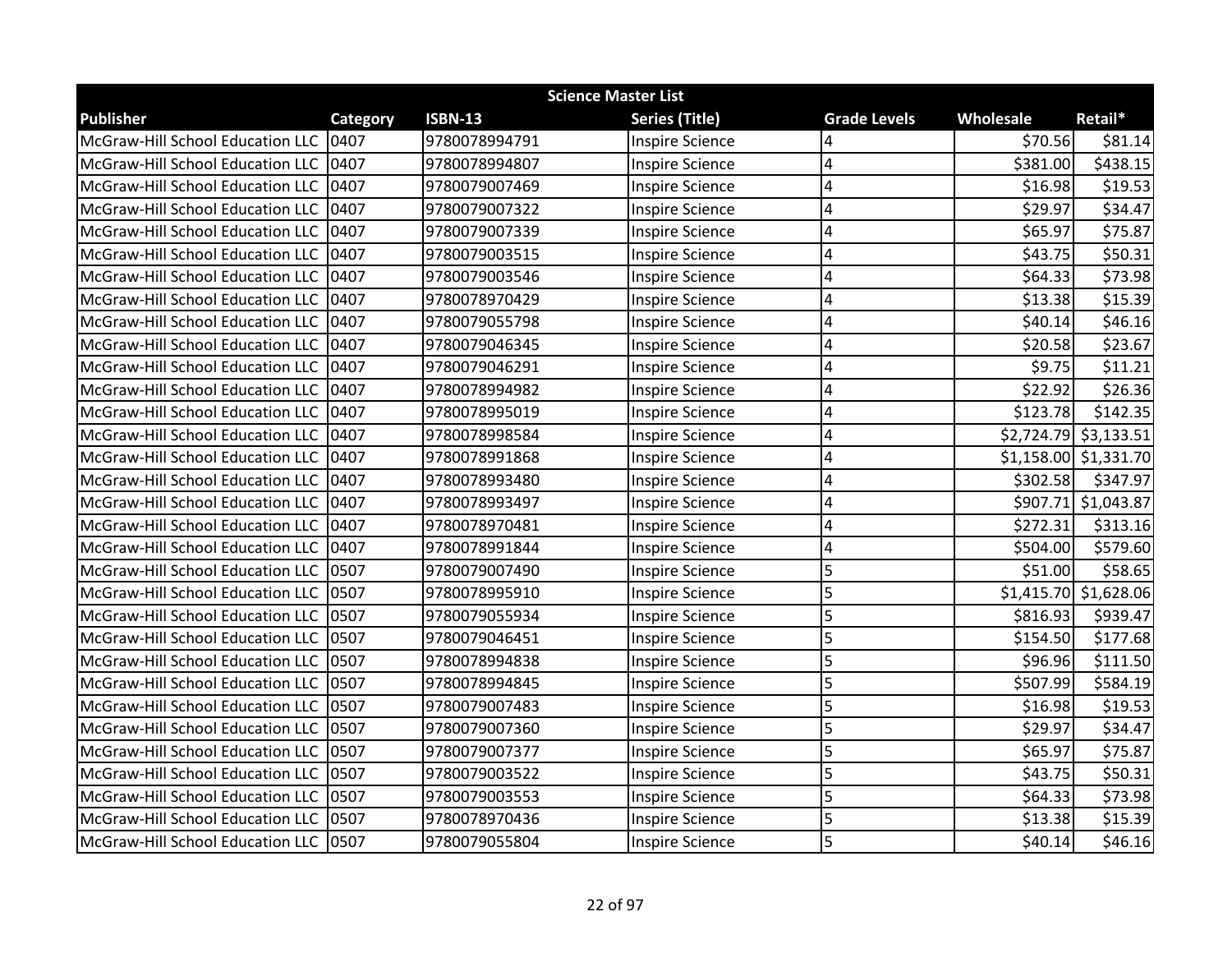| <b>Science Master List</b>             |          |                |                        |                     |           |                         |  |
|----------------------------------------|----------|----------------|------------------------|---------------------|-----------|-------------------------|--|
| <b>Publisher</b>                       | Category | <b>ISBN-13</b> | <b>Series (Title)</b>  | <b>Grade Levels</b> | Wholesale | Retail*                 |  |
| McGraw-Hill School Education LLC       | 0507     | 9780079046734  | <b>Inspire Science</b> | 5                   | \$20.58   | \$23.67                 |  |
| McGraw-Hill School Education LLC       | 0507     | 9780079046307  | <b>Inspire Science</b> | 5                   | \$9.75    | \$11.21                 |  |
| McGraw-Hill School Education LLC 0507  |          | 9780078995026  | <b>Inspire Science</b> | 5                   | \$22.92   | \$26.36                 |  |
| McGraw-Hill School Education LLC 0507  |          | 9780078995033  | <b>Inspire Science</b> | 5                   | \$123.78  | \$142.35                |  |
| McGraw-Hill School Education LLC       | 0507     | 9780078991875  | <b>Inspire Science</b> | 5                   |           | $$1,194.00$ $$1,373.10$ |  |
| McGraw-Hill School Education LLC       | 0507     | 9780078998591  | <b>Inspire Science</b> | 5                   |           | $$2,760.79$ \$3,174.91  |  |
| McGraw-Hill School Education LLC       | 0507     | 9780078993510  | <b>Inspire Science</b> | 5                   |           | \$907.71 \$1,043.87     |  |
| McGraw-Hill School Education LLC 0507  |          | 9780078993503  | <b>Inspire Science</b> | 5                   | \$302.58  | \$347.97                |  |
| McGraw-Hill School Education LLC 0507  |          | 9780078970498  | <b>Inspire Science</b> | 5                   | \$272.31  | \$313.16                |  |
| McGraw-Hill School Education LLC 10507 |          | 9780078991851  | <b>Inspire Science</b> | 5                   | \$591.00  | \$679.65                |  |
| McGraw-Hill School Education LLC       | 0607     | 9780079047366  | iScience               | 6                   | \$96.99   | \$111.54                |  |
| McGraw-Hill School Education LLC       | 0607     | 9780079021908  | iScience               | 6                   | \$178.98  | \$205.83                |  |
| McGraw-Hill School Education LLC 0607  |          | 9780021378081  | iScience               | 6                   | \$73.50   | \$84.53                 |  |
| McGraw-Hill School Education LLC       | 0607     | 9780078984341  | iScience               | 6                   | \$73.50   | \$84.53                 |  |
| McGraw-Hill School Education LLC       | 0607     | 9780078984235  | iScience               | 6                   | \$129.99  | \$149.49                |  |
| McGraw-Hill School Education LLC       | 0607     | 9780079047359  | iScience               | 6                   | \$88.98   | \$102.33                |  |
| McGraw-Hill School Education LLC       | 0607     | 9780079021908  | iScience               | 6                   | \$178.98  | \$205.83                |  |
| McGraw-Hill School Education LLC 0607  |          | 9780021378081  | iScience               | 6                   | \$73.50   | \$84.53                 |  |
| McGraw-Hill School Education LLC       | 0607     | 9780078984341  | iScience               | 6                   | \$73.50   | \$84.53                 |  |
| McGraw-Hill School Education LLC       | 0607     | 9780078984297  | iScience               | 6                   | \$30.60   | \$35.19                 |  |
| McGraw-Hill School Education LLC 10607 |          | 9780079064721  | iScience               | 6                   | \$91.50   | \$105.23                |  |
| McGraw-Hill School Education LLC       | 0607     | 9780079021892  | iScience               | 6                   | \$159.00  | \$182.85                |  |
| McGraw-Hill School Education LLC       | 0607     | 9780021378081  | iScience               | 6                   | \$73.50   | \$84.53                 |  |
| McGraw-Hill School Education LLC       | 0607     | 9780078984341  | iScience               | 6                   | \$73.50   | \$84.53                 |  |
| McGraw-Hill School Education LLC       | 0607     | 9780078984235  | iScience               | 6                   | \$129.99  | \$149.49                |  |
| McGraw-Hill School Education LLC       | 0607     | 9780079064714  | iScience               | 6                   | \$87.00   | \$100.05                |  |
| McGraw-Hill School Education LLC       | 0607     | 9780079021908  | iScience               | 6                   | \$178.98  | \$205.83                |  |
| McGraw-Hill School Education LLC 10607 |          | 9780021378081  | iScience               | 6                   | \$73.50   | \$84.53                 |  |
| McGraw-Hill School Education LLC       | 0607     | 9780078984341  | iScience               | 6                   | \$84.53   | \$35.19                 |  |
| McGraw-Hill School Education LLC       | 0607     | 9780078984297  | iScience               | 6                   | \$30.60   | \$35.19                 |  |
| McGraw-Hill School Education LLC 0607  |          | 9780079064806  | iScience               | 6                   |           | \$4,079.99 \$4,691.99   |  |
| McGraw-Hill School Education LLC 0607  |          | 9780078999772  | iScience               | 6                   | \$48.00   | \$55.20                 |  |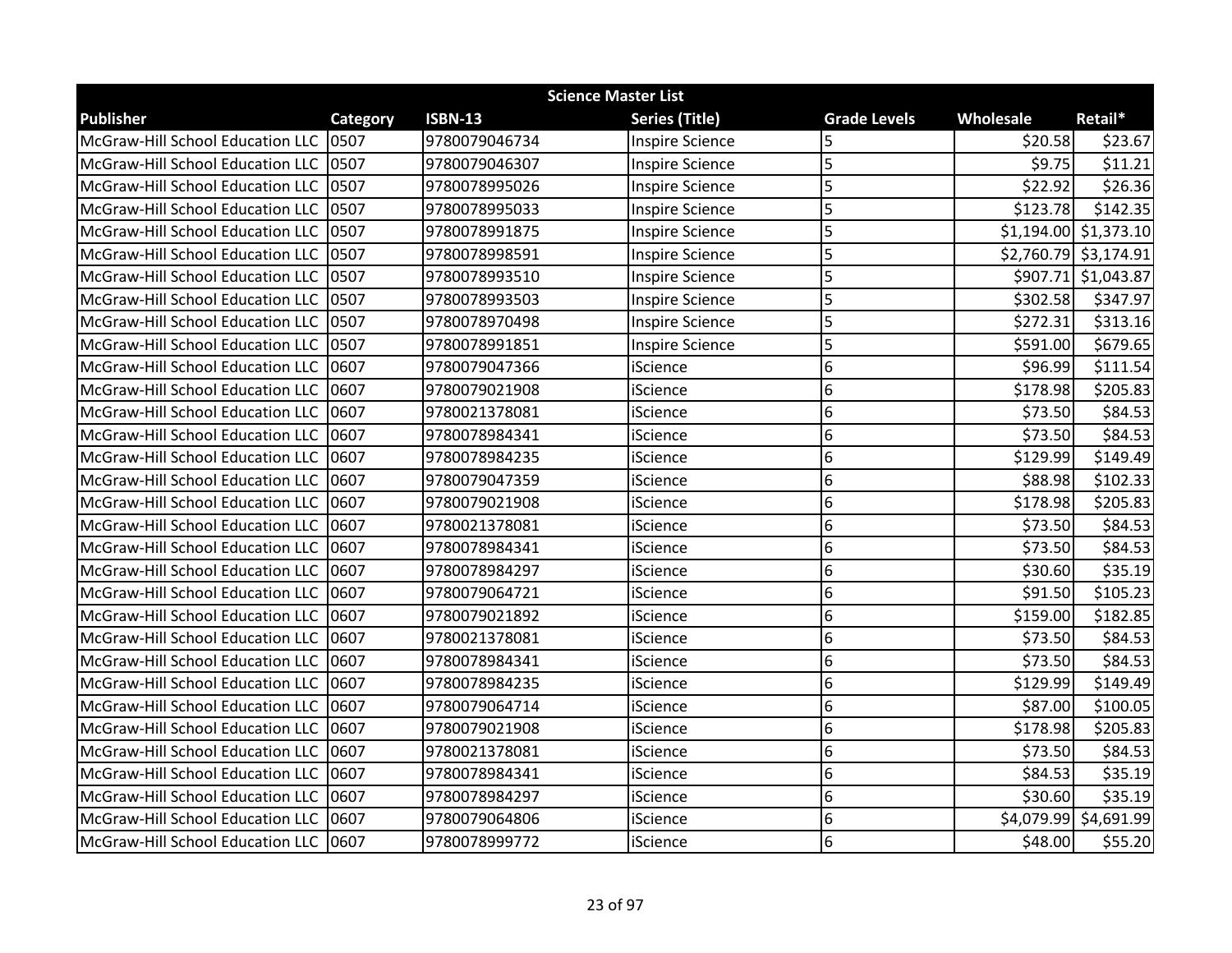| <b>Science Master List</b>              |          |                |                       |                     |                  |                         |  |
|-----------------------------------------|----------|----------------|-----------------------|---------------------|------------------|-------------------------|--|
| <b>Publisher</b>                        | Category | <b>ISBN-13</b> | <b>Series (Title)</b> | <b>Grade Levels</b> | <b>Wholesale</b> | Retail*                 |  |
| McGraw-Hill School Education LLC 0607   |          | 9780078996085  | iScience              | 6                   | \$429.90         | \$494.39                |  |
| McGraw-Hill School Education LLC 10607  |          | 9780078996139  | iScience              | 6                   | \$859.80         | \$988.77                |  |
| McGraw-Hill School Education LLC 10607  |          | 9780078996177  | iScience              | 6                   |                  | $$1,934.55$ $$2,224.73$ |  |
| McGraw-Hill School Education LLC   0607 |          | 9780078933851  | iScience              | 6                   | \$85.98          | \$98.88                 |  |
| McGraw-Hill School Education LLC        | 0607     | 9780021377602  | iScience              | 6                   | \$20.70          | \$23.81                 |  |
| McGraw-Hill School Education LLC        | 0607     | 9780078984181  | iScience              | $\overline{6}$      | \$70.20          | \$80.73                 |  |
| McGraw-Hill School Education LLC 10607  |          | 9780078984396  | iScience              | 6                   | \$15.99          | \$18.39                 |  |
| McGraw-Hill School Education LLC 0706   |          | 9780079047403  | iScience              | $\overline{7}$      | \$96.99          | \$111.54                |  |
| McGraw-Hill School Education LLC 0706   |          | 9780079021946  | iScience              | $\overline{7}$      | \$178.98         | \$205.83                |  |
| McGraw-Hill School Education LLC 0706   |          | 9780021387663  | iScience              | $\overline{7}$      | \$73.50          | \$84.53                 |  |
| McGraw-Hill School Education LLC 0706   |          | 9780078984358  | iScience              | $\overline{7}$      | \$73.50          | \$84.53                 |  |
| McGraw-Hill School Education LLC 0706   |          | 9780078984259  | iScience              | $\overline{7}$      | \$129.99         | \$149.49                |  |
| McGraw-Hill School Education LLC 0706   |          | 9780079047373  | iScience              | $\overline{7}$      | \$88.98          | \$102.33                |  |
| McGraw-Hill School Education LLC   0706 |          | 9780079021915  | iScience              | $\overline{7}$      | \$159.00         | \$182.85                |  |
| McGraw-Hill School Education LLC 0706   |          | 9780021387663  | iScience              | $\overline{7}$      | \$73.50          | \$84.53                 |  |
| McGraw-Hill School Education LLC 0706   |          | 9780078984358  | iScience              | $\overline{7}$      | \$73.50          | \$84.53                 |  |
| McGraw-Hill School Education LLC 0706   |          | 9780078984303  | iScience              | $\overline{7}$      | \$30.60          | \$35.19                 |  |
| McGraw-Hill School Education LLC 0706   |          | 9780079064745  | iScience              | $\overline{7}$      | \$91.50          | \$105.23                |  |
| McGraw-Hill School Education LLC 0706   |          | 9780079021946  | iScience              | $\overline{7}$      | \$178.98         | \$205.83                |  |
| McGraw-Hill School Education LLC 10706  |          | 9780021387663  | iScience              | $\overline{7}$      | \$73.50          | \$84.53                 |  |
| McGraw-Hill School Education LLC 0706   |          | 9780078984358  | iScience              | $\overline{7}$      | \$73.50          | \$84.53                 |  |
| McGraw-Hill School Education LLC 0706   |          | 9780078984259  | iScience              | $\overline{7}$      | \$129.99         | \$149.49                |  |
| McGraw-Hill School Education LLC 0706   |          | 9780079064738  | iScience              | $\overline{7}$      | \$87.00          | \$100.05                |  |
| McGraw-Hill School Education LLC   0706 |          | 9780079021915  | iScience              | $\overline{7}$      | \$159.00         | \$182.85                |  |
| McGraw-Hill School Education LLC 0706   |          | 9780021387663  | iScience              | $\overline{7}$      | \$73.50          | \$84.53                 |  |
| McGraw-Hill School Education LLC 0706   |          | 9780078984358  | iScience              | $\overline{7}$      | \$73.50          | \$84.53                 |  |
| McGraw-Hill School Education LLC 10706  |          | 9780078984303  | iScience              | $\overline{7}$      | \$30.60          | \$35.19                 |  |
| McGraw-Hill School Education LLC 0706   |          | 9780078999789  | iScience              | $\overline{7}$      | \$48.00          | \$55.20                 |  |
| McGraw-Hill School Education LLC 0706   |          | 9780079064813  | iScience              | 8                   |                  | \$4,074.99 \$4,686.24   |  |
| McGraw-Hill School Education LLC 0706   |          | 9780078996092  | iScience              | $\overline{7}$      | \$429.90         | \$494.39                |  |
| McGraw-Hill School Education LLC 0706   |          | 9780078996146  | iScience              | $\overline{7}$      | \$859.80         | \$988.77                |  |
| McGraw-Hill School Education LLC 10706  |          | 9780078996207  | iScience              | $\overline{7}$      |                  | $$1,934.55$ $$2,224.73$ |  |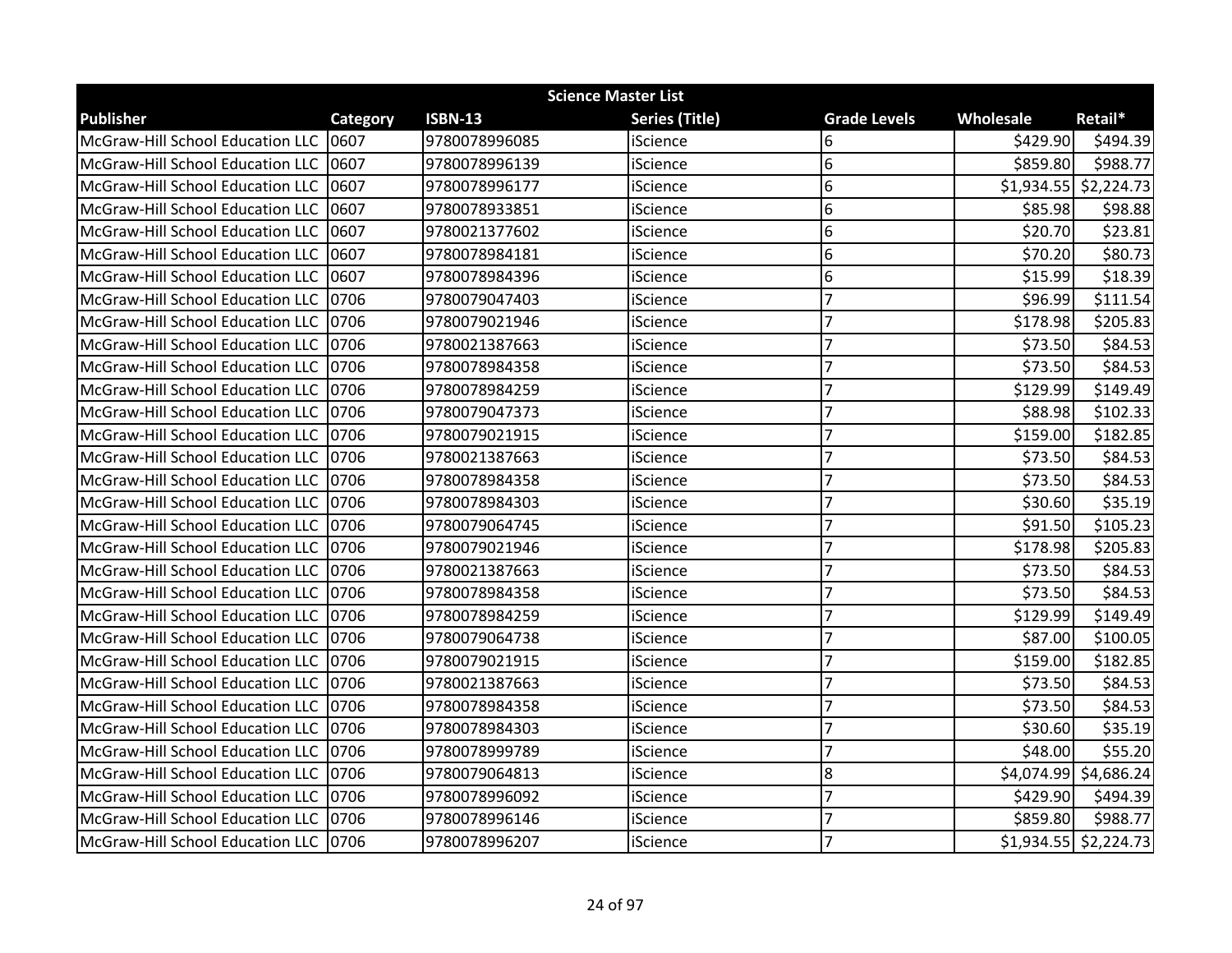| <b>Science Master List</b>              |          |                |                       |                     |           |                         |  |
|-----------------------------------------|----------|----------------|-----------------------|---------------------|-----------|-------------------------|--|
| <b>Publisher</b>                        | Category | <b>ISBN-13</b> | <b>Series (Title)</b> | <b>Grade Levels</b> | Wholesale | Retail*                 |  |
| McGraw-Hill School Education LLC        | 0706     | 9780021377596  | iScience              |                     | \$85.98   | \$98.88                 |  |
| McGraw-Hill School Education LLC        | 0706     | 9780021377626  | iScience              | $\overline{7}$      | \$20.70   | \$23.81                 |  |
| McGraw-Hill School Education LLC 0706   |          | 9780078984211  | iScience              | $\overline{7}$      | \$70.20   | \$80.73                 |  |
| McGraw-Hill School Education LLC 0706   |          | 9780078984402  | iScience              | $\overline{7}$      | \$15.99   | \$18.39                 |  |
| McGraw-Hill School Education LLC        | 0807     | 9780079047427  | iScience              | 8                   | \$96.99   | \$111.54                |  |
| McGraw-Hill School Education LLC        | 0807     | 9780079021960  | iScience              | 8                   | \$178.98  | \$205.83                |  |
| McGraw-Hill School Education LLC        | 0807     | 9780021387700  | iScience              | 8                   | \$73.50   | \$84.53                 |  |
| McGraw-Hill School Education LLC 0807   |          | 9780078984365  | iScience              | 8                   | \$73.50   | \$84.53                 |  |
| McGraw-Hill School Education LLC 0807   |          | 9780078984266  | iScience              | 8                   | \$129.99  | \$149.49                |  |
| McGraw-Hill School Education LLC 10807  |          | 9780079047410  | iScience              | 8                   | \$88.98   | \$102.33                |  |
| McGraw-Hill School Education LLC        | 0807     | 9780079021953  | iScience              | 8                   | \$159.00  | \$182.85                |  |
| McGraw-Hill School Education LLC        | 0807     | 9780021387700  | iScience              | 8                   | \$73.50   | \$84.53                 |  |
| McGraw-Hill School Education LLC 0807   |          | 9780078984365  | iScience              | 8                   | \$73.50   | \$84.53                 |  |
| McGraw-Hill School Education LLC        | 0807     | 9780078984310  | iScience              | 8                   | \$30.60   | \$35.19                 |  |
| <b>McGraw-Hill School Education LLC</b> | 0807     | 9780078996078  | iScience              | 8                   | \$91.50   | \$105.23                |  |
| McGraw-Hill School Education LLC        | 0807     | 9780079021960  | iScience              | 8                   | \$178.98  | \$205.83                |  |
| McGraw-Hill School Education LLC        | 0807     | 9780021387700  | iScience              | 8                   | \$73.50   | \$84.53                 |  |
| McGraw-Hill School Education LLC 10807  |          | 9780078984365  | iScience              | 8                   | \$73.50   | \$84.53                 |  |
| McGraw-Hill School Education LLC        | 0807     | 9780078984266  | iScience              | 8                   | \$129.99  | \$149.49                |  |
| McGraw-Hill School Education LLC        | 0807     | 9780078996023  | iScience              | 8                   | \$87.00   | \$100.05                |  |
| McGraw-Hill School Education LLC 10807  |          | 9780079021953  | iScience              | 8                   | \$159.00  | \$182.85                |  |
| McGraw-Hill School Education LLC        | 0807     | 9780021387700  | iScience              | 8                   | \$73.50   | \$84.53                 |  |
| McGraw-Hill School Education LLC        | 0807     | 9780078984365  | iScience              | 8                   | \$73.50   | \$84.53                 |  |
| McGraw-Hill School Education LLC 10807  |          | 9780078984310  | iScience              | 8                   | \$30.60   | \$35.19                 |  |
| McGraw-Hill School Education LLC        | 0807     | 9780078999796  | iScience              | 8                   | \$48.00   | \$55.20                 |  |
| McGraw-Hill School Education LLC        | 0807     | 9780079064820  | iScience              | 8                   |           | \$4,074.98 \$4,686.23   |  |
| McGraw-Hill School Education LLC        | 0807     | 9780078996122  | iScience              | 8                   | \$429.90  | \$494.39                |  |
| McGraw-Hill School Education LLC 10807  |          | 9780078996160  | iScience              | 8                   | \$859.80  | \$988.77                |  |
| McGraw-Hill School Education LLC 10807  |          | 9780078996214  | iScience              | 8                   |           | $$1,934.55$ $$2,224.73$ |  |
| McGraw-Hill School Education LLC        | 0807     | 9780021378050  | iScience              | 8                   | \$85.98   | \$98.88                 |  |
| McGraw-Hill School Education LLC   0807 |          | 9780021377633  | iScience              | 8                   | \$20.70   | \$23.81                 |  |
| McGraw-Hill School Education LLC 10807  |          | 9780078984228  | iScience              | 8                   | \$70.20   | \$80.73                 |  |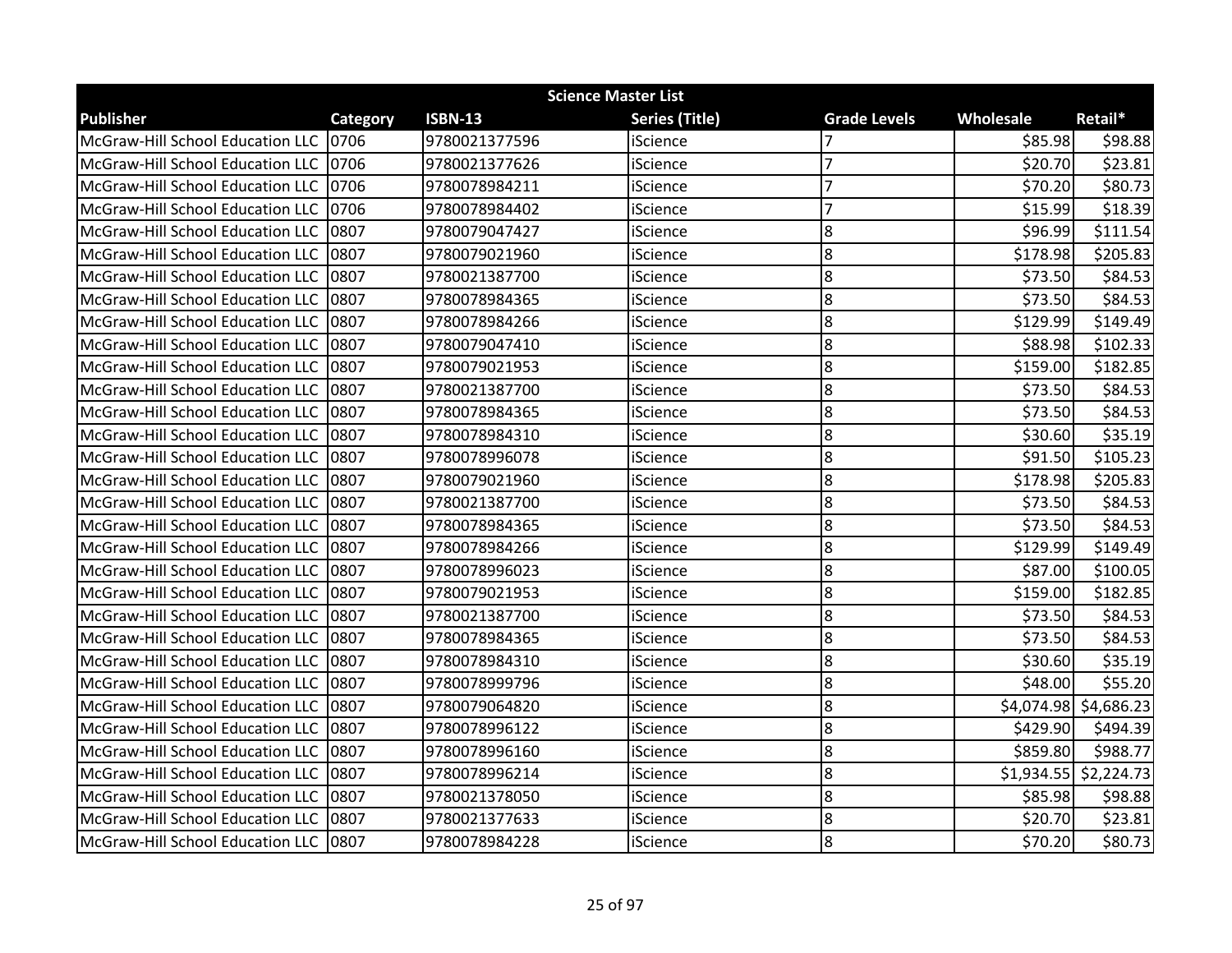| <b>Science Master List</b>            |          |                |                         |                     |           |                        |  |
|---------------------------------------|----------|----------------|-------------------------|---------------------|-----------|------------------------|--|
| <b>Publisher</b>                      | Category | <b>ISBN-13</b> | <b>Series (Title)</b>   | <b>Grade Levels</b> | Wholesale | Retail*                |  |
| McGraw-Hill School Education LLC      | 0807     | 9780078984419  | iScience                | 8                   | \$15.99   | \$18.39                |  |
| McGraw-Hill School Education LLC      | 3202     | 9780078996665  | <b>Physical Science</b> | $9 - 12$            | \$99.60   | \$114.54               |  |
| McGraw-Hill School Education LLC 3202 |          | 9780078998614  | <b>Physical Science</b> | $9 - 12$            | \$189.00  | \$217.35               |  |
| McGraw-Hill School Education LLC      | 3202     | 9780076774586  | <b>Physical Science</b> | $9 - 12$            | \$120.90  | \$139.04               |  |
| McGraw-Hill School Education LLC      | 3202     | 9780079031181  | <b>Physical Science</b> | $9 - 12$            | \$107.04  | \$123.10               |  |
| McGraw-Hill School Education LLC      | 3202     | 9780078962790  | <b>Physical Science</b> | $9 - 12$            | \$25.95   | \$29.84                |  |
| McGraw-Hill School Education LLC      | 3202     | 9780078963162  | <b>Physical Science</b> | $9 - 12$            | \$27.60   | \$31.74                |  |
| McGraw-Hill School Education LLC 3202 |          | 9780078996733  | <b>Physical Science</b> | $9 - 12$            | \$96.60   | \$111.09               |  |
| McGraw-Hill School Education LLC      | 3202     | 9780078998614  | <b>Physical Science</b> | $9 - 12$            | \$189.00  | \$217.35               |  |
| McGraw-Hill School Education LLC      | 3202     | 9780076774586  | <b>Physical Science</b> | $9 - 12$            | \$120.90  | \$139.04               |  |
| McGraw-Hill School Education LLC      | 3202     | 9780079031181  | <b>Physical Science</b> | $9 - 12$            | \$107.04  | \$123.10               |  |
| McGraw-Hill School Education LLC      | 3202     | 9780078962790  | <b>Physical Science</b> | $9 - 12$            | \$25.95   | \$29.84                |  |
| McGraw-Hill School Education LLC      | 3202     | 9780078963162  | <b>Physical Science</b> | $9 - 12$            | \$27.60   | \$31.74                |  |
| McGraw-Hill School Education LLC      | 3202     | 9780078996634  | <b>Physical Science</b> | $9 - 12$            | \$95.49   | \$109.81               |  |
| McGraw-Hill School Education LLC      | 3202     | 9780078998607  | <b>Physical Science</b> | $9 - 12$            | \$178.95  | \$205.79               |  |
| McGraw-Hill School Education LLC      | 3202     | 9780076774586  | <b>Physical Science</b> | $9 - 12$            | \$120.90  | \$139.04               |  |
| McGraw-Hill School Education LLC      | 3202     | 9780076774531  | <b>Physical Science</b> | $9 - 12$            | \$29.31   | \$33.71                |  |
| McGraw-Hill School Education LLC      | 3202     | 9780078962790  | <b>Physical Science</b> | $9 - 12$            | \$25.95   | \$29.84                |  |
| McGraw-Hill School Education LLC      | 3202     | 9780078963162  | <b>Physical Science</b> | $9 - 12$            | \$27.60   | \$31.74                |  |
| McGraw-Hill School Education LLC      | 3202     | 9780078996672  | <b>Physical Science</b> | $9 - 12$            | \$92.70   | \$106.61               |  |
| McGraw-Hill School Education LLC 3202 |          | 9780078998607  | <b>Physical Science</b> | $9 - 12$            | \$178.95  | \$205.79               |  |
| McGraw-Hill School Education LLC      | 3202     | 9780076774586  | <b>Physical Science</b> | $9 - 12$            | \$120.90  | \$139.04               |  |
| McGraw-Hill School Education LLC      | 3202     | 9780076774531  | <b>Physical Science</b> | $9 - 12$            | \$29.31   | \$33.71                |  |
| McGraw-Hill School Education LLC 3202 |          | 9780078962790  | <b>Physical Science</b> | $9 - 12$            | \$25.95   | \$29.84                |  |
| McGraw-Hill School Education LLC      | 3202     | 9780078963162  | <b>Physical Science</b> | $9 - 12$            | \$27.60   | \$31.74                |  |
| McGraw-Hill School Education LLC      | 3202     | 9780078996740  | <b>Physical Science</b> | $9 - 12$            |           | $$4,047.99$ \$4,655.19 |  |
| McGraw-Hill School Education LLC      | 3202     | 9780079003829  | <b>Physical Science</b> | $9 - 12$            | \$39.00   | \$44.85                |  |
| McGraw-Hill School Education LLC      | 3202     | 9780076774562  | <b>Physical Science</b> | $9 - 12$            | \$87.48   | \$100.60               |  |
| McGraw-Hill School Education LLC 3202 |          | 9780079031334  | <b>Physical Science</b> | $9 - 12$            | \$68.70   | \$79.01                |  |
| McGraw-Hill School Education LLC      | 3202     | 9780078962998  | <b>Physical Science</b> | $9 - 12$            | \$12.60   | \$14.49                |  |
| McGraw-Hill School Education LLC      | 3202     | 9780078963155  | <b>Physical Science</b> | $9 - 12$            | \$15.00   | \$17.25                |  |
| McGraw-Hill School Education LLC 3202 |          | 9780078996757  | <b>Physical Science</b> | $9 - 12$            | \$450.00  | \$517.50               |  |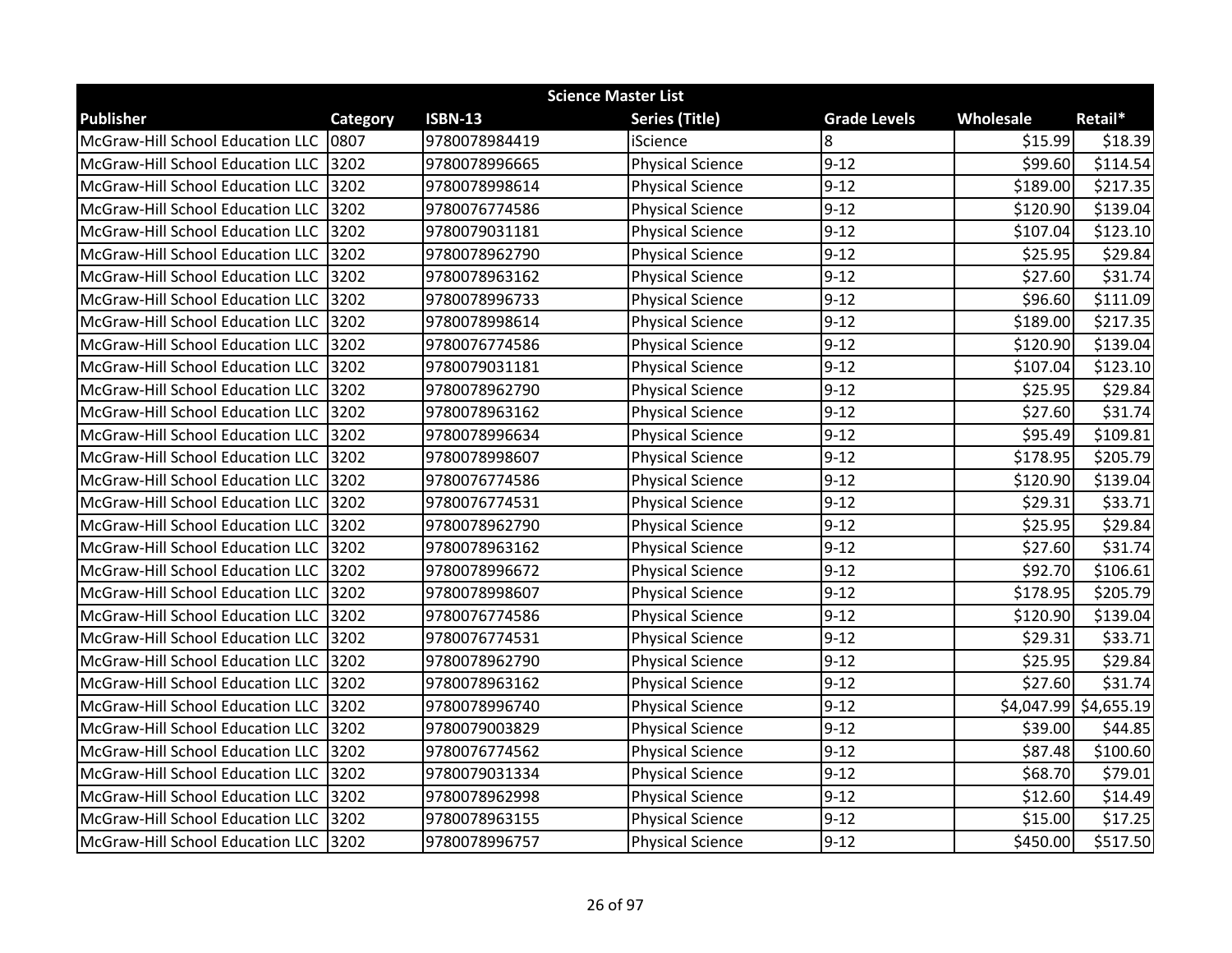| <b>Science Master List</b>            |          |                |                          |                     |           |                       |  |  |
|---------------------------------------|----------|----------------|--------------------------|---------------------|-----------|-----------------------|--|--|
| <b>Publisher</b>                      | Category | <b>ISBN-13</b> | <b>Series (Title)</b>    | <b>Grade Levels</b> | Wholesale | Retail*               |  |  |
| McGraw-Hill School Education LLC 3202 |          | 9780078996764  | <b>Physical Science</b>  | $9 - 12$            |           | \$900.00 \$1,035.00   |  |  |
| McGraw-Hill School Education LLC      | 3202     | 9780078996771  | <b>Physical Science</b>  | $9 - 12$            |           | \$2,025.00 \$2,328.75 |  |  |
| McGraw-Hill School Education LLC      | 3202     | 9780076774500  | <b>Physical Science</b>  | $9 - 12$            | \$19.08   | \$21.94               |  |  |
|                                       |          |                | Earth Science: Geology,  |                     |           |                       |  |  |
|                                       |          |                | the Environment, and the |                     |           |                       |  |  |
| McGraw-Hill School Education LLC 3206 |          | 9780078996795  | Universe                 | $9 - 12$            | \$99.60   | \$114.54              |  |  |
|                                       |          |                | Earth Science: Geology,  |                     |           |                       |  |  |
|                                       |          |                | the Environment, and the |                     |           |                       |  |  |
| McGraw-Hill School Education LLC 3206 |          | 9780078996870  | Universe                 | $9 - 12$            | \$178.95  | \$205.79              |  |  |
|                                       |          |                | Earth Science: Geology,  |                     |           |                       |  |  |
|                                       |          |                | the Environment, and the |                     |           |                       |  |  |
| McGraw-Hill School Education LLC 3206 |          | 9780076774920  | Universe                 | $9 - 12$            | \$120.90  | \$139.04              |  |  |
|                                       |          |                | Earth Science: Geology,  |                     |           |                       |  |  |
|                                       |          |                | the Environment, and the |                     |           |                       |  |  |
| McGraw-Hill School Education LLC 3206 |          | 9780079031518  | Universe                 | $9 - 12$            | \$107.04  | \$123.10              |  |  |
|                                       |          |                | Earth Science: Geology,  |                     |           |                       |  |  |
|                                       |          |                | the Environment, and the |                     |           |                       |  |  |
| McGraw-Hill School Education LLC 3206 |          | 9780076587223  | Universe                 | $9 - 12$            | \$25.95   | \$29.84               |  |  |
|                                       |          |                | Earth Science: Geology,  |                     |           |                       |  |  |
|                                       |          |                | the Environment, and the |                     |           |                       |  |  |
| McGraw-Hill School Education LLC 3206 |          | 9780078996818  | Universe                 | $9 - 12$            | \$96.60   | \$111.09              |  |  |
|                                       |          |                | Earth Science: Geology,  |                     |           |                       |  |  |
|                                       |          |                | the Environment, and the |                     |           |                       |  |  |
| McGraw-Hill School Education LLC 3206 |          | 9780078996870  | Universe                 | $9 - 12$            | \$178.95  | \$205.79              |  |  |
|                                       |          |                | Earth Science: Geology,  |                     |           |                       |  |  |
|                                       |          |                | the Environment, and the |                     |           |                       |  |  |
| McGraw-Hill School Education LLC 3206 |          | 9780076774920  | Universe                 | $9 - 12$            | \$120.90  | \$139.04              |  |  |
|                                       |          |                | Earth Science: Geology,  |                     |           |                       |  |  |
|                                       |          |                | the Environment, and the |                     |           |                       |  |  |
| McGraw-Hill School Education LLC 3206 |          | 9780079031518  | Universe                 | $9 - 12$            | \$107.04  | \$123.10              |  |  |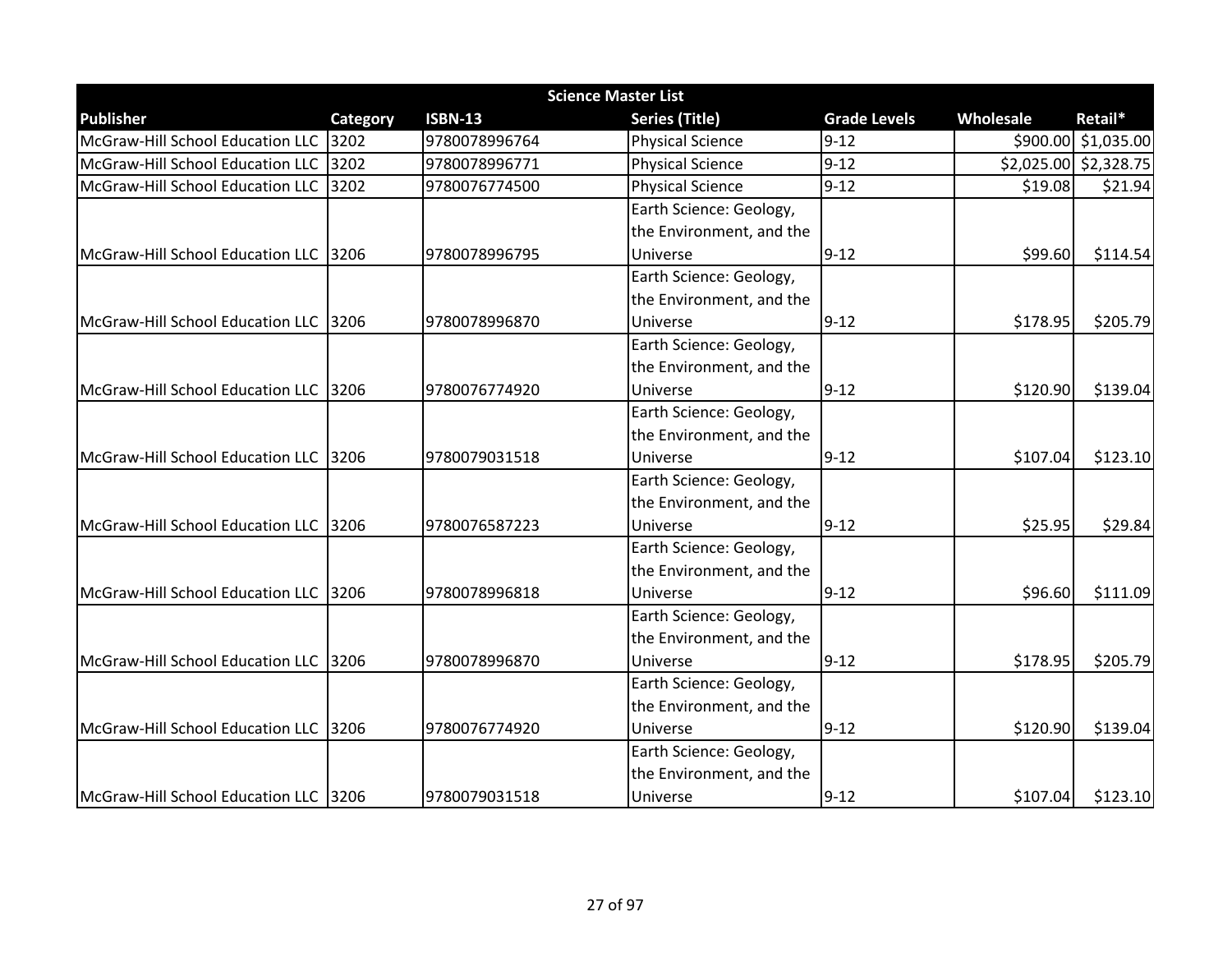| <b>Science Master List</b>             |          |                |                          |                     |           |           |  |  |
|----------------------------------------|----------|----------------|--------------------------|---------------------|-----------|-----------|--|--|
| <b>Publisher</b>                       | Category | <b>ISBN-13</b> | <b>Series (Title)</b>    | <b>Grade Levels</b> | Wholesale | Retail*   |  |  |
|                                        |          |                | Earth Science: Geology,  |                     |           |           |  |  |
|                                        |          |                | the Environment, and the |                     |           |           |  |  |
| McGraw-Hill School Education LLC 3206  |          | 9780076587223  | Universe                 | $9 - 12$            | \$25.95   | \$29.84   |  |  |
|                                        |          |                | Earth Science: Geology,  |                     |           |           |  |  |
|                                        |          |                | the Environment, and the |                     |           |           |  |  |
| McGraw-Hill School Education LLC 3206  |          | 9780078996788  | Universe                 | $9 - 12$            | \$95.49   | \$109.81  |  |  |
|                                        |          |                | Earth Science: Geology,  |                     |           |           |  |  |
|                                        |          |                | the Environment, and the |                     |           |           |  |  |
| McGraw-Hill School Education LLC 3206  |          | 9780078996863  | Universe                 | $9 - 12$            | \$168.99  | \$194.34] |  |  |
|                                        |          |                | Earth Science: Geology,  |                     |           |           |  |  |
|                                        |          |                | the Environment, and the |                     |           |           |  |  |
| McGraw-Hill School Education LLC 3206  |          | 9780076774920  | Universe                 | $9 - 12$            | \$120.90  | \$139.04  |  |  |
|                                        |          |                | Earth Science: Geology,  |                     |           |           |  |  |
|                                        |          |                | the Environment, and the |                     |           |           |  |  |
| McGraw-Hill School Education LLC 3206  |          | 9780076774999  | Universe                 | $9 - 12$            | \$29.31   | \$33.71   |  |  |
|                                        |          |                | Earth Science: Geology,  |                     |           |           |  |  |
|                                        |          |                | the Environment, and the |                     |           |           |  |  |
| McGraw-Hill School Education LLC 3206  |          | 9780076587223  | Universe                 | $9 - 12$            | \$25.95   | \$29.84   |  |  |
|                                        |          |                | Earth Science: Geology,  |                     |           |           |  |  |
|                                        |          |                | the Environment, and the |                     |           |           |  |  |
| McGraw-Hill School Education LLC 13206 |          | 9780078996801  | Universe                 | $9 - 12$            | \$92.70   | \$106.61  |  |  |
|                                        |          |                | Earth Science: Geology,  |                     |           |           |  |  |
|                                        |          |                | the Environment, and the |                     |           |           |  |  |
| McGraw-Hill School Education LLC 13206 |          | 9780078996863  | Universe                 | $9 - 12$            | \$168.99  | \$194.34  |  |  |
|                                        |          |                | Earth Science: Geology,  |                     |           |           |  |  |
|                                        |          |                | the Environment, and the |                     |           |           |  |  |
| McGraw-Hill School Education LLC 3206  |          | 9780076774920  | Universe                 | $9 - 12$            | \$120.90  | \$139.04  |  |  |
|                                        |          |                | Earth Science: Geology,  |                     |           |           |  |  |
|                                        |          |                | the Environment, and the |                     |           |           |  |  |
| McGraw-Hill School Education LLC 3206  |          | 9780076774999  | <b>Universe</b>          | $9 - 12$            | \$29.31   | \$33.71   |  |  |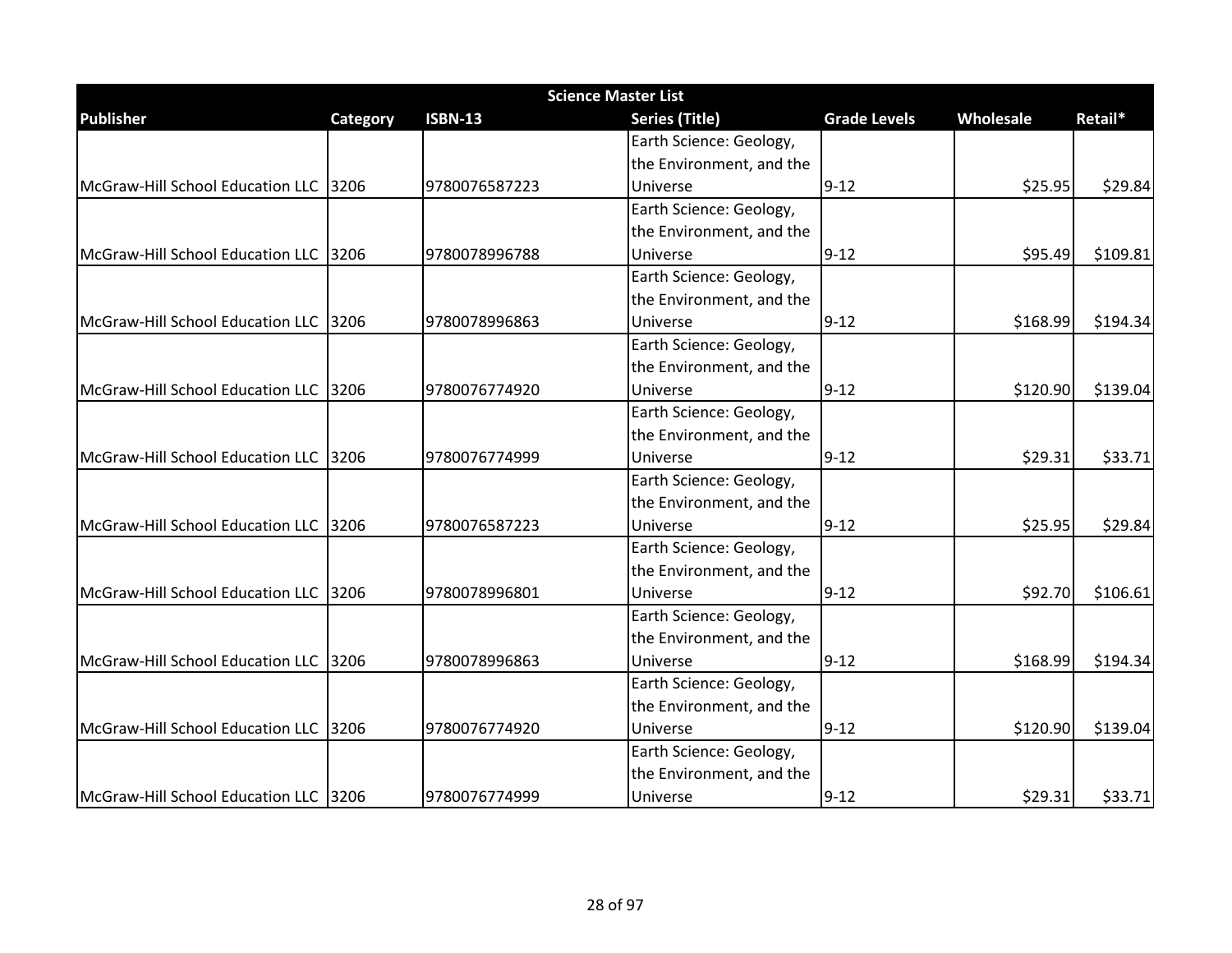| <b>Science Master List</b>            |          |                |                          |                     |           |                       |  |  |
|---------------------------------------|----------|----------------|--------------------------|---------------------|-----------|-----------------------|--|--|
| <b>Publisher</b>                      | Category | <b>ISBN-13</b> | <b>Series (Title)</b>    | <b>Grade Levels</b> | Wholesale | Retail*               |  |  |
|                                       |          |                | Earth Science: Geology,  |                     |           |                       |  |  |
|                                       |          |                | the Environment, and the |                     |           |                       |  |  |
| McGraw-Hill School Education LLC 3206 |          | 9780076587223  | Universe                 | $9 - 12$            | \$25.95   | \$29.84               |  |  |
|                                       |          |                | Earth Science: Geology,  |                     |           |                       |  |  |
|                                       |          |                | the Environment, and the |                     |           |                       |  |  |
| McGraw-Hill School Education LLC 3206 |          | 9780079003812  | Universe                 | $9 - 12$            | \$39.00   | \$44.85               |  |  |
|                                       |          |                | Earth Science: Geology,  |                     |           |                       |  |  |
|                                       |          |                | the Environment, and the |                     |           |                       |  |  |
| McGraw-Hill School Education LLC 3206 |          | 9780076774913  | Universe                 | $9 - 12$            | \$87.48   | \$100.60              |  |  |
|                                       |          |                | Earth Science: Geology,  |                     |           |                       |  |  |
|                                       |          |                | the Environment, and the |                     |           |                       |  |  |
| McGraw-Hill School Education LLC 3206 |          | 9780076587216  | Universe                 | $9 - 12$            | \$12.60   | \$14.49               |  |  |
|                                       |          |                | Earth Science: Geology,  |                     |           |                       |  |  |
|                                       |          |                | the Environment, and the |                     |           |                       |  |  |
| McGraw-Hill School Education LLC 3206 |          | 9780076774975  | Universe                 | $9 - 12$            | \$19.08   | \$21.94               |  |  |
|                                       |          |                | Earth Science: Geology,  |                     |           |                       |  |  |
|                                       |          |                | the Environment, and the |                     |           |                       |  |  |
| McGraw-Hill School Education LLC 3206 |          | 9780079030047  | Universe                 | $9 - 12$            | \$68.70   | \$79.01               |  |  |
|                                       |          |                | Earth Science: Geology,  |                     |           |                       |  |  |
|                                       |          |                | the Environment, and the |                     |           |                       |  |  |
| McGraw-Hill School Education LLC 3206 |          | 9780078996825  | Universe                 | $9 - 12$            |           | \$4,047.99 \$4,655.19 |  |  |
|                                       |          |                | Earth Science: Geology,  |                     |           |                       |  |  |
|                                       |          |                | the Environment, and the |                     |           |                       |  |  |
| McGraw-Hill School Education LLC 3206 |          | 9780078996832  | Universe                 | $9 - 12$            | \$450.00  | \$517.50              |  |  |
|                                       |          |                | Earth Science: Geology,  |                     |           |                       |  |  |
|                                       |          |                | the Environment, and the |                     |           |                       |  |  |
| McGraw-Hill School Education LLC 3206 |          | 9780078996849  | Universe                 | $9 - 12$            |           | \$900.00 \$1,035.00   |  |  |
|                                       |          |                | Earth Science: Geology,  |                     |           |                       |  |  |
|                                       |          |                | the Environment, and the |                     |           |                       |  |  |
| McGraw-Hill School Education LLC 3206 |          | 9780078996856  | Universe                 | $9 - 12$            |           | \$2,025.00 \$2,328.75 |  |  |
| McGraw-Hill School Education LLC 3210 |          | 9780079047496  | Biology                  | $9 - 12$            | \$103.98  | \$119.58              |  |  |
| McGraw-Hill School Education LLC 3210 |          | 9780079022660  | Biology                  | $9 - 12$            | \$189.00  | \$217.35              |  |  |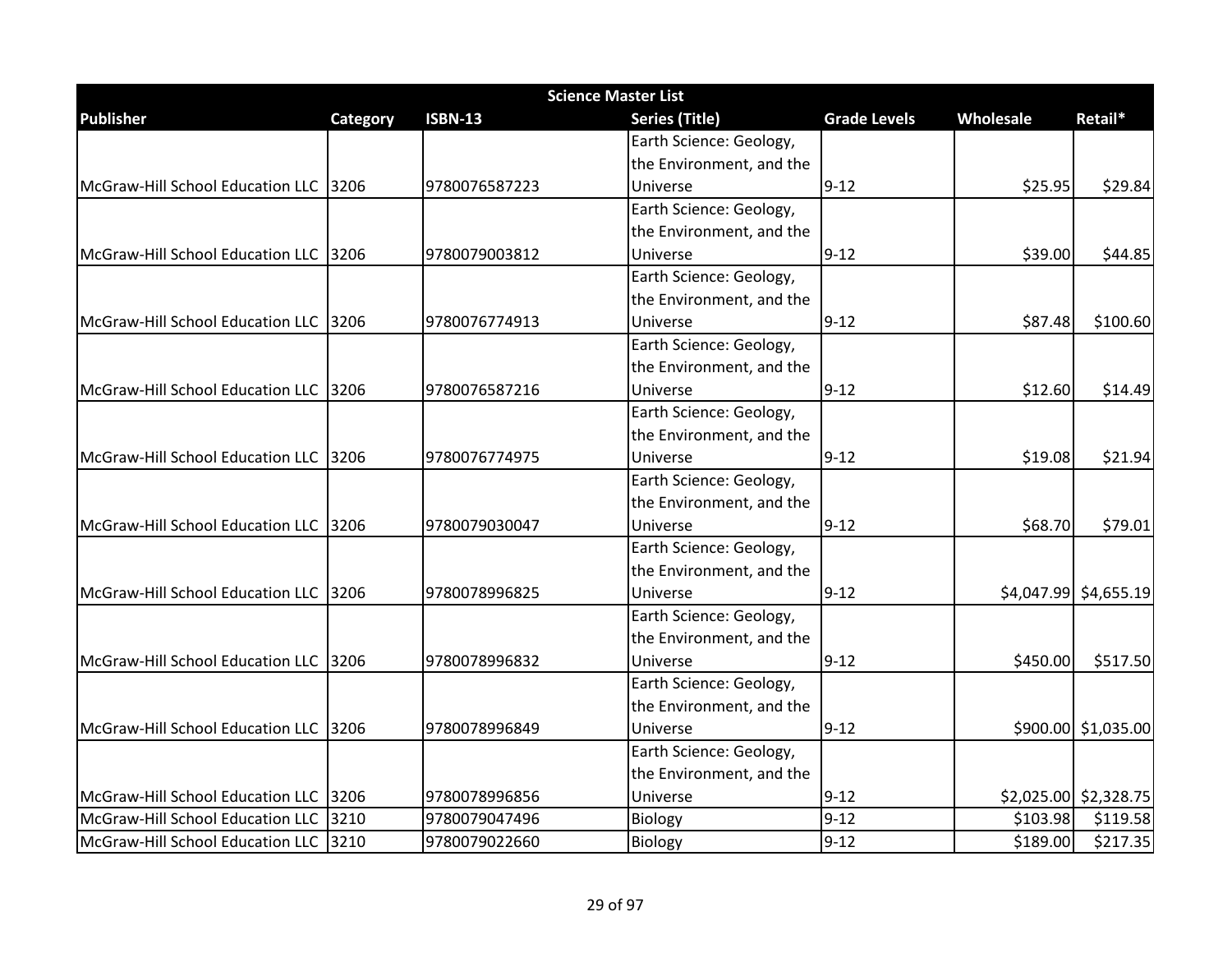| <b>Science Master List</b>            |                 |                |                       |                     |           |                         |  |
|---------------------------------------|-----------------|----------------|-----------------------|---------------------|-----------|-------------------------|--|
| <b>Publisher</b>                      | <b>Category</b> | <b>ISBN-13</b> | <b>Series (Title)</b> | <b>Grade Levels</b> | Wholesale | Retail*                 |  |
| McGraw-Hill School Education LLC      | 3210            | 9780078961007  | Biology               | $9 - 12$            | \$25.95   | \$29.84                 |  |
| McGraw-Hill School Education LLC      | 3210            | 9780076725038  | Biology               | $9 - 12$            | \$124.50  | \$143.18                |  |
| McGraw-Hill School Education LLC 3210 |                 | 9780078984440  | Biology               | $9 - 12$            | \$111.75  | \$128.51                |  |
| McGraw-Hill School Education LLC 3210 |                 | 9780078961021  | Biology               | $9 - 12$            | \$27.60   | \$31.74                 |  |
| McGraw-Hill School Education LLC      | 3210            | 9780078998829  | Biology               | $9 - 12$            | \$99.99   | \$114.99                |  |
| McGraw-Hill School Education LLC 3210 |                 | 9780079022653  | Biology               | $9 - 12$            | \$178.95  | \$205.79                |  |
| McGraw-Hill School Education LLC      | 3210            | 9780076725038  | Biology               | $9 - 12$            | \$124.50  | \$143.18                |  |
| McGraw-Hill School Education LLC 3210 |                 | 9780076725069  | Biology               | $9 - 12$            | \$30.60   | \$35.19                 |  |
| McGraw-Hill School Education LLC      | 3210            | 9780078961007  | Biology               | $9 - 12$            | \$25.95   | \$29.84                 |  |
| McGraw-Hill School Education LLC 3210 |                 | 9780078961021  | Biology               | $9 - 12$            | \$27.60   | \$31.74                 |  |
| McGraw-Hill School Education LLC 3210 |                 | 9780079047489  | Biology               | $9 - 12$            | \$97.78   | \$112.45                |  |
| McGraw-Hill School Education LLC      | 3210            | 9780079022653  | Biology               | $9 - 12$            | \$178.95  | \$205.79                |  |
| McGraw-Hill School Education LLC      | 3210            | 9780076725038  | Biology               | $9 - 12$            | \$124.50  | \$143.18                |  |
| McGraw-Hill School Education LLC 3210 |                 | 9780076725069  | Biology               | $9 - 12$            | \$30.60   | \$35.19                 |  |
| McGraw-Hill School Education LLC 3210 |                 | 9780078961007  | Biology               | $9 - 12$            | \$25.95   | \$29.84                 |  |
| McGraw-Hill School Education LLC 3210 |                 | 9780078961021  | Biology               | $9 - 12$            | \$27.60   | \$31.74                 |  |
| McGraw-Hill School Education LLC 3210 |                 | 9780078998812  | Biology               | $9 - 12$            | \$93.99   | \$108.09                |  |
| McGraw-Hill School Education LLC      | 3210            | 9780079022660  | Biology               | $9 - 12$            | \$189.00  | \$217.35                |  |
| McGraw-Hill School Education LLC 3210 |                 | 9780078961007  | Biology               | $9 - 12$            | \$25.95   | \$29.84                 |  |
| McGraw-Hill School Education LLC      | 3210            | 9780076725038  | <b>Biology</b>        | $9 - 12$            | \$124.50  | \$143.18                |  |
| McGraw-Hill School Education LLC 3210 |                 | 9780078984440  | Biology               | $9 - 12$            | \$111.75  | \$128.51                |  |
| McGraw-Hill School Education LLC      | 3210            | 9780078961021  | Biology               | $9 - 12$            | \$27.60   | \$31.74                 |  |
| McGraw-Hill School Education LLC 3210 |                 | 9780078996221  | Biology               | $9 - 12$            | \$39.00   | \$44.85                 |  |
| McGraw-Hill School Education LLC 3210 |                 | 9780078996269  | Biology               | $9 - 12$            |           | $$4,276.98$ $$4,918.53$ |  |
| McGraw-Hill School Education LLC 3210 |                 | 9780078984433  | Biology               | $9 - 12$            | \$73.80   | \$84.87                 |  |
| McGraw-Hill School Education LLC 3210 |                 | 9780078960994  | Biology               | $9 - 12$            | \$15.00   | \$17.25                 |  |
| McGraw-Hill School Education LLC      | 3210            | 9780078961014  | Biology               | $9 - 12$            | \$12.60   | \$14.49                 |  |
| McGraw-Hill School Education LLC 3210 |                 | 9780078996276  | Biology               | $9 - 12$            | \$450.00  | \$517.50                |  |
| McGraw-Hill School Education LLC 3210 |                 | 9780078996306  | Biology               | $9 - 12$            |           | \$900.00 \$1,035.00     |  |
| McGraw-Hill School Education LLC 3210 |                 | 9780078996313  | Biology               | $9 - 12$            |           | \$2,025.00 \$2,328.75   |  |
| McGraw-Hill School Education LLC 3210 |                 | 9780076725014  | Biology               | $9 - 12$            | \$90.00   | \$103.50                |  |
| McGraw-Hill School Education LLC 3210 |                 | 9780076725052  | Biology               | $9 - 12$            | \$20.70   | \$23.81                 |  |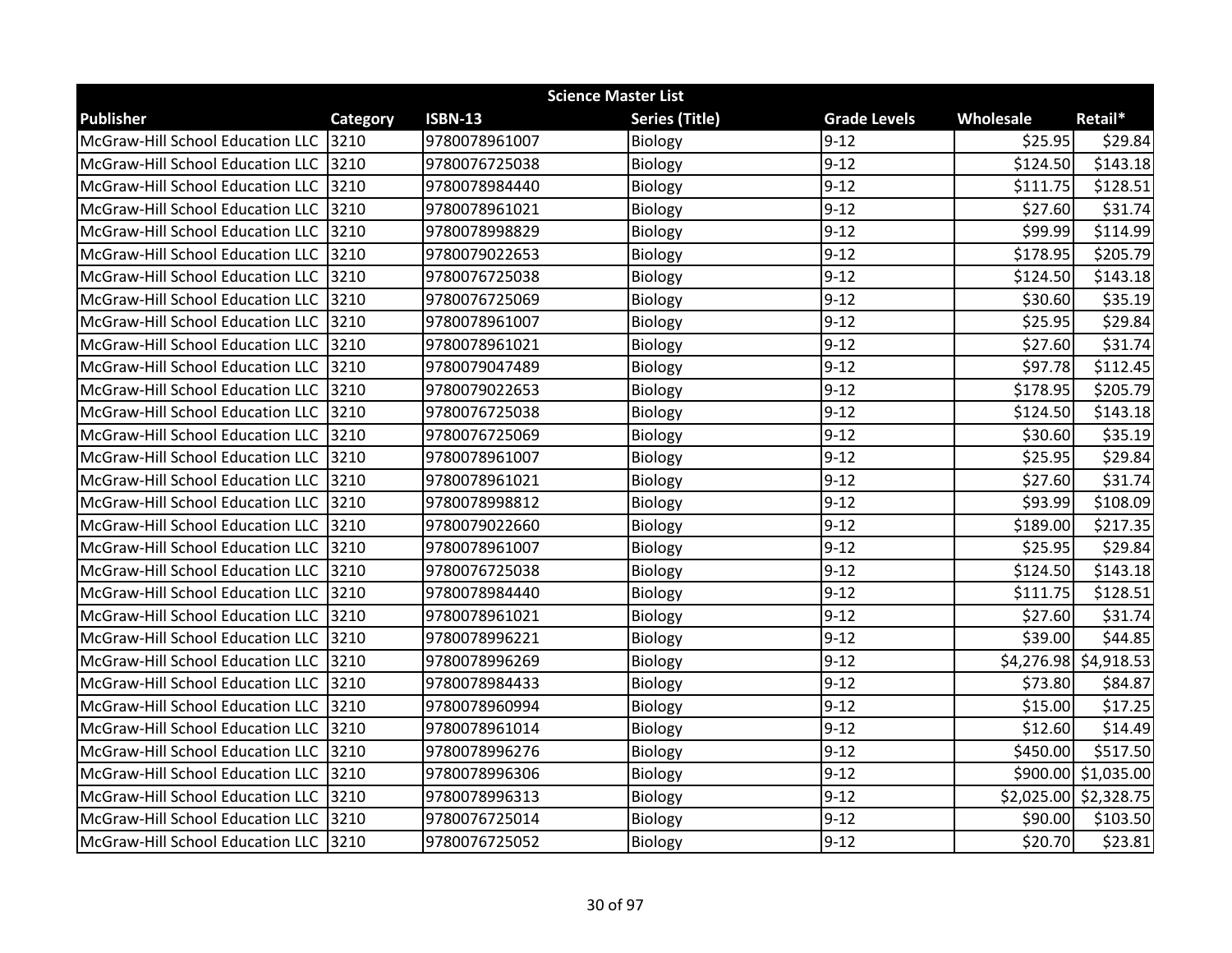| <b>Science Master List</b>            |          |                |                               |                     |           |          |  |
|---------------------------------------|----------|----------------|-------------------------------|---------------------|-----------|----------|--|
| <b>Publisher</b>                      | Category | <b>ISBN-13</b> | <b>Series (Title)</b>         | <b>Grade Levels</b> | Wholesale | Retail*  |  |
|                                       |          |                | <b>Chemistry Matter &amp;</b> |                     |           |          |  |
| McGraw-Hill School Education LLC 3221 |          | 9780079047557  | Change                        | $9 - 12$            | \$103.98  | \$119.58 |  |
|                                       |          |                | <b>Chemistry Matter &amp;</b> |                     |           |          |  |
| McGraw-Hill School Education LLC 3221 |          | 9780079022738  | Change                        | $9 - 12$            | \$189.00  | \$217.35 |  |
|                                       |          |                | <b>Chemistry Matter &amp;</b> |                     |           |          |  |
| McGraw-Hill School Education LLC 3221 |          | 9780076672066  | Change                        | $9 - 12$            | \$124.50  | \$143.18 |  |
|                                       |          |                | <b>Chemistry Matter &amp;</b> |                     |           |          |  |
| McGraw-Hill School Education LLC 3221 |          | 9780078984488  | Change                        | $9 - 12$            | \$111.75  | \$128.51 |  |
|                                       |          |                | Chemistry Matter &            |                     |           |          |  |
| McGraw-Hill School Education LLC 3221 |          | 9780078908064  | Change                        | $9 - 12$            | \$26.16   | \$30.08  |  |
|                                       |          |                | Chemistry Matter &            |                     |           |          |  |
| McGraw-Hill School Education LLC 3221 |          | 9780078964169  | Change                        | $9 - 12$            | \$25.95   | \$29.84  |  |
|                                       |          |                | <b>Chemistry Matter &amp;</b> |                     |           |          |  |
| McGraw-Hill School Education LLC 3221 |          | 9780079003799  | Change                        | $9 - 12$            | \$99.99   | \$114.99 |  |
|                                       |          |                | <b>Chemistry Matter &amp;</b> |                     |           |          |  |
| McGraw-Hill School Education LLC 3221 |          | 9780079022738  | Change                        | $9 - 12$            | \$189.00  | \$217.35 |  |
|                                       |          |                | Chemistry Matter &            |                     |           |          |  |
| McGraw-Hill School Education LLC 3221 |          | 9780076672066  | Change                        | $9 - 12$            | \$124.50  | \$143.18 |  |
|                                       |          |                | <b>Chemistry Matter &amp;</b> |                     |           |          |  |
| McGraw-Hill School Education LLC 3221 |          | 9780078984488  | Change                        | $9 - 12$            | \$111.75  | \$128.51 |  |
|                                       |          |                | Chemistry Matter &            |                     |           |          |  |
| McGraw-Hill School Education LLC 3221 |          | 9780078908064  | Change                        | $9 - 12$            | \$26.16   | \$30.08  |  |
|                                       |          |                | Chemistry Matter &            |                     |           |          |  |
| McGraw-Hill School Education LLC 3221 |          | 9780078964169  | Change                        | $9 - 12$            | \$25.95   | \$29.84  |  |
|                                       |          |                | <b>Chemistry Matter &amp;</b> |                     |           |          |  |
| McGraw-Hill School Education LLC 3221 |          | 9780079047540  | Change                        | $9 - 12$            | \$97.98   | \$112.68 |  |
|                                       |          |                | <b>Chemistry Matter &amp;</b> |                     |           |          |  |
| McGraw-Hill School Education LLC 3221 |          | 9780079022714  | Change                        | $9 - 12$            | \$178.95  | \$205.79 |  |
|                                       |          |                | Chemistry Matter &            |                     |           |          |  |
| McGraw-Hill School Education LLC 3221 |          | 9780076672066  | Change                        | $9 - 12$            | \$124.50  | \$143.18 |  |
|                                       |          |                | <b>Chemistry Matter &amp;</b> |                     |           |          |  |
| McGraw-Hill School Education LLC 3221 |          | 9780076672783  | Change                        | $9 - 12$            | \$30.60   | \$35.19  |  |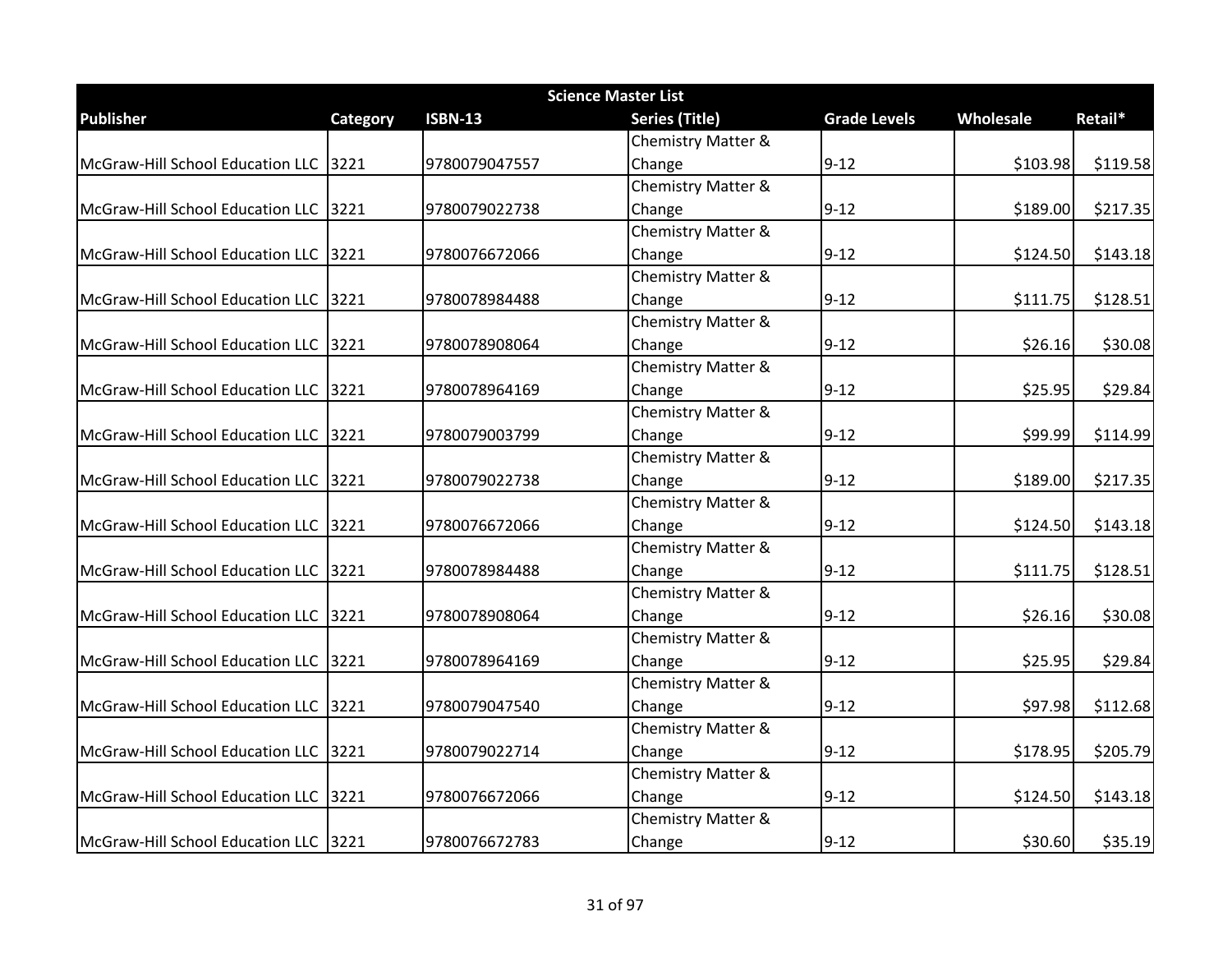| <b>Science Master List</b>            |          |                |                               |                     |           |                       |  |
|---------------------------------------|----------|----------------|-------------------------------|---------------------|-----------|-----------------------|--|
| <b>Publisher</b>                      | Category | <b>ISBN-13</b> | <b>Series (Title)</b>         | <b>Grade Levels</b> | Wholesale | Retail*               |  |
|                                       |          |                | <b>Chemistry Matter &amp;</b> |                     |           |                       |  |
| McGraw-Hill School Education LLC 3221 |          | 9780078908064  | Change                        | $9 - 12$            | \$26.16   | \$30.08               |  |
|                                       |          |                | <b>Chemistry Matter &amp;</b> |                     |           |                       |  |
| McGraw-Hill School Education LLC 3221 |          | 9780078964169  | Change                        | $9 - 12$            | \$25.95   | \$29.84               |  |
|                                       |          |                | <b>Chemistry Matter &amp;</b> |                     |           |                       |  |
| McGraw-Hill School Education LLC 3221 |          | 9780079003782  | Change                        | $9 - 12$            | \$93.99   | \$108.09              |  |
|                                       |          |                | <b>Chemistry Matter &amp;</b> |                     |           |                       |  |
| McGraw-Hill School Education LLC 3221 |          | 9780079022714  | Change                        | $9 - 12$            | \$178.95  | \$205.79              |  |
|                                       |          |                | Chemistry Matter &            |                     |           |                       |  |
| McGraw-Hill School Education LLC 3221 |          | 9780076672066  | Change                        | $9 - 12$            | \$124.50  | \$143.18              |  |
|                                       |          |                | Chemistry Matter &            |                     |           |                       |  |
| McGraw-Hill School Education LLC 3221 |          | 9780076672783  | Change                        | $9 - 12$            | \$30.60   | \$35.19               |  |
|                                       |          |                | <b>Chemistry Matter &amp;</b> |                     |           |                       |  |
| McGraw-Hill School Education LLC 3221 |          | 9780078908064  | Change                        | $9 - 12$            | \$26.16   | \$30.08               |  |
|                                       |          |                | <b>Chemistry Matter &amp;</b> |                     |           |                       |  |
| McGraw-Hill School Education LLC 3221 |          | 9780078964169  | Change                        | $9 - 12$            | \$25.95   | \$29.84               |  |
|                                       |          |                | Chemistry Matter &            |                     |           |                       |  |
| McGraw-Hill School Education LLC 3221 |          | 9780078996689  | Change                        | $9 - 12$            |           | \$4,276.98 \$4,918.53 |  |
|                                       |          |                | <b>Chemistry Matter &amp;</b> |                     |           |                       |  |
| McGraw-Hill School Education LLC 3221 |          | 9780079003805  | Change                        | $9 - 12$            | \$39.00   | \$39.00               |  |
|                                       |          |                | Chemistry Matter &            |                     |           |                       |  |
| McGraw-Hill School Education LLC 3221 |          | 9780076672042  | Change                        | $9 - 12$            | \$90.00   | \$103.50              |  |
|                                       |          |                | <b>Chemistry Matter &amp;</b> |                     |           |                       |  |
| McGraw-Hill School Education LLC 3221 |          | 9780078964152  | Change                        | $9 - 12$            | \$12.60   | \$14.49               |  |
|                                       |          |                | <b>Chemistry Matter &amp;</b> |                     |           |                       |  |
| McGraw-Hill School Education LLC 3221 |          | 9780078964084  | Change                        | $9 - 12$            | \$15.45   | \$17.77               |  |
|                                       |          |                | <b>Chemistry Matter &amp;</b> |                     |           |                       |  |
| McGraw-Hill School Education LLC 3221 |          | 9780076672790  | Change                        | $9 - 12$            | \$20.70   | \$23.81               |  |
|                                       |          |                | Chemistry Matter &            |                     |           |                       |  |
| McGraw-Hill School Education LLC 3221 |          | 9780078984471  | Change                        | $9 - 12$            | \$73.80   | \$84.87               |  |
|                                       |          |                | <b>Chemistry Matter &amp;</b> |                     |           |                       |  |
| McGraw-Hill School Education LLC 3221 |          | 9780078996702  | Change                        | $9 - 12$            | \$450.00  | \$517.50              |  |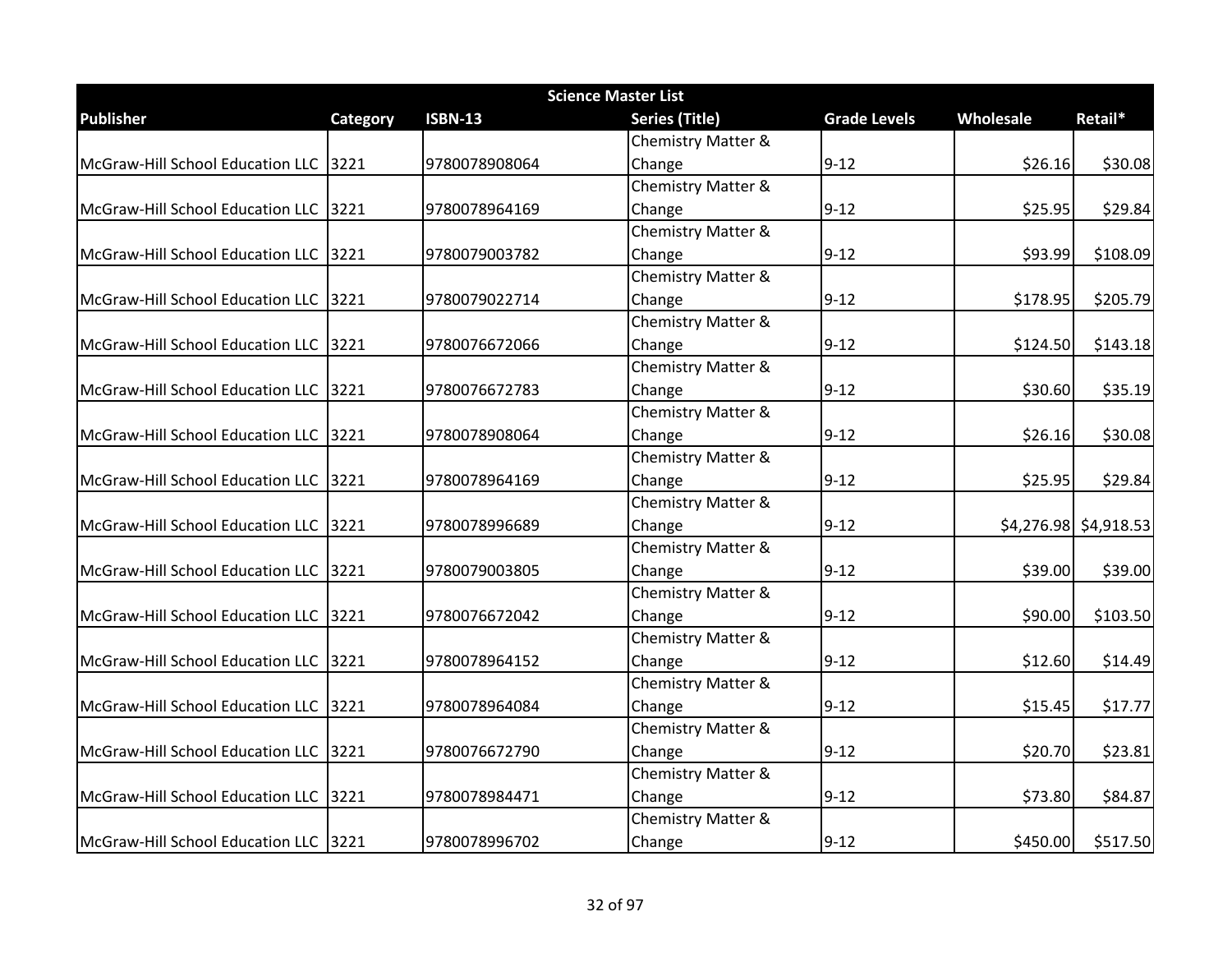| <b>Science Master List</b>             |          |                |                                    |                     |           |                         |  |  |
|----------------------------------------|----------|----------------|------------------------------------|---------------------|-----------|-------------------------|--|--|
| <b>Publisher</b>                       | Category | <b>ISBN-13</b> | <b>Series (Title)</b>              | <b>Grade Levels</b> | Wholesale | Retail*                 |  |  |
|                                        |          |                | <b>Chemistry Matter &amp;</b>      |                     |           |                         |  |  |
| McGraw-Hill School Education LLC 3221  |          | 9780078996719  | Change                             | $9 - 12$            |           | \$900.00 \$1,035.00     |  |  |
|                                        |          |                | <b>Chemistry Matter &amp;</b>      |                     |           |                         |  |  |
| McGraw-Hill School Education LLC 3221  |          | 9780078996726  | Change                             | $9 - 12$            |           | $$2,025.00$ $$2,328.75$ |  |  |
| McGraw-Hill School Education LLC       | 3225     | 9780078996382  | Chemistry, AP                      | $9 - 12$            | \$196.83  | \$226.35                |  |  |
| McGraw-Hill School Education LLC 3225  |          | 9780079004703  | Chemistry, AP                      | $9 - 12$            | \$212.25  | \$244.09                |  |  |
| McGraw-Hill School Education LLC       | 3225     | 9780076727704  | Chemistry, AP                      | $9 - 12$            | \$159.51  | \$183.44                |  |  |
| McGraw-Hill School Education LLC       | 3225     | 9780076728039  | Chemistry, AP                      | $9 - 12$            | \$19.11   | \$21.98                 |  |  |
| McGraw-Hill School Education LLC       | 3225     | 9780021305391  | Chemistry, AP                      | $9 - 12$            | \$174.96  | \$201.20                |  |  |
| McGraw-Hill School Education LLC 3225  |          | 9780079003669  | Chemistry, AP                      | $9 - 12$            | \$175.20  | \$201.48                |  |  |
| McGraw-Hill School Education LLC       | 3225     | 9780078997389  | Chemistry, AP                      | $9 - 12$            | \$145.29  | \$167.08                |  |  |
| McGraw-Hill School Education LLC       | 3225     | 9780078972607  | Chemistry, AP                      | $9 - 12$            | \$188.61  | \$216.90                |  |  |
| McGraw-Hill School Education LLC       | 3225     | 9780078972652  | Chemistry, AP                      | $9 - 12$            | \$204.06  | \$234.67                |  |  |
| McGraw-Hill School Education LLC 3225  |          | 9780078972720  | Chemistry, AP                      | $9 - 12$            | \$159.66  | \$183.61                |  |  |
| McGraw-Hill School Education LLC       | 3225     | 9780076709502  | Chemistry, AP                      | $9 - 12$            | \$133.92  | \$154.01                |  |  |
| McGraw-Hill School Education LLC       | 3225     | 9780078996320  | Chemistry, AP                      | $9 - 12$            | \$166.92  | \$191.96                |  |  |
| McGraw-Hill School Education LLC       | 3225     | 9780076728732  | Chemistry, AP                      | $9 - 12$            | \$162.87  | \$187.30                |  |  |
|                                        |          |                | <b>Glencoe Physics: Principles</b> |                     |           |                         |  |  |
| McGraw-Hill School Education LLC  3231 |          | 9780079034229  | & Problems                         | $9 - 12$            | \$96.60   | \$111.09                |  |  |
|                                        |          |                | <b>Glencoe Physics: Principles</b> |                     |           |                         |  |  |
| McGraw-Hill School Education LLC 3231  |          | 9780078997051  | & Problems                         | $9 - 12$            | \$148.95  | \$171.29                |  |  |
|                                        |          |                | <b>Glencoe Physics: Principles</b> |                     |           |                         |  |  |
| McGraw-Hill School Education LLC 3231  |          | 9780076774784  | & Problems                         | $9 - 12$            | \$120.90  | \$139.04                |  |  |
|                                        |          |                | <b>Glencoe Physics: Principles</b> |                     |           |                         |  |  |
| McGraw-Hill School Education LLC 3231  |          | 9780079029683  | & Problems                         | $9 - 12$            | \$107.04  | \$123.10                |  |  |
|                                        |          |                | <b>Glencoe Physics: Principles</b> |                     |           |                         |  |  |
| McGraw-Hill School Education LLC 3231  |          | 9780076775941  | & Problems                         | $9 - 12$            | \$92.70   | \$106.61                |  |  |
|                                        |          |                | <b>Glencoe Physics: Principles</b> |                     |           |                         |  |  |
| McGraw-Hill School Education LLC 3231  |          | 9780078997044  | & Problems                         | $9 - 12$            | \$142.14  | \$163.46                |  |  |
|                                        |          |                | <b>Glencoe Physics: Principles</b> |                     |           |                         |  |  |
| McGraw-Hill School Education LLC 3231  |          | 9780076774784  | & Problems                         | $9 - 12$            | \$120.90  | \$139.04                |  |  |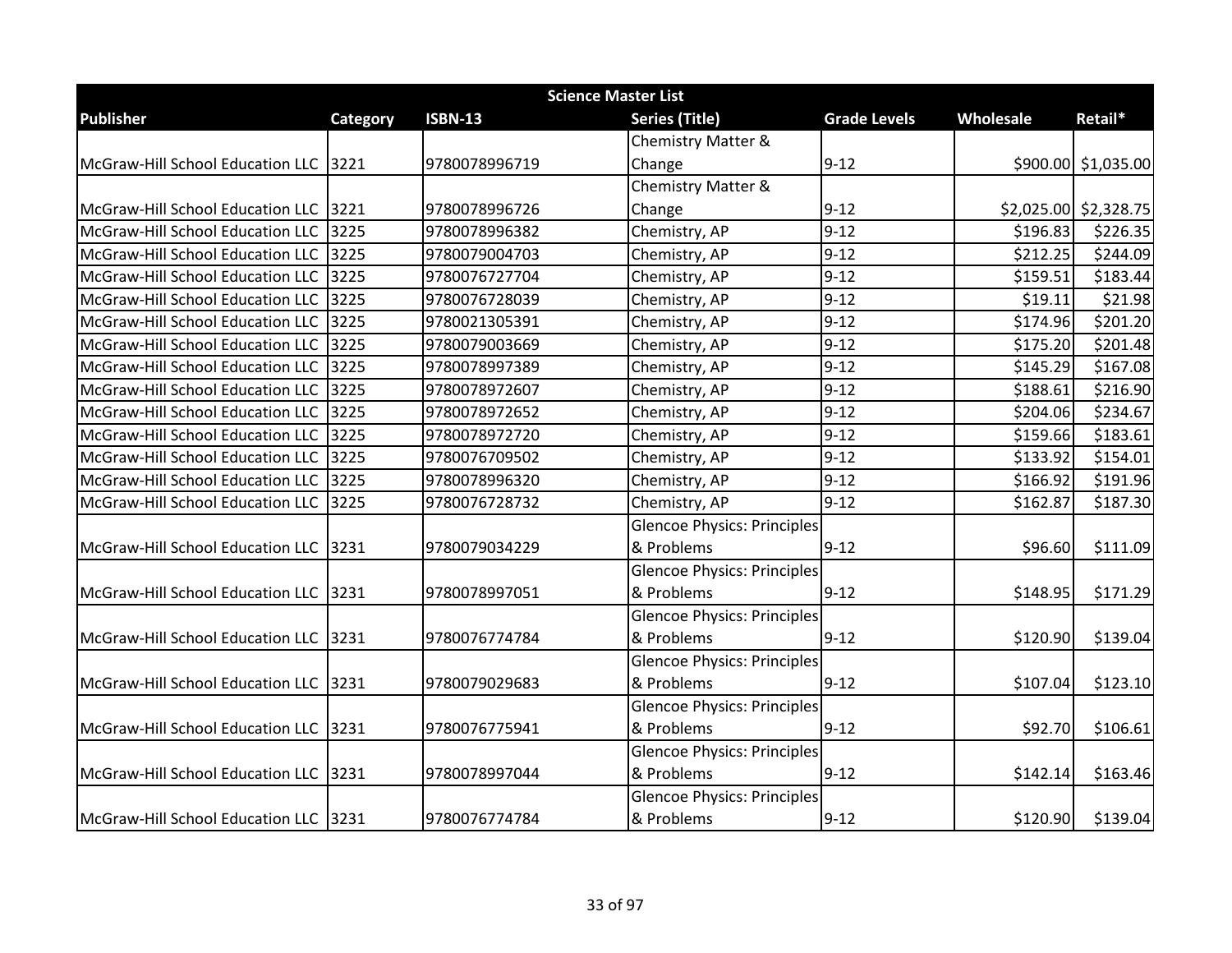| <b>Science Master List</b>               |          |                   |                                    |                     |           |                         |  |  |
|------------------------------------------|----------|-------------------|------------------------------------|---------------------|-----------|-------------------------|--|--|
| <b>Publisher</b>                         | Category | <b>ISBN-13</b>    | <b>Series (Title)</b>              | <b>Grade Levels</b> | Wholesale | Retail*                 |  |  |
|                                          |          |                   | <b>Glencoe Physics: Principles</b> |                     |           |                         |  |  |
| McGraw-Hill School Education LLC 3231    |          | 9780076774876     | & Problems                         | $9 - 12$            | \$29.31   | \$33.71                 |  |  |
|                                          |          |                   | <b>Glencoe Physics: Principles</b> |                     |           |                         |  |  |
| McGraw-Hill School Education LLC 3231    |          | 9780076774760     | & Problems                         | $9 - 12$            | \$87.48   | \$100.60                |  |  |
|                                          |          |                   | <b>Glencoe Physics: Principles</b> |                     |           |                         |  |  |
| McGraw-Hill School Education LLC 3231    |          | 9780076774838     | & Problems                         | $9 - 12$            | \$19.08   | \$21.94                 |  |  |
|                                          |          |                   | <b>Glencoe Physics: Principles</b> |                     |           |                         |  |  |
| McGraw-Hill School Education LLC 3231    |          | 9780079029539     | & Problems                         | $9 - 12$            | \$68.70   | \$79.01                 |  |  |
|                                          |          |                   | <b>Glencoe Physics: Principles</b> |                     |           |                         |  |  |
| McGraw-Hill School Education LLC 3231    |          | 9780078997006     | & Problems                         | $9 - 12$            |           | $$4,047.99$ $$4,655.19$ |  |  |
|                                          |          |                   | <b>Glencoe Physics: Principles</b> |                     |           |                         |  |  |
| McGraw-Hill School Education LLC 3231    |          | 9780078997013     | & Problems                         | $9 - 12$            | \$450.00  | \$517.50                |  |  |
|                                          |          |                   | <b>Glencoe Physics: Principles</b> |                     |           |                         |  |  |
| McGraw-Hill School Education LLC 3231    |          | 9780078997020     | & Problems                         | $9 - 12$            |           | \$900.00 \$1,035.00     |  |  |
|                                          |          |                   | <b>Glencoe Physics: Principles</b> |                     |           |                         |  |  |
| McGraw-Hill School Education LLC 3231    |          | 9780078997037     | & Problems                         | $9 - 12$            |           | \$2,025.00 \$2,328.75   |  |  |
|                                          |          |                   | Essential Physics 2nd Ed.          |                     |           |                         |  |  |
| <b>PASCO</b>                             | 3231     | 978-1-937827-10-6 | <b>Textbook</b>                    | 9-12/Physics        | \$53.00   | \$53.00                 |  |  |
|                                          |          |                   | <b>Essential Physics 2nd Ed.</b>   |                     |           |                         |  |  |
| <b>PASCO</b>                             | 3231     | 978-1-937827-15-1 | <b>Teacher Guide</b>               | 9-12/Physics        | \$99.00   | \$99.00                 |  |  |
|                                          |          |                   | Essential Physics 2nd Ed.          |                     |           |                         |  |  |
| <b>PASCO</b>                             | 3231     | 978-1-937827-11-3 | DVD-TN                             | 9-12/Physics        | \$24.00   | \$24.00                 |  |  |
|                                          |          |                   | Tennessee Middle School            |                     |           |                         |  |  |
|                                          |          |                   | Interactive Science, Grade         |                     |           |                         |  |  |
| Pearson Education, Inc., publishing 0607 |          | 9780328964642     | 6                                  | 06                  | \$92.97   | \$106.92                |  |  |
|                                          |          |                   | Tennessee Middle School            |                     |           |                         |  |  |
|                                          |          |                   | Interactive Science, Grade         |                     |           |                         |  |  |
| Pearson Education, Inc., publishing 0607 |          | 9780328964659     |                                    | 06                  | \$65.97   | \$75.87                 |  |  |
|                                          |          |                   | Tennessee Middle School            |                     |           |                         |  |  |
|                                          |          |                   | Interactive Science, Grade         |                     |           |                         |  |  |
| Pearson Education, Inc., publishing 0607 |          | 9780328967285     | 16                                 | 06                  | \$102.97  | \$118.42                |  |  |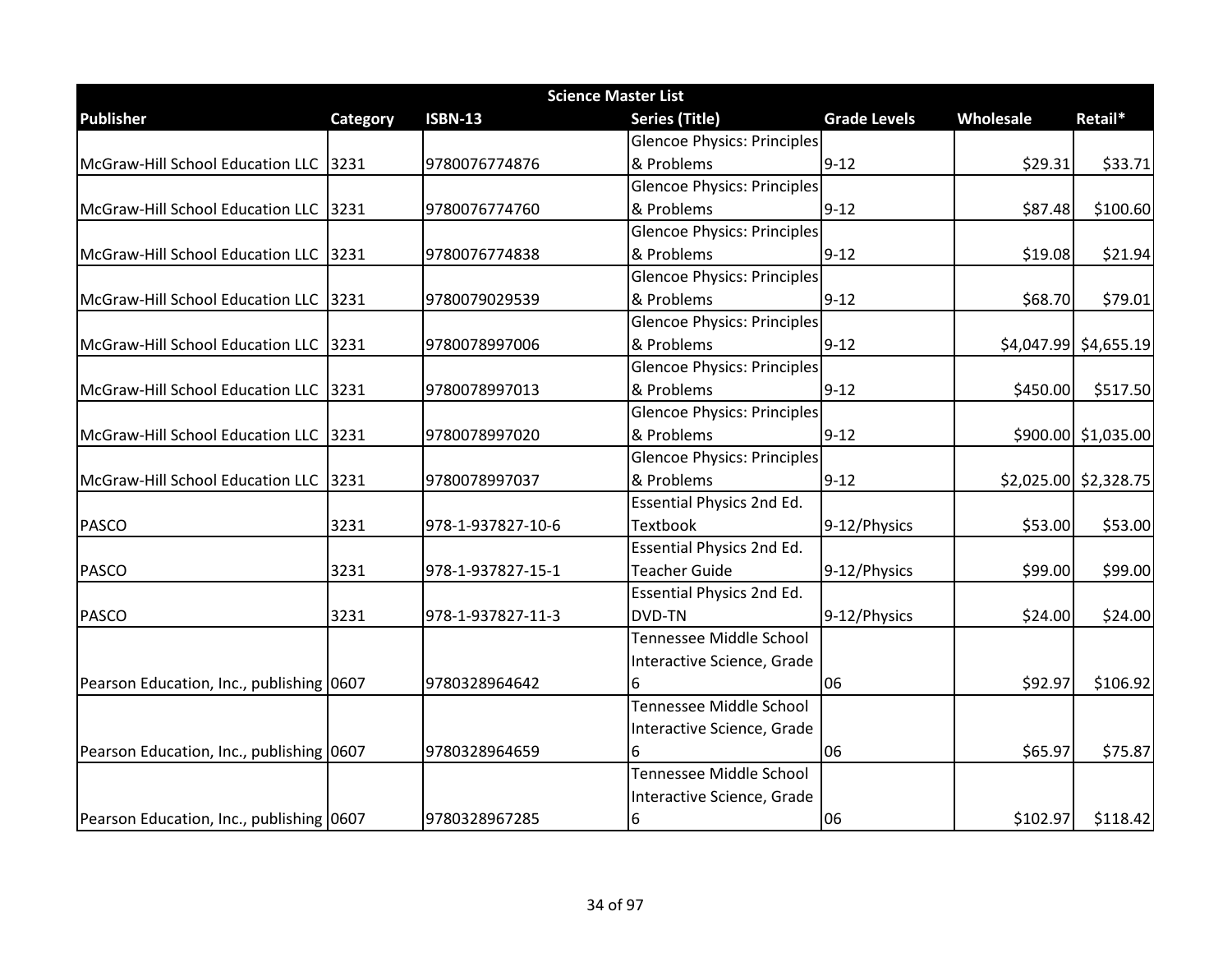| <b>Science Master List</b>               |          |                |                            |                     |           |                         |  |  |
|------------------------------------------|----------|----------------|----------------------------|---------------------|-----------|-------------------------|--|--|
| <b>Publisher</b>                         | Category | <b>ISBN-13</b> | <b>Series (Title)</b>      | <b>Grade Levels</b> | Wholesale | Retail*                 |  |  |
|                                          |          |                | Tennessee Middle School    |                     |           |                         |  |  |
|                                          |          |                | Interactive Science, Grade |                     |           |                         |  |  |
| Pearson Education, Inc., publishing 0607 |          | 9780328959044  | 6                          | 06                  | \$95.97   | \$110.37                |  |  |
|                                          |          |                | Tennessee Middle School    |                     |           |                         |  |  |
|                                          |          |                | Interactive Science, Grade |                     |           |                         |  |  |
| Pearson Education, Inc., publishing 0607 |          | 9780328959051  |                            | 06                  | \$68.97   | \$79.32                 |  |  |
|                                          |          |                | Tennessee Middle School    |                     |           |                         |  |  |
|                                          |          |                | Interactive Science, Grade |                     |           |                         |  |  |
| Pearson Education, Inc., publishing 0607 |          | 9780328967254  | 6                          | 06                  | \$105.97  | \$121.87                |  |  |
|                                          |          |                | Tennessee Middle School    |                     |           |                         |  |  |
|                                          |          |                | Interactive Science, Grade |                     |           |                         |  |  |
| Pearson Education, Inc., publishing 0607 |          | 9780328963836  |                            | 06                  | \$25.97   | \$29.87                 |  |  |
|                                          |          |                | Tennessee Middle School    |                     |           |                         |  |  |
|                                          |          |                | Interactive Science, Grade |                     |           |                         |  |  |
| Pearson Education, Inc., publishing 0607 |          | 9780328963843  | 6                          | 06                  | \$17.97   | \$20.67                 |  |  |
|                                          |          |                | Tennessee Middle School    |                     |           |                         |  |  |
|                                          |          |                | Interactive Science, Grade |                     |           |                         |  |  |
| Pearson Education, Inc., publishing 0607 |          | 9780328967315  |                            | 06                  | \$35.97   | \$41.37                 |  |  |
|                                          |          |                | Tennessee Middle School    |                     |           |                         |  |  |
|                                          |          |                | Interactive Science, Grade |                     |           |                         |  |  |
| Pearson Education, Inc., publishing 0607 |          | 9780328965205  |                            | 06                  |           | $$1,143.61$ $$1,315.15$ |  |  |
|                                          |          |                | Tennessee Middle School    |                     |           |                         |  |  |
|                                          |          |                | Interactive Science, Grade |                     |           |                         |  |  |
| Pearson Education, Inc., publishing 0607 |          | 9780328965236  |                            | 06                  | \$116.97  | \$134.52                |  |  |
|                                          |          |                | Tennessee Middle School    |                     |           |                         |  |  |
|                                          |          |                | Interactive Science, Grade |                     |           |                         |  |  |
| Pearson Education, Inc., publishing 0607 |          | 9780328957842  |                            | 06                  | \$12.97   | \$14.92                 |  |  |
|                                          |          |                | Tennessee Middle School    |                     |           |                         |  |  |
|                                          |          |                | Interactive Science, Grade |                     |           |                         |  |  |
| Pearson Education, Inc., publishing 0607 |          | 9780132523721  | 6                          | 06                  | \$147.47  | \$169.59                |  |  |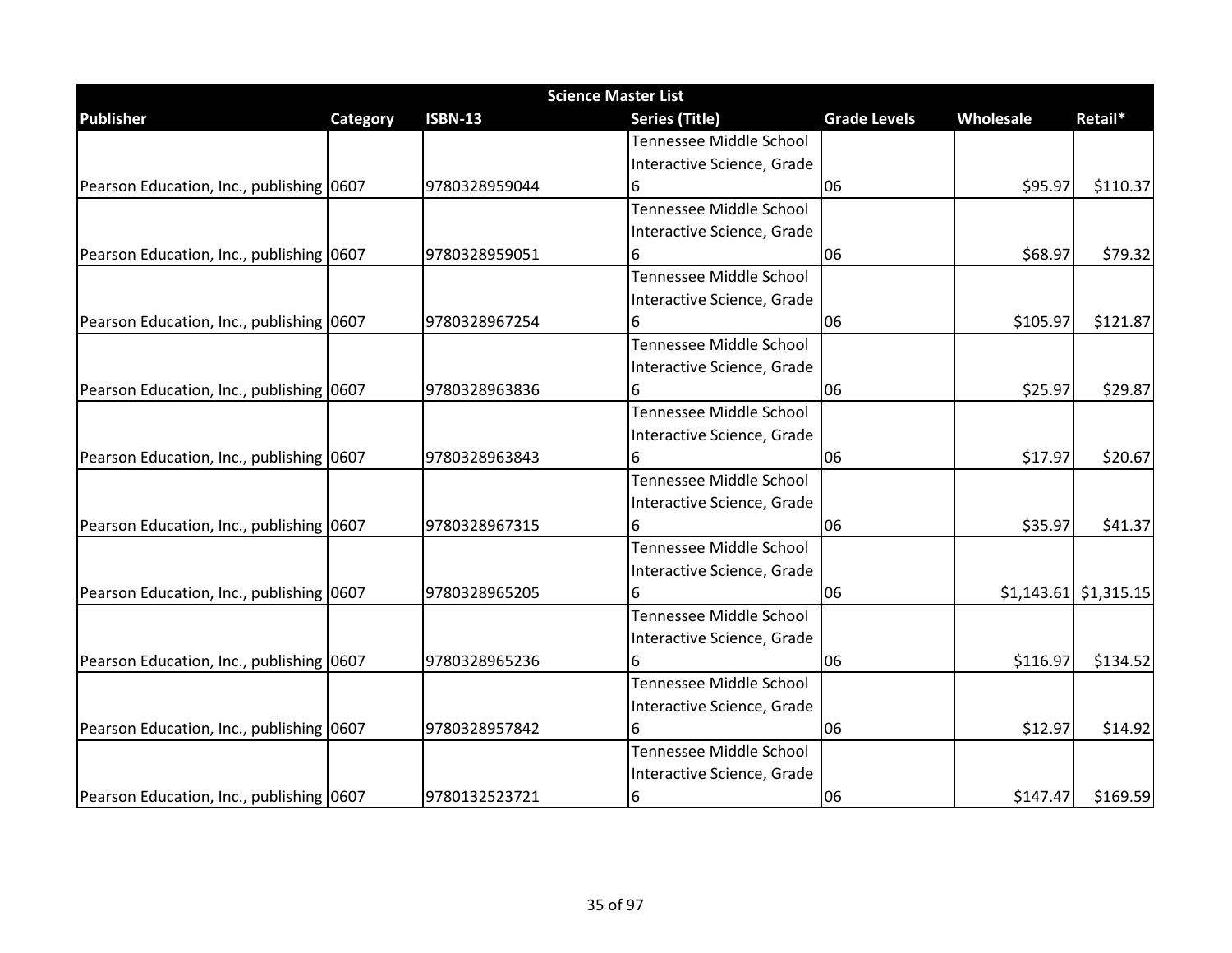| <b>Science Master List</b>               |          |                |                            |                     |           |                         |  |  |
|------------------------------------------|----------|----------------|----------------------------|---------------------|-----------|-------------------------|--|--|
| <b>Publisher</b>                         | Category | <b>ISBN-13</b> | <b>Series (Title)</b>      | <b>Grade Levels</b> | Wholesale | Retail*                 |  |  |
|                                          |          |                | Tennessee Middle School    |                     |           |                         |  |  |
|                                          |          |                | Interactive Science, Grade |                     |           |                         |  |  |
| Pearson Education, Inc., publishing 0706 |          | 9780328964666  |                            | 07                  | \$92.97   | \$106.92                |  |  |
|                                          |          |                | Tennessee Middle School    |                     |           |                         |  |  |
|                                          |          |                | Interactive Science, Grade |                     |           |                         |  |  |
| Pearson Education, Inc., publishing 0706 |          | 9780328964673  |                            | 07                  | \$65.97   | \$75.87                 |  |  |
|                                          |          |                | Tennessee Middle School    |                     |           |                         |  |  |
|                                          |          |                | Interactive Science, Grade |                     |           |                         |  |  |
| Pearson Education, Inc., publishing 0706 |          | 9780328967292  |                            | 07                  | \$102.97  | \$118.42                |  |  |
|                                          |          |                | Tennessee Middle School    |                     |           |                         |  |  |
|                                          |          |                | Interactive Science, Grade |                     |           |                         |  |  |
| Pearson Education, Inc., publishing 0706 |          | 9780328959068  |                            | 07                  | \$95.97   | \$110.37                |  |  |
|                                          |          |                | Tennessee Middle School    |                     |           |                         |  |  |
|                                          |          |                | Interactive Science, Grade |                     |           |                         |  |  |
| Pearson Education, Inc., publishing 0706 |          | 9780328959082  |                            | 07                  | \$68.97   | \$79.32                 |  |  |
|                                          |          |                | Tennessee Middle School    |                     |           |                         |  |  |
|                                          |          |                | Interactive Science, Grade |                     |           |                         |  |  |
| Pearson Education, Inc., publishing 0706 |          | 9780328967261  |                            | 07                  | \$105.97  | \$121.87                |  |  |
|                                          |          |                | Tennessee Middle School    |                     |           |                         |  |  |
|                                          |          |                | Interactive Science, Grade |                     |           |                         |  |  |
| Pearson Education, Inc., publishing 0706 |          | 9780328963850  |                            | 07                  | \$25.97   | \$29.87                 |  |  |
|                                          |          |                | Tennessee Middle School    |                     |           |                         |  |  |
|                                          |          |                | Interactive Science, Grade |                     |           |                         |  |  |
| Pearson Education, Inc., publishing 0706 |          | 9780328963867  |                            | 07                  | \$17.97   | \$20.67                 |  |  |
|                                          |          |                | Tennessee Middle School    |                     |           |                         |  |  |
|                                          |          |                | Interactive Science, Grade |                     |           |                         |  |  |
| Pearson Education, Inc., publishing 0706 |          | 9780328967322  |                            | 07                  | \$35.97   | \$41.37                 |  |  |
|                                          |          |                | Tennessee Middle School    |                     |           |                         |  |  |
|                                          |          |                | Interactive Science, Grade |                     |           |                         |  |  |
| Pearson Education, Inc., publishing 0706 |          | 9780328965212  | 17                         | 07                  |           | $$1,143.61$ $$1,315.15$ |  |  |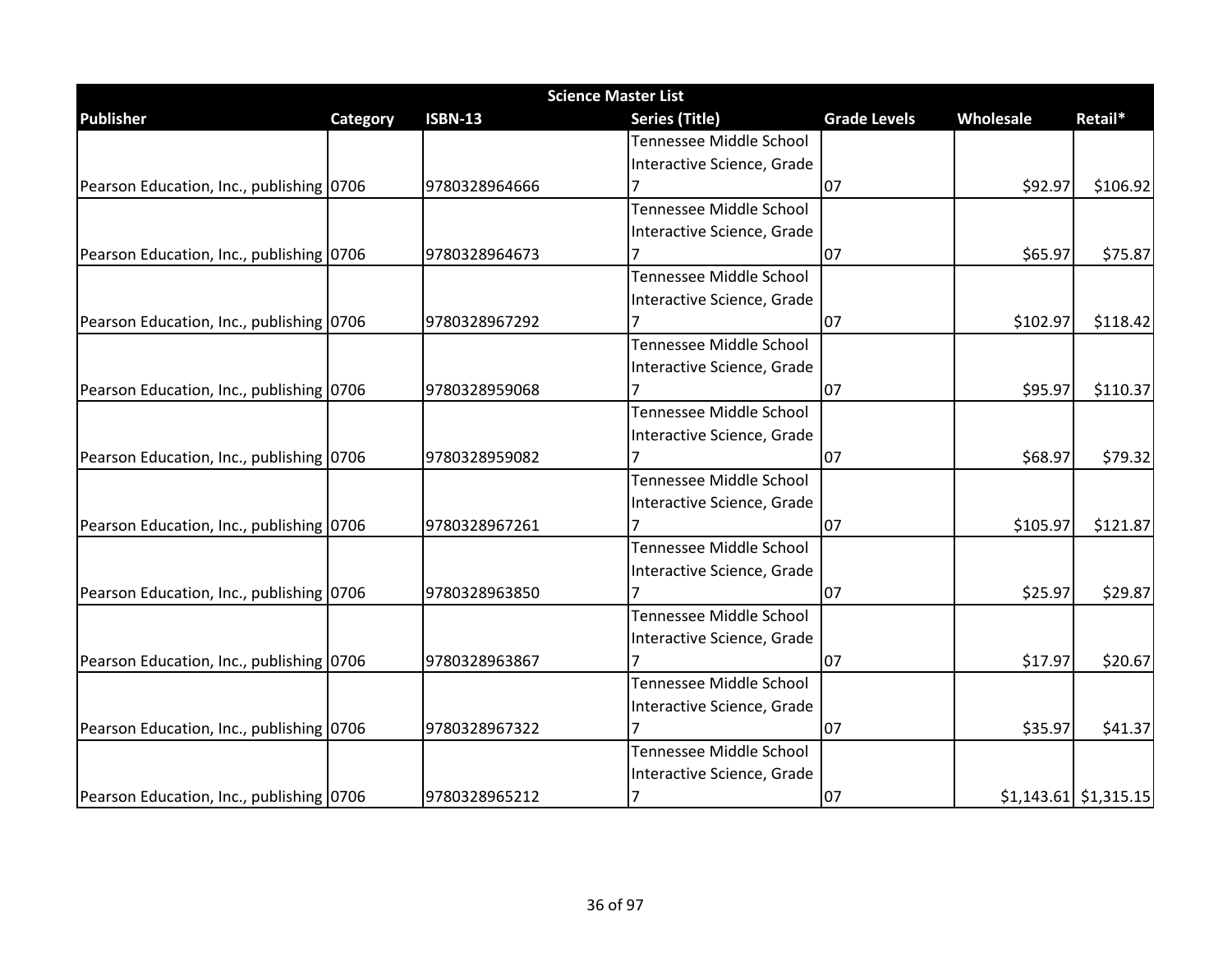| <b>Science Master List</b>               |          |                |                            |                     |           |          |  |  |  |
|------------------------------------------|----------|----------------|----------------------------|---------------------|-----------|----------|--|--|--|
| <b>Publisher</b>                         | Category | <b>ISBN-13</b> | <b>Series (Title)</b>      | <b>Grade Levels</b> | Wholesale | Retail*  |  |  |  |
|                                          |          |                | Tennessee Middle School    |                     |           |          |  |  |  |
|                                          |          |                | Interactive Science, Grade |                     |           |          |  |  |  |
| Pearson Education, Inc., publishing 0706 |          | 9780328965243  |                            | 07                  | \$116.97  | \$134.52 |  |  |  |
|                                          |          |                | Tennessee Middle School    |                     |           |          |  |  |  |
|                                          |          |                | Interactive Science, Grade |                     |           |          |  |  |  |
| Pearson Education, Inc., publishing 0706 |          | 9780328957866  |                            | 07                  | \$12.97   | \$14.92  |  |  |  |
|                                          |          |                | Tennessee Middle School    |                     |           |          |  |  |  |
|                                          |          |                | Interactive Science, Grade |                     |           |          |  |  |  |
| Pearson Education, Inc., publishing 0706 |          | 9780132523721  |                            | 07                  | \$147.47  | \$169.59 |  |  |  |
|                                          |          |                | Tennessee Middle School    |                     |           |          |  |  |  |
|                                          |          |                | Interactive Science, Grade |                     |           |          |  |  |  |
| Pearson Education, Inc., publishing 0807 |          | 9780328964680  |                            | 08                  | \$92.97   | \$106.92 |  |  |  |
|                                          |          |                | Tennessee Middle School    |                     |           |          |  |  |  |
|                                          |          |                | Interactive Science, Grade |                     |           |          |  |  |  |
| Pearson Education, Inc., publishing 0807 |          | 9780328964697  | 8                          | 08                  | \$65.97   | \$75.87  |  |  |  |
|                                          |          |                | Tennessee Middle School    |                     |           |          |  |  |  |
|                                          |          |                | Interactive Science, Grade |                     |           |          |  |  |  |
| Pearson Education, Inc., publishing 0807 |          | 9780328967308  |                            | 08                  | \$102.97  | \$118.42 |  |  |  |
|                                          |          |                | Tennessee Middle School    |                     |           |          |  |  |  |
|                                          |          |                | Interactive Science, Grade |                     |           |          |  |  |  |
| Pearson Education, Inc., publishing 0807 |          | 9780328959075  |                            | 08                  | \$95.97   | \$110.37 |  |  |  |
|                                          |          |                | Tennessee Middle School    |                     |           |          |  |  |  |
|                                          |          |                | Interactive Science, Grade |                     |           |          |  |  |  |
| Pearson Education, Inc., publishing 0807 |          | 9780328959099  |                            | 08                  | \$68.97   | \$79.32  |  |  |  |
|                                          |          |                | Tennessee Middle School    |                     |           |          |  |  |  |
|                                          |          |                | Interactive Science, Grade |                     |           |          |  |  |  |
| Pearson Education, Inc., publishing 0807 |          | 9780328967278  |                            | 08                  | \$105.97  | \$121.87 |  |  |  |
|                                          |          |                | Tennessee Middle School    |                     |           |          |  |  |  |
|                                          |          |                | Interactive Science, Grade |                     |           |          |  |  |  |
| Pearson Education, Inc., publishing 0807 |          | 9780328963874  | 8                          | 08                  | \$25.97   | \$29.87  |  |  |  |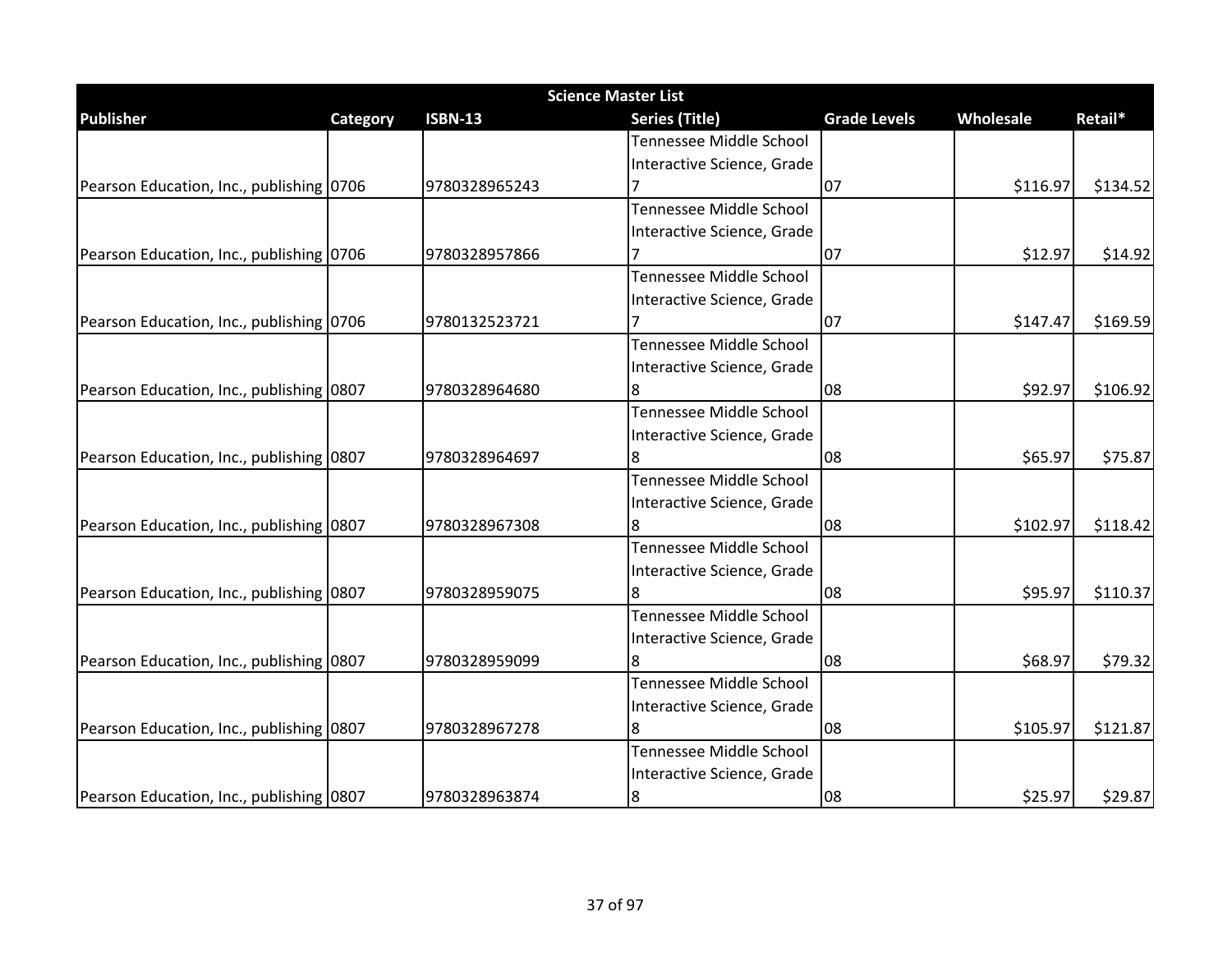|                                          | <b>Science Master List</b> |                |                            |                     |           |                         |  |  |
|------------------------------------------|----------------------------|----------------|----------------------------|---------------------|-----------|-------------------------|--|--|
| <b>Publisher</b>                         | Category                   | <b>ISBN-13</b> | <b>Series (Title)</b>      | <b>Grade Levels</b> | Wholesale | Retail*                 |  |  |
|                                          |                            |                | Tennessee Middle School    |                     |           |                         |  |  |
|                                          |                            |                | Interactive Science, Grade |                     |           |                         |  |  |
| Pearson Education, Inc., publishing 0807 |                            | 9780328963881  |                            | 08                  | \$17.97   | \$20.67                 |  |  |
|                                          |                            |                | Tennessee Middle School    |                     |           |                         |  |  |
|                                          |                            |                | Interactive Science, Grade |                     |           |                         |  |  |
| Pearson Education, Inc., publishing 0807 |                            | 9780328967339  | 8                          | 08                  | \$35.97   | \$41.37                 |  |  |
|                                          |                            |                | Tennessee Middle School    |                     |           |                         |  |  |
|                                          |                            |                | Interactive Science, Grade |                     |           |                         |  |  |
| Pearson Education, Inc., publishing 0807 |                            | 9780328965229  |                            | 08                  |           | $$1,143.61$ $$1,315.15$ |  |  |
|                                          |                            |                | Tennessee Middle School    |                     |           |                         |  |  |
|                                          |                            |                | Interactive Science, Grade |                     |           |                         |  |  |
| Pearson Education, Inc., publishing 0807 |                            | 9780328965250  |                            | 08                  | \$116.97  | \$134.52                |  |  |
|                                          |                            |                | Tennessee Middle School    |                     |           |                         |  |  |
|                                          |                            |                | Interactive Science, Grade |                     |           |                         |  |  |
| Pearson Education, Inc., publishing 0807 |                            | 9780328957880  | 8                          | 08                  | \$12.97   | \$14.92                 |  |  |
|                                          |                            |                | Tennessee Middle School    |                     |           |                         |  |  |
|                                          |                            |                | Interactive Science, Grade |                     |           |                         |  |  |
| Pearson Education, Inc., publishing 0807 |                            | 9780132523721  |                            | 08                  | \$147.47  | \$169.59                |  |  |
|                                          |                            |                | Tennessee Miller & Levine  |                     |           |                         |  |  |
| Pearson Education, Inc., publishing 3210 |                            | 9780328963584  | <b>Biology</b>             | 09-12               | \$99.97   | \$114.97                |  |  |
|                                          |                            |                | Tennessee Miller & Levine  |                     |           |                         |  |  |
| Pearson Education, Inc., publishing 3210 |                            | 9780328963607  | <b>Biology</b>             | 09-12               | \$79.97   | \$91.97                 |  |  |
|                                          |                            |                | Tennessee Miller & Levine  |                     |           |                         |  |  |
| Pearson Education, Inc., publishing 3210 |                            | 9780328963614  | Biology                    | 09-12               | \$22.97   | \$26.42                 |  |  |
|                                          |                            |                | Tennessee Miller & Levine  |                     |           |                         |  |  |
| Pearson Education, Inc., publishing 3210 |                            | 9780328965182  | Biology                    | 09-12               | \$162.91  | \$187.35                |  |  |
|                                          |                            |                | Tennessee Miller & Levine  |                     |           |                         |  |  |
| Pearson Education, Inc., publishing 3210 |                            | 9780328949304  | <b>Biology</b>             | 09-12               | \$120.97  | \$139.12                |  |  |
|                                          |                            |                | Tennessee Miller & Levine  |                     |           |                         |  |  |
| Pearson Education, Inc., publishing 3210 |                            | 9780328936557  | Biology                    | $09-12$             | \$12.97   | \$14.92                 |  |  |
|                                          |                            |                | Tennessee Miller & Levine  |                     |           |                         |  |  |
| Pearson Education, Inc., publishing 3210 |                            | 9780328936564  | Biology                    | 09-12               | \$28.97   | \$33.32                 |  |  |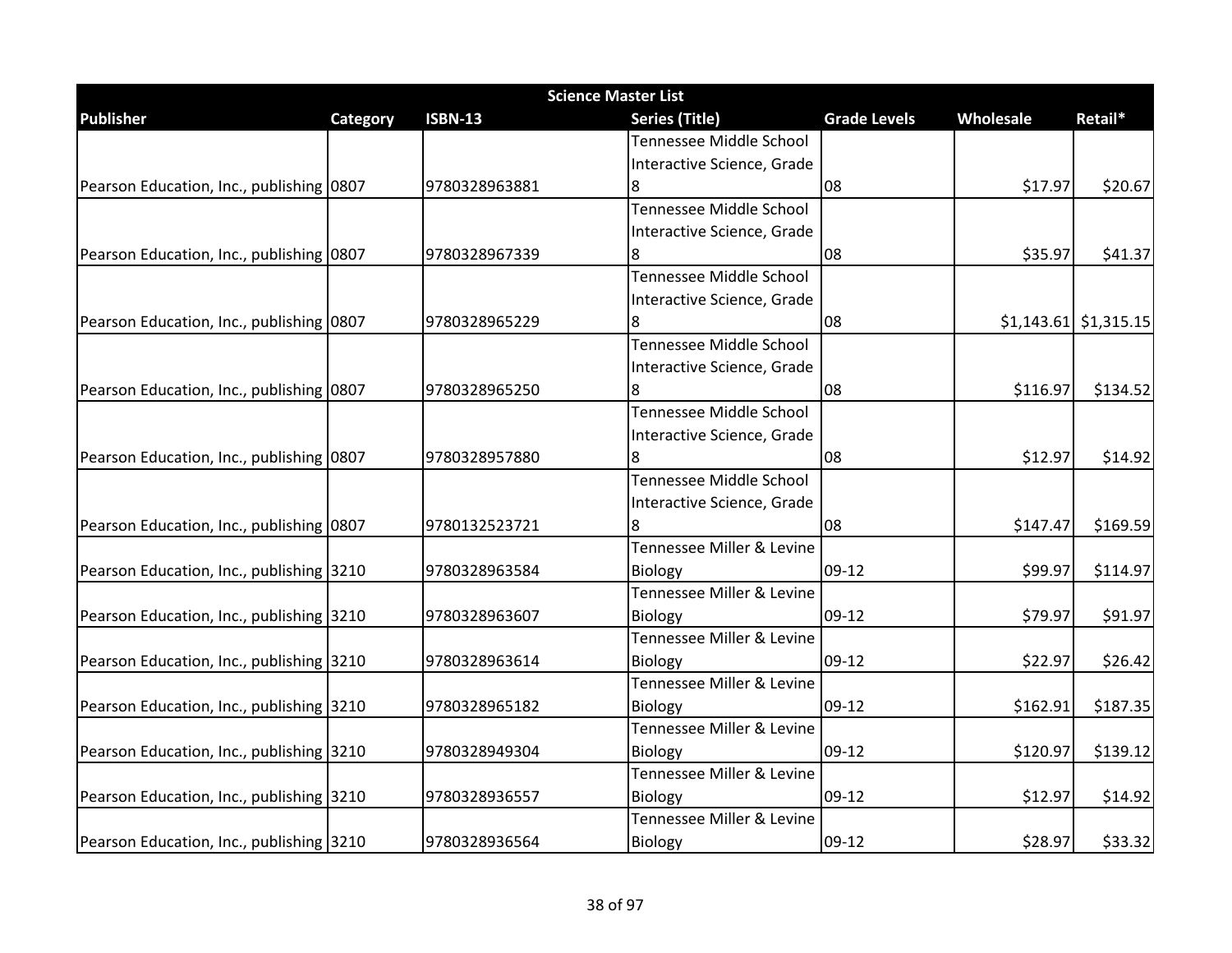| <b>Science Master List</b>               |          |                |                                   |                     |           |          |  |
|------------------------------------------|----------|----------------|-----------------------------------|---------------------|-----------|----------|--|
| <b>Publisher</b>                         | Category | <b>ISBN-13</b> | <b>Series (Title)</b>             | <b>Grade Levels</b> | Wholesale | Retail*  |  |
|                                          |          |                |                                   |                     |           |          |  |
|                                          |          |                | Campbell Biology:                 |                     |           |          |  |
| Pearson Education, Inc., publishing 3216 |          | 9780134653402  | <b>Concepts &amp; Connections</b> | 09-12               | \$149.47  | \$171.89 |  |
|                                          |          |                |                                   |                     |           |          |  |
|                                          |          |                | Campbell Biology:                 |                     |           |          |  |
| Pearson Education, Inc., publishing 3216 |          | 9780134606125  | <b>Concepts &amp; Connections</b> | 09-12               | \$49.97   | \$57.47  |  |
|                                          |          |                | Campbell Biology:                 |                     |           |          |  |
|                                          |          |                |                                   | $09-12$             | \$120.97  | \$139.12 |  |
| Pearson Education, Inc., publishing 3216 |          | 9781323501450  | <b>Concepts &amp; Connections</b> |                     |           |          |  |
|                                          |          |                | Campbell Biology:                 |                     |           |          |  |
| Pearson Education, Inc., publishing 3216 |          | Online         | <b>Concepts &amp; Connections</b> | 09-12               | N/A       | N/A      |  |
|                                          |          |                |                                   |                     |           |          |  |
|                                          |          |                | Campbell Biology:                 |                     |           |          |  |
| Pearson Education, Inc., publishing 3216 |          | Online         | <b>Concepts &amp; Connections</b> | 09-12               | N/A       | N/A      |  |
|                                          |          |                | Campbell BIOLOGY: In              |                     |           |          |  |
| Pearson Education, Inc., publishing 3217 |          | 9780134278919  | <b>Focus AP Edition</b>           | 09-12               | \$144.97  | \$166.72 |  |
|                                          |          |                | Campbell BIOLOGY: In              |                     |           |          |  |
| Pearson Education, Inc., publishing 3217 |          | 9780134588995  | <b>Focus AP Edition</b>           | 09-12               | \$154.97  | \$178.22 |  |
|                                          |          |                | Campbell BIOLOGY: In              |                     |           |          |  |
| Pearson Education, Inc., publishing 3217 |          | 9781323193969  | <b>Focus AP Edition</b>           | 09-12               | \$49.97   | \$57.47  |  |
|                                          |          |                | Campbell BIOLOGY: In              |                     |           |          |  |
| Pearson Education, Inc., publishing 3217 |          | 9781323151853  | <b>Focus AP Edition</b>           | 09-12               | \$115.97  | \$133.37 |  |
|                                          |          |                | Campbell BIOLOGY: In              |                     |           |          |  |
| Pearson Education, Inc., publishing 3217 |          | 9780321877055  | <b>Focus AP Edition</b>           | 09-12               | \$10.47   | \$12.04  |  |
|                                          |          |                | Campbell BIOLOGY: In              |                     |           |          |  |
| Pearson Education, Inc., publishing 3217 |          | 9780134809519  | <b>Focus AP Edition</b>           | 09-12               | \$279.38  | \$321.29 |  |
|                                          |          |                | Campbell BIOLOGY: In              |                     |           |          |  |
| Pearson Education, Inc., publishing 3217 |          | 9780134300245  | <b>Focus AP Edition</b>           | 09-12               | \$50.97   | \$58.62  |  |
|                                          |          |                | Campbell BIOLOGY: In              |                     |           |          |  |
| Pearson Education, Inc., publishing 3217 |          | 9780134546902  | <b>Focus AP Edition</b>           | 09-12               | \$14.97   | \$17.22  |  |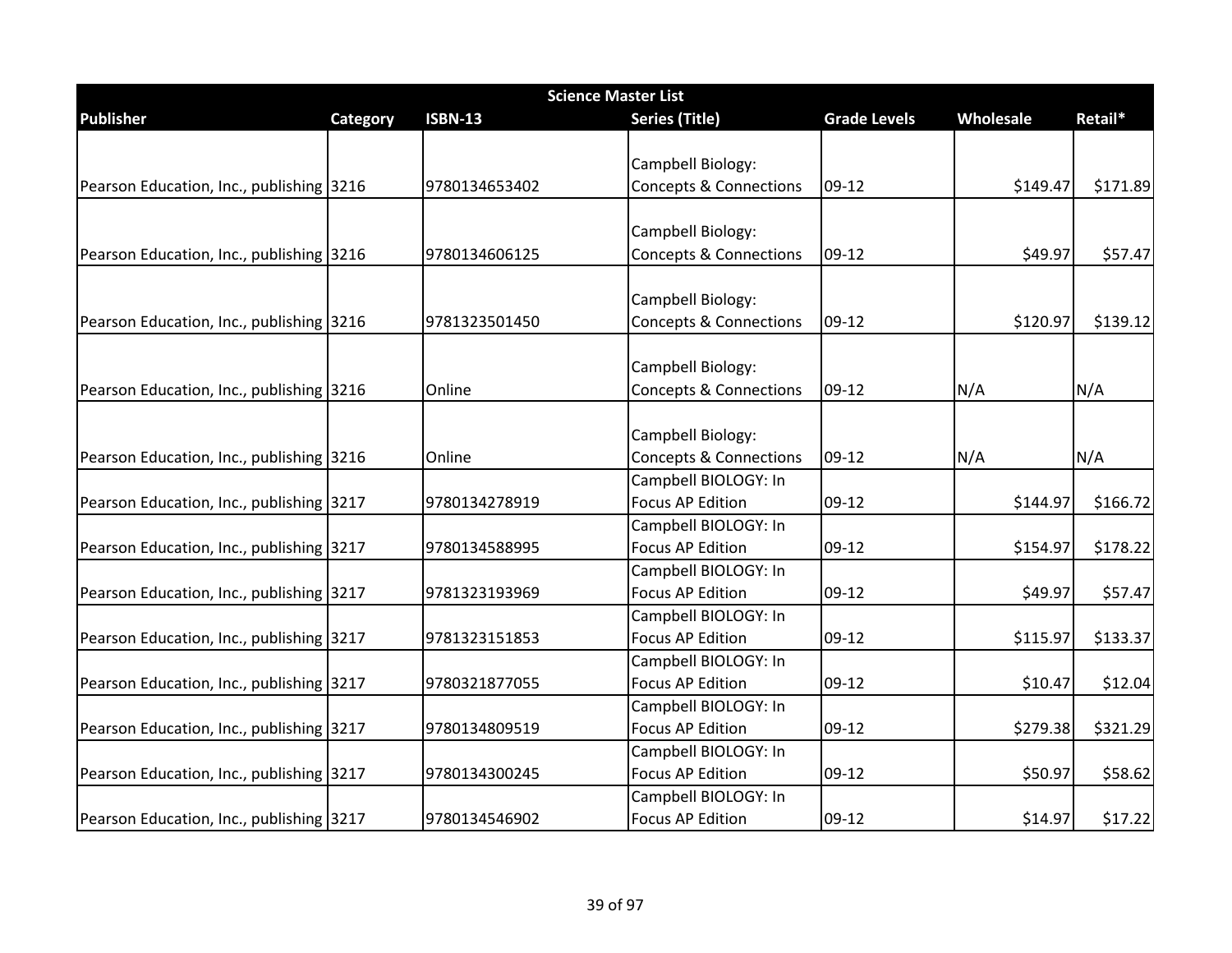| <b>Science Master List</b>               |                 |                |                         |                     |           |          |  |
|------------------------------------------|-----------------|----------------|-------------------------|---------------------|-----------|----------|--|
| <b>Publisher</b>                         | <b>Category</b> | <b>ISBN-13</b> | <b>Series (Title)</b>   | <b>Grade Levels</b> | Wholesale | Retail*  |  |
|                                          |                 |                | Campbell BIOLOGY: In    |                     |           |          |  |
| Pearson Education, Inc., publishing 3217 |                 | 9780134100081  | <b>Focus AP Edition</b> | $09-12$             | \$200.97  | \$231.12 |  |
|                                          |                 |                | Campbell BIOLOGY: In    |                     |           |          |  |
| Pearson Education, Inc., publishing 3217 |                 | 9780321834171  | <b>Focus AP Edition</b> | 09-12               | \$12.47   | \$14.34  |  |
|                                          |                 |                | Campbell BIOLOGY AP     |                     |           |          |  |
| Pearson Education, Inc., publishing 3217 |                 | 9780134433691  | Edition                 | 09-12               | \$167.47  | \$192.59 |  |
|                                          |                 |                | Campbell BIOLOGY AP     |                     |           |          |  |
| Pearson Education, Inc., publishing 3217 |                 | 9780134588988  | Edition                 | 09-12               | \$177.47  | \$204.09 |  |
|                                          |                 |                | Campbell BIOLOGY AP     |                     |           |          |  |
| Pearson Education, Inc., publishing 3217 |                 | 9781323488638  | Edition                 | 09-12               | \$49.97   | \$57.47  |  |
|                                          |                 |                | Campbell BIOLOGY AP     |                     |           |          |  |
| Pearson Education, Inc., publishing 3217 |                 | 9781323501467  | Edition                 | 09-12               | \$120.97  | \$139.12 |  |
|                                          |                 |                | Campbell BIOLOGY AP     |                     |           |          |  |
| Pearson Education, Inc., publishing 3217 |                 | 9780134809526  | Edition                 | 09-12               | \$98.38   | \$113.14 |  |
|                                          |                 |                | Campbell BIOLOGY AP     |                     |           |          |  |
| Pearson Education, Inc., publishing 3217 |                 | 9780134546902  | Edition                 | 09-12               | \$14.97   | \$17.22  |  |
|                                          |                 |                | Campbell BIOLOGY AP     |                     |           |          |  |
| Pearson Education, Inc., publishing 3217 |                 | 9780134459509  | Edition                 | 09-12               | \$50.97   | \$58.62  |  |
|                                          |                 |                | Campbell BIOLOGY AP     |                     |           |          |  |
| Pearson Education, Inc., publishing 3217 |                 | Online         | Edition                 | 09-12               | N/A       | N/A      |  |
|                                          |                 |                | Campbell BIOLOGY AP     |                     |           |          |  |
| Pearson Education, Inc., publishing 3217 |                 | 9780134478647  | Edition                 | 09-12               | \$19.97   | \$22.97  |  |
|                                          |                 |                | Campbell BIOLOGY AP     |                     |           |          |  |
| Pearson Education, Inc., publishing 3217 |                 | 9780134478616  | Edition                 | 09-12               | \$12.47   | \$14.34  |  |
| Pearson Education, Inc., publishing 3221 |                 | 9781323205891  | Pearson Chemistry       | $09-12$             | \$101.47  | \$116.69 |  |
| Pearson Education, Inc., publishing 3221 |                 | 9781323212301  | Pearson Chemistry       | 09-12               | \$89.47   | \$102.89 |  |
| Pearson Education, Inc., publishing 3221 |                 | 9781323212318  | Pearson Chemistry       | 09-12               | \$27.97   | \$32.17  |  |
| Pearson Education, Inc., publishing 3221 |                 | 9781323213544  | Pearson Chemistry       | 09-12               | \$556.85  | \$640.38 |  |
| Pearson Education, Inc., publishing 3221 |                 | 9781323205914  | Pearson Chemistry       | 09-12               | \$118.47  | \$136.24 |  |
| Pearson Education, Inc., publishing 3221 |                 | 9780132525893  | Pearson Chemistry       | $09-12$             | \$28.97   | \$33.32  |  |
| Pearson Education, Inc., publishing 3221 |                 | 9780133198386  | Pearson Chemistry       | 09-12               | \$28.97   | \$33.32  |  |
| Pearson Education, Inc., publishing 3221 |                 | 9780132534710  | Pearson Chemistry       | 09-12               | \$154.47  | \$177.64 |  |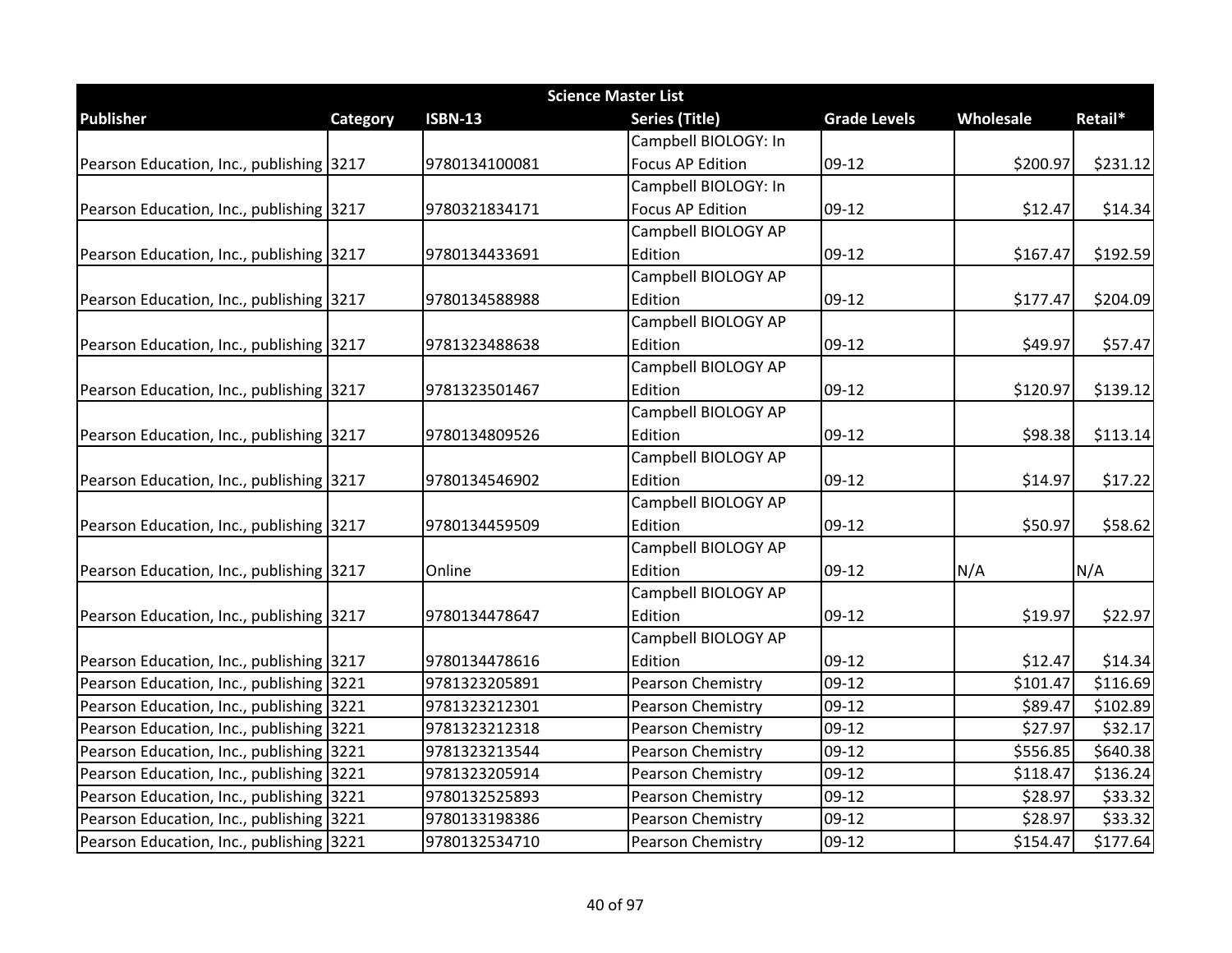|                                          | <b>Science Master List</b> |                |                               |                     |           |          |  |  |  |
|------------------------------------------|----------------------------|----------------|-------------------------------|---------------------|-----------|----------|--|--|--|
| <b>Publisher</b>                         | Category                   | <b>ISBN-13</b> | <b>Series (Title)</b>         | <b>Grade Levels</b> | Wholesale | Retail*  |  |  |  |
| Pearson Education, Inc., publishing 3221 |                            | 9780132534727  | Pearson Chemistry             | 09-12               | \$225.97  | \$259.87 |  |  |  |
| Pearson Education, Inc., publishing 3221 |                            | 9780134557373  | <b>Introductory Chemistry</b> | 09-12               | \$132.47  | \$152.34 |  |  |  |
| Pearson Education, Inc., publishing 3221 |                            | 9780134565927  | <b>Introductory Chemistry</b> | 09-12               | \$49.97   | \$57.47  |  |  |  |
| Pearson Education, Inc., publishing 3221 |                            | 9781323486689  | <b>Introductory Chemistry</b> | 09-12               | \$105.47  | \$121.29 |  |  |  |
| Pearson Education, Inc., publishing 3221 |                            | 9780134794808  | <b>Introductory Chemistry</b> | 09-12               | \$88.41   | \$101.67 |  |  |  |
| Pearson Education, Inc., publishing 3221 |                            | 9780134564050  | <b>Introductory Chemistry</b> | 09-12               | \$19.97   | \$22.97  |  |  |  |
| Pearson Education, Inc., publishing 3221 |                            | 9780134553412  | <b>Introductory Chemistry</b> | 09-12               | \$26.97   | \$31.02  |  |  |  |
| Pearson Education, Inc., publishing 3221 |                            | 9780134564067  | <b>Introductory Chemistry</b> | 09-12               | \$41.47   | \$47.69  |  |  |  |
|                                          |                            |                | Chemistry: The Central        |                     |           |          |  |  |  |
| Pearson Education, Inc., publishing 3225 |                            | 9780134650951  | <b>Science AP Edition</b>     | 09-12               | \$167.97  | \$193.17 |  |  |  |
|                                          |                            |                | Chemistry: The Central        |                     |           |          |  |  |  |
| Pearson Education, Inc., publishing 3225 |                            | 9780134617251  | <b>Science AP Edition</b>     | 09-12               | \$177.97  | \$204.67 |  |  |  |
|                                          |                            |                | Chemistry: The Central        |                     |           |          |  |  |  |
| Pearson Education, Inc., publishing 3225 |                            | 9780134553108  | <b>Science AP Edition</b>     | 09-12               | \$49.97   | \$57.47  |  |  |  |
|                                          |                            |                | Chemistry: The Central        |                     |           |          |  |  |  |
| Pearson Education, Inc., publishing 3225 |                            | 9781323476123  | <b>Science AP Edition</b>     | 09-12               | \$120.97  | \$139.12 |  |  |  |
|                                          |                            |                | Chemistry: The Central        |                     |           |          |  |  |  |
| Pearson Education, Inc., publishing 3225 |                            | 9780134552231  | <b>Science AP Edition</b>     | 09-12               | \$22.47   | \$25.84  |  |  |  |
|                                          |                            |                | Chemistry: The Central        |                     |           |          |  |  |  |
| Pearson Education, Inc., publishing 3225 |                            | 9780134580098  | <b>Science AP Edition</b>     | 09-12               | \$22.47   | \$25.84  |  |  |  |
|                                          |                            |                | Chemistry: The Central        |                     |           |          |  |  |  |
| Pearson Education, Inc., publishing 3225 |                            | 9780134554075  | <b>Science AP Edition</b>     | 09-12               | \$26.47   | \$30.44  |  |  |  |
|                                          |                            |                | Chemistry: The Central        |                     |           |          |  |  |  |
| Pearson Education, Inc., publishing 3225 |                            | 9780134566207  | Science AP Edition            | 09-12               | \$42.47   | \$48.84  |  |  |  |
|                                          |                            |                | Chemistry: The Central        |                     |           |          |  |  |  |
| Pearson Education, Inc., publishing 3225 |                            | 9780134809533  | <b>Science AP Edition</b>     | 09-12               | \$36.44   | \$41.91  |  |  |  |
|                                          |                            |                | Chemistry: The Central        |                     |           |          |  |  |  |
| Pearson Education, Inc., publishing 3225 |                            | 9780134661483  | <b>Science AP Edition</b>     | 09-12               | \$14.97   | \$17.22  |  |  |  |
|                                          |                            |                | Chemistry: The Central        |                     |           |          |  |  |  |
| Pearson Education, Inc., publishing 3225 |                            | Online         | <b>Science AP Edition</b>     | 09-12               | N/A       | N/A      |  |  |  |
|                                          |                            |                | Chemistry: The Central        |                     |           |          |  |  |  |
| Pearson Education, Inc., publishing 3225 |                            | Online         | <b>Science AP Edition</b>     | 09-12               | N/A       | N/A      |  |  |  |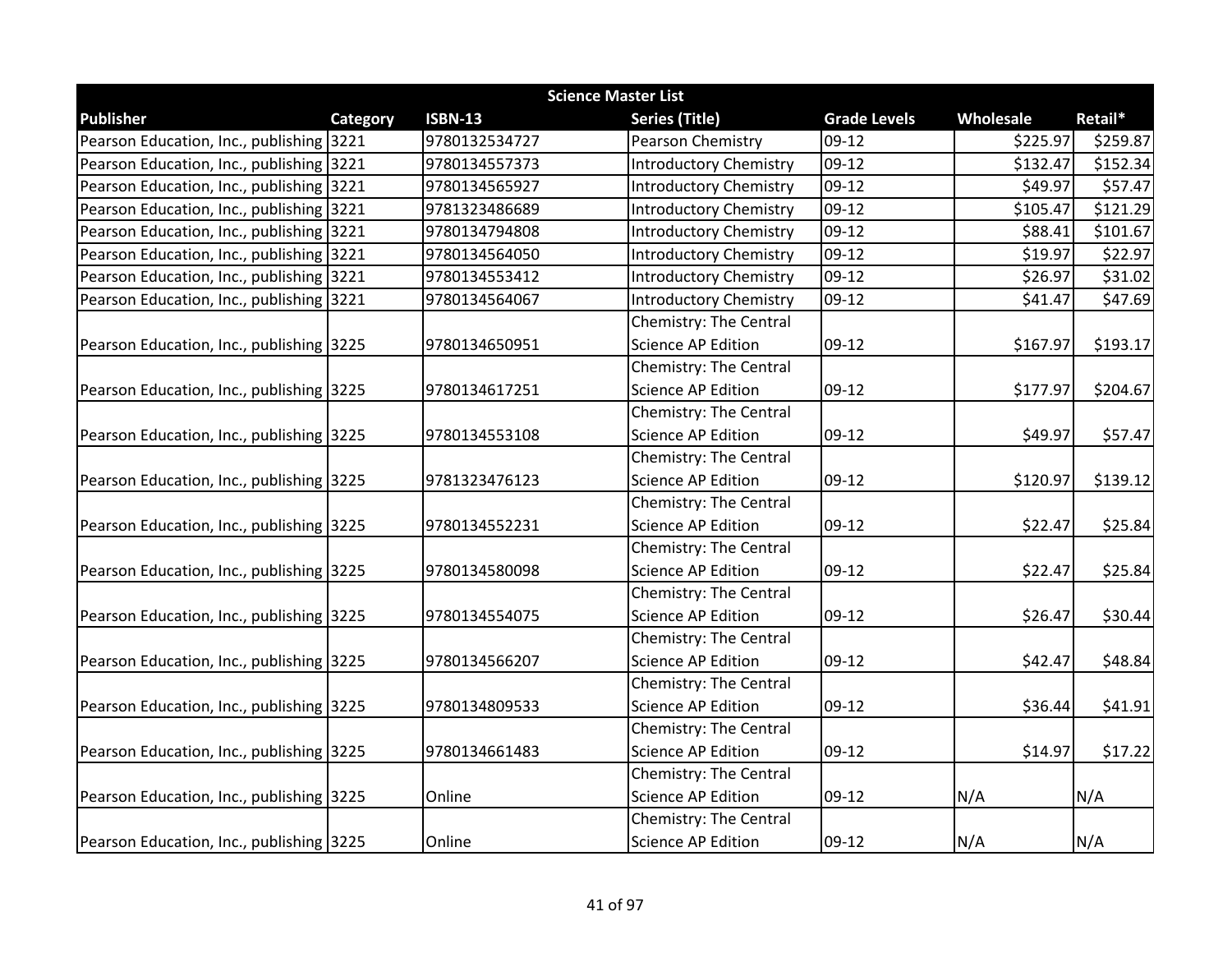| <b>Science Master List</b>               |          |                |                           |                     |           |          |  |  |
|------------------------------------------|----------|----------------|---------------------------|---------------------|-----------|----------|--|--|
| <b>Publisher</b>                         | Category | <b>ISBN-13</b> | Series (Title)            | <b>Grade Levels</b> | Wholesale | Retail*  |  |  |
|                                          |          |                | Chemistry: The Central    |                     |           |          |  |  |
| Pearson Education, Inc., publishing 3225 |          | Online         | <b>Science AP Edition</b> | 09-12               | N/A       | N/A      |  |  |
|                                          |          |                | Chemistry: The Central    |                     |           |          |  |  |
| Pearson Education, Inc., publishing 3225 |          | 9780134552248  | <b>Science AP Edition</b> | 09-12               | \$21.47   | \$24.69  |  |  |
|                                          |          |                | Chemistry: The Central    |                     |           |          |  |  |
| Pearson Education, Inc., publishing 3225 |          | Online         | Science AP Edition        | 09-12               | N/A       | N/A      |  |  |
|                                          |          |                | Chemistry: A Molecular    |                     |           |          |  |  |
| Pearson Education, Inc., publishing 3225 |          | 9780134429038  | Approach                  | 09-12               | \$167.97  | \$193.17 |  |  |
|                                          |          |                | Chemistry: A Molecular    |                     |           |          |  |  |
| Pearson Education, Inc., publishing 3225 |          | 9780134409702  | Approach                  | $09-12$             | \$177.97  | \$204.67 |  |  |
|                                          |          |                | Chemistry: A Molecular    |                     |           |          |  |  |
| Pearson Education, Inc., publishing 3225 |          | 9780134162485  | Approach                  | $09-12$             | \$49.97   | \$57.47  |  |  |
|                                          |          |                | Chemistry: A Molecular    |                     |           |          |  |  |
| Pearson Education, Inc., publishing 3225 |          | 9781323151846  | Approach                  | 09-12               | \$120.97  | \$139.12 |  |  |
|                                          |          |                | Chemistry: A Molecular    |                     |           |          |  |  |
| Pearson Education, Inc., publishing 3225 |          | 9780134066264  | Approach                  | 09-12               | \$52.97   | \$60.92  |  |  |
|                                          |          |                | Chemistry: A Molecular    |                     |           |          |  |  |
| Pearson Education, Inc., publishing 3225 |          | 9780134066271  | Approach                  | 09-12               | \$26.47   | \$30.44  |  |  |
|                                          |          |                | Chemistry: A Molecular    |                     |           |          |  |  |
| Pearson Education, Inc., publishing 3225 |          | 9780134066288  | Approach                  | 09-12               | \$26.47   | \$30.44  |  |  |
|                                          |          |                | Chemistry: A Molecular    |                     |           |          |  |  |
| Pearson Education, Inc., publishing 3225 |          | 9780134794792  | Approach                  | 09-12               | \$35.94   | \$41.33  |  |  |
|                                          |          |                | Chemistry: A Molecular    |                     |           |          |  |  |
| Pearson Education, Inc., publishing 3225 |          | 9780134431161  | Approach                  | 09-12               | \$14.97   | \$17.22  |  |  |
|                                          |          |                | Chemistry: A Molecular    |                     |           |          |  |  |
| Pearson Education, Inc., publishing 3225 |          | Online         | Approach                  | 09-12               | N/A       | N/A      |  |  |
|                                          |          |                | Chemistry: A Molecular    |                     |           |          |  |  |
| Pearson Education, Inc., publishing 3225 |          | Online         | Approach                  | 09-12               | N/A       | N/A      |  |  |
|                                          |          |                | Chemistry: A Molecular    |                     |           |          |  |  |
| Pearson Education, Inc., publishing 3225 |          | 9780134066257  | Approach                  | $09-12$             | \$20.97   | \$24.12  |  |  |
|                                          |          |                | Chemistry: A Molecular    |                     |           |          |  |  |
| Pearson Education, Inc., publishing 3225 |          | Online         | Approach                  | 09-12               | N/A       | N/A      |  |  |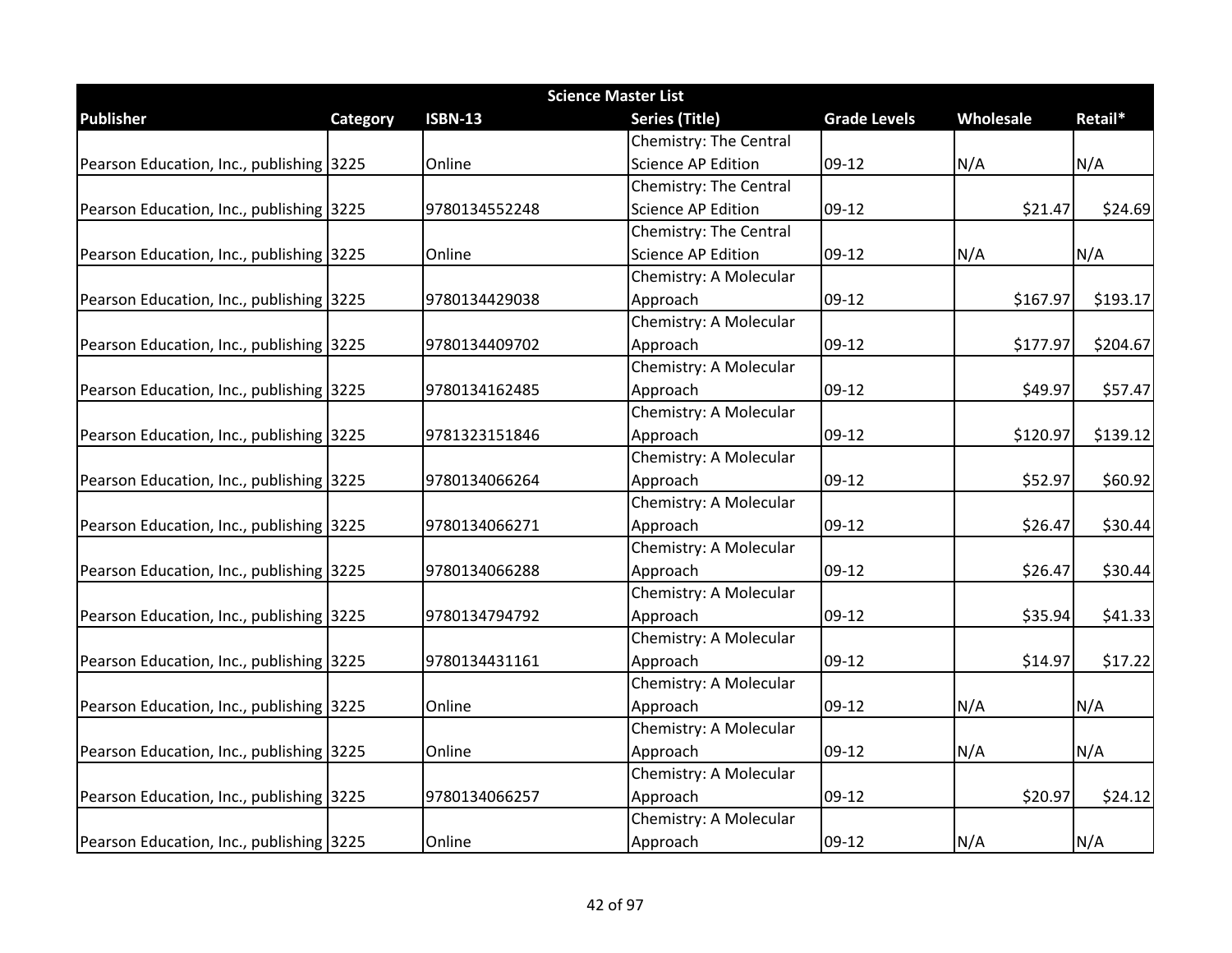| <b>Science Master List</b>               |          |                |                          |                     |           |          |  |  |
|------------------------------------------|----------|----------------|--------------------------|---------------------|-----------|----------|--|--|
| <b>Publisher</b>                         | Category | <b>ISBN-13</b> | <b>Series (Title)</b>    | <b>Grade Levels</b> | Wholesale | Retail*  |  |  |
|                                          |          |                | Chemistry: A Molecular   |                     |           |          |  |  |
| Pearson Education, Inc., publishing 3225 |          | Online         | Approach                 | $09-12$             | N/A       | N/A      |  |  |
|                                          |          |                | Chemistry: A Molecular   |                     |           |          |  |  |
| Pearson Education, Inc., publishing 3225 |          | Online         | Approach                 | 09-12               | N/A       | N/A      |  |  |
|                                          |          |                | Physics for Scientists & |                     |           |          |  |  |
|                                          |          |                | Engineers: A Strategic   |                     |           |          |  |  |
|                                          |          |                | Approach with Modern     |                     |           |          |  |  |
| Pearson Education, Inc., publishing 3234 |          | 9780134391786  | <b>Physics</b>           | $09-12$             | \$159.97  | \$183.97 |  |  |
|                                          |          |                | Physics for Scientists & |                     |           |          |  |  |
|                                          |          |                | Engineers: A Strategic   |                     |           |          |  |  |
|                                          |          |                | Approach with Modern     |                     |           |          |  |  |
| Pearson Education, Inc., publishing 3234 |          | 9780134083148  | Physics                  | $09-12$             | \$49.97   | \$57.47  |  |  |
|                                          |          |                | Physics for Scientists & |                     |           |          |  |  |
|                                          |          |                | Engineers: A Strategic   |                     |           |          |  |  |
|                                          |          |                | Approach with Modern     |                     |           |          |  |  |
| Pearson Education, Inc., publishing 3234 |          | 9781323154410  | Physics                  | 09-12               | \$120.97  | \$139.12 |  |  |
|                                          |          |                | Physics for Scientists & |                     |           |          |  |  |
|                                          |          |                | Engineers: A Strategic   |                     |           |          |  |  |
|                                          |          |                | Approach with Modern     |                     |           |          |  |  |
| Pearson Education, Inc., publishing 3234 |          | 9780134083162  | Physics                  | $09-12$             | \$37.97   | \$43.67  |  |  |
|                                          |          |                | Physics for Scientists & |                     |           |          |  |  |
|                                          |          |                | Engineers: A Strategic   |                     |           |          |  |  |
|                                          |          |                | Approach with Modern     |                     |           |          |  |  |
| Pearson Education, Inc., publishing 3234 |          | Online         | <b>Physics</b>           | 09-12               | N/A       | N/A      |  |  |
|                                          |          |                | Physics for Scientists & |                     |           |          |  |  |
|                                          |          |                | Engineers: A Strategic   |                     |           |          |  |  |
|                                          |          |                | Approach with Modern     |                     |           |          |  |  |
| Pearson Education, Inc., publishing 3234 |          | Online         | <b>Physics</b>           | $09-12$             | N/A       | N/A      |  |  |
|                                          |          |                | Physics for Scientists & |                     |           |          |  |  |
|                                          |          |                | Engineers: A Strategic   |                     |           |          |  |  |
|                                          |          |                | Approach with Modern     |                     |           |          |  |  |
| Pearson Education, Inc., publishing 3234 |          | Online         | <b>Physics</b>           | 09-12               | N/A       | N/A      |  |  |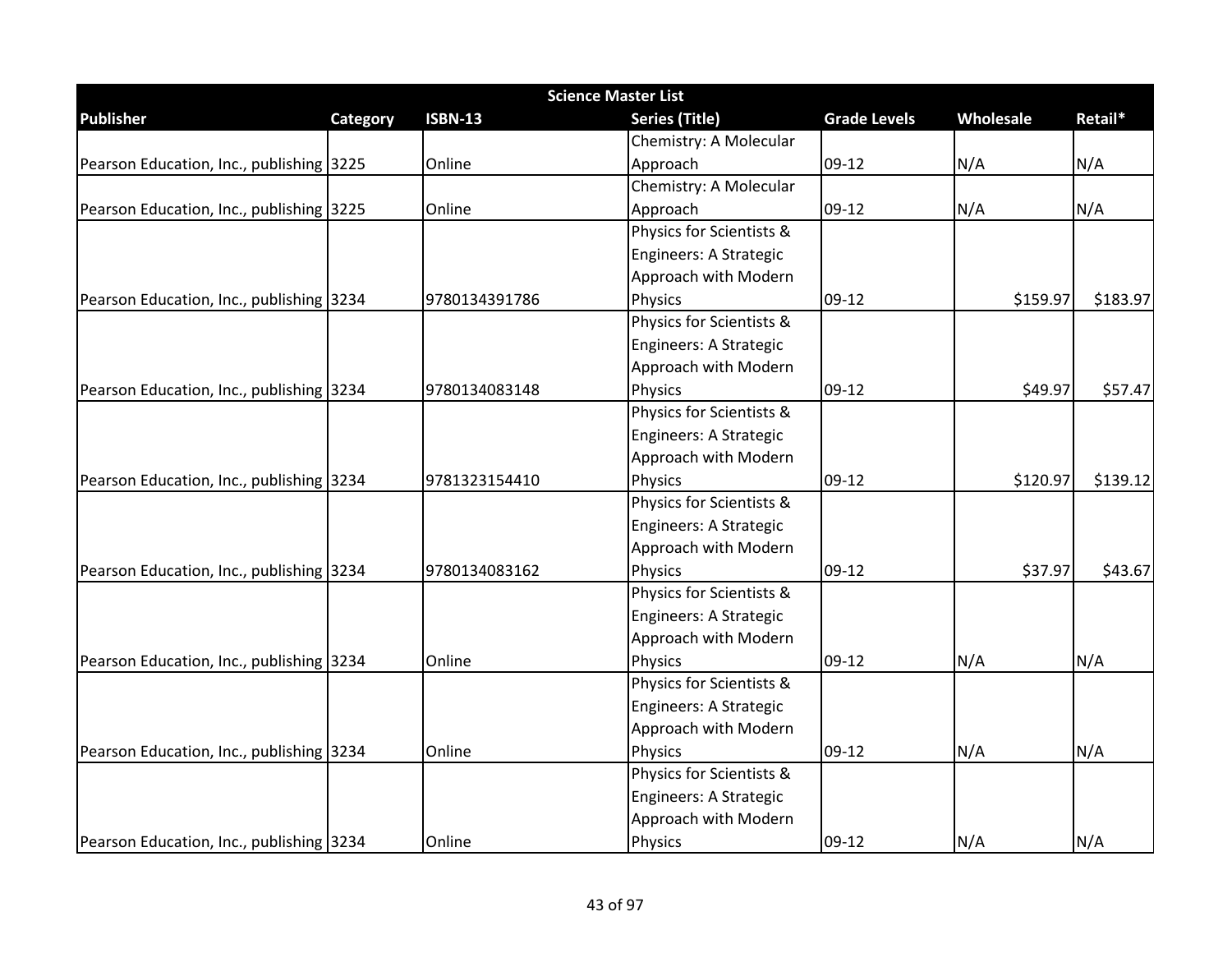|                                          |          |                | <b>Science Master List</b>   |                     |           |          |
|------------------------------------------|----------|----------------|------------------------------|---------------------|-----------|----------|
| <b>Publisher</b>                         | Category | <b>ISBN-13</b> | <b>Series (Title)</b>        | <b>Grade Levels</b> | Wholesale | Retail*  |
|                                          |          |                | College Physics: A           |                     |           |          |
|                                          |          |                | <b>Strategic Approach AP</b> |                     |           |          |
| Pearson Education, Inc., publishing 3238 |          | 9780133539677  | Edition                      | $09-12$             | \$167.97  | \$193.17 |
|                                          |          |                | College Physics: A           |                     |           |          |
|                                          |          |                | Strategic Approach AP        |                     |           |          |
| Pearson Education, Inc., publishing 3238 |          | 9780321908803  | Edition                      | $09-12$             | \$49.97   | \$57.47  |
|                                          |          |                | College Physics: A           |                     |           |          |
|                                          |          |                | Strategic Approach AP        |                     |           |          |
| Pearson Education, Inc., publishing 3238 |          | 9781269629324  | Edition                      | $09-12$             | \$120.97  | \$139.12 |
|                                          |          |                | College Physics: A           |                     |           |          |
|                                          |          |                | Strategic Approach AP        |                     |           |          |
| Pearson Education, Inc., publishing 3238 |          | 9780321907240  | Edition                      | $09-12$             | \$38.97   | \$44.82  |
|                                          |          |                | College Physics: A           |                     |           |          |
|                                          |          |                | Strategic Approach AP        |                     |           |          |
| Pearson Education, Inc., publishing 3238 |          | 9780321908841  | Edition                      | $09-12$             | \$26.47   | \$30.44  |
|                                          |          |                | College Physics: A           |                     |           |          |
|                                          |          |                | Strategic Approach AP        |                     |           |          |
| Pearson Education, Inc., publishing 3238 |          | 9780321908858  | Edition                      | $09-12$             | \$26.47   | \$30.44  |
|                                          |          |                | College Physics: A           |                     |           |          |
|                                          |          |                | Strategic Approach AP        |                     |           |          |
| Pearson Education, Inc., publishing 3238 |          | 9780132854580  | Edition                      | $09-12$             | \$22.97   | \$26.42  |
|                                          |          |                | College Physics: A           |                     |           |          |
|                                          |          |                | Strategic Approach AP        |                     |           |          |
| Pearson Education, Inc., publishing 3238 |          | 9780134794747  | Edition                      | $09-12$             | \$100.97  | \$116.12 |
|                                          |          |                | College Physics: A           |                     |           |          |
|                                          |          |                | Strategic Approach AP        |                     |           |          |
| Pearson Education, Inc., publishing 3238 |          | 9780321907257  | Edition                      | $09-12$             | \$100.97  | \$116.12 |
|                                          |          |                | College Physics: A           |                     |           |          |
|                                          |          |                | Strategic Approach AP        |                     |           |          |
| Pearson Education, Inc., publishing 3238 |          | Online         | Edition                      | 09-12               | N/A       | N/A      |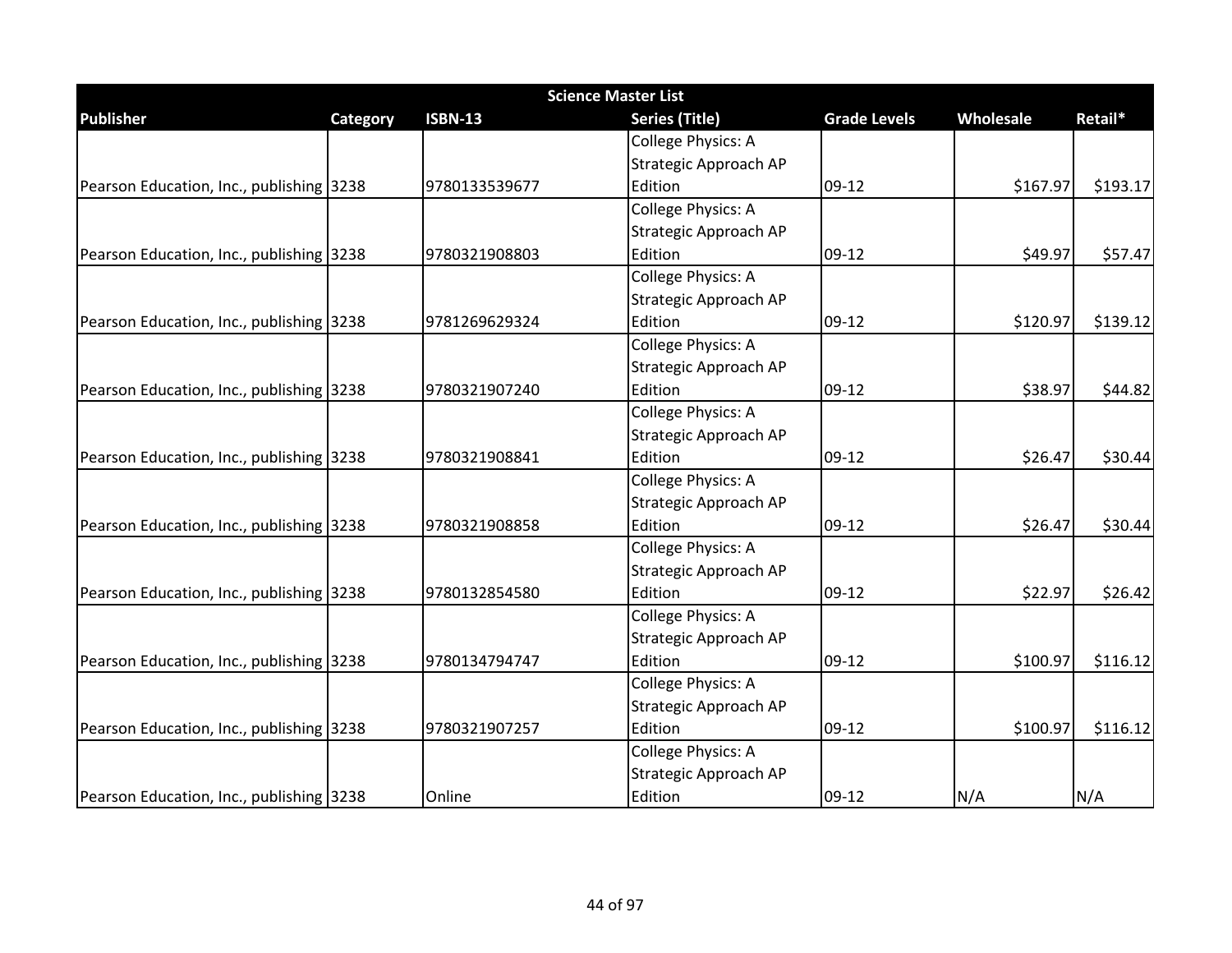| <b>Science Master List</b>               |          |                |                                                            |                     |           |          |  |  |
|------------------------------------------|----------|----------------|------------------------------------------------------------|---------------------|-----------|----------|--|--|
| <b>Publisher</b>                         | Category | <b>ISBN-13</b> | <b>Series (Title)</b>                                      | <b>Grade Levels</b> | Wholesale | Retail*  |  |  |
|                                          |          |                | <b>College Physics: A</b>                                  |                     |           |          |  |  |
|                                          |          |                | Strategic Approach AP                                      |                     |           |          |  |  |
| Pearson Education, Inc., publishing 3238 |          | Online         | Edition                                                    | 09-12               | N/A       | N/A      |  |  |
|                                          |          |                | <b>College Physics: A</b>                                  |                     |           |          |  |  |
|                                          |          |                | Strategic Approach AP                                      |                     |           |          |  |  |
| Pearson Education, Inc., publishing 3238 |          | Online         | Edition                                                    | 09-12               | N/A       | N/A      |  |  |
| Pearson Education, Inc., publishing 3238 |          | 9780133447675  | College Physics AP Edition   09-12                         |                     | \$167.97  | \$193.17 |  |  |
| Pearson Education, Inc., publishing 3238 |          | 9780321864710  | College Physics AP Edition 09-12                           |                     | \$49.97   | \$57.47  |  |  |
| Pearson Education, Inc., publishing 3238 |          | 9781269712545  | College Physics AP Edition 09-12                           |                     | \$120.97  | \$139.12 |  |  |
|                                          |          |                |                                                            |                     |           |          |  |  |
| Pearson Education, Inc., publishing 3238 |          | 9780132854580  | College Physics AP Edition 09-12                           |                     | \$22.97   | \$26.42  |  |  |
| Pearson Education, Inc., publishing 3238 |          | 9780134794723  | College Physics AP Edition   09-12                         |                     | \$147.41  | \$169.52 |  |  |
| Pearson Education, Inc., publishing 3238 |          | 9780321888976  | College Physics AP Edition 09-12                           |                     | \$100.97  | \$116.12 |  |  |
| Pearson Education, Inc., publishing 3238 |          | 9780321863638  | College Physics AP Edition   09-12                         |                     | \$19.97   | \$22.97  |  |  |
| Pearson Education, Inc., publishing 3238 |          | Online         | College Physics AP Edition 09-12                           |                     | N/A       | N/A      |  |  |
| Pearson Education, Inc., publishing 3238 |          | Online         | College Physics AP Edition   09-12                         |                     | N/A       | N/A      |  |  |
| Pearson Education, Inc., publishing 3238 |          | 9780321864451  | College Physics AP Edition   09-12                         |                     | \$26.47   | \$30.44  |  |  |
| Pearson Education, Inc., publishing 3238 |          | Online         | <b>College Physics AP Edition</b>                          | $09-12$             | N/A       | N/A      |  |  |
|                                          |          |                | Physics: Principles with                                   |                     |           |          |  |  |
| Pearson Education, Inc., publishing 3238 |          | 9780133447682  | <b>Applications AP Edition</b><br>Physics: Principles with | 09-12               | \$167.97  | \$193.17 |  |  |
| Pearson Education, Inc., publishing 3238 |          | 9780321921734  | <b>Applications AP Edition</b>                             | $09-12$             | \$49.97   | \$57.47  |  |  |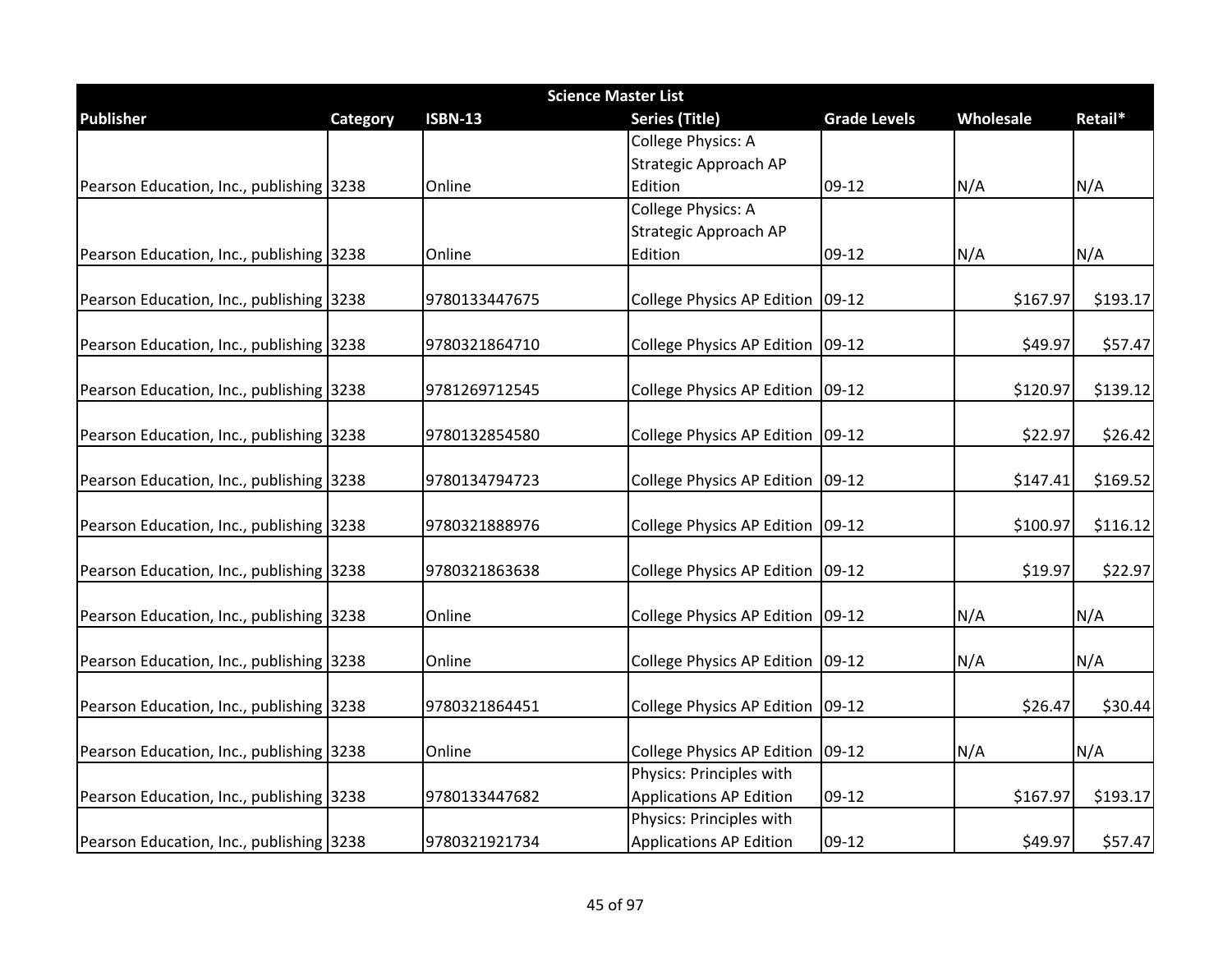| <b>Science Master List</b>               |                 |                |                                |                     |           |          |  |  |
|------------------------------------------|-----------------|----------------|--------------------------------|---------------------|-----------|----------|--|--|
| <b>Publisher</b>                         | <b>Category</b> | <b>ISBN-13</b> | <b>Series (Title)</b>          | <b>Grade Levels</b> | Wholesale | Retail*  |  |  |
|                                          |                 |                | Physics: Principles with       |                     |           |          |  |  |
| Pearson Education, Inc., publishing 3238 |                 | 9781269643511  | <b>Applications AP Edition</b> | 09-12               | \$120.97  | \$139.12 |  |  |
|                                          |                 |                | Physics: Principles with       |                     |           |          |  |  |
| Pearson Education, Inc., publishing 3238 |                 | 9780321762405  | <b>Applications AP Edition</b> | 09-12               | \$22.47   | \$25.84  |  |  |
|                                          |                 |                | Physics: Principles with       |                     |           |          |  |  |
| Pearson Education, Inc., publishing 3238 |                 | 9780321768087  | <b>Applications AP Edition</b> | $09-12$             | \$22.47   | \$25.84  |  |  |
|                                          |                 |                | Physics: Principles with       |                     |           |          |  |  |
| Pearson Education, Inc., publishing 3238 |                 | 9780132854580  | <b>Applications AP Edition</b> | 09-12               | \$22.97   | \$26.42  |  |  |
|                                          |                 |                | Physics: Principles with       |                     |           |          |  |  |
| Pearson Education, Inc., publishing 3238 |                 | 9780134794730  | <b>Applications AP Edition</b> | 09-12               | \$100.97  | \$116.12 |  |  |
|                                          |                 |                | Physics: Principles with       |                     |           |          |  |  |
| Pearson Education, Inc., publishing 3238 |                 | 9780321733740  | <b>Applications AP Edition</b> | 09-12               | \$100.97  | \$116.12 |  |  |
|                                          |                 |                | Physics: Principles with       |                     |           |          |  |  |
| Pearson Education, Inc., publishing 3238 |                 | Online         | <b>Applications AP Edition</b> | 09-12               | N/A       | N/A      |  |  |
|                                          |                 |                | Physics: Principles with       |                     |           |          |  |  |
| Pearson Education, Inc., publishing 3238 |                 | Online         | <b>Applications AP Edition</b> | 09-12               | N/A       | N/A      |  |  |
|                                          |                 |                | Physics: Principles with       |                     |           |          |  |  |
| Pearson Education, Inc., publishing 3238 |                 | Online         | Applications AP Edition        | 09-12               | N/A       | N/A      |  |  |
|                                          |                 |                | <b>Essentials of Human</b>     |                     |           |          |  |  |
| Pearson Education, Inc., publishing 3251 |                 | 9780134580579  | Anatomy and Physiology         | 09-12               | \$135.47  | \$155.79 |  |  |
|                                          |                 |                |                                |                     |           |          |  |  |
|                                          |                 |                | <b>Essentials of Human</b>     |                     |           |          |  |  |
| Pearson Education, Inc., publishing 3251 |                 | 9780134650623  | Anatomy and Physiology         | 09-12               | \$49.97   | \$57.47  |  |  |
|                                          |                 |                | <b>Essentials of Human</b>     |                     |           |          |  |  |
| Pearson Education, Inc., publishing 3251 |                 | 9781323501436  | Anatomy and Physiology         | 09-12               | \$105.97  | \$121.87 |  |  |
|                                          |                 |                | <b>Essentials of Human</b>     |                     |           |          |  |  |
| Pearson Education, Inc., publishing 3251 |                 | 9780134794754  | <b>Anatomy and Physiology</b>  | 09-12               | \$55.94   | \$64.33  |  |  |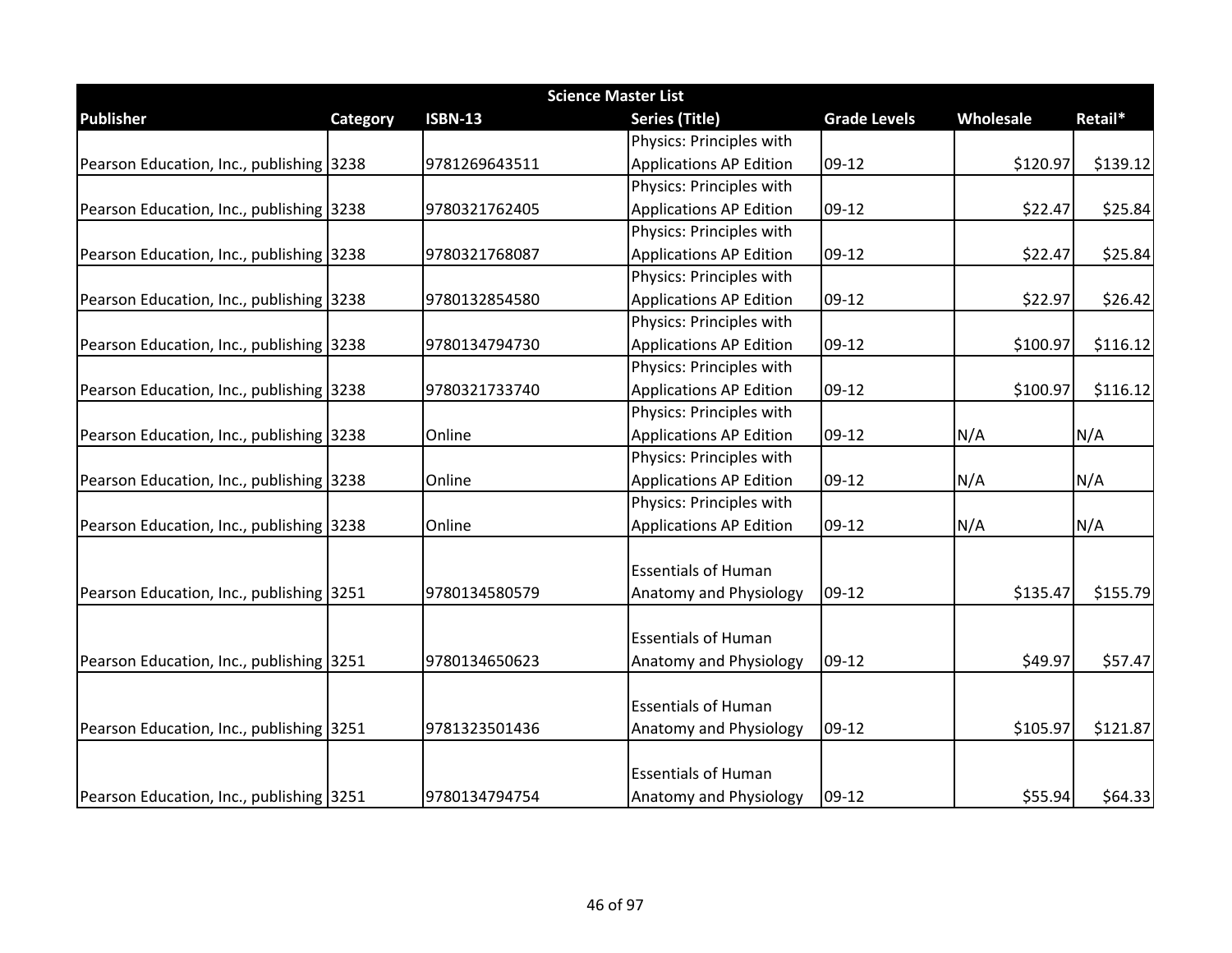| <b>Science Master List</b>               |          |                |                               |                     |           |          |  |  |
|------------------------------------------|----------|----------------|-------------------------------|---------------------|-----------|----------|--|--|
| <b>Publisher</b>                         | Category | <b>ISBN-13</b> | <b>Series (Title)</b>         | <b>Grade Levels</b> | Wholesale | Retail*  |  |  |
|                                          |          |                |                               |                     |           |          |  |  |
|                                          |          |                | <b>Essentials of Human</b>    |                     |           |          |  |  |
| Pearson Education, Inc., publishing 3251 |          | Online         | Anatomy and Physiology        | 09-12               | N/A       | N/A      |  |  |
|                                          |          |                |                               |                     |           |          |  |  |
|                                          |          |                | <b>Essentials of Human</b>    |                     |           |          |  |  |
| Pearson Education, Inc., publishing 3251 |          | 9780134424835  | Anatomy and Physiology        | 09-12               | \$27.97   | \$32.17  |  |  |
|                                          |          |                | <b>Essentials of Human</b>    |                     |           |          |  |  |
|                                          |          | 9780134459363  | Anatomy and Physiology        | 09-12               | \$27.97   | \$32.17  |  |  |
| Pearson Education, Inc., publishing 3251 |          |                |                               |                     |           |          |  |  |
|                                          |          |                | <b>Environmental Science:</b> |                     |           |          |  |  |
| Pearson Education, Inc., publishing 3260 |          |                | Your World, Your Turn         | 09-12               |           |          |  |  |
|                                          |          |                |                               |                     |           |          |  |  |
|                                          |          |                | <b>Environmental Science:</b> |                     |           |          |  |  |
| Pearson Education, Inc., publishing 3260 |          | 9780328929009  | Your World, Your Turn         | 09-12               | \$93.97   | \$108.07 |  |  |
|                                          |          |                |                               |                     |           |          |  |  |
|                                          |          |                | <b>Environmental Science:</b> |                     |           |          |  |  |
| Pearson Education, Inc., publishing 3260 |          | 9780328929016  | Your World, Your Turn         | 09-12               | \$25.97   | \$29.87  |  |  |
|                                          |          |                |                               |                     |           |          |  |  |
|                                          |          |                | <b>Environmental Science:</b> |                     |           |          |  |  |
| Pearson Education, Inc., publishing 3260 |          | 9780328929023  | Your World, Your Turn         | 09-12               | \$75.47   | \$86.79  |  |  |
|                                          |          |                |                               |                     |           |          |  |  |
|                                          |          |                | <b>Environmental Science:</b> |                     |           |          |  |  |
| Pearson Education, Inc., publishing 3260 |          | 9780328969111  | Your World, Your Turn         | 09-12               | \$321.38  | \$369.59 |  |  |
|                                          |          |                | <b>Environmental Science:</b> |                     |           |          |  |  |
| Pearson Education, Inc., publishing 3260 |          | 9780133724769  | Your World, Your Turn         | 09-12               | \$120.47  | \$138.54 |  |  |
|                                          |          |                |                               |                     |           |          |  |  |
|                                          |          |                | <b>Environmental Science:</b> |                     |           |          |  |  |
| Pearson Education, Inc., publishing 3260 |          | 9780133724776  | Your World, Your Turn         | 09-12               | \$12.97   | \$14.92  |  |  |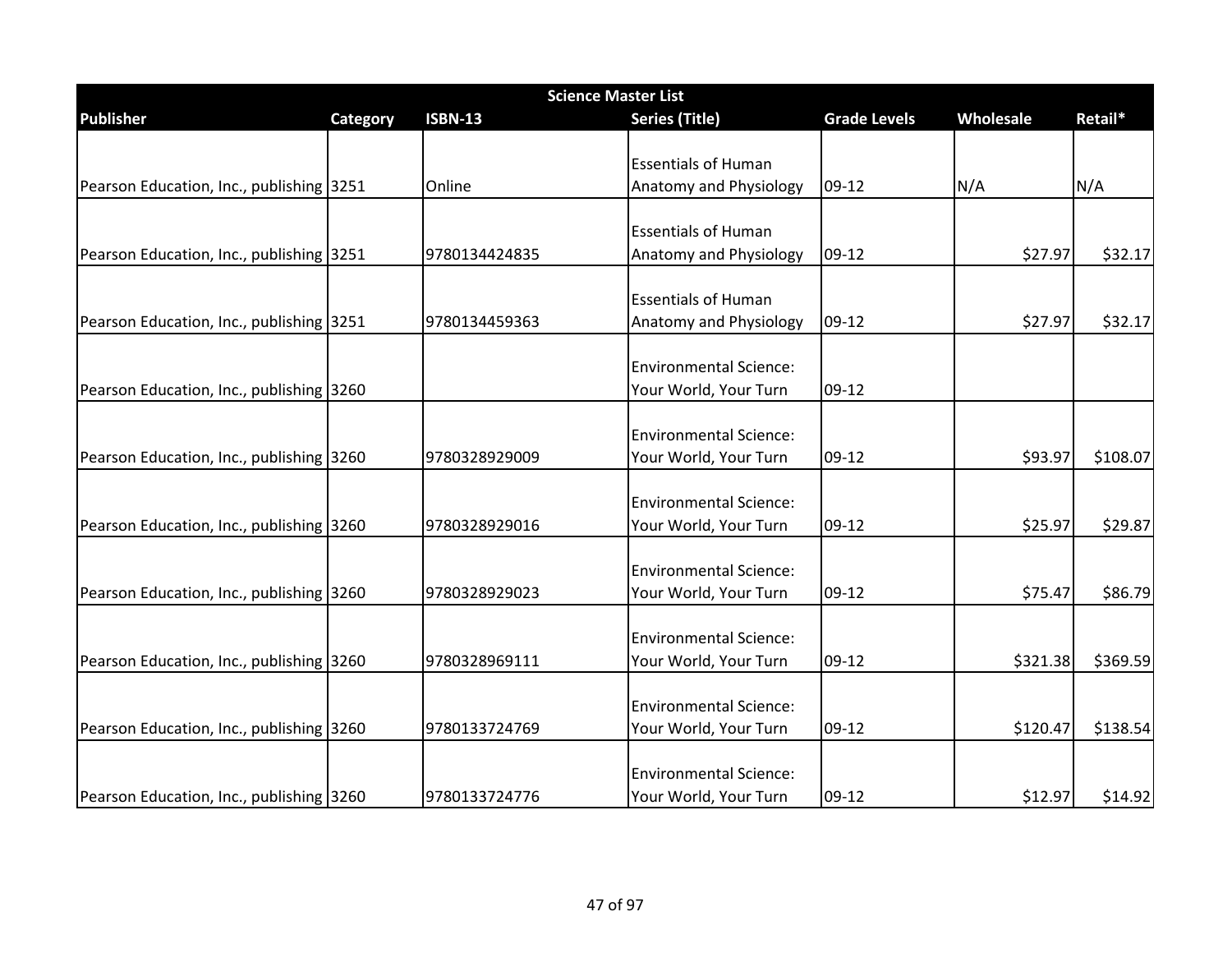| <b>Science Master List</b>               |          |                |                               |                     |           |          |  |  |
|------------------------------------------|----------|----------------|-------------------------------|---------------------|-----------|----------|--|--|
| <b>Publisher</b>                         | Category | <b>ISBN-13</b> | <b>Series (Title)</b>         | <b>Grade Levels</b> | Wholesale | Retail*  |  |  |
|                                          |          |                |                               |                     |           |          |  |  |
|                                          |          |                | <b>Environmental Science:</b> |                     |           |          |  |  |
| Pearson Education, Inc., publishing 3260 |          | 9780133724806  | Your World, Your Turn         | $09-12$             | \$30.97   | \$35.62  |  |  |
|                                          |          |                |                               |                     |           |          |  |  |
|                                          |          |                | <b>Environmental Science:</b> |                     |           |          |  |  |
| Pearson Education, Inc., publishing 3260 |          | 9780132533614  | Your World, Your Turn         | $09-12$             | \$156.97  | \$180.52 |  |  |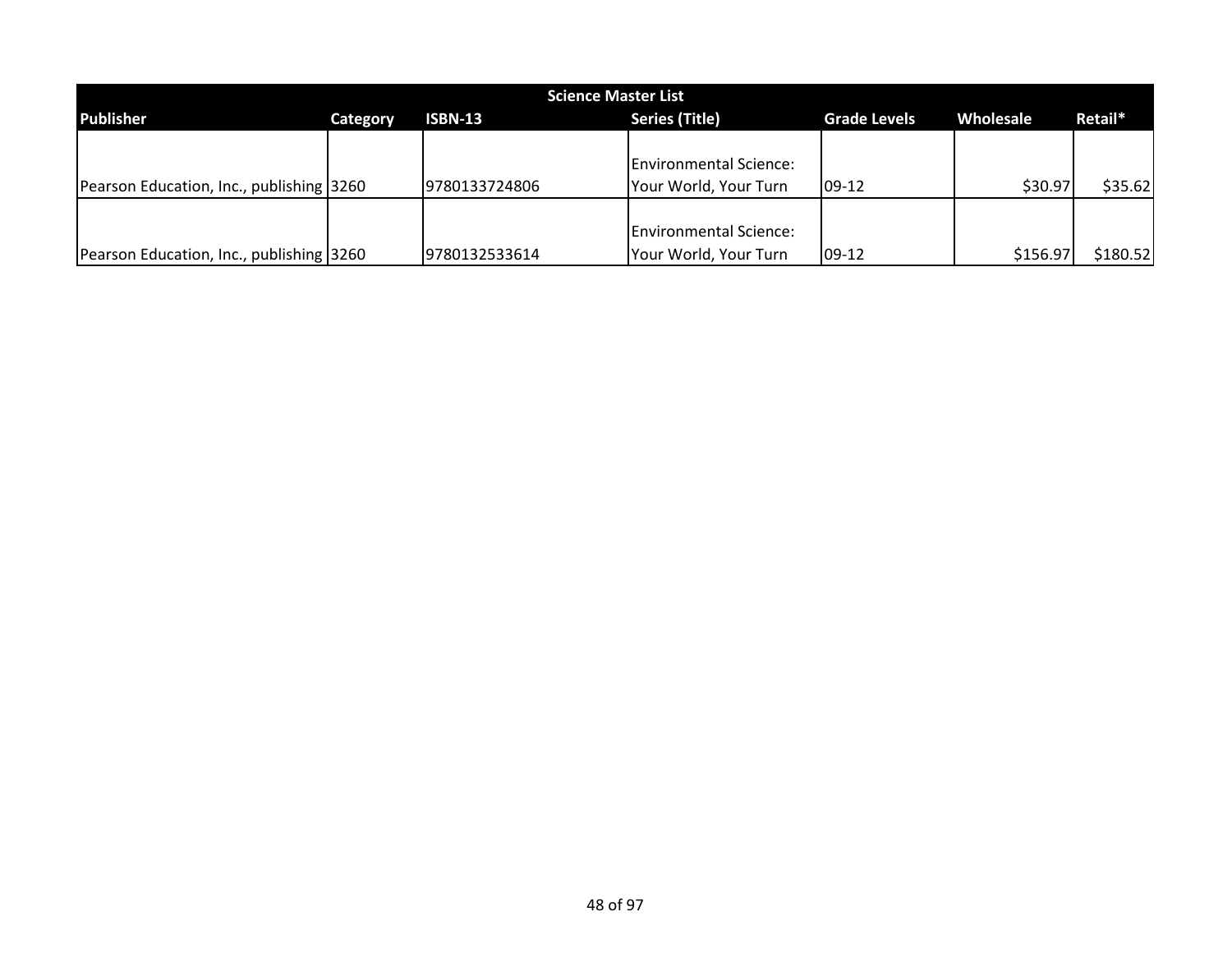| <b>Fine Arts Master List</b> |                 |                   |                                  |                                      |            |            |  |
|------------------------------|-----------------|-------------------|----------------------------------|--------------------------------------|------------|------------|--|
| <b>Publisher</b>             | <b>Category</b> | <b>ISBN-13</b>    | <b>Title/Components</b>          | <b>Grade Levels/Course Wholesale</b> |            | Retail*    |  |
| Cengage                      | 3534            | 9781285839028     | Gardner's Art Through            | $09-12$                              | \$160.25   | \$184.28   |  |
|                              |                 |                   | The Ages: A Global               |                                      |            |            |  |
|                              |                 |                   | History                          |                                      |            |            |  |
| Cengage                      | 3534            | 9781305470095     | Gardner's Art Through            | $09-12$                              | \$180.25   | \$207.28   |  |
|                              |                 |                   | The Ages: A Global               |                                      |            |            |  |
|                              |                 |                   | History                          |                                      |            |            |  |
| Cengage                      | 3534            | 9781305470101     | Gardner's Art Through            | $09-12$                              | \$140.25   | \$161.28   |  |
|                              |                 |                   | The Ages: A Global               |                                      |            |            |  |
|                              |                 |                   | History                          |                                      |            |            |  |
| Davis Publications, Inc.     | 0080            | 978-1-61528-680-5 | <b>Explorations in Art</b>       | isual Arts Kindergarten              | \$609.95   | \$609.95   |  |
| Davis Publications, Inc.     | 0180            | 978-1-61528-681-2 | <b>Explorations in Art Grade</b> | Visual Arts Grade 1                  | \$1,148.95 | \$1,148.95 |  |
|                              |                 |                   |                                  |                                      |            |            |  |
| Davis Publications, Inc.     | 0280            | 978-1-61528-682-9 | <b>Explorations in Art Grade</b> | Visual Arts Grade 2                  | \$1,148.95 | \$1,148.95 |  |
|                              |                 |                   | 2                                |                                      |            |            |  |
| Davis Publications, Inc.     | 0380            | 978-1-61528-683-6 | <b>Explorations in Art Grade</b> | Visual Arts Grade 3                  | \$1,148.95 | \$1,148.95 |  |
|                              |                 |                   | 3                                |                                      |            |            |  |
| Davis Publications, Inc.     | 0480            | 978-1-61528-684-3 | <b>Explorations in Art Grade</b> | Visual Arts Grade 4                  | \$1,148.95 | \$1,148.95 |  |
|                              |                 |                   |                                  |                                      |            |            |  |
| Davis Publications, Inc.     | 0580            | 978-1-61528-685-0 | <b>Explorations in Art Grade</b> | Visual Arts Grade 5                  | \$1,148.95 | \$1,148.95 |  |
|                              |                 |                   |                                  |                                      |            |            |  |
| Davis Publications, Inc.     | 3502 & 3503     | 978-1-61528-736-9 | <b>Experience Clay</b>           | ts High School II and III            | \$1,523.95 | \$1,523.95 |  |
| Davis Publications, Inc.     | 3502 & 3503     | 978-1-61528-737-6 | <b>Experience Clay</b>           | ts High School II and III            | \$1,623.95 | \$1,623.95 |  |
| Davis Publications, Inc.     | 3502 & 3503     | 978-1-61528-738-3 | <b>Experience Clay Digital</b>   | ts High School II and III            | \$2,023.95 | \$2,023.95 |  |
|                              |                 |                   |                                  |                                      |            |            |  |
| Davis Publications, Inc.     | 3502 & 3503     | 978-1-61528-742-0 | <b>Experience Painting</b>       | ts High School II and III            | \$1,523.95 | \$1,523.95 |  |
| Davis Publications, Inc.     | 3502 & 3503     | 978-1-61528-743-7 | <b>Experience Painting</b>       | ts High School II and III            | \$1,623.95 | \$1,623.95 |  |
| Davis Publications, Inc.     | 3502 & 3503     | 978-1-61528-744-4 | <b>Experience Painting</b>       | ts High School II and III            | \$2,023.95 | \$2,023.95 |  |
| Davis Publications, Inc.     | 3502 & 3503     | 978-1-61528-729-1 | <b>Communicating Through</b>     | ts High School II and III            | \$1,523.95 | \$1,523.95 |  |
|                              |                 |                   | <b>Graphic Design</b>            |                                      |            |            |  |
|                              |                 |                   |                                  |                                      |            |            |  |
|                              |                 |                   |                                  |                                      |            |            |  |
|                              |                 |                   |                                  |                                      |            |            |  |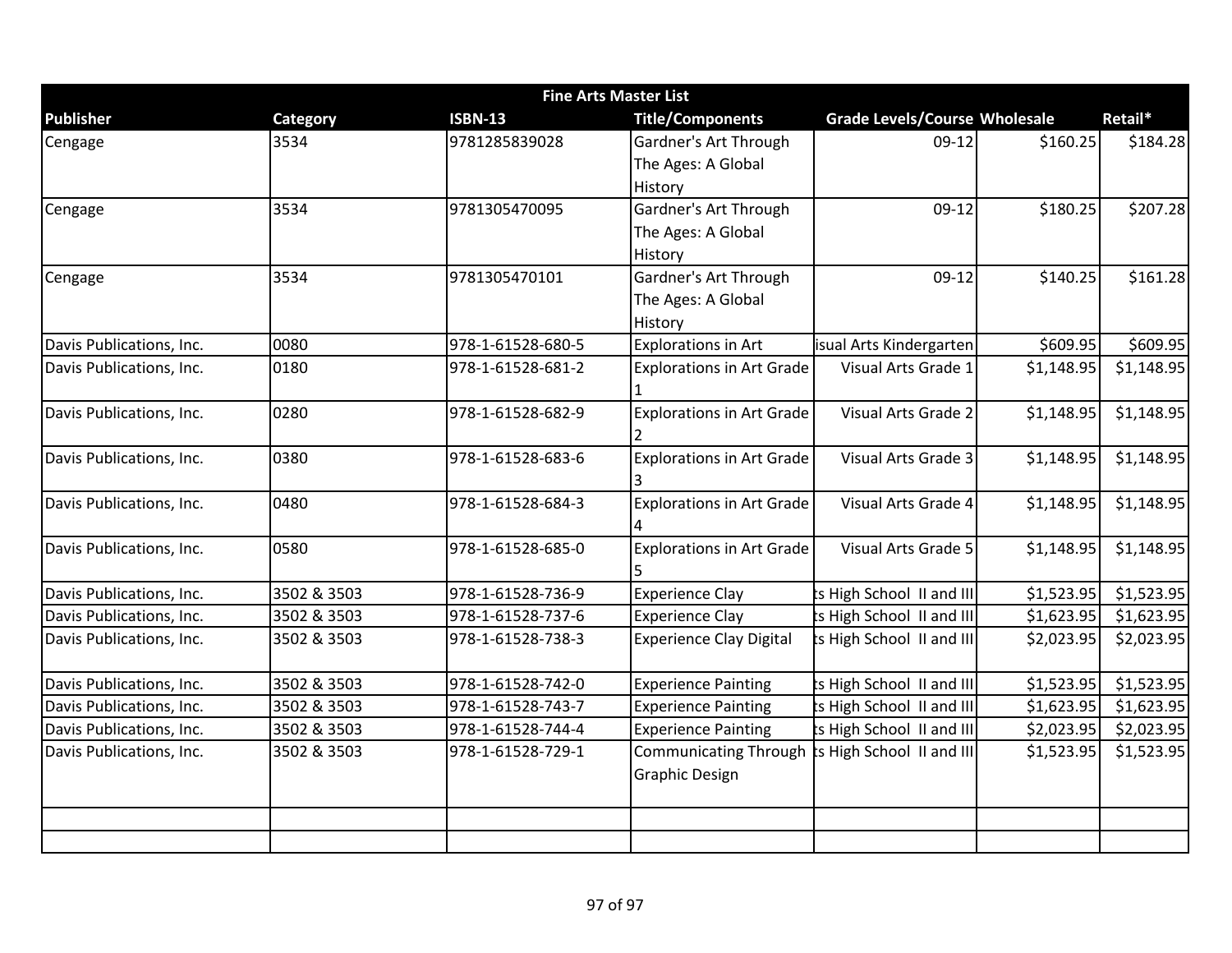|                                     |                 | <b>Fine Arts Master List</b> |                                                                                          |                                      |            |            |
|-------------------------------------|-----------------|------------------------------|------------------------------------------------------------------------------------------|--------------------------------------|------------|------------|
| <b>Publisher</b>                    | <b>Category</b> | <b>ISBN-13</b>               | <b>Title/Components</b>                                                                  | <b>Grade Levels/Course Wholesale</b> |            | Retail*    |
| Davis Publications, Inc.            | 3502 & 3503     | 978-1-61528-730-7            | Communicating Through ts High School II and III<br><b>Graphic Design</b>                 |                                      | \$1,623.95 | \$1,623.95 |
| Davis Publications, Inc.            | 3502 & 3503     | 978-1-61528-732-1            | Communicating Through ts High School II and III<br><b>Graphic Design</b>                 |                                      | \$2,023.95 | \$2,023.95 |
| Davis Publications, Inc.            | 3502 & 3503     | 978-1-61528-748-2            | Focus on Photography                                                                     | ts High School II and III            | \$1,523.95 | \$1,523.95 |
| Davis Publications, Inc.            | 3502 & 3503     | 978-1-61528-749-9            | Focus on Photography                                                                     | ts High School II and III            | \$1,623.95 | \$1,623.95 |
| Davis Publications, Inc.            | 3502 & 3503     | 978-1-61528-750-5            | Focus on Photography                                                                     | ts High School II and III            | \$2,023.95 | \$2,023.95 |
| McGraw-Hill School Education L10092 |                 | 9780021387670                | Spotlight on Music,<br>Grade K Digital Bundle, 6<br>Year                                 | К                                    | \$1,120.17 | \$1,288.20 |
| McGraw-Hill School Education L10092 |                 | 9780076782543                | <b>Music Studio</b><br>Marketplace, First We<br>Sing   Songbook 1,                       | $K-3$                                | \$80.34    | \$92.39    |
| McGraw-Hill School Education L10092 |                 | 9780021438259                | Spotlight on Music,<br>Grade K Digital Bundle, 1                                         | К                                    | \$341.97   | \$393.27   |
| McGraw-Hill School Education L10092 |                 | 9780021321759                | Spotlight on Music,<br><b>Grade K Ten Student</b><br>Seat Add-On, 6 Year<br>Subscription | К                                    | \$149.37   | \$171.78   |
| McGraw-Hill School Education Ll0092 |                 | 9780021409761                | Spotlight on Music,<br><b>Grade K Ten Student</b><br>Seat Add-On                         | K                                    | \$45.60    | \$52.44    |
| McGraw-Hill School Education L10092 |                 | 9780021410545                | Spotlight on Music,<br><b>Grade K Teacher Song</b><br>Anthology                          | К                                    | \$43.62    | \$50.16    |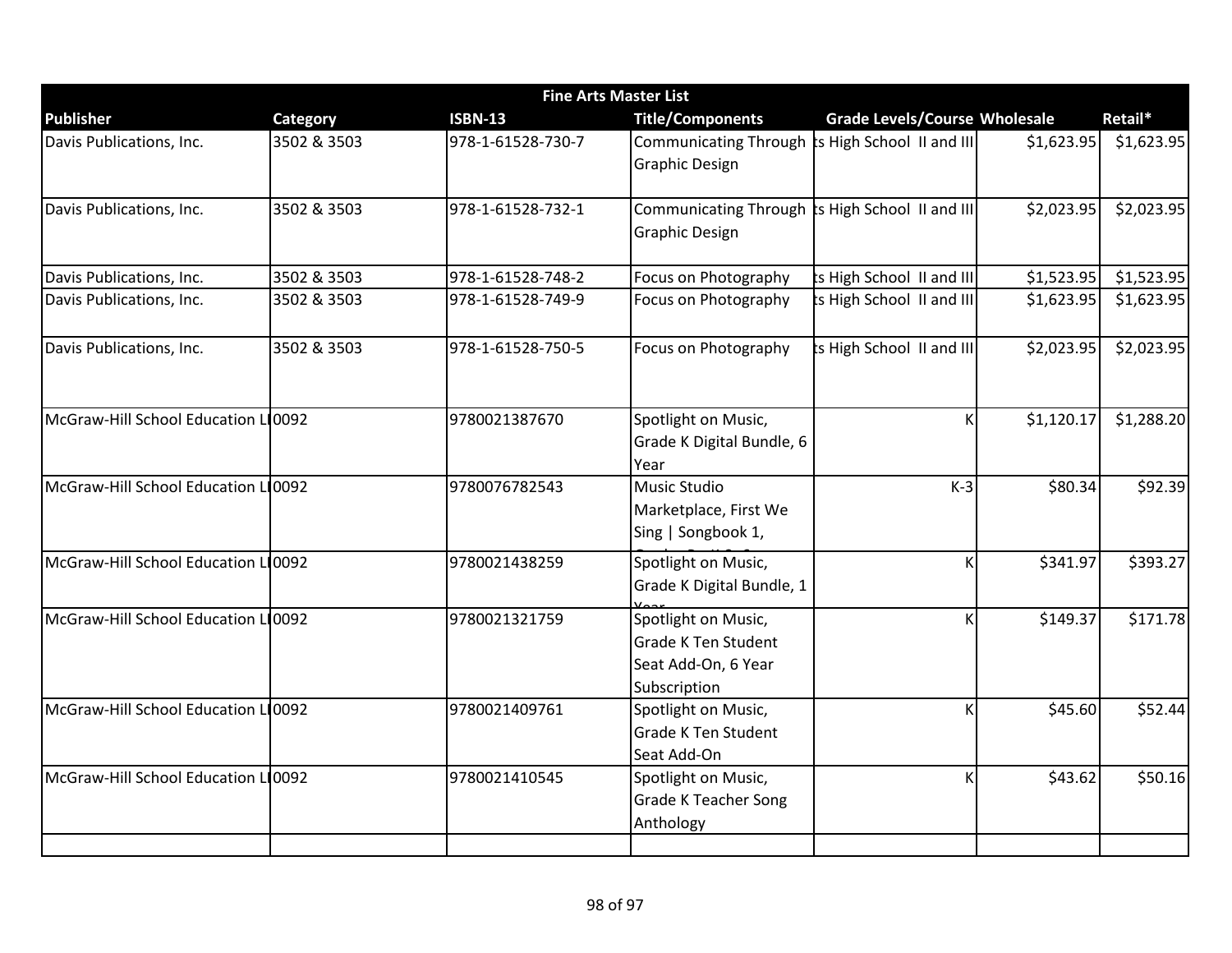|                                     | <b>Fine Arts Master List</b> |                |                             |                                      |            |            |  |  |  |  |
|-------------------------------------|------------------------------|----------------|-----------------------------|--------------------------------------|------------|------------|--|--|--|--|
| <b>Publisher</b>                    | Category                     | <b>ISBN-13</b> | <b>Title/Components</b>     | <b>Grade Levels/Course Wholesale</b> |            | Retail*    |  |  |  |  |
| McGraw-Hill School Education L10192 |                              | 9780076673520  | <b>Music Studio</b>         | $K-3$                                | \$80.34    | \$92.39    |  |  |  |  |
|                                     |                              |                | Marketplace, Grades         |                                      |            |            |  |  |  |  |
|                                     |                              |                | PreK-3, ¡Fiesta de          |                                      |            |            |  |  |  |  |
|                                     |                              |                | conciones! (Primary)        |                                      |            |            |  |  |  |  |
| McGraw-Hill School Education L10192 |                              | 9780021413348  | Spotlight on Music,         |                                      | \$341.97   | \$393.27   |  |  |  |  |
|                                     |                              |                | Grade 1 Digital Bundle, 1   |                                      |            |            |  |  |  |  |
|                                     |                              |                | Year                        |                                      |            |            |  |  |  |  |
| McGraw-Hill School Education L10192 |                              | 9780021324026  | Spotlight on Music,         | 1                                    | \$149.37   | \$171.78   |  |  |  |  |
|                                     |                              |                | Grade 1 Ten Student         |                                      |            |            |  |  |  |  |
|                                     |                              |                | Seat Add-On, 6 Year         |                                      |            |            |  |  |  |  |
|                                     |                              |                | Subscription                |                                      |            |            |  |  |  |  |
| McGraw-Hill School Education LO0192 |                              | 9780021438327  | Spotlight on Music,         | $\mathbf{1}$                         | \$45.60    | \$52.44    |  |  |  |  |
|                                     |                              |                | Grade 1 Ten Student         |                                      |            |            |  |  |  |  |
|                                     |                              |                | Seat Add-On, 1 Year         |                                      |            |            |  |  |  |  |
|                                     |                              |                | Subscription                |                                      |            |            |  |  |  |  |
| McGraw-Hill School Education LO0192 |                              | 9780021388622  | Spotlight on Music,         | $\mathbf{1}$                         | \$43.62    | \$50.16    |  |  |  |  |
|                                     |                              |                | <b>Grade 1 Teacher Song</b> |                                      |            |            |  |  |  |  |
|                                     |                              |                | Anthology                   |                                      |            |            |  |  |  |  |
| McGraw-Hill School Education L10292 |                              | 9780021321391  | Spotlight on Music,         | $\overline{2}$                       | \$1,699.56 | \$1,954.49 |  |  |  |  |
|                                     |                              |                | Grade 2 Hybrid Bundle, 6    |                                      |            |            |  |  |  |  |
|                                     |                              |                | Year                        |                                      |            |            |  |  |  |  |
| McGraw-Hill School Education L10292 |                              | 9780076782505  | Music Studio                | $K-3$                                | \$80.34    | \$92.39    |  |  |  |  |
|                                     |                              |                | Marketplace, Celebrating    |                                      |            |            |  |  |  |  |
|                                     |                              |                | Our Spanish Heritage        |                                      |            |            |  |  |  |  |
|                                     |                              |                |                             |                                      |            |            |  |  |  |  |
| McGraw-Hill School Education LI0292 |                              | 9780021321445  | Spotlight on Music,         | $\mathcal{P}$                        | \$1,206.69 | \$1,387.69 |  |  |  |  |
|                                     |                              |                | Grade 2 Digital Bundle      |                                      |            |            |  |  |  |  |
| McGraw-Hill School Education L10292 |                              | 9780021413546  | Spotlight on Music,         |                                      | \$368.34   | \$423.59   |  |  |  |  |
|                                     |                              |                | Grade 2 Digital Bundle, 1   |                                      |            |            |  |  |  |  |
|                                     |                              |                | Year                        |                                      |            |            |  |  |  |  |
|                                     |                              |                |                             |                                      |            |            |  |  |  |  |
|                                     |                              |                |                             |                                      |            |            |  |  |  |  |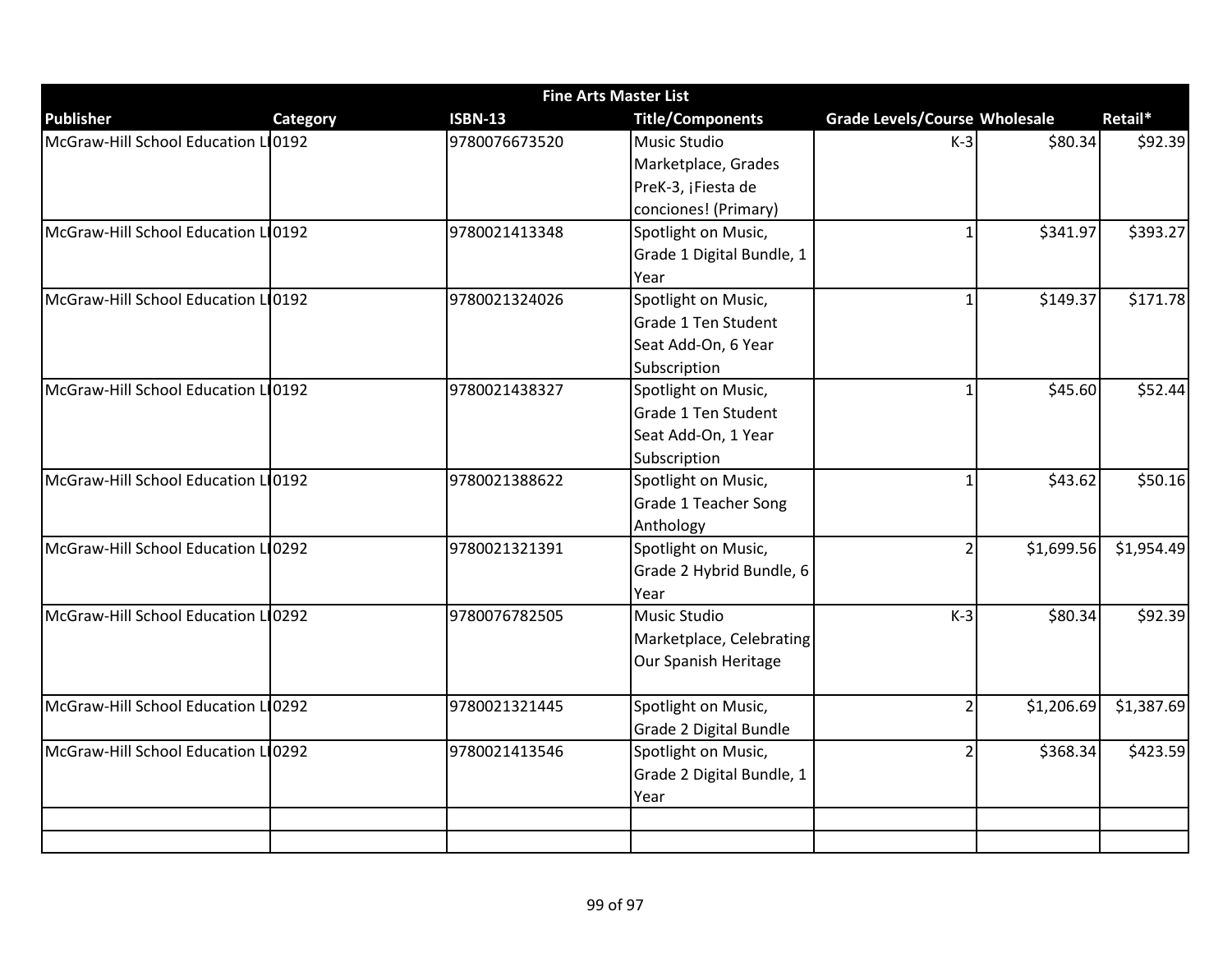|                                     |                 | <b>Fine Arts Master List</b> |                           |                                      |            |            |
|-------------------------------------|-----------------|------------------------------|---------------------------|--------------------------------------|------------|------------|
| <b>Publisher</b>                    | <b>Category</b> | <b>ISBN-13</b>               | <b>Title/Components</b>   | <b>Grade Levels/Course Wholesale</b> |            | Retail*    |
| McGraw-Hill School Education L10292 |                 | 9780021411092                | Spotlight on Music,       |                                      | \$49.11    | \$56.48    |
|                                     |                 |                              | Grade 2 Ten Student       |                                      |            |            |
|                                     |                 |                              | Seat Add-On, 1 Year       |                                      |            |            |
|                                     |                 |                              | Subscription (available   |                                      |            |            |
|                                     |                 |                              | for purchase after        |                                      |            |            |
|                                     |                 |                              | purchase of a bundle)     |                                      |            |            |
| McGraw-Hill School Education L10292 |                 | 9780021388653                | Spotlight on Music,       | $\overline{2}$                       | \$43.62    | \$50.16    |
|                                     |                 |                              | Grade 2 Student Song      |                                      |            |            |
|                                     |                 |                              | Anthology                 |                                      |            |            |
| McGraw-Hill School Education L10392 |                 | 9780021449194                | Spotlight on Music,       | $\overline{3}$                       | \$1,711.14 | \$1,967.81 |
|                                     |                 |                              | Grade 3 Hybrid Bundle, 6  |                                      |            |            |
|                                     |                 |                              | Year                      |                                      |            |            |
| McGraw-Hill School Education L10392 |                 | 9780076782482                | Music Studio              | $2 - 3$                              | \$80.34    | \$92.39    |
|                                     |                 |                              | Marketplace, Celebrating  |                                      |            |            |
|                                     |                 |                              | Our American Heritage,    |                                      |            |            |
|                                     |                 |                              | Grades 2-3, 6-year        |                                      |            |            |
|                                     |                 |                              | subscription              |                                      |            |            |
| McGraw-Hill School Education L10392 |                 | 9780021449439                | Spotlight on Music,       | $\overline{3}$                       | \$1,215.33 | \$1,397.63 |
|                                     |                 |                              | Grade 3 Digital Bundle, 6 |                                      |            |            |
|                                     |                 |                              | Year                      |                                      |            |            |
| McGraw-Hill School Education L10392 |                 | 9780021413119                | Spotlight on Music,       | $\overline{3}$                       | \$370.98   | \$426.63   |
|                                     |                 |                              | Grade 3 Digital Bundle, 1 |                                      |            |            |
|                                     |                 |                              | Year                      |                                      |            |            |
| McGraw-Hill School Education L10392 |                 | 9780021457083                | Spotlight on Music,       | $\overline{3}$                       | \$162.03   | \$186.33   |
|                                     |                 |                              | Grade 3 Ten Student       |                                      |            |            |
|                                     |                 |                              | Seat Add-On, 6 Year       |                                      |            |            |
|                                     |                 |                              | Subscription              |                                      |            |            |
|                                     |                 |                              |                           |                                      |            |            |
|                                     |                 |                              |                           |                                      |            |            |
|                                     |                 |                              |                           |                                      |            |            |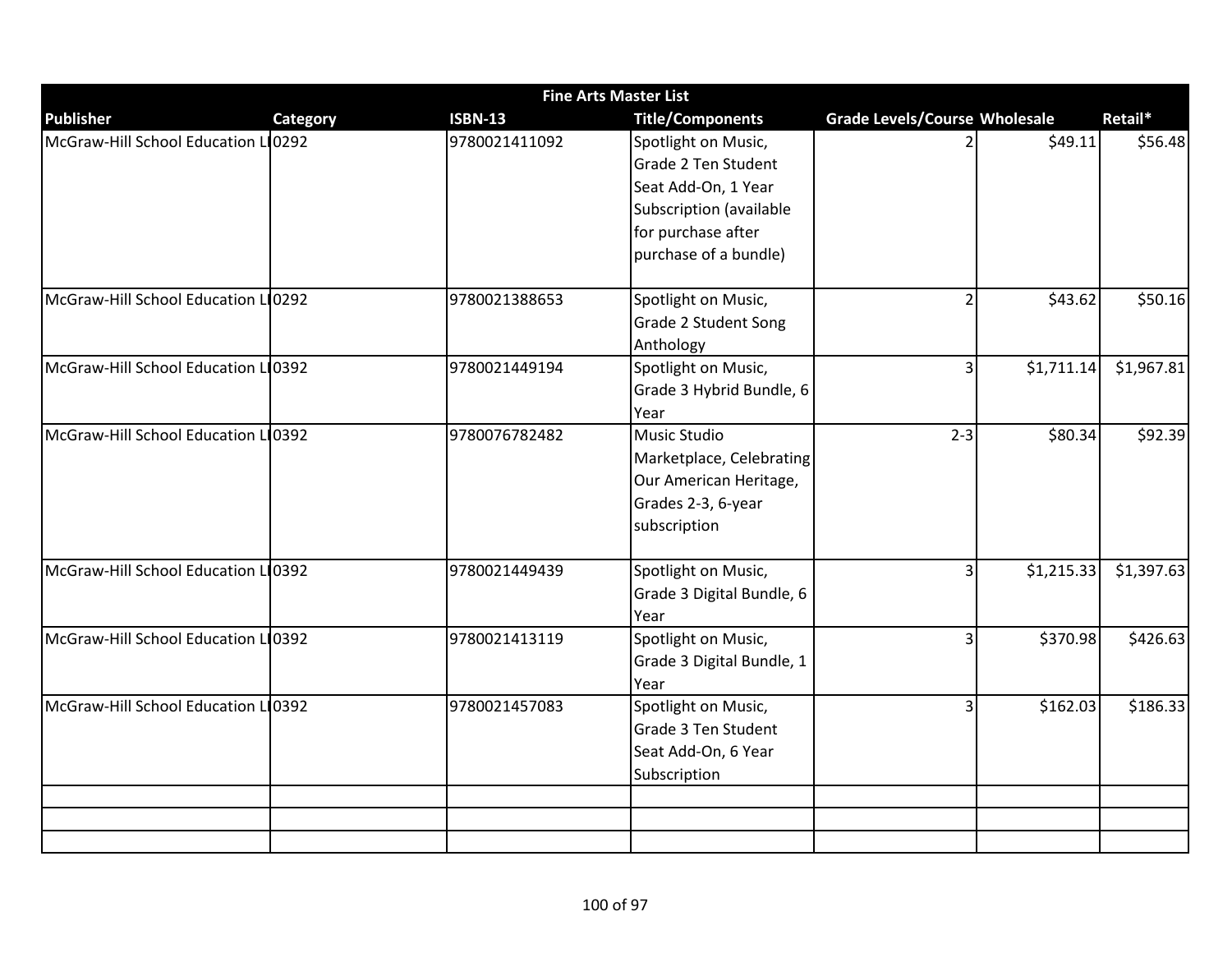| <b>Fine Arts Master List</b>        |          |                |                           |                                      |            |            |  |  |
|-------------------------------------|----------|----------------|---------------------------|--------------------------------------|------------|------------|--|--|
| <b>Publisher</b>                    | Category | <b>ISBN-13</b> | <b>Title/Components</b>   | <b>Grade Levels/Course Wholesale</b> |            | Retail*    |  |  |
| McGraw-Hill School Education LI0392 |          | 9780021388660  | Spotlight on Music,       |                                      | \$43.62    | \$50.16    |  |  |
|                                     |          |                | Grade 3 Student Song      |                                      |            |            |  |  |
|                                     |          |                | Anthology                 |                                      |            |            |  |  |
| McGraw-Hill School Education LI0492 |          | 9780021409846  | Spotlight on Music,       | 4                                    | \$1,722.78 | \$1,981.20 |  |  |
|                                     |          |                | Grade 4 Hybrid Bundle, 6  |                                      |            |            |  |  |
|                                     |          |                | Year                      |                                      |            |            |  |  |
| McGraw-Hill School Education L10492 |          | 9780076675272  | <b>Music Studio</b>       | $K-4$                                | \$80.34    | \$92.39    |  |  |
|                                     |          |                | Marketplace, Grades K-4,  |                                      |            |            |  |  |
|                                     |          |                | Learning Music Through    |                                      |            |            |  |  |
|                                     |          |                | Movement, 6-Year          |                                      |            |            |  |  |
|                                     |          |                | Subscription              |                                      |            |            |  |  |
| McGraw-Hill School Education L10492 |          | 9780021409860  | Spotlight on Music,       | $\Delta$                             | \$1,232.61 | \$1,417.50 |  |  |
|                                     |          |                | Grade 4 Digital Bundle, 6 |                                      |            |            |  |  |
|                                     |          |                | Year                      |                                      |            |            |  |  |
| McGraw-Hill School Education L10492 |          | 9780021388073  | Spotlight on Music,       | 4                                    | \$376.26   | \$432.70   |  |  |
|                                     |          |                | Grade 4 Digital Bundle, 1 |                                      |            |            |  |  |
|                                     |          |                | Year                      |                                      |            |            |  |  |
| McGraw-Hill School Education L10492 |          | 9780021274345  | Spotlight on Music,       | 4                                    | \$164.37   | \$189.03   |  |  |
|                                     |          |                | Grade 4 Ten Student       |                                      |            |            |  |  |
|                                     |          |                | Seat Add-On, 6 Year       |                                      |            |            |  |  |
|                                     |          |                | Subscription              |                                      |            |            |  |  |
| McGraw-Hill School Education L10492 |          | 9780021303120  | Spotlight on Music,       | 4                                    | \$50.16    | \$57.68    |  |  |
|                                     |          |                | Grade 4 Ten Student       |                                      |            |            |  |  |
|                                     |          |                | Seat Add-On, 1 Year       |                                      |            |            |  |  |
|                                     |          |                | Subscription              |                                      |            |            |  |  |
| McGraw-Hill School Education Ll0492 |          | 9780021409402  | Spotlight on Music,       | 4                                    | \$43.62    | \$50.16    |  |  |
|                                     |          |                | Grade 4 Student Song      |                                      |            |            |  |  |
|                                     |          |                | Anthology                 |                                      |            |            |  |  |
| McGraw-Hill School Education LI0592 |          | 9780021411177  | Spotlight on Music,       | 5 <sup>1</sup>                       | \$1,837.38 | \$2,112.99 |  |  |
|                                     |          |                | Grade 5 Hybrid Bundle, 6  |                                      |            |            |  |  |
|                                     |          |                | Year                      |                                      |            |            |  |  |
|                                     |          |                |                           |                                      |            |            |  |  |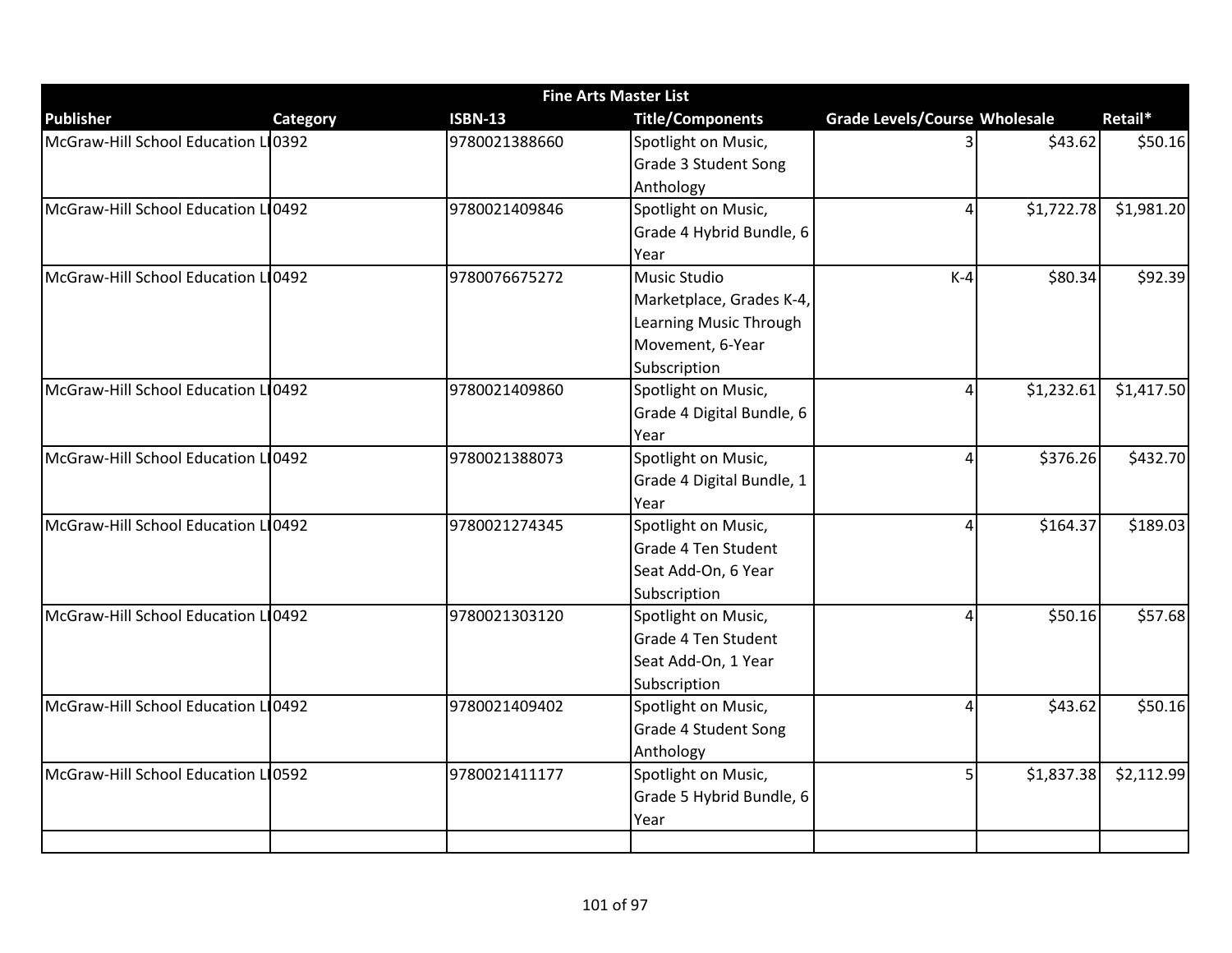| <b>Fine Arts Master List</b>        |          |                |                                |                                      |            |            |  |  |
|-------------------------------------|----------|----------------|--------------------------------|--------------------------------------|------------|------------|--|--|
| <b>Publisher</b>                    | Category | <b>ISBN-13</b> | <b>Title/Components</b>        | <b>Grade Levels/Course Wholesale</b> |            | Retail*    |  |  |
| McGraw-Hill School Education LI0592 |          | 9780021411214  | Spotlight on Music,            | 5 <sub>l</sub>                       | \$1,306.14 | \$1,502.06 |  |  |
|                                     |          |                | Grade 5 Digital Bundle, 6      |                                      |            |            |  |  |
|                                     |          |                | Year                           |                                      |            |            |  |  |
| McGraw-Hill School Education L10592 |          | 9780021411986  | Spotlight on Music,            | 5 <sup>1</sup>                       | \$398.70   | \$458.51   |  |  |
|                                     |          |                | Grade 5 Digital Bundle, 1      |                                      |            |            |  |  |
|                                     |          |                | Year                           |                                      |            |            |  |  |
| McGraw-Hill School Education Ll0592 |          | 9780021387984  | Spotlight on Music,            | 5 <sup>1</sup>                       | \$174.15   | \$200.27   |  |  |
|                                     |          |                | Grade 5 Ten Student            |                                      |            |            |  |  |
|                                     |          |                | Seat Add-On                    |                                      |            |            |  |  |
| McGraw-Hill School Education L10592 |          | 9780021413164  | Spotlight on Music,            | 5 <sup>1</sup>                       | \$53.16    | \$61.13    |  |  |
|                                     |          |                | Grade 5 Ten Student            |                                      |            |            |  |  |
|                                     |          |                | Seat Add-On                    |                                      |            |            |  |  |
| McGraw-Hill School Education L10592 |          | 9780021409433  | Spotlight on Music,            | 5 <sup>1</sup>                       | \$46.26    | \$53.20    |  |  |
|                                     |          |                | Grade 5 Student Song           |                                      |            |            |  |  |
|                                     |          |                | Anthology                      |                                      |            |            |  |  |
| McGraw-Hill School Education L10692 |          | 9780021329137  | Spotlight on Music,            | $6 \mid$                             | \$1,821.36 | \$2,094.56 |  |  |
|                                     |          |                | Grade 6 Hybrid Bundle, 6-      |                                      |            |            |  |  |
|                                     |          |                | Year                           |                                      |            |            |  |  |
| McGraw-Hill School Education LI0692 |          | 9780076675265  | <b>Music Studio</b>            | $3-6$                                | \$80.34    | \$92.39    |  |  |
|                                     |          |                | Marketplace, Grades 3-6,       |                                      |            |            |  |  |
|                                     |          |                | <b>Celebrating Our Spanish</b> |                                      |            |            |  |  |
|                                     |          |                | Heritage (Intermediate),       |                                      |            |            |  |  |
|                                     |          |                | 6-Year Subscription            |                                      |            |            |  |  |
|                                     |          |                |                                |                                      |            |            |  |  |
| McGraw-Hill School Education L10692 |          | 9780021409310  | Spotlight on Music,            | $6 \mid$                             | \$1,306.14 | \$1,502.06 |  |  |
|                                     |          |                | Grade 6 Digital Bundle, 6-     |                                      |            |            |  |  |
|                                     |          |                | Year                           |                                      |            |            |  |  |
| McGraw-Hill School Education L10692 |          | 9780021449149  | Spotlight on Music,            | $6 \mid$                             | \$89.04    | \$102.40   |  |  |
|                                     |          |                | Grade 6 Ten Student            |                                      |            |            |  |  |
|                                     |          |                | Seat Add-On                    |                                      |            |            |  |  |
|                                     |          |                |                                |                                      |            |            |  |  |
|                                     |          |                |                                |                                      |            |            |  |  |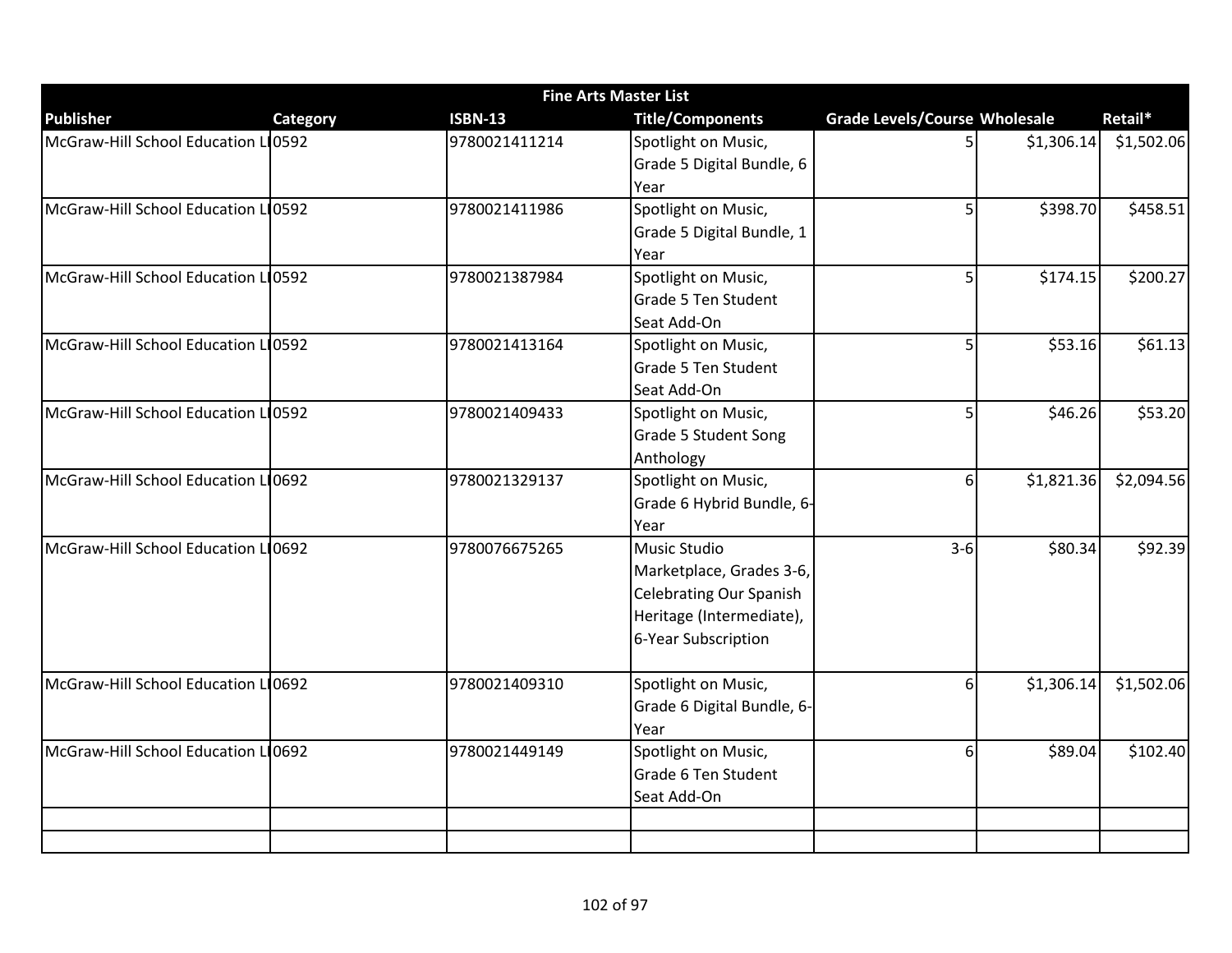| <b>Fine Arts Master List</b>        |                 |                |                            |                                      |            |            |  |  |
|-------------------------------------|-----------------|----------------|----------------------------|--------------------------------------|------------|------------|--|--|
| <b>Publisher</b>                    | <b>Category</b> | <b>ISBN-13</b> | <b>Title/Components</b>    | <b>Grade Levels/Course Wholesale</b> |            | Retail*    |  |  |
| McGraw-Hill School Education L10692 |                 | 9780021353767  | Spotlight on Music,        | 6                                    | \$27.18    | \$31.26    |  |  |
|                                     |                 |                | Grade 6 Ten Student        |                                      |            |            |  |  |
|                                     |                 |                | Seat Add-On                |                                      |            |            |  |  |
| McGraw-Hill School Education L10692 |                 | 9780078940392  | Spotlight on Music,        | 61                                   | \$46.26    | \$53.20    |  |  |
|                                     |                 |                | Grade 6 Student Song       |                                      |            |            |  |  |
|                                     |                 |                | Anthology                  |                                      |            |            |  |  |
| McGraw-Hill School Education LO792  |                 | 9780021451227  | Spotlight on Music,        | $\overline{7}$                       | \$1,821.36 | \$2,094.56 |  |  |
|                                     |                 |                | Grade 7 Hybrid Bundle, 6-  |                                      |            |            |  |  |
|                                     |                 |                | Year                       |                                      |            |            |  |  |
| McGraw-Hill School Education LO792  |                 | 9780076673490  | <b>Music Studio</b>        | $5-8$                                | \$80.34    | \$92.39    |  |  |
|                                     |                 |                | Marketplace, Grades 5-8,   |                                      |            |            |  |  |
|                                     |                 |                | Learning Music Through     |                                      |            |            |  |  |
|                                     |                 |                | Movement, 6-Year           |                                      |            |            |  |  |
|                                     |                 |                | Subscription               |                                      |            |            |  |  |
| McGraw-Hill School Education LO792  |                 | 9780021409327  | Spotlight on Music,        | 7                                    | \$1,306.14 | \$1,502.06 |  |  |
|                                     |                 |                | Grade 7 Digital Bundle, 6- |                                      |            |            |  |  |
|                                     |                 |                | Year                       |                                      |            |            |  |  |
| McGraw-Hill School Education L10792 |                 | 9780021452187  | Spotlight on Music,        | $\overline{7}$                       | \$89.04    | \$102.40   |  |  |
|                                     |                 |                | Grade 7 Ten Student        |                                      |            |            |  |  |
|                                     |                 |                | Seat Add-On, 6-Year        |                                      |            |            |  |  |
|                                     |                 |                | Subscription               |                                      |            |            |  |  |
| McGraw-Hill School Education LO792  |                 | 9780021323920  | Spotlight on Music,        | $\overline{7}$                       | \$398.70   | \$458.51   |  |  |
|                                     |                 |                | Grade 7 Digital Bundle, 1- |                                      |            |            |  |  |
|                                     |                 |                | Year                       |                                      |            |            |  |  |
| McGraw-Hill School Education LO792  |                 | 9780021463527  | Spotlight on Music,        | 7                                    | \$27.18    | \$31.26    |  |  |
|                                     |                 |                | Grade 7 Ten Student        |                                      |            |            |  |  |
|                                     |                 |                | Seat Add-On                |                                      |            |            |  |  |
| McGraw-Hill School Education L10792 |                 | 9780021451050  | Spotlight on Music,        | $\overline{7}$                       | \$27.87    | \$32.05    |  |  |
|                                     |                 |                | Grade 7 Student Song       |                                      |            |            |  |  |
|                                     |                 |                | Anthology                  |                                      |            |            |  |  |
|                                     |                 |                |                            |                                      |            |            |  |  |
|                                     |                 |                |                            |                                      |            |            |  |  |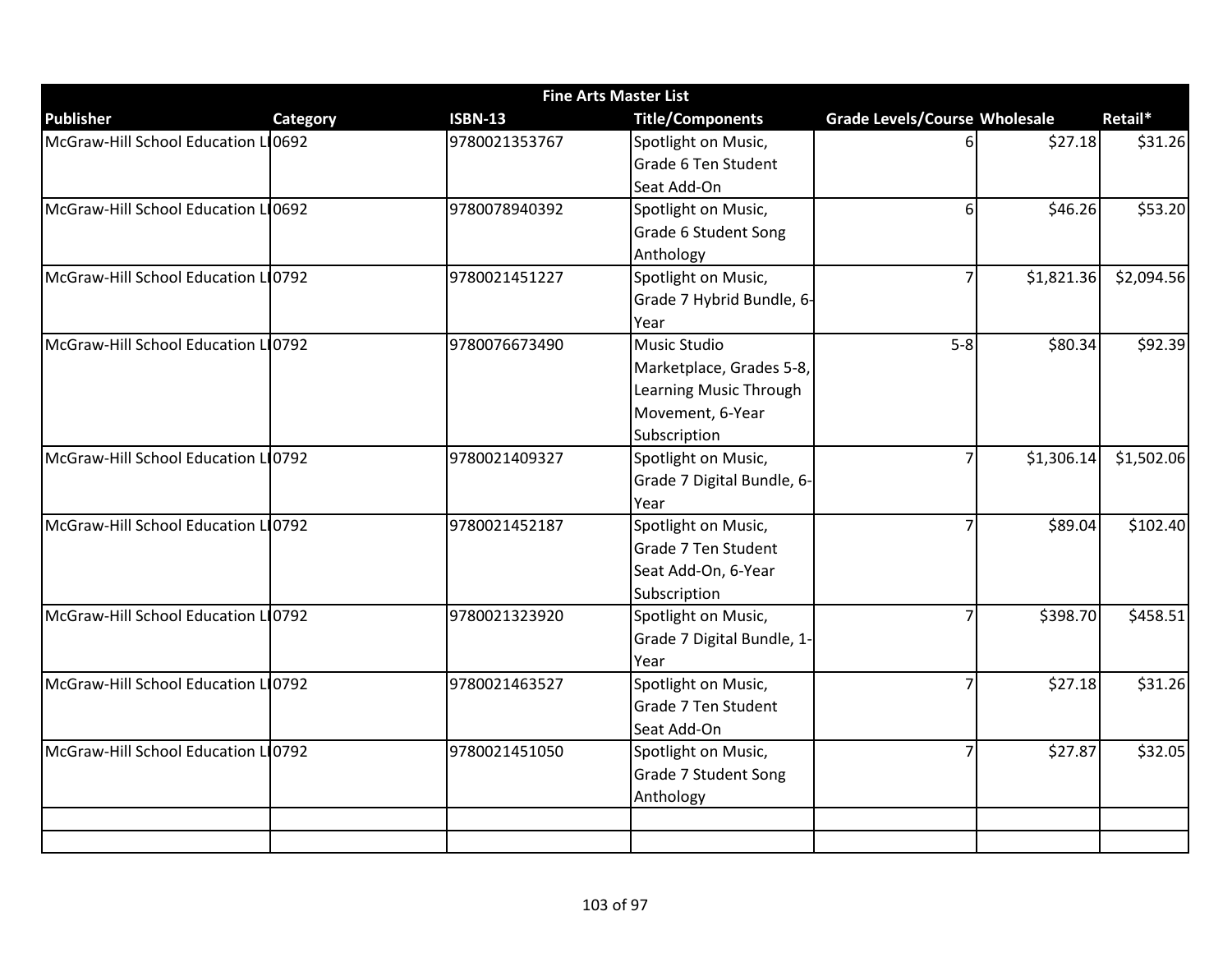|                                     | <b>Fine Arts Master List</b> |                |                             |                                      |            |            |  |  |  |
|-------------------------------------|------------------------------|----------------|-----------------------------|--------------------------------------|------------|------------|--|--|--|
| <b>Publisher</b>                    | Category                     | <b>ISBN-13</b> | <b>Title/Components</b>     | <b>Grade Levels/Course Wholesale</b> |            | Retail*    |  |  |  |
| McGraw-Hill School Education LI0892 |                              | 9780078985539  | Music Studio                | 8                                    | \$80.34    | \$92.39    |  |  |  |
|                                     |                              |                | Marketplace, Celebrating    |                                      |            |            |  |  |  |
|                                     |                              |                | Our American Heritage       |                                      |            |            |  |  |  |
|                                     |                              |                |                             |                                      |            |            |  |  |  |
| McGraw-Hill School Education L10892 |                              | 9780021409341  | Spotlight on Music,         | 8 <sup>1</sup>                       | \$1,306.14 | \$1,502.06 |  |  |  |
|                                     |                              |                | Grade 8 Digital Bundle, 6-  |                                      |            |            |  |  |  |
|                                     |                              |                | Year                        |                                      |            |            |  |  |  |
| McGraw-Hill School Education L10892 |                              | 9780021452330  | Spotlight on Music,         | 8 <sup>1</sup>                       | \$89.04    | \$102.40   |  |  |  |
|                                     |                              |                | Grade 8 Ten Student         |                                      |            |            |  |  |  |
|                                     |                              |                | Seat Add-On                 |                                      |            |            |  |  |  |
| McGraw-Hill School Education LO892  |                              | 9780021354702  | Spotlight on Music,         | 8 <sup>1</sup>                       | \$398.70   | \$458.51   |  |  |  |
|                                     |                              |                | Grade 8 Digital Bundle, 1-  |                                      |            |            |  |  |  |
|                                     |                              |                | Year                        |                                      |            |            |  |  |  |
| McGraw-Hill School Education Ll0892 |                              | 9780021458011  | Spotlight on Music,         | 8 <sup>1</sup>                       | \$27.18    | \$31.26    |  |  |  |
|                                     |                              |                | Grade 8 Ten Student         |                                      |            |            |  |  |  |
|                                     |                              |                | Seat Add-On                 |                                      |            |            |  |  |  |
| McGraw-Hill School Education L10892 |                              | 9780021451067  | Spotlight on Music,         | 8 <sup>1</sup>                       | \$27.87    | \$32.05    |  |  |  |
|                                     |                              |                | <b>Grade 8 Student Song</b> |                                      |            |            |  |  |  |
|                                     |                              |                | Anthology                   |                                      |            |            |  |  |  |
| McGraw-Hill School Education L10627 |                              | 9780021445561  | Hal Leonard Voices in       | 6 <sup>1</sup>                       | \$1,656.63 | \$1,905.12 |  |  |  |
|                                     |                              |                | Concert, Level 1A Treble    |                                      |            |            |  |  |  |
|                                     |                              |                | Hybrid Bundle, 6-year       |                                      |            |            |  |  |  |
|                                     |                              |                |                             |                                      |            |            |  |  |  |
| McGraw-Hill School Education L10627 |                              | 9780078985430  | Music Studio                | $6-8$                                | \$262.65   | \$302.05   |  |  |  |
|                                     |                              |                | Marketplace, Hal            |                                      |            |            |  |  |  |
|                                     |                              |                | Leonard Levels 1-2:         |                                      |            |            |  |  |  |
|                                     |                              |                | Treble Pop Choral Music,    |                                      |            |            |  |  |  |
|                                     |                              |                | 6-year Hybrid Bundle        |                                      |            |            |  |  |  |
|                                     |                              |                | subscription                |                                      |            |            |  |  |  |
|                                     |                              |                |                             |                                      |            |            |  |  |  |
|                                     |                              |                |                             |                                      |            |            |  |  |  |
|                                     |                              |                |                             |                                      |            |            |  |  |  |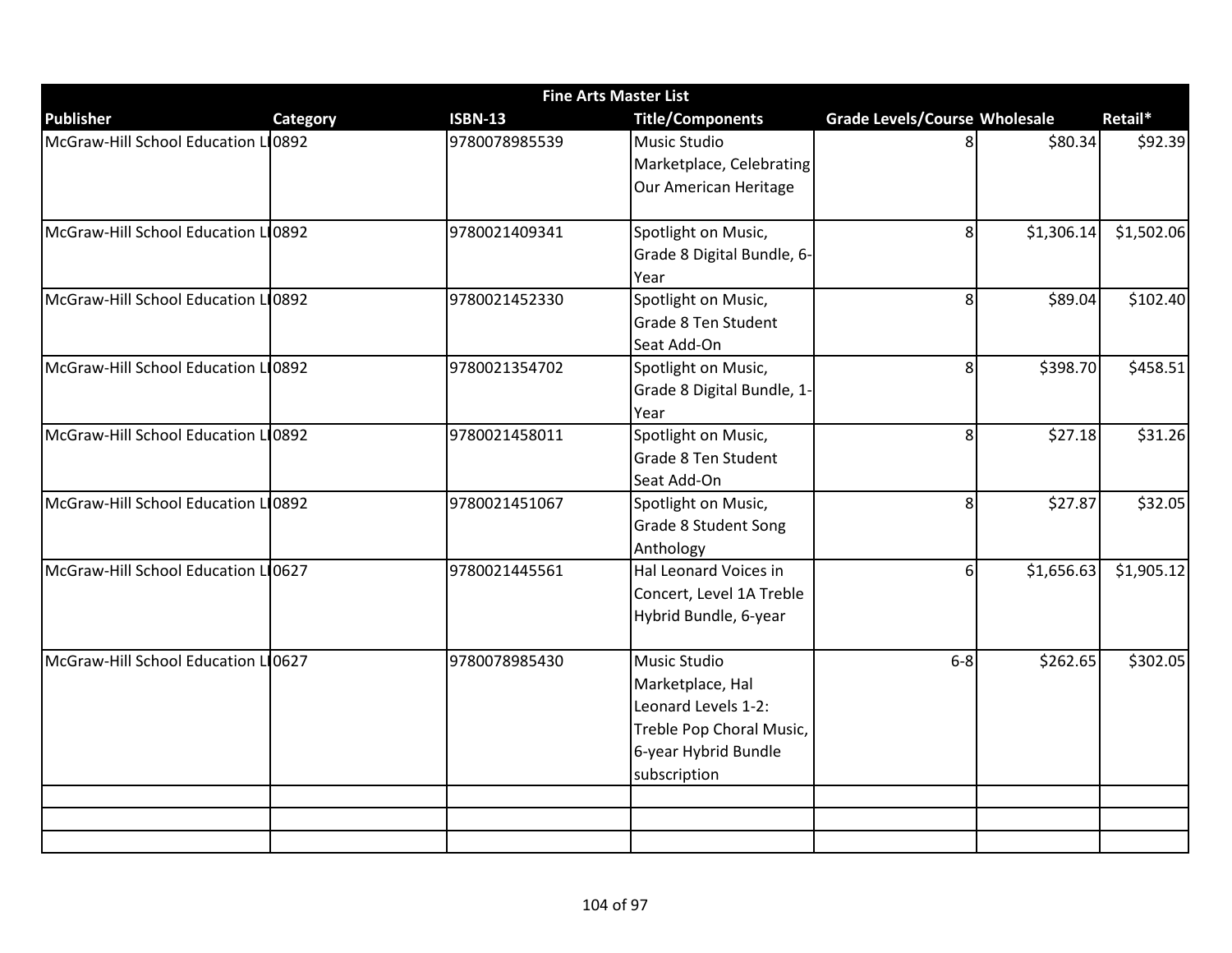|                                     |                 | <b>Fine Arts Master List</b> |                            |                                      |          |          |
|-------------------------------------|-----------------|------------------------------|----------------------------|--------------------------------------|----------|----------|
| <b>Publisher</b>                    | <b>Category</b> | <b>ISBN-13</b>               | <b>Title/Components</b>    | <b>Grade Levels/Course Wholesale</b> |          | Retail*  |
| McGraw-Hill School Education LI0627 |                 | 9780021365135                | Hal Leonard Voices in      | 61                                   | \$53.19  | \$61.17  |
|                                     |                 |                              | Concert, L1A Treble        |                                      |          |          |
|                                     |                 |                              | Choral Music 10 Student    |                                      |          |          |
|                                     |                 |                              | Seat Add-On, 6-year        |                                      |          |          |
|                                     |                 |                              | Subscription (available    |                                      |          |          |
|                                     |                 |                              | for purchase after         |                                      |          |          |
|                                     |                 |                              | purchase of a bundle)      |                                      |          |          |
| McGraw-Hill School Education LI0627 |                 | 9780021365159                | Hal Leonard Voices in      | 6 <sup>1</sup>                       | \$53.19  | \$61.17  |
|                                     |                 |                              | Concert, L1A Treble Sight- |                                      |          |          |
|                                     |                 |                              | Singing 10 Student Seat    |                                      |          |          |
|                                     |                 |                              | Add-On, 6-year             |                                      |          |          |
|                                     |                 |                              | Subscription (available    |                                      |          |          |
|                                     |                 |                              | for purchase after         |                                      |          |          |
|                                     |                 |                              | purchase of a bundle)      |                                      |          |          |
| McGraw-Hill School Education L10627 |                 | 9780076769247                | Hal Leonard Voices in      | 6 <sup>1</sup>                       | \$303.42 | \$348.93 |
|                                     |                 |                              | Concert, Level 1A Treble   |                                      |          |          |
|                                     |                 |                              | Digital Bundle, 1-year     |                                      |          |          |
| McGraw-Hill School Education L10627 |                 | 9780021381661                | Hal Leonard Voices in      | 6 <sup>1</sup>                       | \$16.23  | \$18.66  |
|                                     |                 |                              | Concert, L1A Treble        |                                      |          |          |
|                                     |                 |                              | Choral Music 10 Student    |                                      |          |          |
|                                     |                 |                              | Seat Add-On, 1-year        |                                      |          |          |
|                                     |                 |                              | Subscription (available    |                                      |          |          |
|                                     |                 |                              | for purchase after         |                                      |          |          |
|                                     |                 |                              | purchase of a bundle)      |                                      |          |          |
|                                     |                 |                              |                            |                                      |          |          |
|                                     |                 |                              |                            |                                      |          |          |
|                                     |                 |                              |                            |                                      |          |          |
|                                     |                 |                              |                            |                                      |          |          |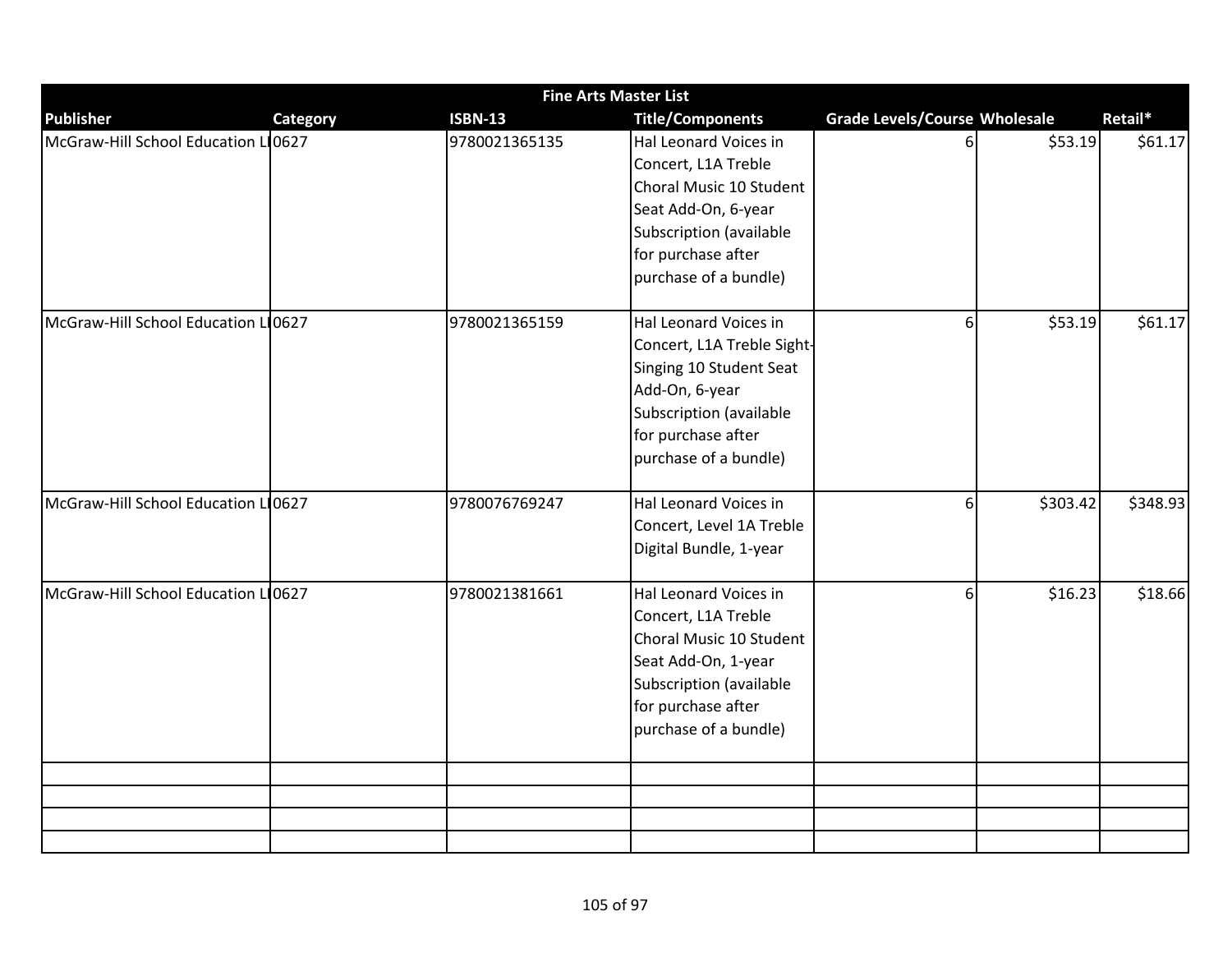|                                           |          | <b>Fine Arts Master List</b> |                                                                                                                                                                          |                                      |            |            |
|-------------------------------------------|----------|------------------------------|--------------------------------------------------------------------------------------------------------------------------------------------------------------------------|--------------------------------------|------------|------------|
| <b>Publisher</b>                          | Category | <b>ISBN-13</b>               | <b>Title/Components</b>                                                                                                                                                  | <b>Grade Levels/Course Wholesale</b> |            | Retail*    |
| McGraw-Hill School Education LI0627       |          | 9780078940415                | Hal Leonard Voices in<br>Concert, Level 1A Treble<br>Choral Music Book                                                                                                   | 6                                    | \$26.70    | \$30.71    |
| McGraw-Hill School Education LO627        |          | 9780076768264                | Hal Leonard Voices in<br>Concert, Level 1A Treble<br>Sight-Singing Book                                                                                                  | $6 \mid$                             | \$24.51    | \$28.19    |
| McGraw-Hill School Education LI0627       |          | 9780076771813                | Hal Leonard Voices in<br>Concert, Level 1A Treble<br>Piano Accompaniment<br><b>Book</b>                                                                                  | 6 <sup>1</sup>                       | \$32.04    | \$36.85    |
| McGraw-Hill School Education L10627, 0727 |          | 9780021339013                | Hal Leonard Voices in<br>Concert, Level 1B Treble<br>Hybrid Bundle, 6-year                                                                                               | $6 - 7$                              | \$1,656.63 | \$1,905.12 |
| McGraw-Hill School Education L10627, 0727 |          | 9780021367443                | Hal Leonard Voices in<br>Concert, Level 1B Treble<br>Digital Bundle, 6-year                                                                                              | $6 - 7$                              | \$993.96   | \$1,143.05 |
| McGraw-Hill School Education L10627, 0727 |          | 9780021342839                | Hal Leonard Voices in<br>Concert, L1B Treble<br>Choral Music 10 Student<br>Seat Add-On, 6-year<br>Subscription (available<br>for purchase after<br>purchase of a bundle) | $6 - 7$                              | \$53.19    | \$61.17    |
|                                           |          |                              |                                                                                                                                                                          |                                      |            |            |
|                                           |          |                              |                                                                                                                                                                          |                                      |            |            |
|                                           |          |                              |                                                                                                                                                                          |                                      |            |            |
|                                           |          |                              |                                                                                                                                                                          |                                      |            |            |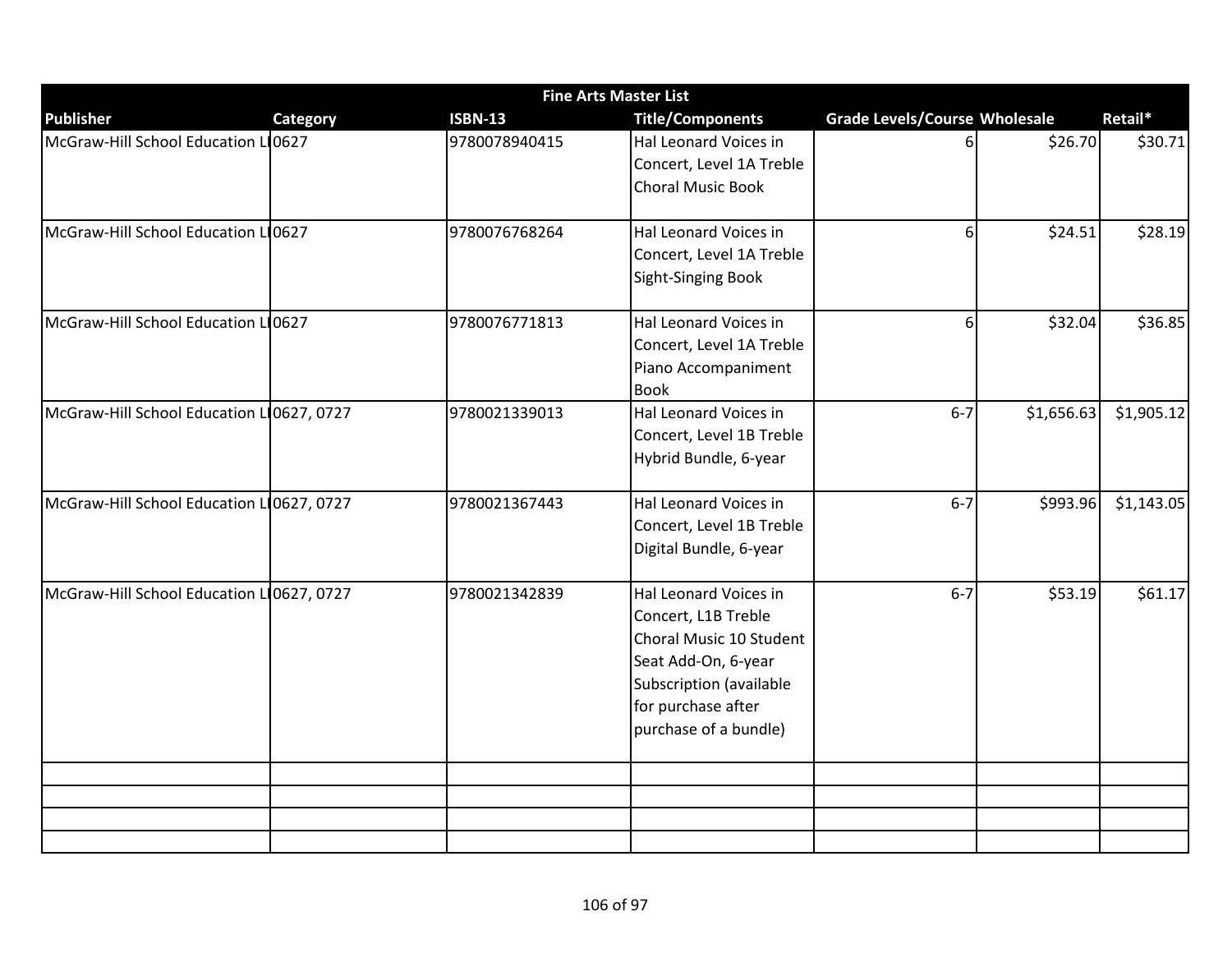|                                           |                 |                | <b>Fine Arts Master List</b>                                                                                                                                               |                                      |          |          |
|-------------------------------------------|-----------------|----------------|----------------------------------------------------------------------------------------------------------------------------------------------------------------------------|--------------------------------------|----------|----------|
| <b>Publisher</b>                          | <b>Category</b> | <b>ISBN-13</b> | <b>Title/Components</b>                                                                                                                                                    | <b>Grade Levels/Course Wholesale</b> |          | Retail*  |
| McGraw-Hill School Education L 0627, 0727 |                 | 9780021342853  | Hal Leonard Voices in<br>Concert, L1B Treble Sight-<br>Singing 10 Student Seat<br>Add-On, 6-year<br>Subscription (available<br>for purchase after<br>purchase of a bundle) | $6 - 7$                              | \$53.19  | \$61.17  |
| McGraw-Hill School Education L 0627, 0727 |                 | 9780076764389  | Hal Leonard Voices in<br>Concert, Level 1B Treble<br>Digital Bundle, 1-year                                                                                                | $6 - 7$                              | \$303.42 | \$348.93 |
| McGraw-Hill School Education L10627, 0727 |                 | 9780021353750  | Hal Leonard Voices in<br>Concert, L1B Treble<br>Choral Music 10 Student<br>Seat Add-On, 1-year<br>Subscription (available<br>for purchase after<br>purchase of a bundle)   | $6 - 7$                              | \$16.23  | \$18.66  |
| McGraw-Hill School Education L 0627, 0727 |                 | 9780021368549  | Hal Leonard Voices in<br>Concert, L1B Treble Sight-<br>Singing 10 Student Seat<br>Add-On, 1-year<br>Subscription (available<br>for purchase after<br>purchase of a bundle) | $6 - 7$                              | \$16.23  | \$18.66  |
| McGraw-Hill School Education L 0627, 0727 |                 | 9780078940408  | Hal Leonard Voices in<br>Concert, Level 1B Treble<br><b>Choral Music Book</b>                                                                                              | $6 - 7$                              | \$26.70  | \$30.71  |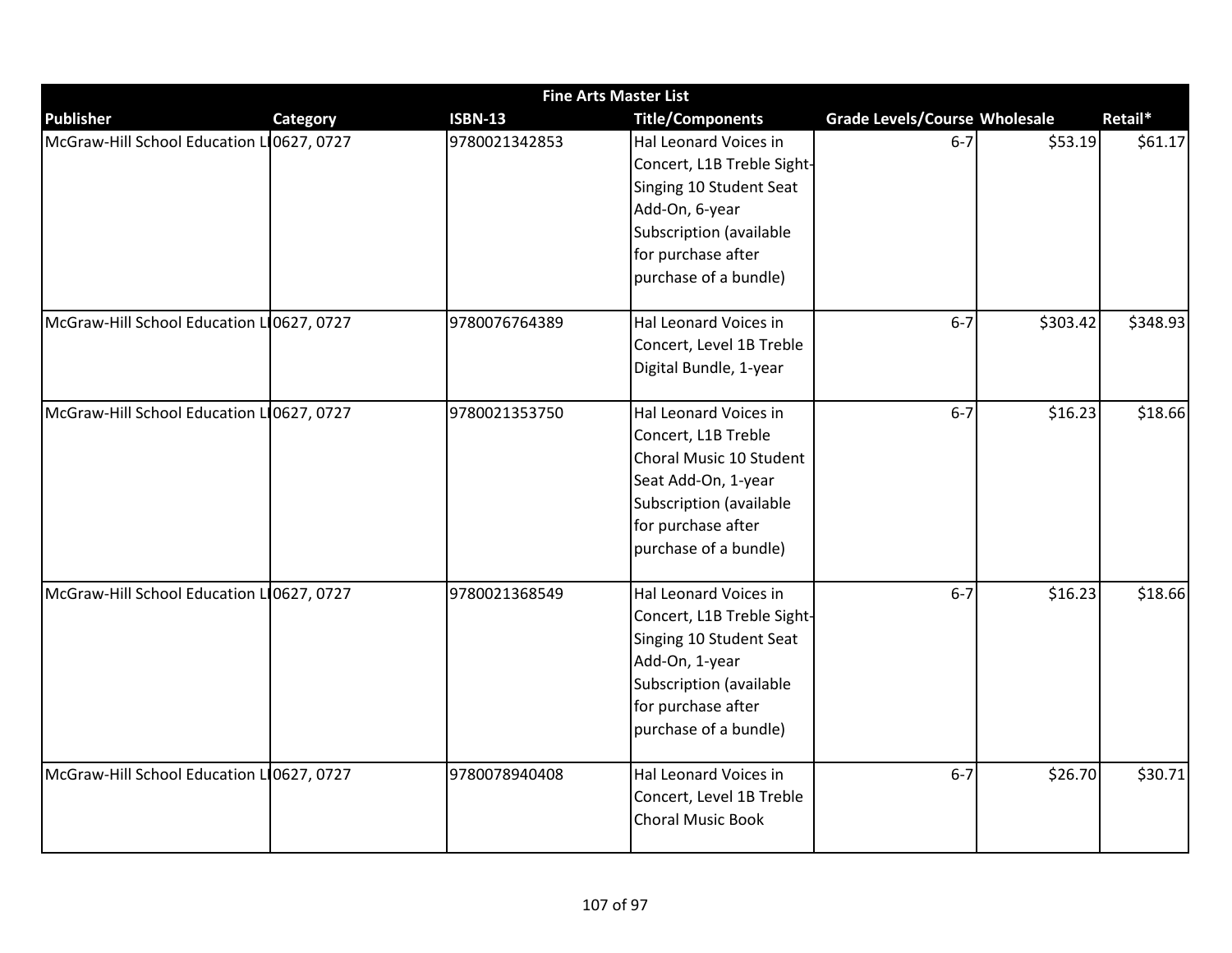| McGraw-Hill School Education L10627, 0727 | 9780076768424 | Hal Leonard Voices in<br>Concert, Level 1B Treble<br>Sight-Singing Book                                                                                                 | $6 - 7$ | \$24.51    | \$28.19    |
|-------------------------------------------|---------------|-------------------------------------------------------------------------------------------------------------------------------------------------------------------------|---------|------------|------------|
| McGraw-Hill School Education L10627, 0727 | 9780076772032 | Hal Leonard Voices in<br>Concert, Level 1B Treble<br>Piano Accompaniment<br><b>Book</b>                                                                                 | $6 - 7$ | \$32.04    | \$36.85    |
| McGraw-Hill School Education L 0727, 0827 | 9780021417117 | Hal Leonard Voices in<br>Concert, Level 2 Mixed<br>Hybrid Bundle, 6-year                                                                                                | $7 - 8$ | \$1,710.06 | \$1,966.57 |
| McGraw-Hill School Education L 0727, 0827 | 9780078985355 | Music Studio<br>Marketplace, Hal<br>Leonard Levels 1-2:<br><b>Mixed Concert Choral</b><br>Music, 6-year Hybrid<br><b>Bundle subscription</b>                            | $7 - 8$ | \$262.65   | \$302.05   |
| McGraw-Hill School Education L10727, 0827 | 9780021417643 | Hal Leonard Voices in<br>Concert, Level 2 Treble<br>Hybrid Bundle, 6-year                                                                                               | $7 - 8$ | \$1,683.90 | \$1,936.49 |
| McGraw-Hill School Education L 0727, 0827 | 9780021367467 | Hal Leonard Voices in<br>Concert, Level 2 Treble<br>Digital Bundle, 6-year                                                                                              | $7-8$   | \$1,010.34 | \$1,161.89 |
| McGraw-Hill School Education L10727, 0827 | 9780021416547 | Hal Leonard Voices in<br>Concert, L2 Treble Choral<br>Music 10 Student Seat<br>Add-On, 6-year<br>Subscription (available<br>for purchase after<br>purchase of a bundle) | $7 - 8$ | \$54.06    | \$62.17    |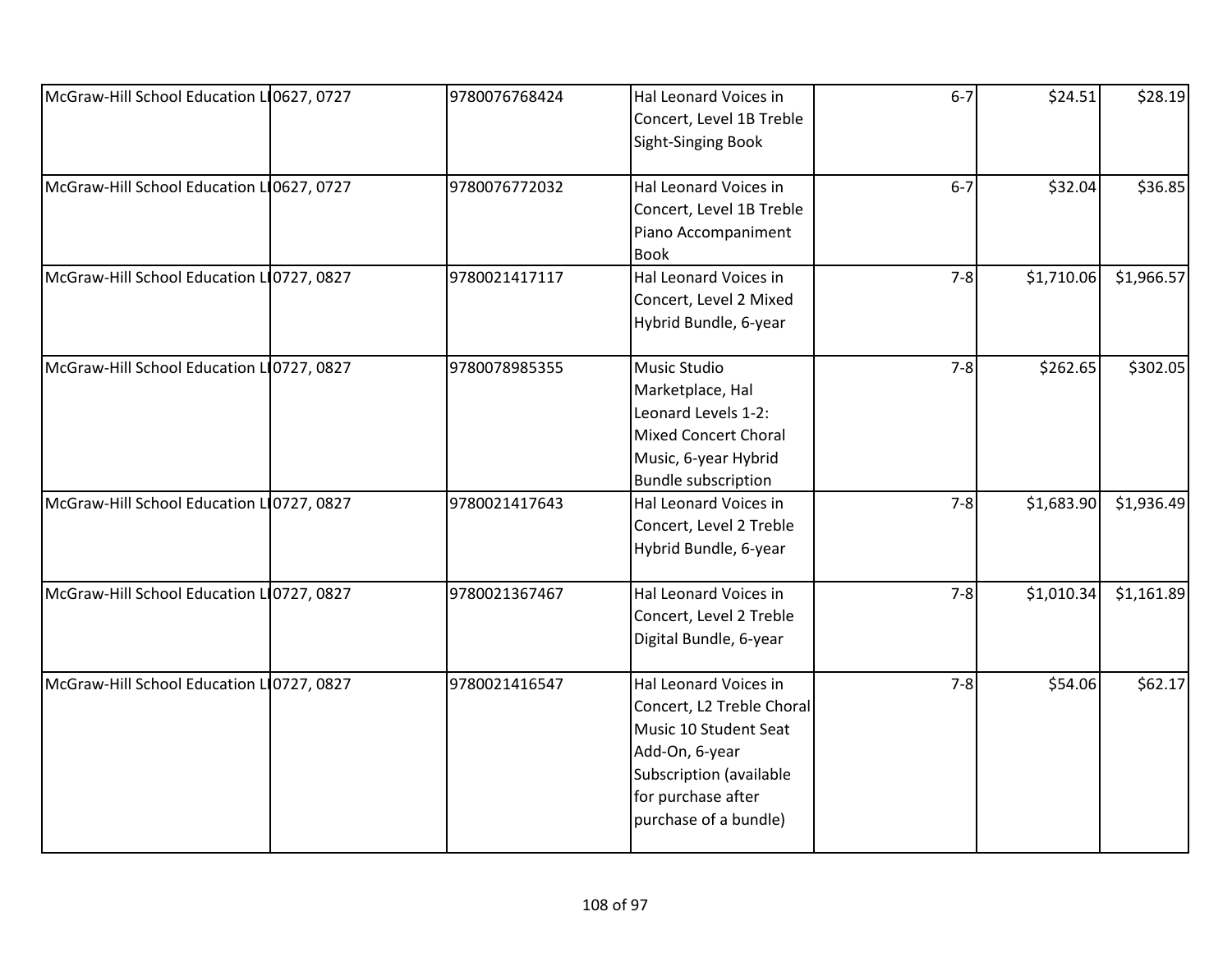| McGraw-Hill School Education L10727, 0827 | 9780021416585 | Hal Leonard Voices in<br>Concert, L2 Treble Sight-<br>Singing 10 Student Seat<br>Add-On, 6-year<br>Subscription (available<br>for purchase after<br>purchase of a bundle) | $7-8$   | \$54.06  | \$62.17  |
|-------------------------------------------|---------------|---------------------------------------------------------------------------------------------------------------------------------------------------------------------------|---------|----------|----------|
| McGraw-Hill School Education L10727, 0827 | 9780076764433 | Hal Leonard Voices in<br>Concert, Level 2 Treble<br>Digital Bundle, 1-year                                                                                                | $7-8$   | \$308.46 | \$354.73 |
| McGraw-Hill School Education L 0727, 0827 | 9780021454976 | Hal Leonard Voices in<br>Concert, L2 Treble Choral<br>Music 10 Student Seat<br>Add-On, 1-year<br>Subscription (available<br>for purchase after<br>purchase of a bundle)   | $7 - 8$ | \$16.50  | \$18.98  |
| McGraw-Hill School Education L10727, 0827 | 9780021417759 | Hal Leonard Voices in<br>Concert, L2 Treble Sight-<br>Singing 10 Student Seat<br>Add-On, 1-year<br>Subscription (available<br>for purchase after<br>purchase of a bundle) | $7-8$   | \$16.50  | \$18.98  |
| McGraw-Hill School Education L 0727, 0827 | 9780076783908 | Hal Leonard Voices in<br>Concert, Level 2 Treble<br><b>Choral Music Book</b>                                                                                              | $7-8$   | \$26.70  | \$30.71  |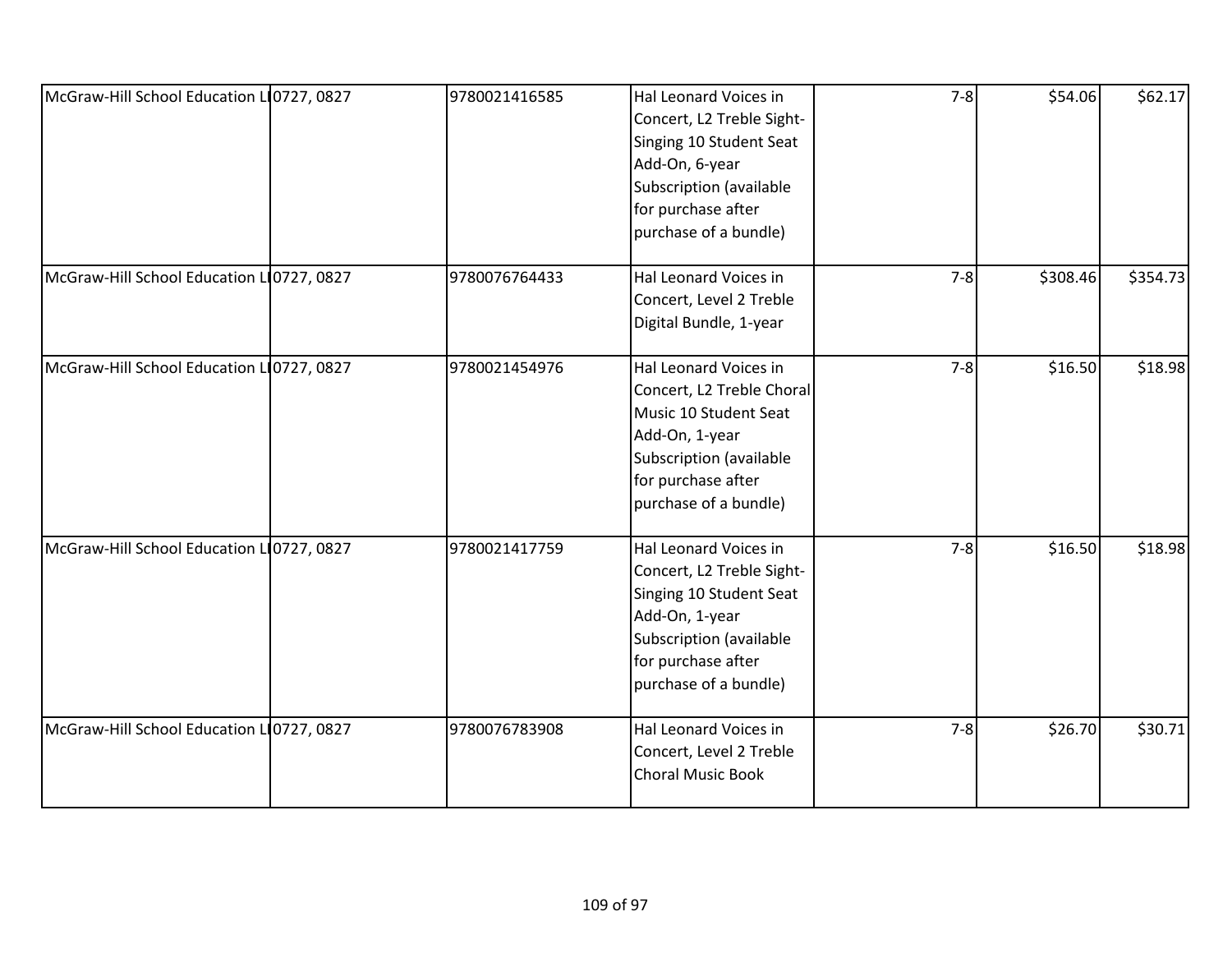| McGraw-Hill School Education L 0727, 0827 | 9780076764969 | Hal Leonard Voices in    | $7-8$ | \$24.51    | \$28.19    |
|-------------------------------------------|---------------|--------------------------|-------|------------|------------|
|                                           |               | Concert, Level 2 Treble  |       |            |            |
|                                           |               | Sight-Singing Book       |       |            |            |
|                                           |               |                          |       |            |            |
| McGraw-Hill School Education L 0727, 0827 | 9780076790777 | Hal Leonard Voices in    | $7-8$ | \$32.04    | \$36.85    |
|                                           |               | Concert, Level 2 Treble  |       |            |            |
|                                           |               | Piano Accompaniment      |       |            |            |
|                                           |               | <b>Book</b>              |       |            |            |
| McGraw-Hill School Education L 0727, 0827 | 9780021339945 | Hal Leonard Voices in    | $7-8$ | \$1,683.90 | \$1,936.49 |
|                                           |               | Concert, Level 2         |       |            |            |
|                                           |               | Tenor/Bass Hybrid        |       |            |            |
|                                           |               | Bundle, 6-year           |       |            |            |
| McGraw-Hill School Education L 0727, 0827 | 9780021367498 | Hal Leonard Voices in    | $7-8$ | \$1,010.34 | \$1,161.89 |
|                                           |               | Concert, Level 2         |       |            |            |
|                                           |               | Tenor/Bass Digital       |       |            |            |
|                                           |               | Bundle, 6-year           |       |            |            |
| McGraw-Hill School Education L 0727, 0827 | 9780021420087 | Hal Leonard Voices in    | $7-8$ | \$54.06    | \$62.17    |
|                                           |               | Concert, L2 Tenor/Bass   |       |            |            |
|                                           |               | Choral Music 10 Student  |       |            |            |
|                                           |               | Seat Add-On, 6-year      |       |            |            |
|                                           |               | Subscription (available  |       |            |            |
|                                           |               | for purchase after       |       |            |            |
|                                           |               |                          |       |            |            |
|                                           |               | purchase of a bundle)    |       |            |            |
|                                           |               |                          |       |            |            |
| McGraw-Hill School Education L 0727, 0827 | 9780021368280 | Hal Leonard Voices in    | $7-8$ | \$54.06    | \$62.17    |
|                                           |               | Concert, L2 Tenor/Bass   |       |            |            |
|                                           |               | Sight-Singing 10 Student |       |            |            |
|                                           |               | Seat Add-On, 6-year      |       |            |            |
|                                           |               | Subscription (available  |       |            |            |
|                                           |               | for purchase after       |       |            |            |
|                                           |               |                          |       |            |            |
|                                           |               | purchase of a bundle)    |       |            |            |
|                                           |               |                          |       |            |            |
|                                           |               |                          |       |            |            |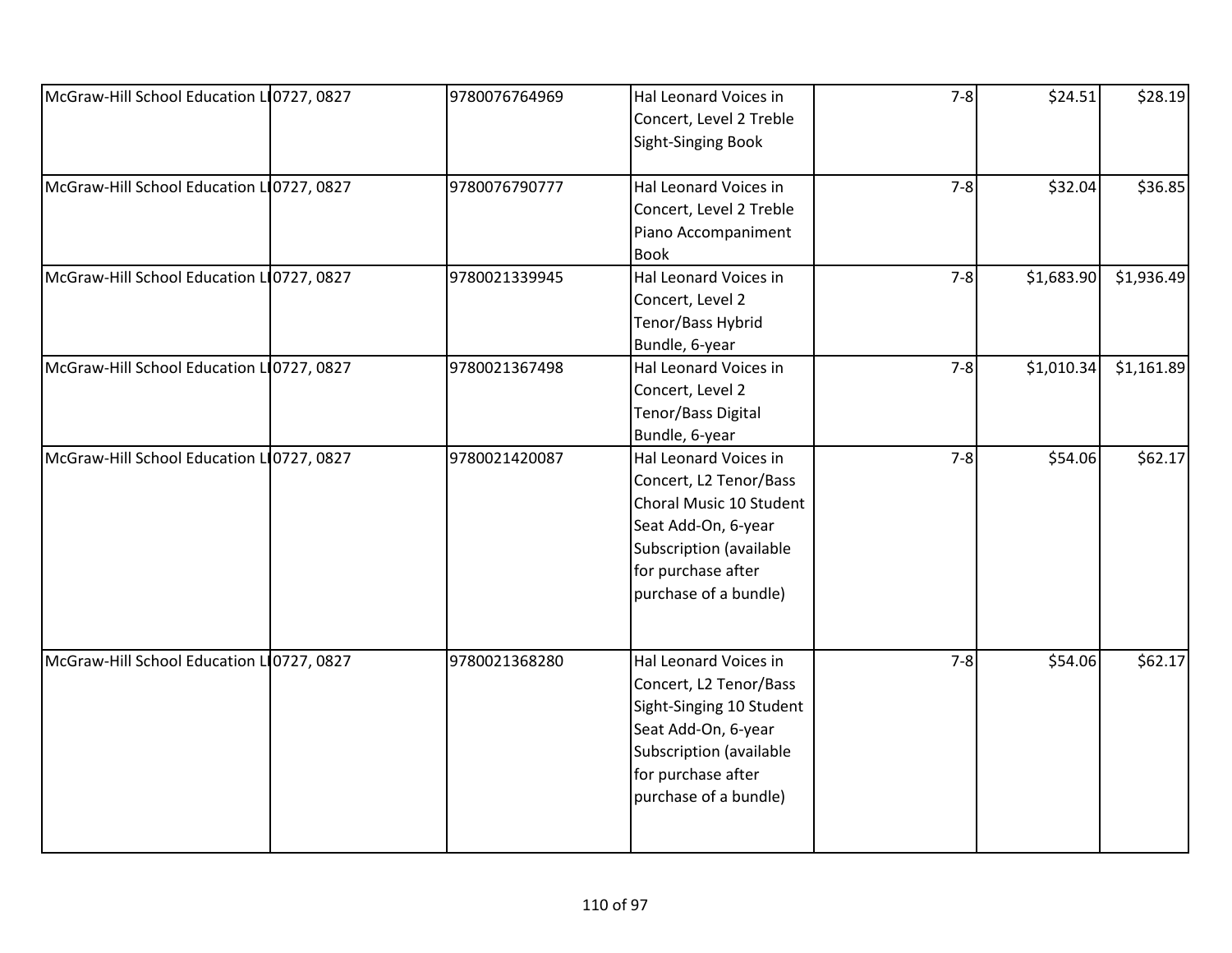| McGraw-Hill School Education L10727, 0827 | 9780076778263 | Hal Leonard Voices in     | $7-8$   | \$308.46 | \$354.73 |
|-------------------------------------------|---------------|---------------------------|---------|----------|----------|
|                                           |               |                           |         |          |          |
|                                           |               | Concert, Level 2          |         |          |          |
|                                           |               | Tenor/Bass Digital        |         |          |          |
|                                           |               | Bundle, 1-year            |         |          |          |
| McGraw-Hill School Education L10727, 0827 | 9780021455065 | Hal Leonard Voices in     | $7 - 8$ | \$16.50  | \$18.98  |
|                                           |               | Concert, L2 Tenor/Bass    |         |          |          |
|                                           |               | Choral Music 10 Student   |         |          |          |
|                                           |               | Seat Add-On, 1-year       |         |          |          |
|                                           |               | Subscription (available   |         |          |          |
|                                           |               | for purchase after        |         |          |          |
|                                           |               | purchase of a bundle)     |         |          |          |
|                                           |               |                           |         |          |          |
| McGraw-Hill School Education L10727, 0827 | 9780021380923 | Hal Leonard Voices in     | $7 - 8$ | \$16.50  | \$18.98  |
|                                           |               | Concert, L2 Tenor/Bass    |         |          |          |
|                                           |               | Sight-Singing 10 Student  |         |          |          |
|                                           |               | Seat Add-On, 1-year       |         |          |          |
|                                           |               | Subscription (available   |         |          |          |
|                                           |               | for purchase after        |         |          |          |
|                                           |               | purchase of a bundle)     |         |          |          |
|                                           |               |                           |         |          |          |
| McGraw-Hill School Education L10727, 0827 | 9780076774111 | Hal Leonard Voices in     | $7-8$   | \$26.70  | \$30.71  |
|                                           |               | Concert, Level 2          |         |          |          |
|                                           |               | Tenor/Bass Choral Music   |         |          |          |
|                                           |               | <b>Book</b>               |         |          |          |
| McGraw-Hill School Education L10727, 0827 | 9780076778034 | Hal Leonard Voices in     | $7 - 8$ | \$24.51  | \$28.19  |
|                                           |               | Concert, Level 2          |         |          |          |
|                                           |               | Tenor/Bass Sight-Singing  |         |          |          |
|                                           |               | <b>Book</b>               |         |          |          |
| McGraw-Hill School Education L10727, 0827 | 9780076804153 | Hal Leonard Voices in     | $7 - 8$ | \$32.04  | \$36.85  |
|                                           |               | Concert, Level 2          |         |          |          |
|                                           |               | Tenor/Bass Piano          |         |          |          |
|                                           |               | <b>Accompaniment Book</b> |         |          |          |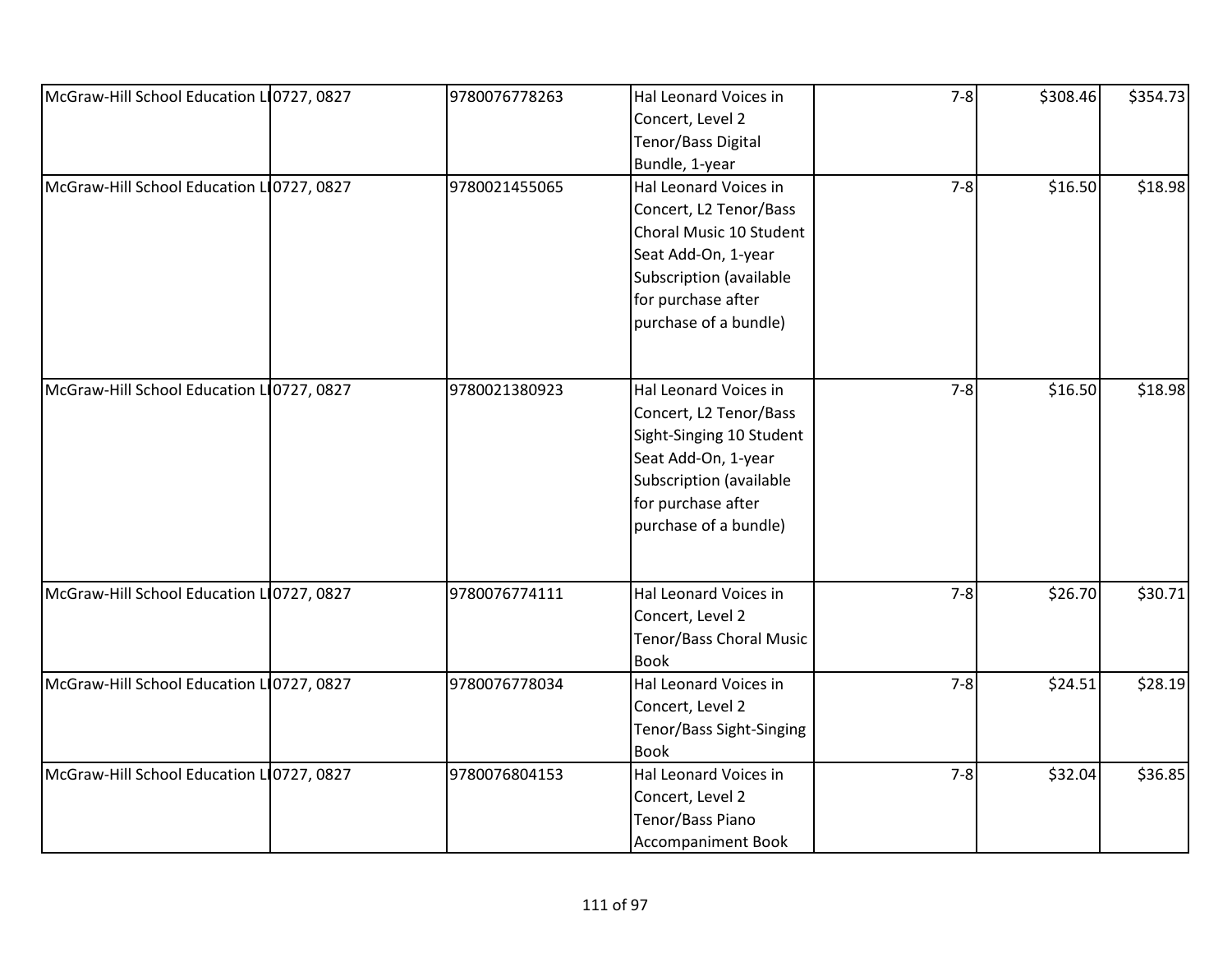| McGraw-Hill School Education L10727, 0827 | 9780021367542 | Hal Leonard Voices in<br>Concert, Level 2 Mixed<br>Digital Bundle, 6-year                                                                                              | $7 - 8$ | \$1,026.00 | \$1,179.90 |
|-------------------------------------------|---------------|------------------------------------------------------------------------------------------------------------------------------------------------------------------------|---------|------------|------------|
| McGraw-Hill School Education L10727, 0827 | 9780021365425 | Hal Leonard Voices in<br>Concert, L2 Mixed Choral<br>10 Student Seat Add-On,<br>6-year Subscription<br>(available for purchase<br>after purchase of a<br>bundle)       | $7-8$   | \$54.93    | \$63.17    |
| McGraw-Hill School Education L10727, 0827 | 9780021365463 | Hal Leonard Voices in<br>Concert, Level 2 Mixed<br>Sight-Singing Student<br>Course, Grades 7-8, 6-<br>year                                                             | $7-8$   | \$54.93    | \$63.17    |
| McGraw-Hill School Education L10727, 0827 | 9780076769889 | Hal Leonard Voices in<br>Concert, Level 2 Mixed<br>Digital Bundle, 1-year                                                                                              | $7-8$   | \$313.20   | \$360.18   |
| McGraw-Hill School Education LO727, 0827  | 9780021329175 | Hal Leonard Voices in<br>Concert, L2 Mixed Choral<br>Music 10 Student Seat<br>Add-On, 1-year<br>Subscription (available<br>for purchase after<br>purchase of a bundle) | $7 - 8$ | \$16.77    | \$19.29    |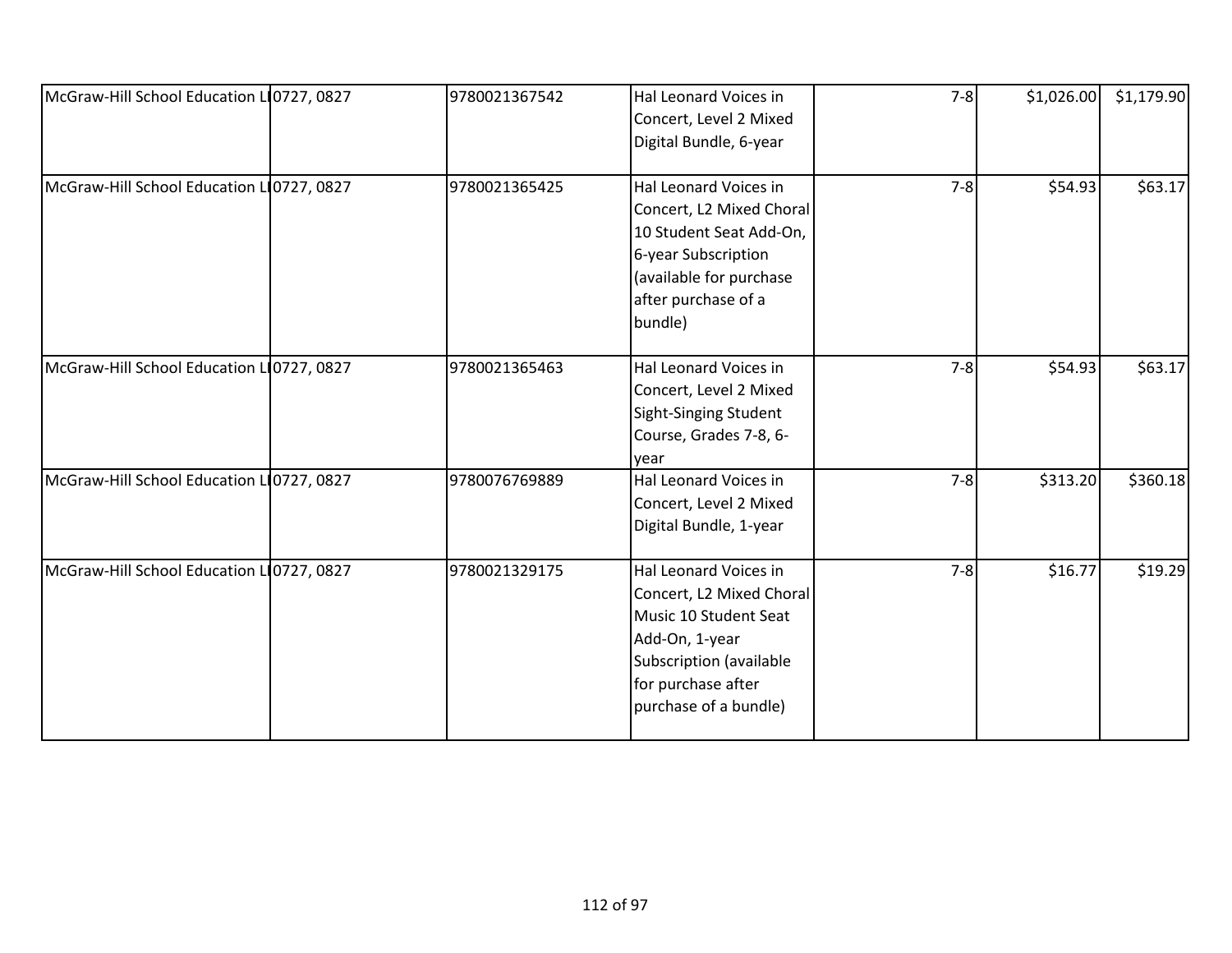| McGraw-Hill School Education L 0727, 0827 | 9780021417995 | Hal Leonard Voices in<br>Concert, L2 Mixed Sight-<br>Singing 10 Student Seat<br>Add-On, 1-year<br>Subscription (available<br>for purchase after | $7 - 8$  | \$16.77    | \$19.29    |
|-------------------------------------------|---------------|-------------------------------------------------------------------------------------------------------------------------------------------------|----------|------------|------------|
|                                           |               | purchase of a bundle)                                                                                                                           |          |            |            |
| McGraw-Hill School Education L10727, 0827 | 9780076798292 | Hal Leonard Voices in<br>Concert, Level 2 Mixed<br><b>Choral Music Book</b>                                                                     | $7 - 8$  | \$26.70    | \$30.71    |
| McGraw-Hill School Education L10727, 0827 | 9780076794256 | Hal Leonard Voices in<br>Concert, Level 2 Mixed<br>Sight-Singing Book                                                                           | $7-8$    | \$24.51    | \$28.19    |
| McGraw-Hill School Education L10727, 0827 | 9780076791514 | Hal Leonard Voices in<br>Concert, Level 2 Mixed<br>Piano Accompaniment<br><b>Book</b>                                                           | $7 - 8$  | \$32.04    | \$36.85    |
| McGraw-Hill School Education L 3570, 3571 | 9780021341221 | Hal Leonard Voices in<br>Concert, Level 3 Mixed<br>Hybrid Bundle, 6-year                                                                        | $9 - 12$ | \$1,710.06 | \$1,966.57 |
| McGraw-Hill School Education L 3570, 3571 | 9780078985454 | Music Studio<br>Marketplace, Hal<br>Leonard Levels 3-4:<br><b>Mixed Holiday Choral</b><br>Music, 6-year Hybrid<br><b>Bundle subscription</b>    | $9 - 12$ | \$262.65   | \$302.05   |
| McGraw-Hill School Education L 3570, 3571 | 9780021341290 | Hal Leonard Voices in<br>Concert, Level 3 Treble<br>Hybrid Bundle, 6-year                                                                       | $9 - 12$ | \$1,683.90 | \$1,936.49 |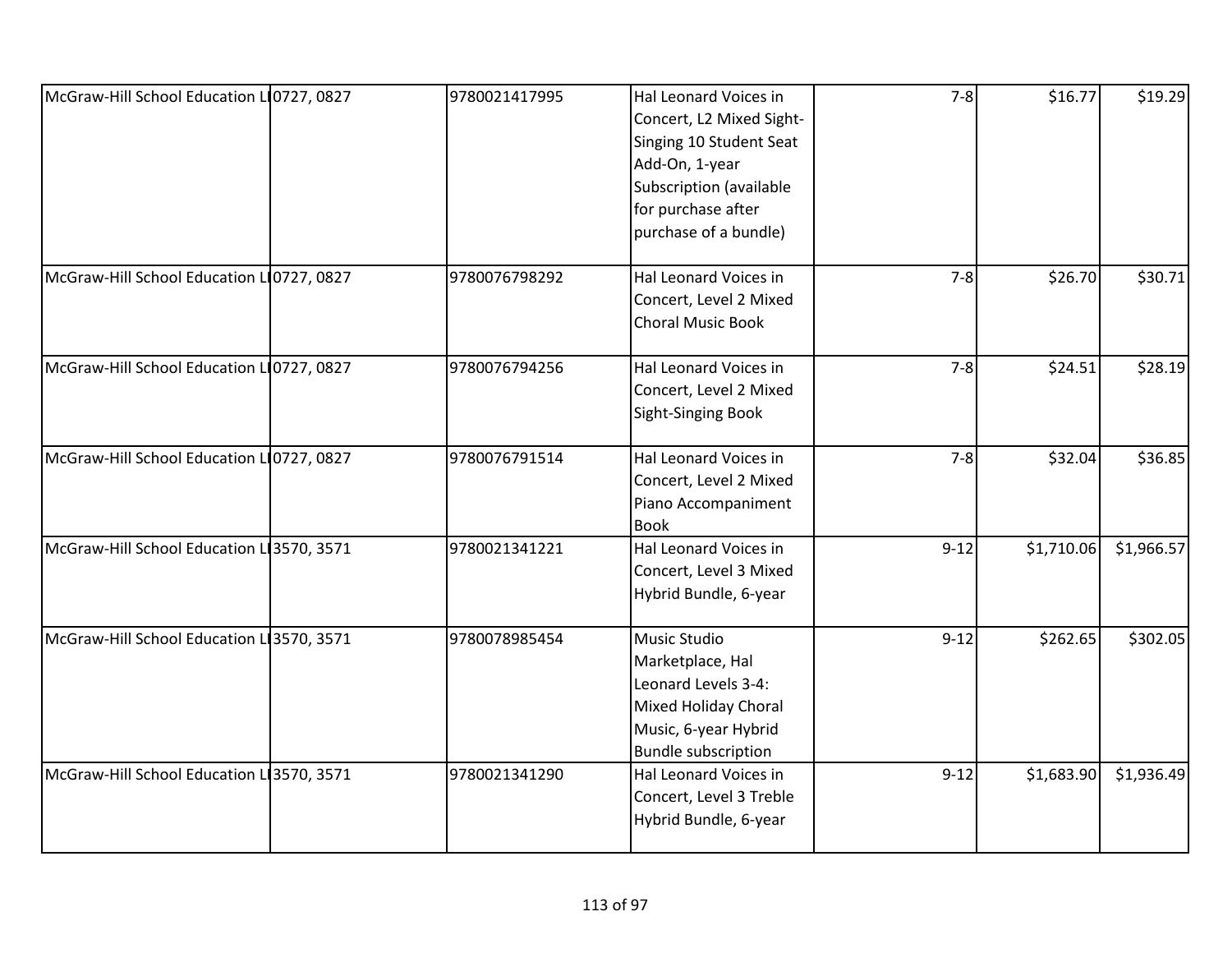| McGraw-Hill School Education L 3570, 3571 | 9780021422029 | Hal Leonard Voices in<br>Concert, Level 3 Treble<br>Digital Bundle, 6-year                                                                                                | $9 - 12$ | \$1,010.34 | \$1,161.89 |
|-------------------------------------------|---------------|---------------------------------------------------------------------------------------------------------------------------------------------------------------------------|----------|------------|------------|
| McGraw-Hill School Education L 3570, 3571 | 9780021391998 | Hal Leonard Voices in<br>Concert, L3 Treble Choral<br>Music 10 Student Seat<br>Add-On, 6-year<br>Subscription (available<br>for purchase after<br>purchase of a bundle)   | $9 - 12$ | \$54.06    | \$62.17    |
| McGraw-Hill School Education LI3570, 3571 | 9780021392018 | Hal Leonard Voices in<br>Concert, L3 Treble Sight-<br>Singing 10 Student Seat<br>Add-On, 6-year<br>Subscription (available<br>for purchase after<br>purchase of a bundle) | $9 - 12$ | \$54.06    | \$62.17    |
| McGraw-Hill School Education L 3570, 3571 | 9780076779413 | Hal Leonard Voices in<br>Concert, Level 3 Treble<br>Digital Bundle, 1-year                                                                                                | $9 - 12$ | \$308.46   | \$354.73   |
| McGraw-Hill School Education L 3570, 3571 | 9780021354085 | Hal Leonard Voices in<br>Concert, L3 Treble Choral<br>Music 10 Student Seat<br>Add-On, 1-year<br>Subscription (available<br>for purchase after<br>purchase of a bundle)   | $9 - 12$ | \$16.50    | \$18.98    |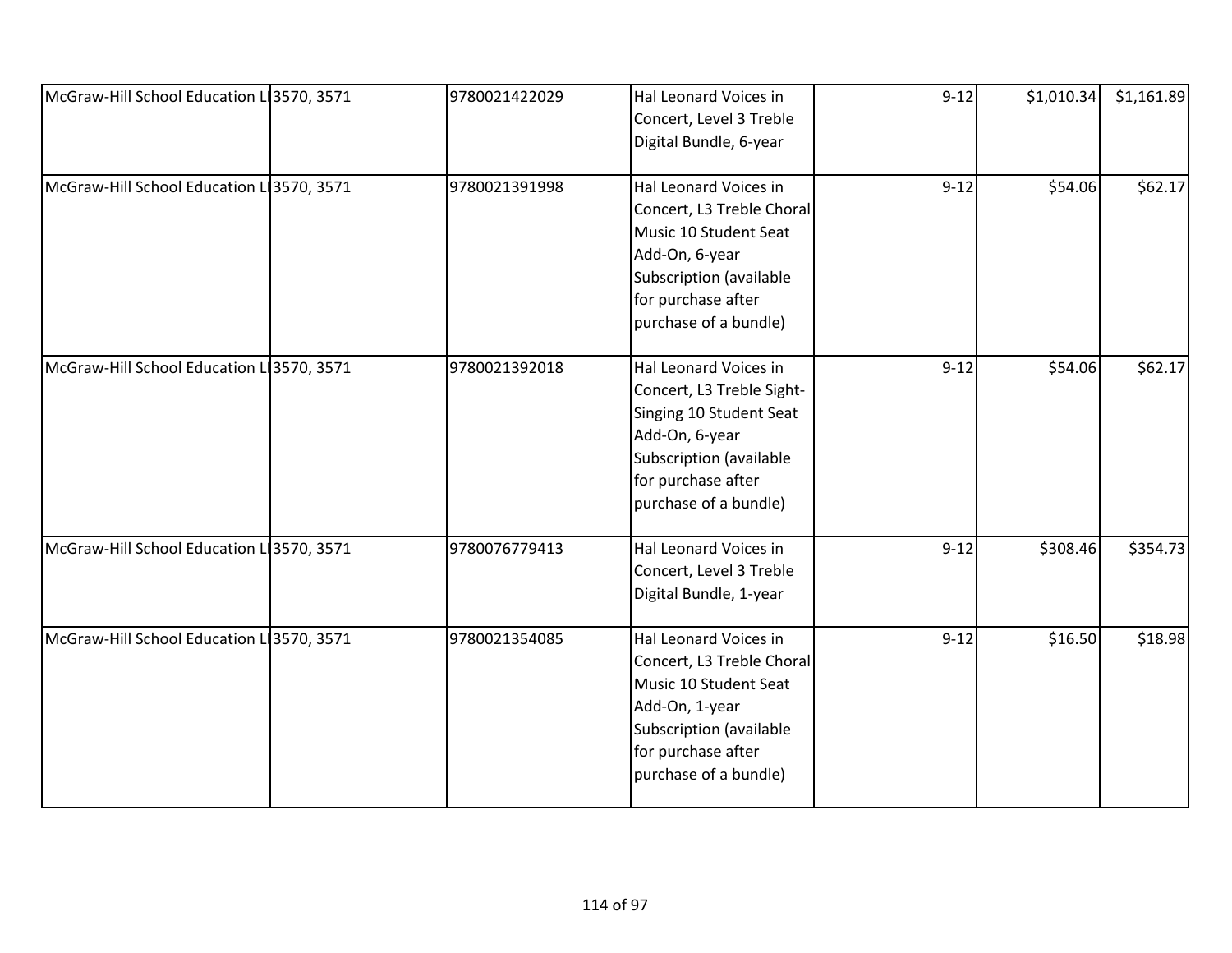| McGraw-Hill School Education LI3570, 3571 | 9780021416424 | Hal Leonard Voices in     | $9 - 12$ | \$16.50    | \$18.98    |
|-------------------------------------------|---------------|---------------------------|----------|------------|------------|
|                                           |               | Concert, L3 Treble Sight- |          |            |            |
|                                           |               | Singing 10 Student Seat   |          |            |            |
|                                           |               | Add-On, 1-year            |          |            |            |
|                                           |               | Subscription (available   |          |            |            |
|                                           |               | for purchase after        |          |            |            |
|                                           |               | purchase of a bundle)     |          |            |            |
| McGraw-Hill School Education L 3570, 3571 | 9780076793587 | Hal Leonard Voices in     | $9 - 12$ | \$26.70    | \$30.71    |
|                                           |               | Concert, Level 3 Treble   |          |            |            |
|                                           |               | <b>Choral Music Book</b>  |          |            |            |
| McGraw-Hill School Education L 3570, 3571 | 9780076782703 | Hal Leonard Voices in     | $9 - 12$ | \$24.51    | \$28.19    |
|                                           |               | Concert, Level 3 Treble   |          |            |            |
|                                           |               | <b>Sight-Singing Book</b> |          |            |            |
| McGraw-Hill School Education L 3570, 3571 | 9780076767267 | Hal Leonard Voices in     | $9 - 12$ | \$32.04    | \$36.85    |
|                                           |               | Concert, Level 3 Treble   |          |            |            |
|                                           |               | Piano Accompaniment       |          |            |            |
|                                           |               | <b>Book</b>               |          |            |            |
| McGraw-Hill School Education LI3570, 3571 | 9780021363032 | Hal Leonard Voices in     | $9 - 12$ | \$1,683.90 | \$1,936.49 |
|                                           |               | Concert, Level 3          |          |            |            |
|                                           |               | Tenor/Bass Hybrid         |          |            |            |
|                                           |               | Bundle, 6-year            |          |            |            |
| McGraw-Hill School Education L 3570, 3571 | 9780021366668 | Hal Leonard Voices in     | $9 - 12$ | \$1,010.34 | \$1,161.89 |
|                                           |               | Concert, Level 3          |          |            |            |
|                                           |               | Tenor/Bass Digital        |          |            |            |
|                                           |               | Bundle, 6-year            |          |            |            |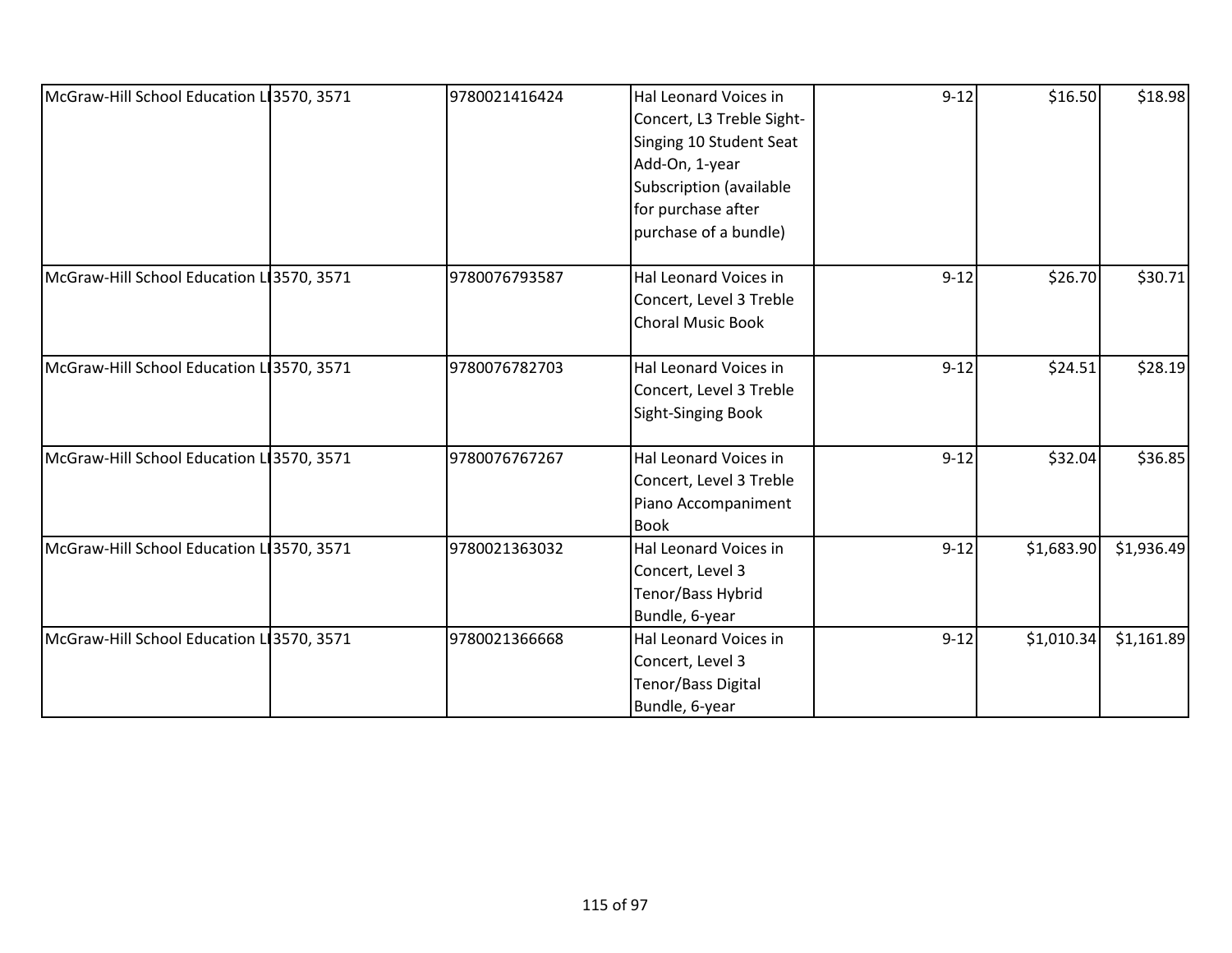| McGraw-Hill School Education L 3570, 3571 | 9780021342464 | Hal Leonard Voices in<br>Concert, L3 Tenor/Bass<br>Choral Music 10 Student<br>Seat Add-On, 6-year<br>Subscription (available<br>for purchase after                           | $9 - 12$ | \$54.06  | \$62.17  |
|-------------------------------------------|---------------|------------------------------------------------------------------------------------------------------------------------------------------------------------------------------|----------|----------|----------|
|                                           |               | purchase of a bundle)                                                                                                                                                        |          |          |          |
| McGraw-Hill School Education L 3570, 3571 | 9780021342488 | Hal Leonard Voices in<br>Concert, L3 Tenor/Bass<br>Sight-Singing 10 Student<br>Seat Add-On, 6-year<br>Subscription (available<br>for purchase after<br>purchase of a bundle) | $9 - 12$ | \$54.06  | \$62.17  |
| McGraw-Hill School Education L 3570, 3571 | 9780076770854 | Hal Leonard Voices in<br>Concert, Level 3<br>Tenor/Bass Digital<br>Bundle, 1-year                                                                                            | $9 - 12$ | \$308.46 | \$354.73 |
| McGraw-Hill School Education L 3570, 3571 | 9780021354191 | Hal Leonard Voices in<br>Concert, L3 Tenor/Bass<br>Choral Music 10 Student<br>Seat Add-On, 1-year<br>Subscription (available<br>for purchase after<br>purchase of a bundle)  | $9 - 12$ | \$16.50  | \$18.98  |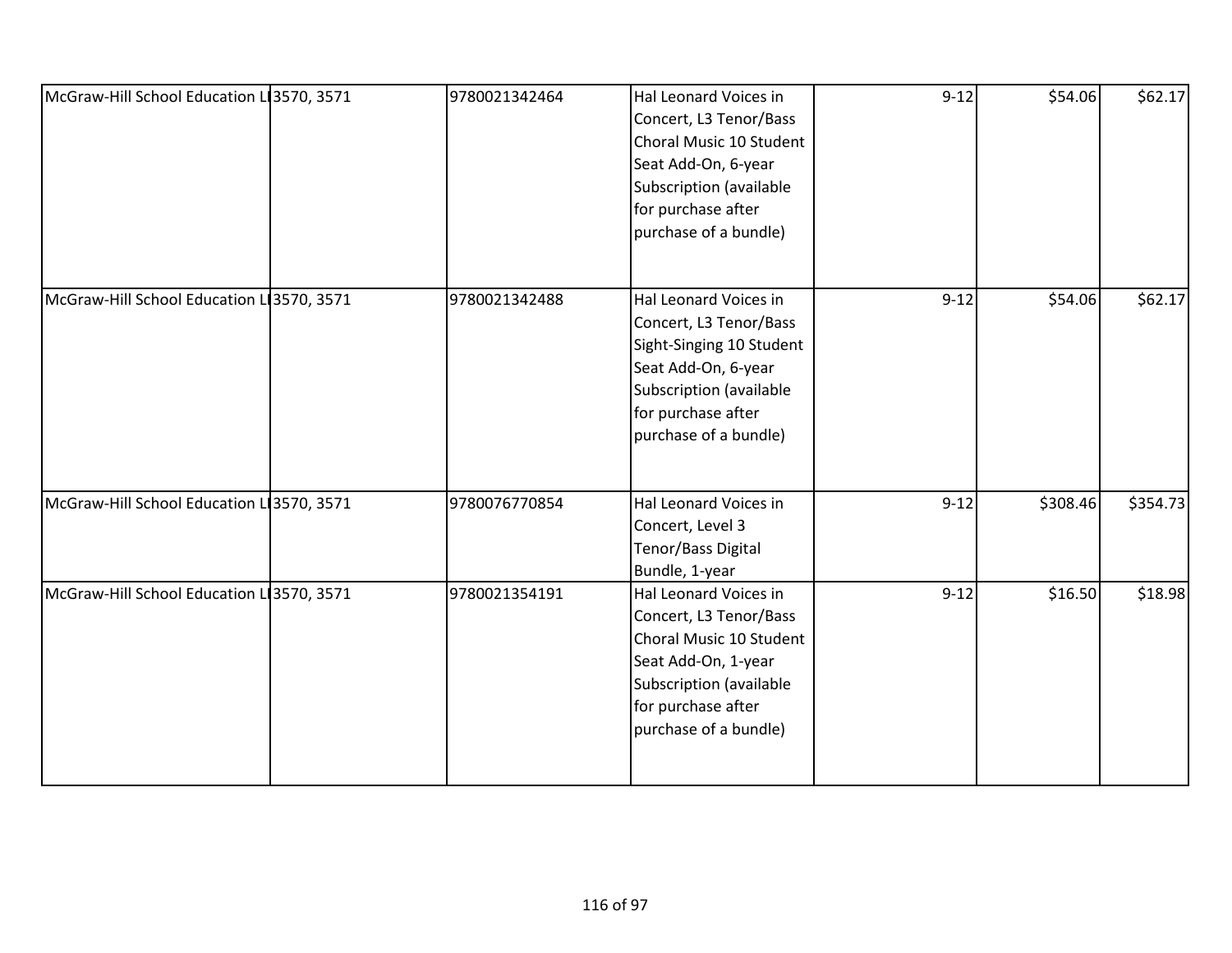| McGraw-Hill School Education L 3570, 3571 | 9780021336883 | Hal Leonard Voices in<br>Concert, L3 Tenor/Bass<br>Sight-Singing 10 Student<br>Seat Add-On, 1-year<br>Subscription (available<br>for purchase after<br>purchase of a bundle) | $9 - 12$ | \$16.50    | \$18.98    |
|-------------------------------------------|---------------|------------------------------------------------------------------------------------------------------------------------------------------------------------------------------|----------|------------|------------|
| McGraw-Hill School Education L 3570, 3571 | 9780076776085 | Hal Leonard Voices in<br>Concert, Level 3<br>Tenor/Bass Choral Music<br><b>Book</b>                                                                                          | $9 - 12$ | \$26.70    | \$30.71    |
| McGraw-Hill School Education L 3570, 3571 | 9780076784691 | Hal Leonard Voices in<br>Concert, Level 3<br>Tenor/Bass Sight-Singing<br><b>Book</b>                                                                                         | $9 - 12$ | \$24.51    | \$28.19    |
| McGraw-Hill School Education L 3570, 3571 | 9780076778133 | Hal Leonard Voices in<br>Concert, Level 3<br>Tenor/Bass Piano<br><b>Accompaniment Book</b>                                                                                   | $9 - 12$ | \$32.04    | \$36.85    |
| McGraw-Hill School Education L 3570, 3571 | 9780021364930 | Hal Leonard Voices in<br>Concert, Level 3 Mixed<br>Digital Bundle, 6-year                                                                                                    | $9 - 12$ | \$1,026.00 | \$1,179.90 |
| McGraw-Hill School Education L 3570, 3571 | 9780021420148 | Hal Leonard Voices in<br>Concert, L3 Mixed Choral<br>Music 10 Student Seat<br>Add-On, 6-year<br>Subscription (available<br>for purchase after<br>purchase of a bundle)       | $9 - 12$ | \$54.93    | \$63.17    |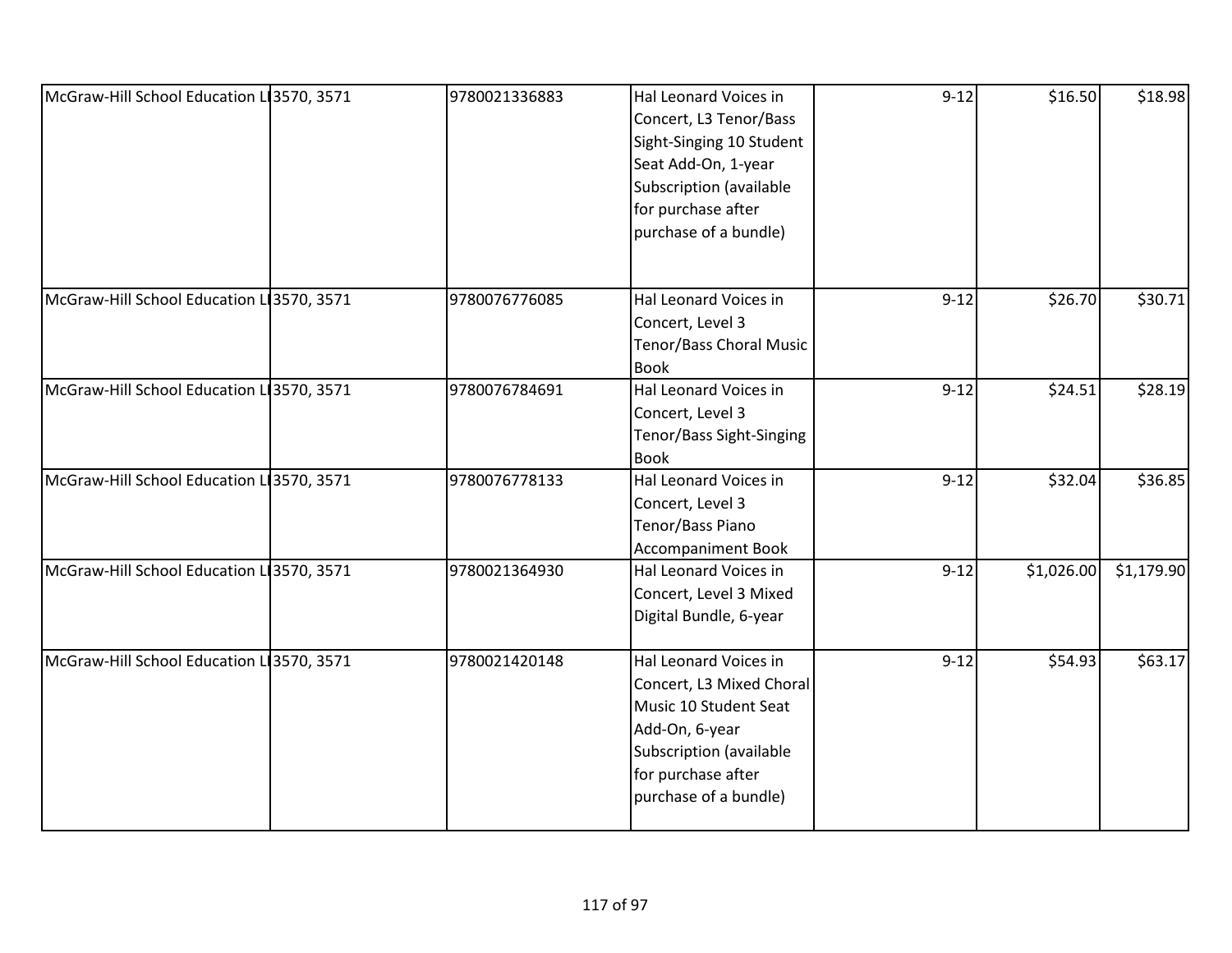| McGraw-Hill School Education L 3570, 3571 | 9780021421701 | Hal Leonard Voices in<br>Concert, L3 Mixed Sight-<br>Singing 10 Student Seat<br>Add-On, 6-year<br>Subscription (available<br>for purchase after<br>purchase of a bundle) | $9 - 12$ | \$54.93  | \$63.17  |
|-------------------------------------------|---------------|--------------------------------------------------------------------------------------------------------------------------------------------------------------------------|----------|----------|----------|
| McGraw-Hill School Education LI3570, 3571 | 9780076779260 | Hal Leonard Voices in<br>Concert, Level 3 Mixed<br>Digital Bundle, 1-year                                                                                                | $9 - 12$ | \$313.20 | \$360.18 |
| McGraw-Hill School Education L 3570, 3571 | 9780021455218 | Hal Leonard Voices in<br>Concert, L3 Mixed Choral<br>Music 10 Student Seat<br>Add-On, 1-year<br>Subscription (available<br>for purchase after<br>purchase of a bundle)   | $9 - 12$ | \$16.77  | \$19.29  |
| McGraw-Hill School Education L 3570, 3571 | 9780021339402 | Hal Leonard Voices in<br>Concert, L3 Mixed Sight-<br>Singing 10 Student Seat<br>Add-On, 1-year<br>Subscription (available<br>for purchase after<br>purchase of a bundle) | $9 - 12$ | \$16.77  | \$19.29  |
| McGraw-Hill School Education L 3570, 3571 | 9780076769544 | Hal Leonard Voices in<br>Concert, Level 3 Mixed<br><b>Choral Music Book</b>                                                                                              | $9 - 12$ | \$26.70  | \$30.71  |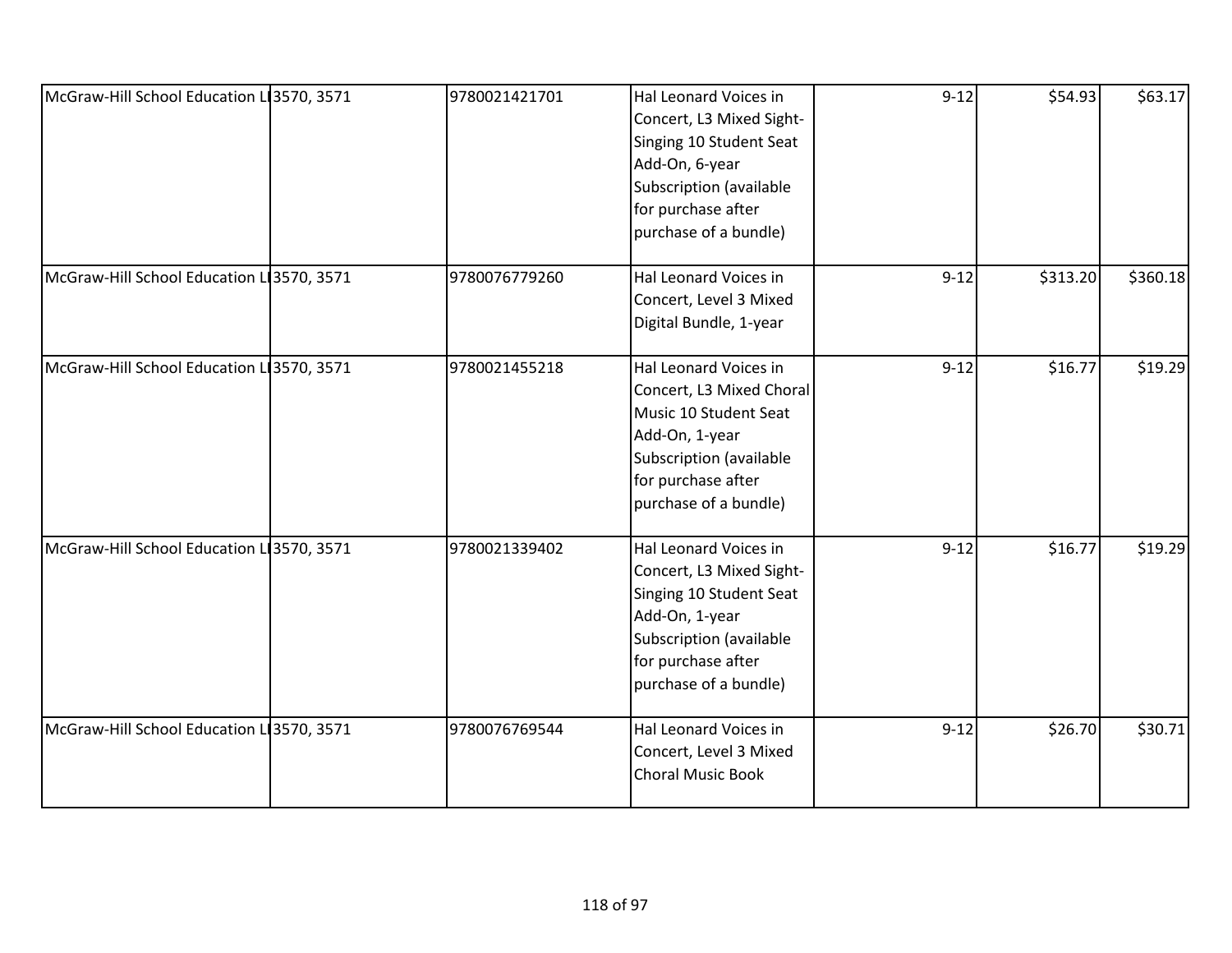| McGraw-Hill School Education L 3570, 3571 | 9780076795130 | Hal Leonard Voices in<br>Concert, Level 3 Mixed<br><b>Sight-Singing Book</b>                                                                                            | $9 - 12$  | \$24.51    | \$28.19    |
|-------------------------------------------|---------------|-------------------------------------------------------------------------------------------------------------------------------------------------------------------------|-----------|------------|------------|
| McGraw-Hill School Education L 3570, 3571 | 9780076801695 | Hal Leonard Voices in<br>Concert, Level 3 Mixed<br>Piano Accompaniment<br><b>Book</b>                                                                                   | $9 - 12$  | \$32.04    | \$36.85    |
| McGraw-Hill School Education L 3572, 3573 | 9780021369195 | Hal Leonard Voices in<br>Concert, Level 4 Treble<br>Hybrid Bundle, 6-year                                                                                               | $11 - 12$ | \$1,683.90 | \$1,936.49 |
| McGraw-Hill School Education L 3572, 3573 | 9780078985508 | Music Studio<br>Marketplace, Hal<br>Leonard Levels 3-4:<br><b>Treble Concert Choral</b><br>Music, 6-year Hybrid<br><b>Bundle subscription</b>                           | $11 - 12$ | \$262.65   | \$302.05   |
| McGraw-Hill School Education L 3572, 3573 | 9780021364954 | Hal Leonard Voices in<br>Concert, Level 4 Treble<br>Digital Bundle, 6-year                                                                                              | $11 - 12$ | \$1,010.34 | \$1,161.89 |
| McGraw-Hill School Education L13572, 3573 | 9780021417933 | Hal Leonard Voices in<br>Concert, L4 Treble Choral<br>Music 10 Student Seat<br>Add-On, 6-year<br>Subscription (available<br>for purchase after<br>purchase of a bundle) | $11 - 12$ | \$54.06    | \$62.17    |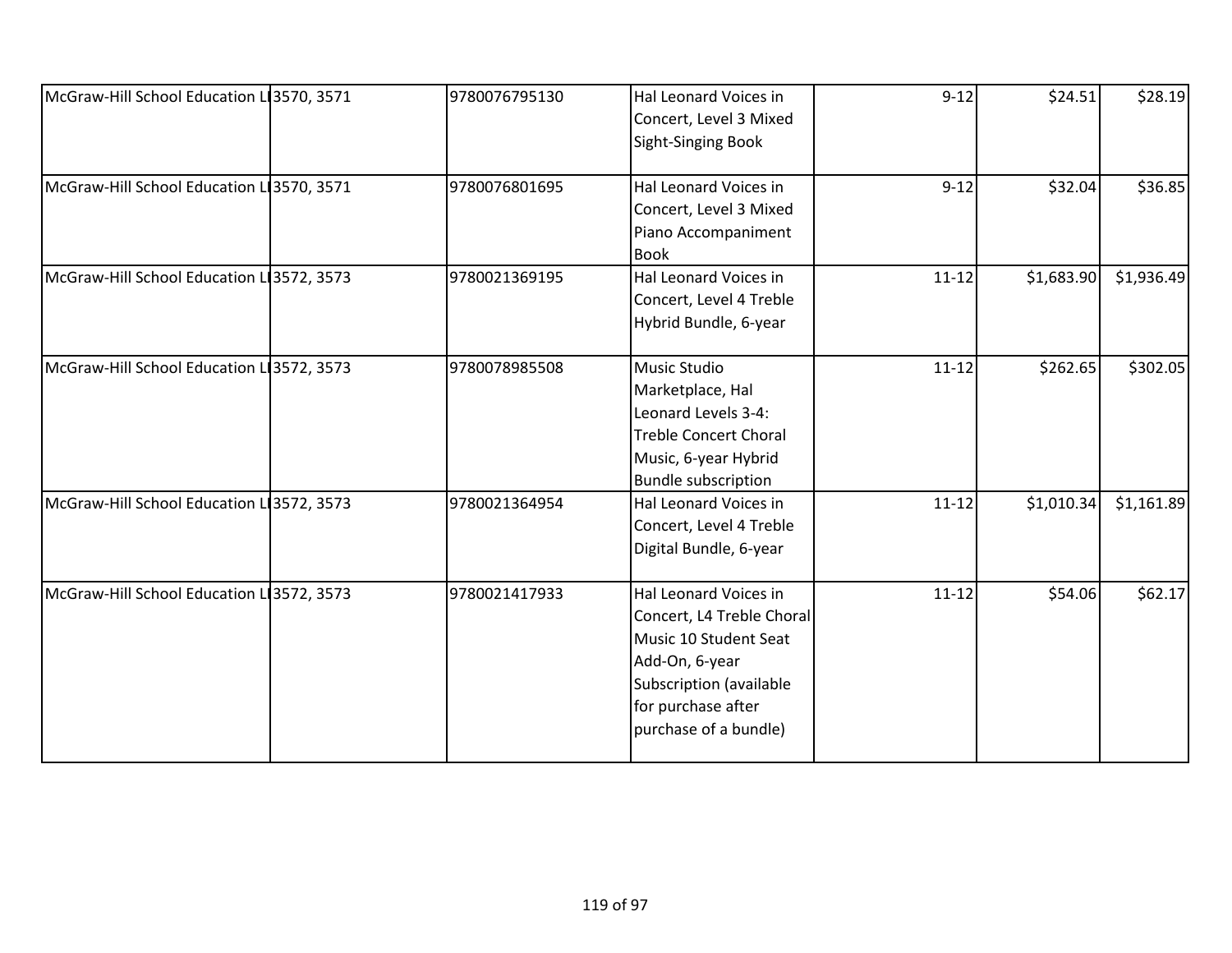| McGraw-Hill School Education L 3572, 3573 | 9780021418008 | Hal Leonard Voices in<br>Concert, L4 Treble Sight-<br>Singing 10 Student Seat<br>Add-On, 6-year<br>Subscription (available<br>for purchase after<br>purchase of a bundle) | $11 - 12$ | \$54.06  | \$62.17  |
|-------------------------------------------|---------------|---------------------------------------------------------------------------------------------------------------------------------------------------------------------------|-----------|----------|----------|
| McGraw-Hill School Education L 3572, 3573 | 9780076794942 | Hal Leonard Voices in<br>Concert, Level 4 Treble<br>Digital Bundle, 1-year                                                                                                | $11 - 12$ | \$308.46 | \$354.73 |
| McGraw-Hill School Education L 3572, 3573 | 9780021463558 | Hal Leonard Voices in<br>Concert, L4 Treble Choral<br>Music 10 Student Seat<br>Add-On, 1-year<br>Subscription (available<br>for purchase after<br>purchase of a bundle)   | $11 - 12$ | \$16.50  | \$18.98  |
| McGraw-Hill School Education L 3572, 3573 | 9780021415281 | Hal Leonard Voices in<br>Concert, L4 Treble Sight-<br>Singing 10 Student Seat<br>Add-On                                                                                   | $11 - 12$ | \$16.50  | \$18.98  |
| McGraw-Hill School Education L 3572, 3573 | 9780076802319 | Hal Leonard Voices in<br>Concert, Level 4 Treble<br>Choral Music Book                                                                                                     | $11 - 12$ | \$26.70  | \$30.71  |
| McGraw-Hill School Education L 3572, 3573 | 9780076778317 | Hal Leonard Voices in<br>Concert, Level 4 Treble<br><b>Sight-Singing Book</b>                                                                                             | $11 - 12$ | \$24.51  | \$28.19  |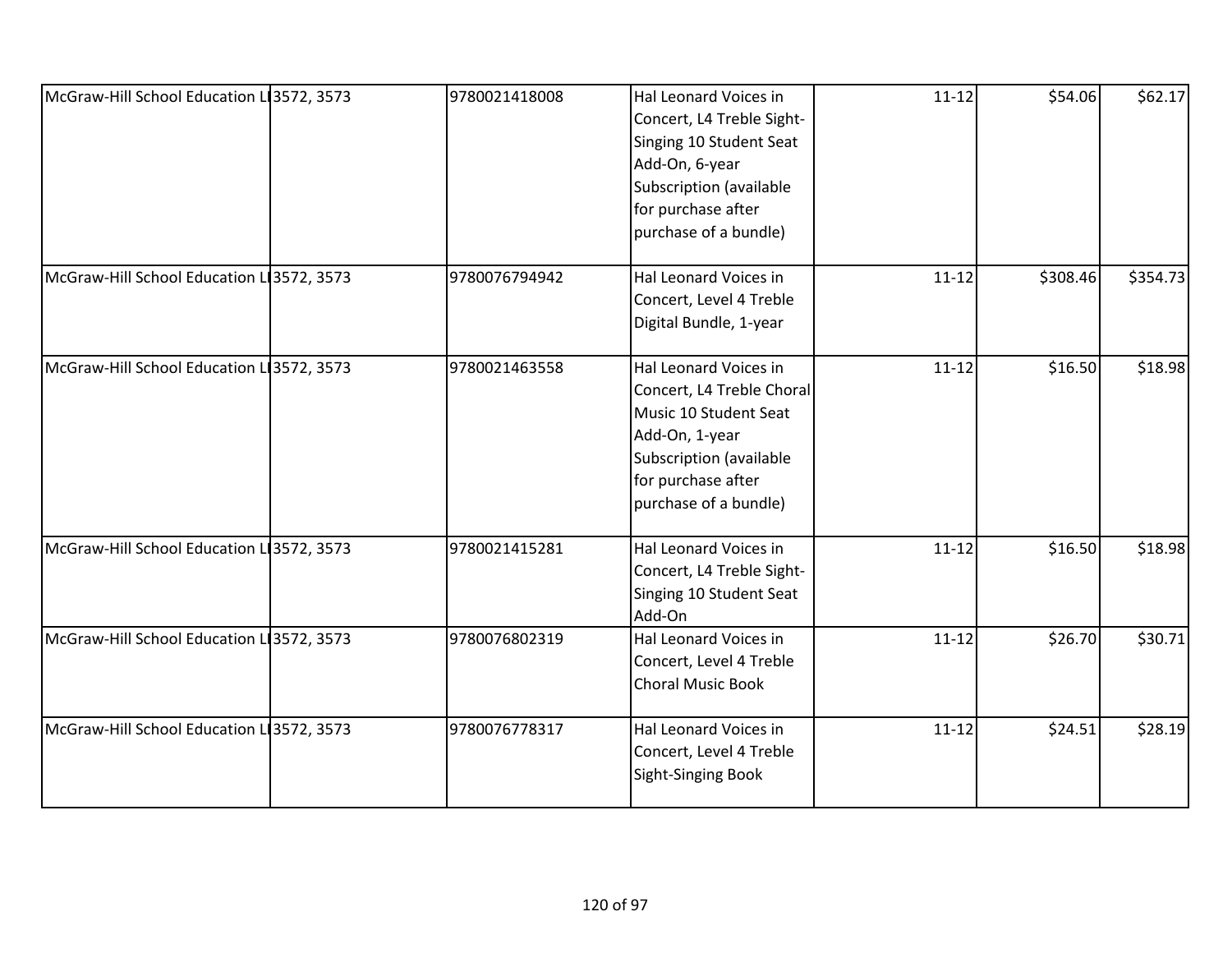| McGraw-Hill School Education L13572, 3573 | 9780076792191 | Hal Leonard Voices in         | $11 - 12$ | \$32.04    | \$36.85    |
|-------------------------------------------|---------------|-------------------------------|-----------|------------|------------|
|                                           |               | Concert, Level 4 Treble       |           |            |            |
|                                           |               | Piano Accompaniment           |           |            |            |
|                                           |               | <b>Book</b>                   |           |            |            |
| McGraw-Hill School Education L13572, 3573 | 9780021416950 | Hal Leonard Voices in         | $11 - 12$ | \$1,710.06 | \$1,966.57 |
|                                           |               | Concert, Level 4 Mixed        |           |            |            |
|                                           |               | Hybrid Bundle, 6-year         |           |            |            |
| McGraw-Hill School Education L 3572, 3573 | 9780021364978 | Hal Leonard Voices in         | $11 - 12$ | \$1,026.00 | \$1,179.90 |
|                                           |               | Concert, Level 4 Mixed        |           |            |            |
|                                           |               | Digital Bundle, 6-year        |           |            |            |
|                                           |               |                               |           |            |            |
| McGraw-Hill School Education L13572, 3573 | 9780021390946 | Hal Leonard Voices in         | $11 - 12$ | \$54.93    | \$63.17    |
|                                           |               | Concert, Level 4 Mixed        |           |            |            |
|                                           |               | <b>Student Course, Grades</b> |           |            |            |
|                                           |               | 11-12, 6-year                 |           |            |            |
| McGraw-Hill School Education L13572, 3573 | 9780021336944 | Hal Leonard Voices in         | $11 - 12$ | \$54.93    | \$63.17    |
|                                           |               | Concert, L4 Mixed Sight-      |           |            |            |
|                                           |               | Singing 10 Student Seat       |           |            |            |
|                                           |               | Add-On, 6-year                |           |            |            |
|                                           |               | Subscription (available       |           |            |            |
|                                           |               | for purchase after            |           |            |            |
|                                           |               | purchase of a bundle)         |           |            |            |
|                                           |               |                               |           |            |            |
| McGraw-Hill School Education L13572, 3573 | 9780076795277 | Hal Leonard Voices in         | $11 - 12$ | \$313.20   | \$360.18   |
|                                           |               | Concert, Level 4 Mixed        |           |            |            |
|                                           |               | Digital Bundle, 1-year        |           |            |            |
|                                           |               |                               |           |            |            |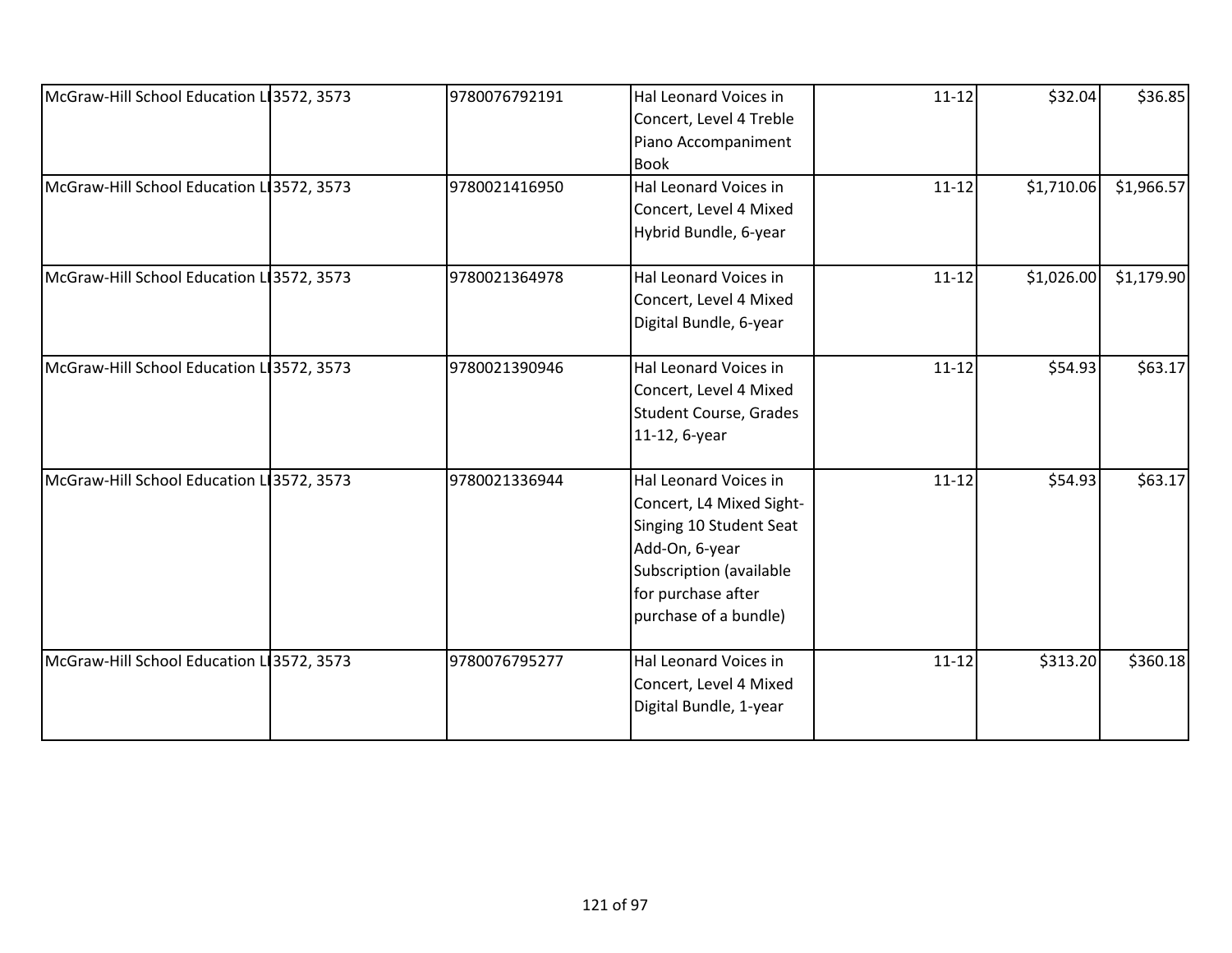| McGraw-Hill School Education L 3572, 3573 | 9780021463114 | Hal Leonard Voices in     | $11 - 12$ | \$16.77    | \$19.29    |
|-------------------------------------------|---------------|---------------------------|-----------|------------|------------|
|                                           |               | Concert, L4 Mixed Choral  |           |            |            |
|                                           |               | Music 10 Student Seat     |           |            |            |
|                                           |               |                           |           |            |            |
|                                           |               | Add-On, 1-year            |           |            |            |
|                                           |               | Subscription (available   |           |            |            |
|                                           |               | for purchase after        |           |            |            |
|                                           |               | purchase of a bundle)     |           |            |            |
| McGraw-Hill School Education L 3572, 3573 | 9780021416141 | Hal Leonard Voices in     | $11 - 12$ | \$16.77    | \$19.29    |
|                                           |               | Concert, L4 Mixed Sight-  |           |            |            |
|                                           |               | Singing 10 Student Seat   |           |            |            |
|                                           |               | Add-On, 1-year            |           |            |            |
|                                           |               | Subscription (available   |           |            |            |
|                                           |               | for purchase after        |           |            |            |
|                                           |               | purchase of a bundle)     |           |            |            |
|                                           |               |                           |           |            |            |
| McGraw-Hill School Education L 3572, 3573 | 9780076766963 | Hal Leonard Voices in     | $11 - 12$ | \$26.70    | \$30.71    |
|                                           |               | Concert, Level 4 Mixed    |           |            |            |
|                                           |               | <b>Choral Music Book</b>  |           |            |            |
| McGraw-Hill School Education L 3572, 3573 | 9780076773312 | Hal Leonard Voices in     | $11 - 12$ | \$24.51    | \$28.19    |
|                                           |               | Concert, Level 4 Mixed    |           |            |            |
|                                           |               | <b>Sight-Singing Book</b> |           |            |            |
|                                           |               |                           |           |            |            |
| McGraw-Hill School Education L 3572, 3573 | 9780076793532 | Hal Leonard Voices in     | $11 - 12$ | \$32.04    | \$36.85    |
|                                           |               | Concert, Level 4 Mixed    |           |            |            |
|                                           |               | Piano Accompaniment       |           |            |            |
|                                           |               | <b>Book</b>               |           |            |            |
| McGraw-Hill School Education L 3505       | 9780021409358 | Music Its Role, Grades 9- | 12        | \$1,780.89 | \$2,048.02 |
|                                           |               | 12 Digital Bundle, 6-Year |           |            |            |
|                                           |               |                           |           |            |            |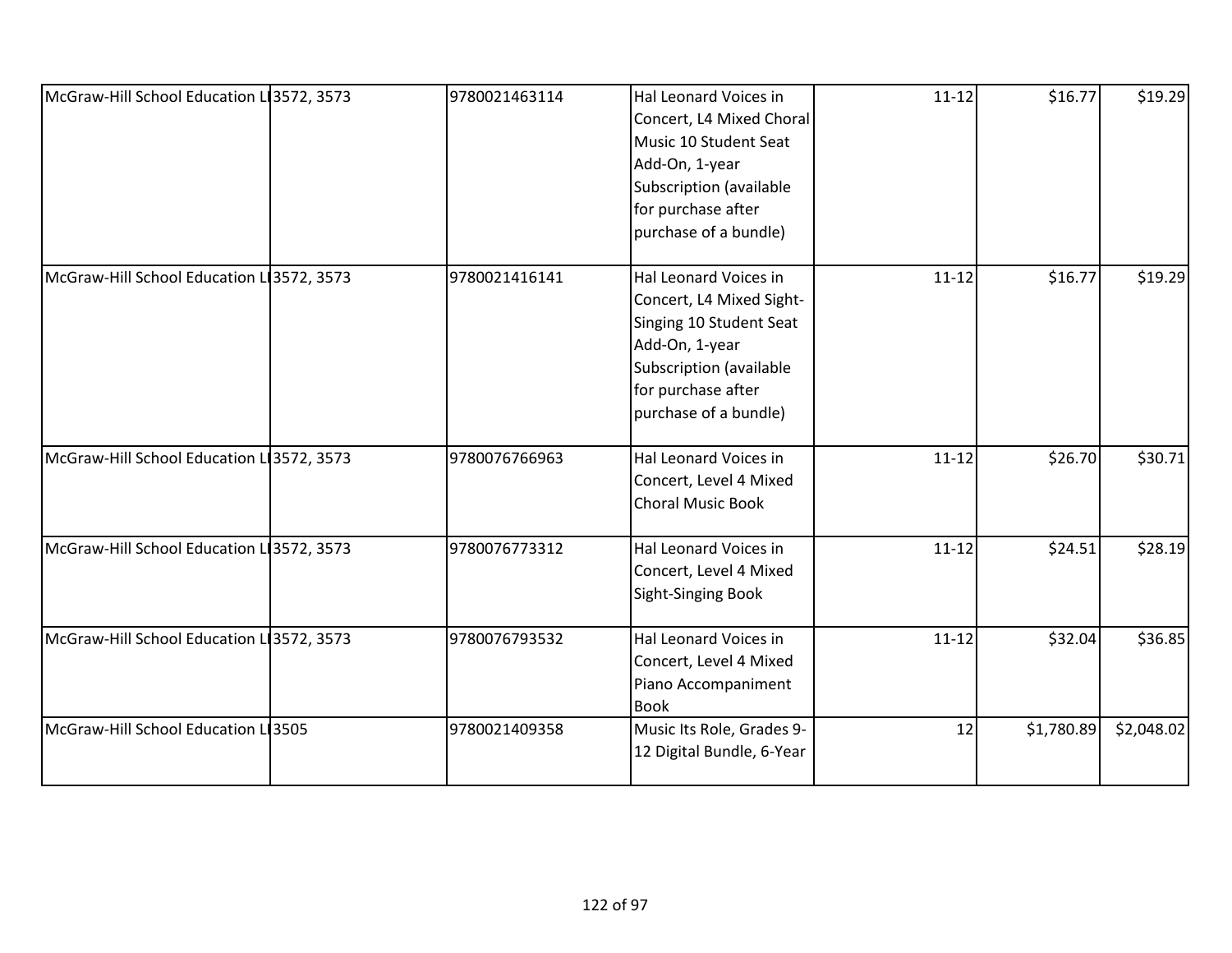| McGraw-Hill School Education L 3505                                 | 9780021412839 | Music Its Role, Grades 9-<br>12 Ten Student Seat Add-<br>On, 6-Year Subscription<br>(available for purchase<br>after purchase of a<br>bundle) | 12      | \$106.53 | \$122.51 |
|---------------------------------------------------------------------|---------------|-----------------------------------------------------------------------------------------------------------------------------------------------|---------|----------|----------|
| McGraw-Hill School Education L 3505                                 | 9780021456819 | Music Its Role, Grades 9-<br>12 Digital Bundle, 1-Year                                                                                        | 12      | \$543.63 | \$625.17 |
| McGraw-Hill School Education LI3505                                 | 9780021321421 | Music Its Role, Grades 9-<br>12 Ten Student Seat Add-<br>On, 1-Year Subscription<br>(available for purchase<br>after purchase of a<br>bundle) | 12      | \$32.55  | \$37.43  |
| McGraw-Hill School Education L 0092, 0192, 0292, 0392 9780076782543 |               | <b>Music Studio</b><br>Marketplace, First We<br>Sing   Songbook 1,<br>Grades PreK-3, 6-year<br>subscription                                   | $K-3$   | \$80.34  | \$92.39  |
| McGraw-Hill School Education L10292, 0392                           | 9780076782482 | <b>Music Studio</b><br>Marketplace, Celebrating<br>Our American Heritage,<br>Grades 2-3, 6-year<br>subscription                               | $2 - 3$ | \$80.34  | \$92.39  |
| McGraw-Hill School Education L 0092, 0192                           | 9780076782475 | Music Studio<br>Marketplace, Celebrating<br>Our American Heritage,<br>Grades PreK-1, 6-year<br>subscription                                   | $K-1$   | \$80.34  | \$92.39  |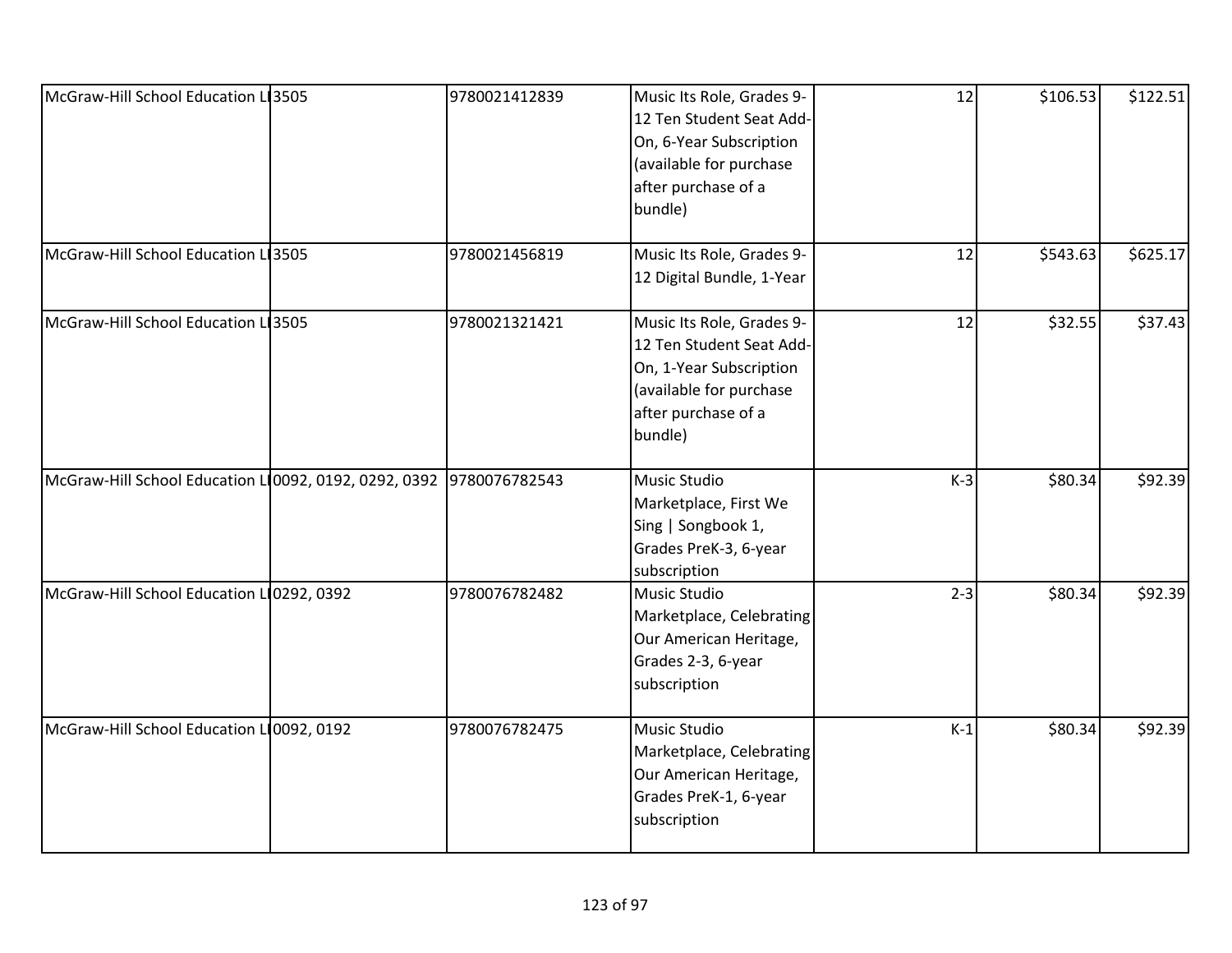| McGraw-Hill School Education L 0492, 0592                           | 9780076782499 | Music Studio                   | $4 - 5$ | \$80.34 | \$92.39 |
|---------------------------------------------------------------------|---------------|--------------------------------|---------|---------|---------|
|                                                                     |               | Marketplace, Celebrating       |         |         |         |
|                                                                     |               | Our American Heritage,         |         |         |         |
|                                                                     |               | Grades 4-5, 6-year             |         |         |         |
|                                                                     |               |                                |         |         |         |
|                                                                     |               | subscription                   |         |         |         |
| McGraw-Hill School Education LO092, 0192, 0292, 0392, 9780076675272 |               | Music Studio                   | $K-4$   | \$80.34 | \$92.39 |
|                                                                     |               | Marketplace, Grades K-4,       |         |         |         |
|                                                                     |               | Learning Music Through         |         |         |         |
|                                                                     |               | Movement, 6-Year               |         |         |         |
|                                                                     |               | Subscription                   |         |         |         |
| McGraw-Hill School Education LO592, 0692, 0792, 0891                | 9780076673490 | Music Studio                   | $K-8$   | \$80.34 | \$92.39 |
|                                                                     |               | Marketplace, Grades 5-8,       |         |         |         |
|                                                                     |               | Learning Music Through         |         |         |         |
|                                                                     |               | Movement, 6-Year               |         |         |         |
|                                                                     |               | Subscription                   |         |         |         |
| McGraw-Hill School Education LO092, 0192, 0292, 0392 9780076782505  |               | <b>Music Studio</b>            | $K-3$   | \$80.34 | \$92.39 |
|                                                                     |               | Marketplace, Celebrating       |         |         |         |
|                                                                     |               | Our Spanish Heritage,          |         |         |         |
|                                                                     |               | Primary, Grades PreK-3,        |         |         |         |
|                                                                     |               | 6-year subscription            |         |         |         |
|                                                                     |               |                                |         |         |         |
| McGraw-Hill School Education L 0392, 0492, 0592, 0692               | 9780076675265 | Music Studio                   | $3 - 6$ | \$80.34 | \$92.39 |
|                                                                     |               | Marketplace, Grades 3-6,       |         |         |         |
|                                                                     |               | <b>Celebrating Our Spanish</b> |         |         |         |
|                                                                     |               | Heritage (Intermediate),       |         |         |         |
|                                                                     |               | 6-Year Subscription            |         |         |         |
| McGraw-Hill School Education L10392, 0492, 0592                     | 9780076782536 | <b>Music Studio</b>            | $3 - 5$ | \$80.34 | \$92.39 |
|                                                                     |               | Marketplace, Festival of       |         |         |         |
|                                                                     |               | Caribbean Music, Grades        |         |         |         |
|                                                                     |               | 3-5, 6-year subscription       |         |         |         |
|                                                                     |               |                                |         |         |         |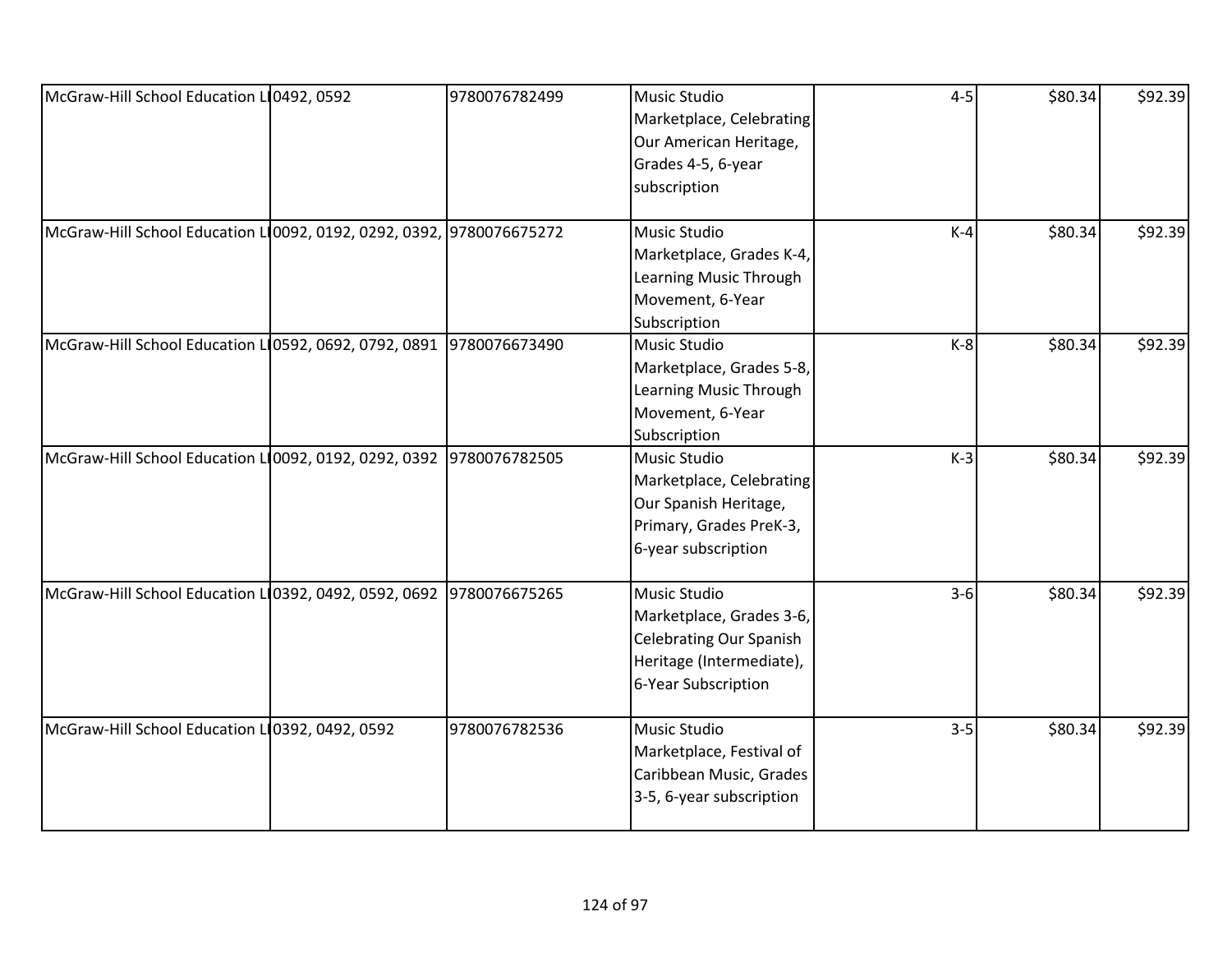| McGraw-Hill School Education LO092, 0192, 0292, 0392 9780076673520   |  | Music Studio              | $K-3$   | \$80.34 | \$92.39 |
|----------------------------------------------------------------------|--|---------------------------|---------|---------|---------|
|                                                                      |  | Marketplace, Grades       |         |         |         |
|                                                                      |  | PreK-3, -Fiesta de        |         |         |         |
|                                                                      |  | conciones! (Primary), 6-  |         |         |         |
|                                                                      |  | <b>Year Subscription</b>  |         |         |         |
| McGraw-Hill School Education L10392, 0492, 0592, 0692 9780076673506  |  | Music Studio              | $3-6$   | \$80.34 | \$92.39 |
|                                                                      |  | Marketplace, Grades 3-6,  |         |         |         |
|                                                                      |  | -Fiesta de conciones!     |         |         |         |
|                                                                      |  | (Intermediate), 6-Year    |         |         |         |
|                                                                      |  | Subscription              |         |         |         |
|                                                                      |  |                           |         |         |         |
| McGraw-Hill School Education L10092, 0192, 0292, 0392, 9780076673476 |  | Music Studio              | $K-12$  | \$80.34 | \$92.39 |
|                                                                      |  | Marketplace, Grades K-    |         |         |         |
|                                                                      |  | 12, It's a Musical World  |         |         |         |
|                                                                      |  | Multicultural Collection, |         |         |         |
|                                                                      |  | 6-Year Subscription       |         |         |         |
|                                                                      |  |                           |         |         |         |
| McGraw-Hill School Education L10392, 0492, 0592, 0692, 9780076673629 |  | Music Studio              | $3 - 8$ | \$80.34 | \$92.39 |
|                                                                      |  | Marketplace, Grades 3-8,  |         |         |         |
|                                                                      |  | Music of Our World        |         |         |         |
|                                                                      |  | Mexico, 6-Year            |         |         |         |
|                                                                      |  | Subscription              |         |         |         |
| McGraw-Hill School Education L10392, 0492, 0592, 0692 9780076782529  |  | Music Studio              | $3-6$   | \$80.34 | \$92.39 |
|                                                                      |  | Marketplace, Celebrating  |         |         |         |
|                                                                      |  | Our American Heritage     |         |         |         |
|                                                                      |  | Christmas Songs,          |         |         |         |
|                                                                      |  | Intermediate, Grades 3-   |         |         |         |
|                                                                      |  | 6, 6-year subscription    |         |         |         |
|                                                                      |  |                           |         |         |         |
|                                                                      |  |                           |         |         |         |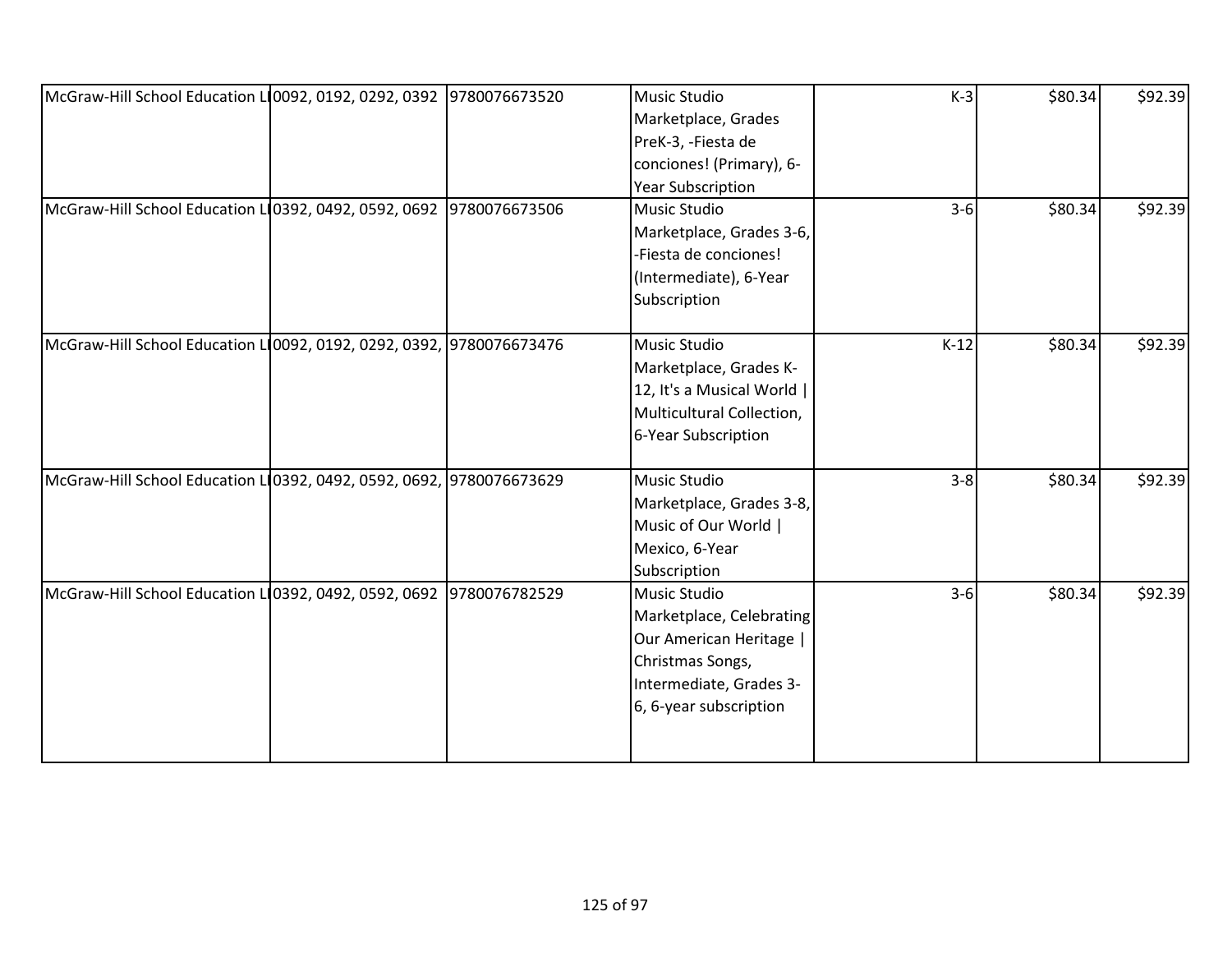| McGraw-Hill School Education LO092, 0192, 0292, 0392 9780076782512   | Music Studio               | $K-3$   | \$80.34 | \$92.39 |
|----------------------------------------------------------------------|----------------------------|---------|---------|---------|
|                                                                      | Marketplace, Celebrating   |         |         |         |
|                                                                      | Our American Heritage,     |         |         |         |
|                                                                      | Christmas Songs,           |         |         |         |
|                                                                      | Primary, Grades PreK-3,    |         |         |         |
|                                                                      | 6-year subscription        |         |         |         |
|                                                                      |                            |         |         |         |
| McGraw-Hill School Education L10092, 0192, 0292, 0392, 9780076673544 | Music Studio               | $K-4$   | \$80.34 | \$92.39 |
|                                                                      | Marketplace, Grades K-4,   |         |         |         |
|                                                                      | <b>Celebrating Our</b>     |         |         |         |
|                                                                      | American Heritage          |         |         |         |
|                                                                      | Seasonal Songs, 6-Year     |         |         |         |
|                                                                      | Subscription               |         |         |         |
| McGraw-Hill School Education L10092, 0192, 0292, 0392, 9780076673452 | Music Studio               | $K-12$  | \$80.34 | \$92.39 |
|                                                                      | Marketplace, Grades K-     |         |         |         |
|                                                                      | 12, God Bless America      |         |         |         |
|                                                                      | Patriotic Collection, 6-   |         |         |         |
|                                                                      | <b>Year Subscription</b>   |         |         |         |
|                                                                      |                            |         |         |         |
| McGraw-Hill School Education L10092, 0192, 0292, 0392, 9780076675289 | Music Studio               | $K-8$   | \$80.34 | \$92.39 |
|                                                                      | Marketplace, Grades K-8,   |         |         |         |
|                                                                      | Let's All Sing   Halloween |         |         |         |
|                                                                      | Songs, 6-Year              |         |         |         |
|                                                                      | Subscription               |         |         |         |
| McGraw-Hill School Education LO092, 0192, 0292, 0392, 9780076675296  | Music Studio               | $K-8$   | \$80.34 | \$92.39 |
|                                                                      | Marketplace, Grades K-8,   |         |         |         |
|                                                                      | Let's All Sing   Holiday   |         |         |         |
|                                                                      | Songs, 6-Year              |         |         |         |
|                                                                      | Subscription               |         |         |         |
| McGraw-Hill School Education L10392, 0492, 0592, 0692, 9780076673643 | Music Studio               | $3 - 8$ | \$80.34 | \$92.39 |
|                                                                      | Marketplace, Grades 3-8,   |         |         |         |
|                                                                      | Music Rocks!, 6-Year       |         |         |         |
|                                                                      | Subscription               |         |         |         |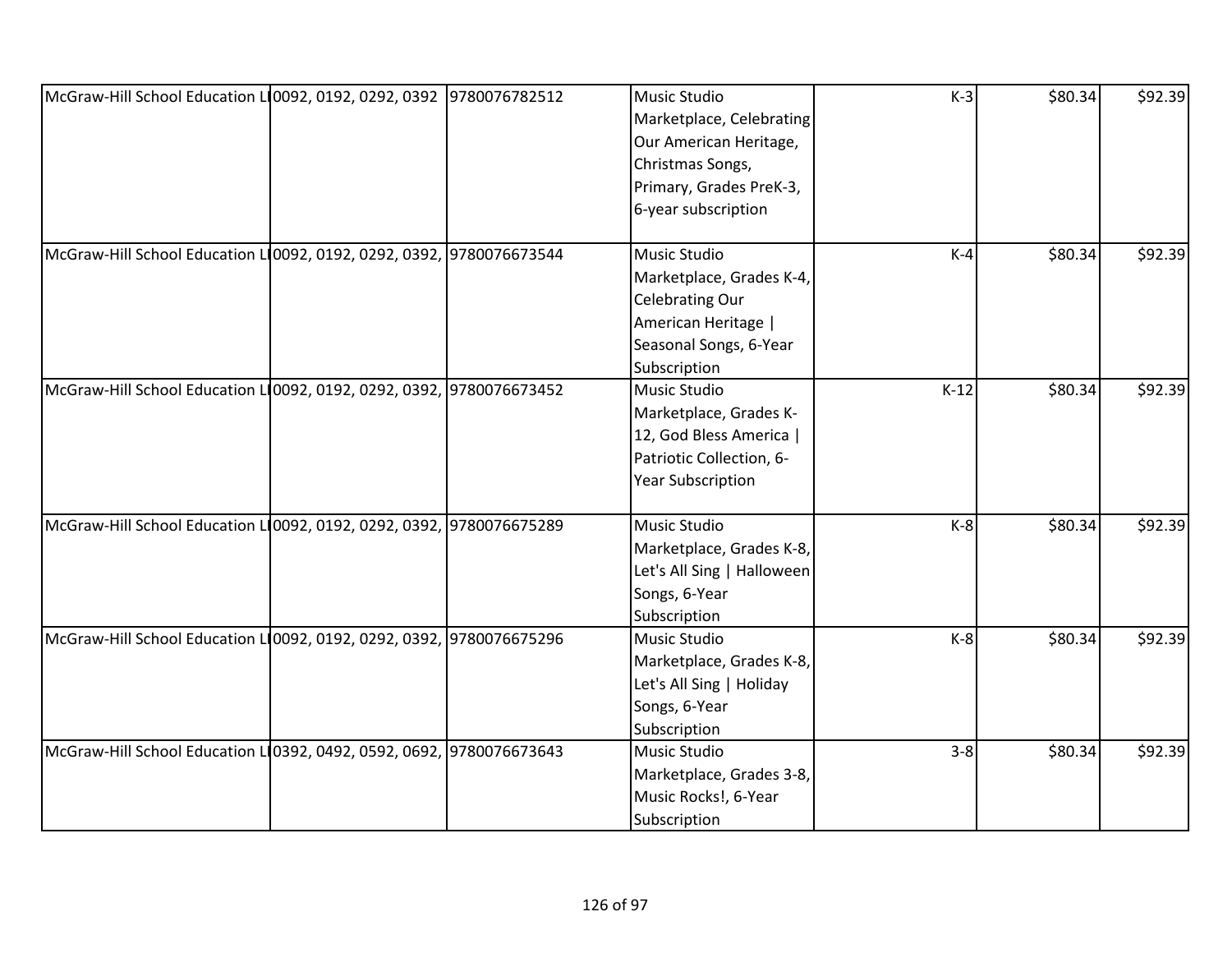| McGraw-Hill School Education L10392, 0492, 0592, 0692, 9780076673667 | Music Studio               | $3 - 8$  | \$80.34 | \$92.39 |
|----------------------------------------------------------------------|----------------------------|----------|---------|---------|
|                                                                      | Marketplace, Grades 3-8,   |          |         |         |
|                                                                      | Patriotic Partners, 6-Year |          |         |         |
|                                                                      | Subscription               |          |         |         |
| McGraw-Hill School Education L10492, 0592, 0692, 0792, 9780076673575 | Music Studio               | $4 - 12$ | \$80.34 | \$92.39 |
|                                                                      | Marketplace, Grades 4 -    |          |         |         |
|                                                                      | 12, Let's All Sing   Songs |          |         |         |
|                                                                      | from the 50's, 6-Year      |          |         |         |
|                                                                      | Subscription               |          |         |         |
| McGraw-Hill School Education L10492, 0592, 0692, 0792, 9780076675319 | Music Studio               | $4 - 12$ | \$80.34 | \$92.39 |
|                                                                      | Marketplace, Grades 4 -    |          |         |         |
|                                                                      | 12, Let's All Sing   Songs |          |         |         |
|                                                                      | from Frozen, 6-Year        |          |         |         |
|                                                                      | Subscription               |          |         |         |
| McGraw-Hill School Education L10492, 0592, 0692, 0792, 9780076673568 | Music Studio               | $4 - 12$ | \$80.34 | \$92.39 |
|                                                                      | Marketplace, Grades 4 -    |          |         |         |
|                                                                      | 12, Let's All Sing   Songs |          |         |         |
|                                                                      | from Glee, 6-Year          |          |         |         |
|                                                                      | Subscription               |          |         |         |
| McGraw-Hill School Education L10492, 0592, 0692, 0792, 9780076675302 | Music Studio               | $4 - 12$ | \$80.34 | \$92.39 |
|                                                                      | Marketplace, Grades 4-     |          |         |         |
|                                                                      | 12, Let's All Sing   Pop   |          |         |         |
|                                                                      | Songs, 6-Year              |          |         |         |
|                                                                      | Subscription               |          |         |         |
| McGraw-Hill School Education L10492, 0592, 0692, 0792, 9780076673599 | Music Studio               | $4 - 12$ | \$80.34 | \$92.39 |
|                                                                      | Marketplace, Grades 4 -    |          |         |         |
|                                                                      | 12, Let's All Sing   Songs |          |         |         |
|                                                                      | from Wicked, 6-Year        |          |         |         |
|                                                                      | Subscription               |          |         |         |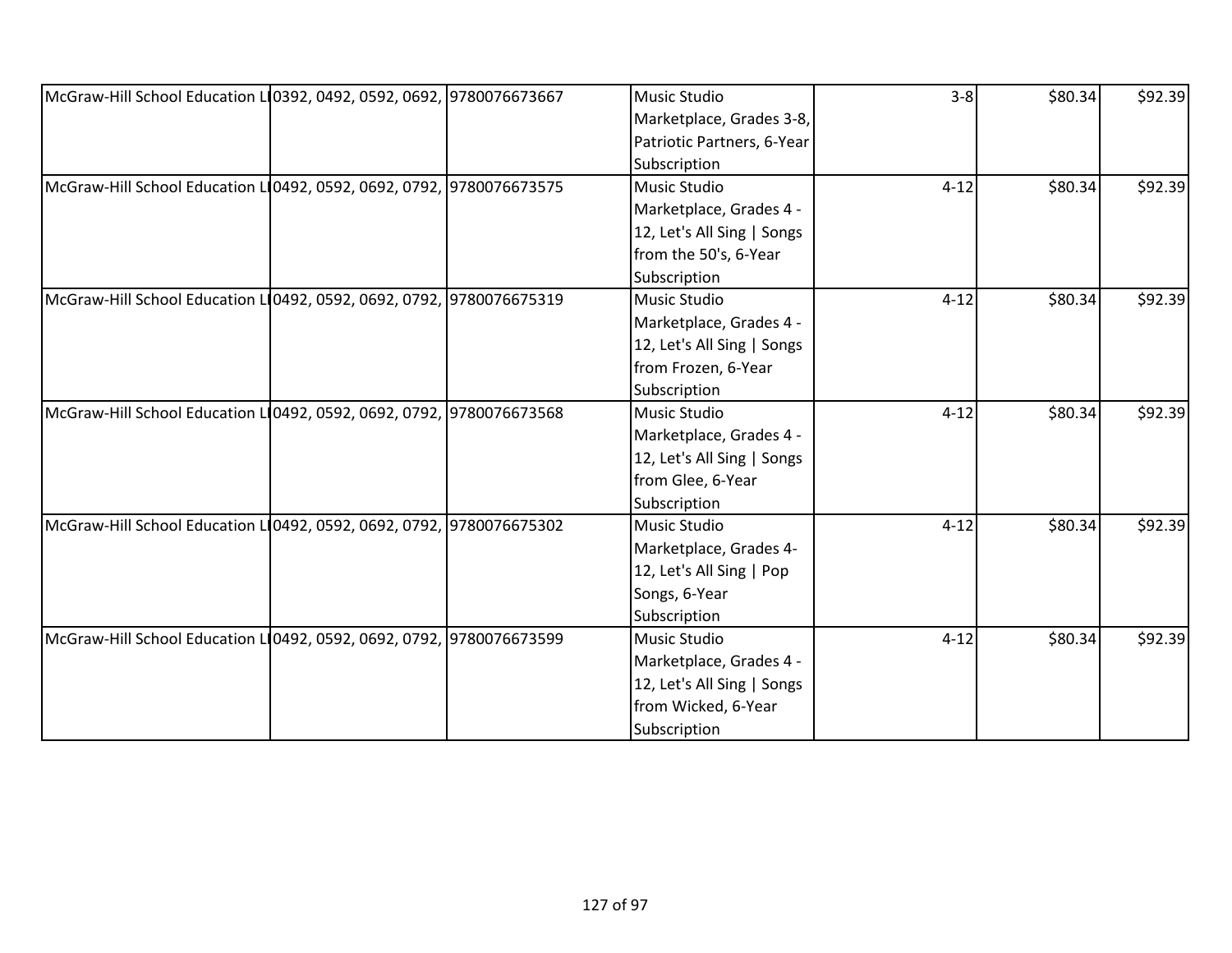| McGraw-Hill School Education L10692, 0792, 0892 | 9780078985539 | Music Studio                 | $6-8$ | \$80.34  | \$92.39  |
|-------------------------------------------------|---------------|------------------------------|-------|----------|----------|
|                                                 |               | Marketplace, Celebrating     |       |          |          |
|                                                 |               | Our American Heritage,       |       |          |          |
|                                                 |               | Part Songs, Grades 6-8, 6-   |       |          |          |
|                                                 |               | year digital subscription    |       |          |          |
|                                                 |               | bundle                       |       |          |          |
|                                                 |               |                              |       |          |          |
| McGraw-Hill School Education L10692, 0792, 0892 | 9780078985430 | Music Studio                 | $6-8$ | \$262.65 | \$302.05 |
|                                                 |               | Marketplace, Hal             |       |          |          |
|                                                 |               | Leonard Levels 1-2:          |       |          |          |
|                                                 |               | Treble Pop Choral Music,     |       |          |          |
|                                                 |               | 6-year Hybrid Bundle         |       |          |          |
|                                                 |               | subscription                 |       |          |          |
| McGraw-Hill School Education L10692, 0792, 0892 | 9780078985355 | Music Studio                 | $6-8$ | \$262.65 | \$302.05 |
|                                                 |               | Marketplace, Hal             |       |          |          |
|                                                 |               | Leonard Levels 1-2:          |       |          |          |
|                                                 |               | <b>Mixed Concert Choral</b>  |       |          |          |
|                                                 |               | Music, 6-year Hybrid         |       |          |          |
|                                                 |               | <b>Bundle subscription</b>   |       |          |          |
| McGraw-Hill School Education L10692, 0792, 0892 | 9780078985393 | Music Studio                 | $6-8$ | \$262.65 | \$302.05 |
|                                                 |               | Marketplace, Hal             |       |          |          |
|                                                 |               | Leonard Levels 1-2:          |       |          |          |
|                                                 |               | Tenor/Bass Holiday           |       |          |          |
|                                                 |               | Choral Music, 6-year         |       |          |          |
|                                                 |               | <b>Hybrid Bundle</b>         |       |          |          |
|                                                 |               | subscription                 |       |          |          |
| McGraw-Hill School Education L10692, 0792, 0892 | 9780078985416 | Music Studio                 | $6-8$ | \$262.65 | \$302.05 |
|                                                 |               | Marketplace, Hal             |       |          |          |
|                                                 |               | Leonard Levels 1-2:          |       |          |          |
|                                                 |               | <b>Treble Concert Choral</b> |       |          |          |
|                                                 |               | Music, 6-year Hybrid         |       |          |          |
|                                                 |               | <b>Bundle subscription</b>   |       |          |          |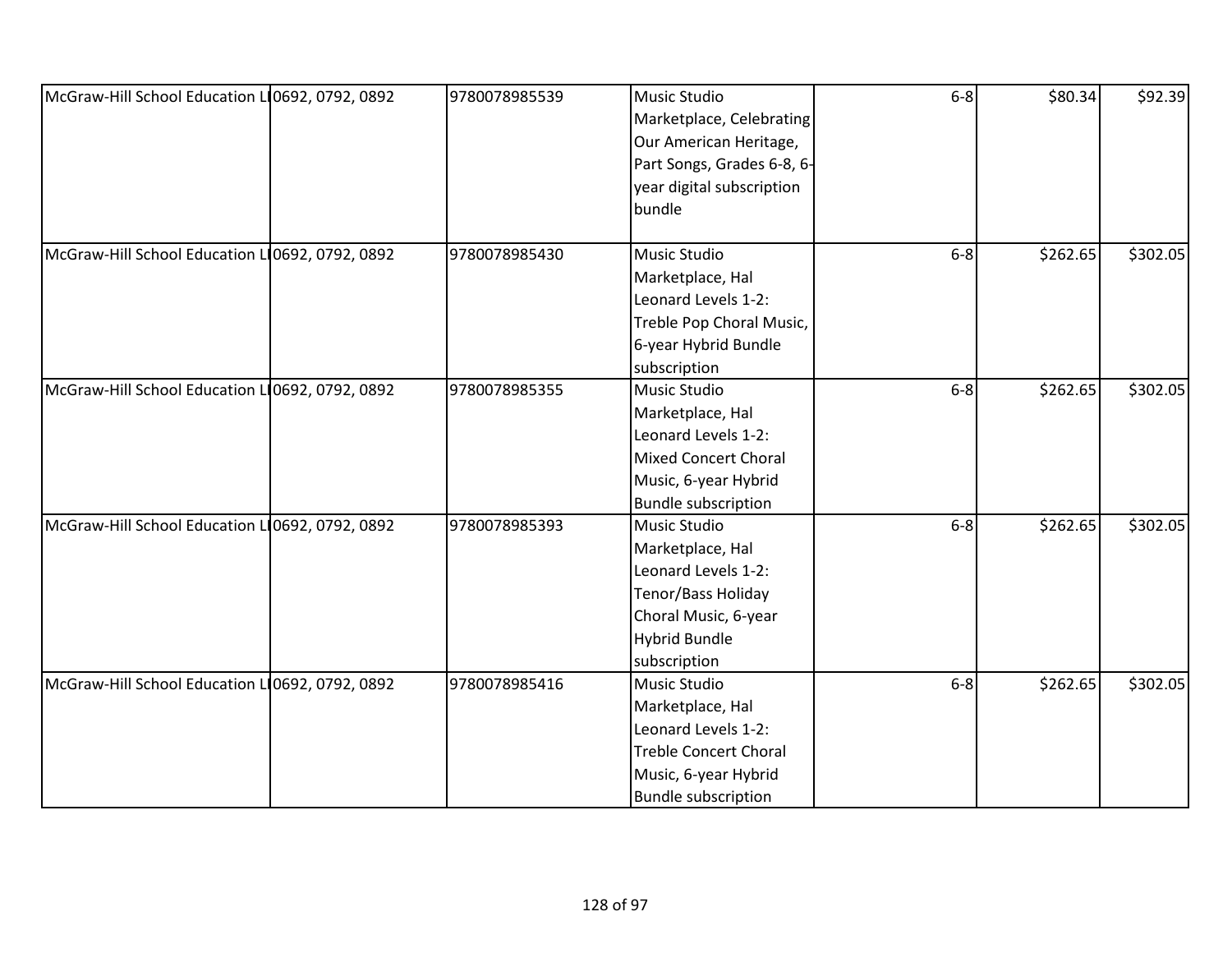| McGraw-Hill School Education L10692, 0792, 0892 | 9780078985379 | Music Studio                 | $6-8$   | \$262.65 | \$302.05 |
|-------------------------------------------------|---------------|------------------------------|---------|----------|----------|
|                                                 |               | Marketplace, Hal             |         |          |          |
|                                                 |               | Leonard Levels 1-2:          |         |          |          |
|                                                 |               | Mixed Pop Choral Music,      |         |          |          |
|                                                 |               | 6-year Hybrid Bundle         |         |          |          |
|                                                 |               | subscription                 |         |          |          |
| McGraw-Hill School Education L10692, 0792, 0892 | 9780078985386 | Music Studio                 | $6-8$   | \$262.65 | \$302.05 |
|                                                 |               | Marketplace, Hal             |         |          |          |
|                                                 |               | Leonard Levels 1-2:          |         |          |          |
|                                                 |               | Tenor/Bass Concert           |         |          |          |
|                                                 |               | Choral Music, 6-year         |         |          |          |
|                                                 |               | <b>Hybrid Bundle</b>         |         |          |          |
|                                                 |               | subscription                 |         |          |          |
| McGraw-Hill School Education L10692, 0792, 0892 | 9780078985423 | Music Studio                 | $6-8$   | \$262.65 | \$302.05 |
|                                                 |               | Marketplace, Hal             |         |          |          |
|                                                 |               | Leonard Levels 1-2:          |         |          |          |
|                                                 |               | <b>Treble Holiday Choral</b> |         |          |          |
|                                                 |               | Music, 6-year Hybrid         |         |          |          |
|                                                 |               | <b>Bundle subscription</b>   |         |          |          |
| McGraw-Hill School Education L10692, 0792, 0892 | 9780078985362 | Music Studio                 | $6 - 8$ | \$262.65 | \$302.05 |
|                                                 |               | Marketplace, Hal             |         |          |          |
|                                                 |               | Leonard Levels 1-2:          |         |          |          |
|                                                 |               | Mixed Holiday Choral         |         |          |          |
|                                                 |               | Music, 6-year Hybrid         |         |          |          |
|                                                 |               | <b>Bundle subscription</b>   |         |          |          |
| McGraw-Hill School Education L10692, 0792, 0892 | 9780078985409 | Music Studio                 | $6 - 8$ | \$262.65 | \$302.05 |
|                                                 |               | Marketplace, Hal             |         |          |          |
|                                                 |               | Leonard Levels 1-2:          |         |          |          |
|                                                 |               | Tenor/Bass Pop Choral        |         |          |          |
|                                                 |               | Music, 6-year Hybrid         |         |          |          |
|                                                 |               | <b>Bundle subscription</b>   |         |          |          |
|                                                 |               |                              |         |          |          |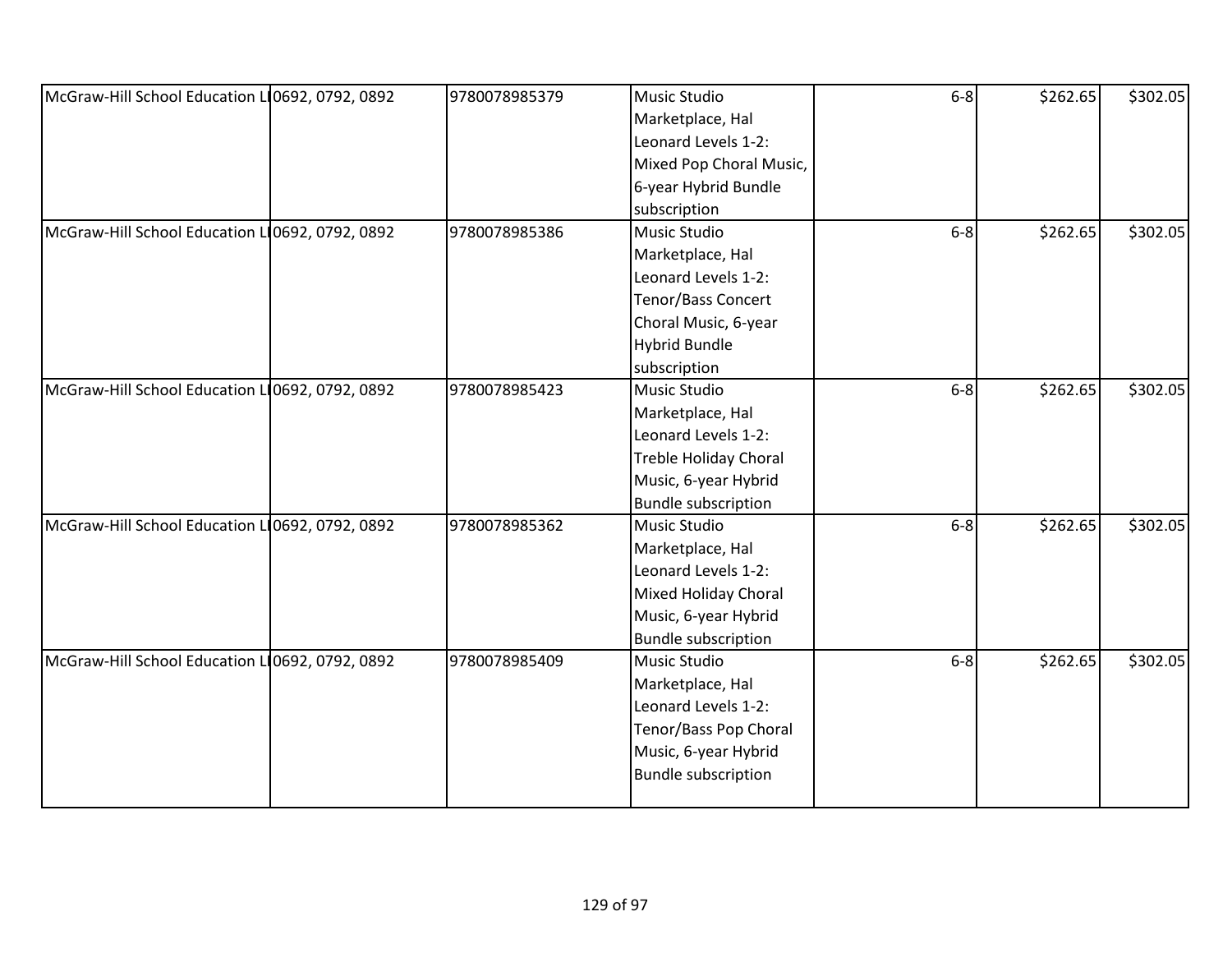| McGraw-Hill School Education L 0492, 0592, 0692, 0792, 9780078985454 | Music Studio                 | $9 - 12$ | \$262.65 | \$302.05 |
|----------------------------------------------------------------------|------------------------------|----------|----------|----------|
|                                                                      | Marketplace, Hal             |          |          |          |
|                                                                      | Leonard Levels 3-4:          |          |          |          |
|                                                                      | Mixed Holiday Choral         |          |          |          |
|                                                                      | Music, 6-year Hybrid         |          |          |          |
|                                                                      | <b>Bundle subscription</b>   |          |          |          |
| McGraw-Hill School Education L10492, 0592, 0692, 0792, 9780078985508 | Music Studio                 | $9 - 12$ | \$262.65 | \$302.05 |
|                                                                      | Marketplace, Hal             |          |          |          |
|                                                                      | Leonard Levels 3-4:          |          |          |          |
|                                                                      | <b>Treble Concert Choral</b> |          |          |          |
|                                                                      | Music, 6-year Hybrid         |          |          |          |
|                                                                      | <b>Bundle subscription</b>   |          |          |          |
| McGraw-Hill School Education L10492, 0592, 0692, 0792, 9780078985492 | Music Studio                 | $9 - 12$ | \$262.65 | \$302.05 |
|                                                                      | Marketplace, Hal             |          |          |          |
|                                                                      | Leonard Levels 3-4:          |          |          |          |
|                                                                      | Tenor/Bass Pop Choral        |          |          |          |
|                                                                      | Music, 6-year Hybrid         |          |          |          |
|                                                                      | <b>Bundle subscription</b>   |          |          |          |
|                                                                      |                              |          |          |          |
| McGraw-Hill School Education L 0492, 0592, 0692, 0792, 9780078985447 | Music Studio                 | $9 - 12$ | \$262.65 | \$302.05 |
|                                                                      | Marketplace, Hal             |          |          |          |
|                                                                      | Leonard Levels 3-4:          |          |          |          |
|                                                                      | <b>Mixed Concert Choral</b>  |          |          |          |
|                                                                      | Music, 6-year Hybrid         |          |          |          |
|                                                                      | <b>Bundle subscription</b>   |          |          |          |
| McGraw-Hill School Education L 0492, 0592, 0692, 0792, 9780078985522 | Music Studio                 | $9 - 12$ | \$262.65 | \$302.05 |
|                                                                      | Marketplace, Hal             |          |          |          |
|                                                                      | Leonard Levels 3-4:          |          |          |          |
|                                                                      | Treble Pop Choral Music,     |          |          |          |
|                                                                      | 6-year Hybrid Bundle         |          |          |          |
|                                                                      | subscription                 |          |          |          |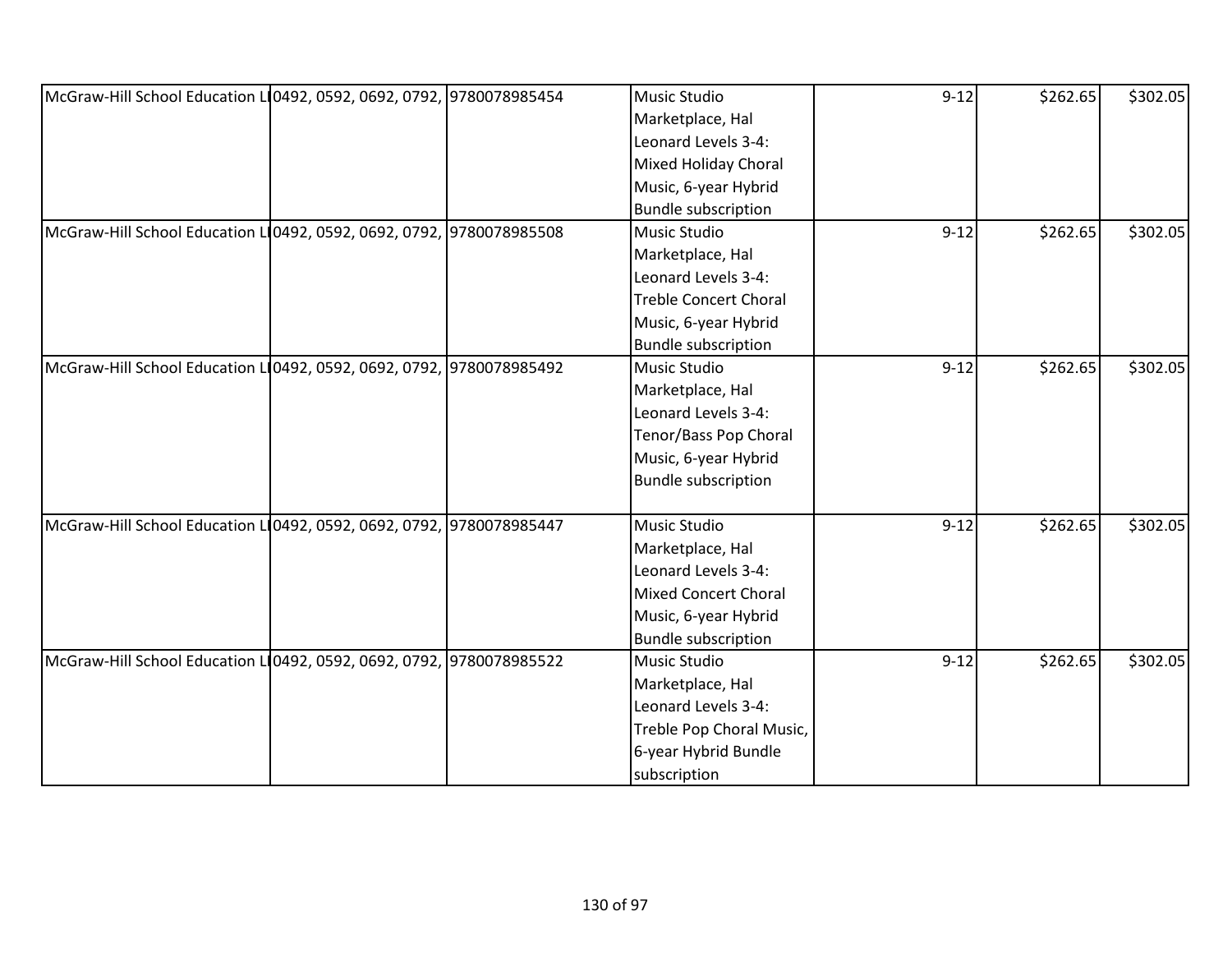| McGraw-Hill School Education L 0492, 0592, 0692, 0792, 9780078985485 | <b>Music Studio</b>          | $9 - 12$ | \$262.65 | \$302.05 |
|----------------------------------------------------------------------|------------------------------|----------|----------|----------|
|                                                                      | Marketplace, Hal             |          |          |          |
|                                                                      | Leonard Levels 3-4:          |          |          |          |
|                                                                      | Tenor/Bass Holiday           |          |          |          |
|                                                                      | Choral Music, 6-year         |          |          |          |
|                                                                      | <b>Hybrid Bundle</b>         |          |          |          |
|                                                                      | subscription                 |          |          |          |
| McGraw-Hill School Education L10492, 0592, 0692, 0792, 9780078985461 | <b>Music Studio</b>          | $9 - 12$ | \$262.65 | \$302.05 |
|                                                                      | Marketplace, Hal             |          |          |          |
|                                                                      | Leonard Levels 3-4:          |          |          |          |
|                                                                      | Mixed Pop Choral Music,      |          |          |          |
|                                                                      | 6-year Hybrid Bundle         |          |          |          |
|                                                                      | subscription                 |          |          |          |
| McGraw-Hill School Education L 0492, 0592, 0692, 0792, 9780078985515 | Music Studio                 | $9 - 12$ | \$262.65 | \$302.05 |
|                                                                      | Marketplace, Hal             |          |          |          |
|                                                                      | Leonard Levels 3-4:          |          |          |          |
|                                                                      | <b>Treble Holiday Choral</b> |          |          |          |
|                                                                      | Music, 6-year Hybrid         |          |          |          |
|                                                                      | <b>Bundle subscription</b>   |          |          |          |
| McGraw-Hill School Education L10492, 0592, 0692, 0792, 9780078985478 | <b>Music Studio</b>          | $9 - 12$ | \$262.65 | \$302.05 |
|                                                                      | Marketplace, Hal             |          |          |          |
|                                                                      | Leonard Levels 3-4:          |          |          |          |
|                                                                      | Tenor/Bass Concert           |          |          |          |
|                                                                      | Choral Music, 6-year         |          |          |          |
|                                                                      | <b>Hybrid Bundle</b>         |          |          |          |
|                                                                      | subscription                 |          |          |          |
| McGraw-Hill School Education L 3520, 3521, 3522, 3523 9780021397822  | Glencoe Theatre: Art in      | 12       | \$111.75 | \$128.51 |
|                                                                      | Action, Print Student        |          |          |          |
|                                                                      | <b>Edition and Online SE</b> |          |          |          |
|                                                                      | Bundle, 6 year               |          |          |          |
|                                                                      | subscription                 |          |          |          |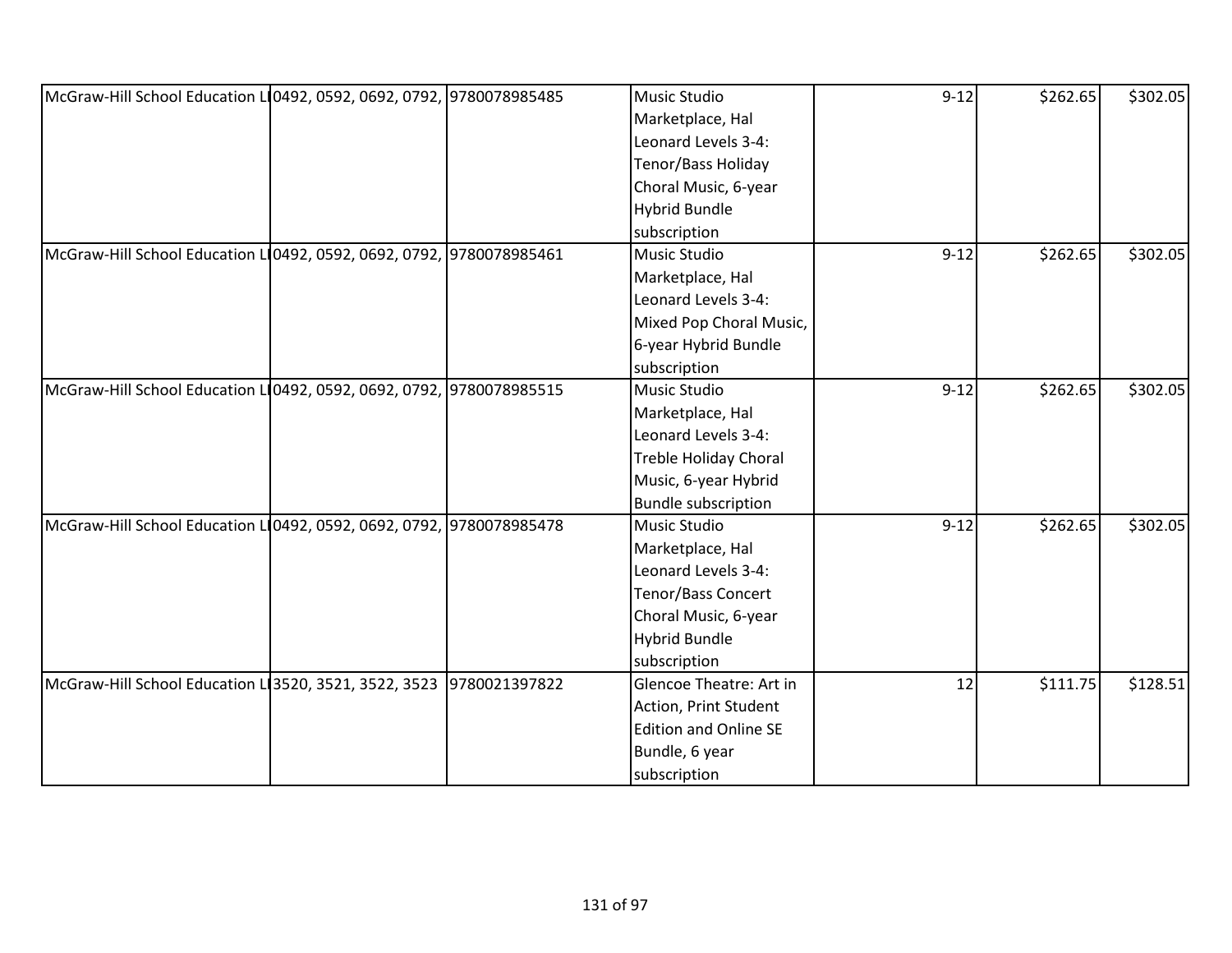|                                |                                                                                                                                                                                                                                  |            | \$111.02           |
|--------------------------------|----------------------------------------------------------------------------------------------------------------------------------------------------------------------------------------------------------------------------------|------------|--------------------|
| Action, Print Student          |                                                                                                                                                                                                                                  |            |                    |
| <b>Edition and Online SE</b>   |                                                                                                                                                                                                                                  |            |                    |
| Bundle, 1 year                 |                                                                                                                                                                                                                                  |            |                    |
| subscription                   |                                                                                                                                                                                                                                  |            |                    |
| Glencoe Theatre: Art in        | 12                                                                                                                                                                                                                               | \$82.77    | \$95.19            |
| Action, Online Student         |                                                                                                                                                                                                                                  |            |                    |
| Edition, 6 year                |                                                                                                                                                                                                                                  |            |                    |
| subscription                   |                                                                                                                                                                                                                                  |            |                    |
| Glencoe Theatre: Art in        | 12                                                                                                                                                                                                                               | \$37.11    | \$42.68            |
|                                |                                                                                                                                                                                                                                  |            |                    |
|                                |                                                                                                                                                                                                                                  |            |                    |
| subscription                   |                                                                                                                                                                                                                                  |            |                    |
| Glencoe Theatre: Art in        | 12                                                                                                                                                                                                                               | \$95.46    | \$109.78           |
|                                |                                                                                                                                                                                                                                  |            |                    |
|                                |                                                                                                                                                                                                                                  |            |                    |
| subscription                   |                                                                                                                                                                                                                                  |            |                    |
| <b>Glencoe Theatre: Art in</b> | 12                                                                                                                                                                                                                               |            | \$95.19            |
|                                |                                                                                                                                                                                                                                  |            |                    |
|                                |                                                                                                                                                                                                                                  |            |                    |
| Glencoe Theatre: Art in        | 12                                                                                                                                                                                                                               | \$16.56    | \$19.04            |
| Action, Online Student         |                                                                                                                                                                                                                                  |            |                    |
|                                |                                                                                                                                                                                                                                  |            |                    |
|                                |                                                                                                                                                                                                                                  |            |                    |
|                                | $K-8$                                                                                                                                                                                                                            |            |                    |
| interactive MUSIC              | $K-4$                                                                                                                                                                                                                            | \$5,903.47 | \$6,788.99         |
|                                |                                                                                                                                                                                                                                  |            |                    |
| interactive MUSIC              | $K-4$                                                                                                                                                                                                                            | \$1,951.47 | \$2,244.19         |
|                                |                                                                                                                                                                                                                                  |            |                    |
| interactive MUSIC              | $K-5$                                                                                                                                                                                                                            | \$7,190.47 | \$8,269.04         |
| <b>Building-L</b>              |                                                                                                                                                                                                                                  |            |                    |
| interactive MUSIC              | $K-5$                                                                                                                                                                                                                            | \$2,411.47 | \$2,773.19         |
|                                |                                                                                                                                                                                                                                  |            |                    |
|                                | Glencoe Theatre: Art in<br>Action, Online Teacher<br>Center, 1 year<br>Action, Online Teacher<br>Center, 6 year<br>Action, Student Edition<br>Edition, 1 year<br>subscription<br><b>Building</b><br><b>Building</b><br>Building- | 12         | \$96.54<br>\$82.77 |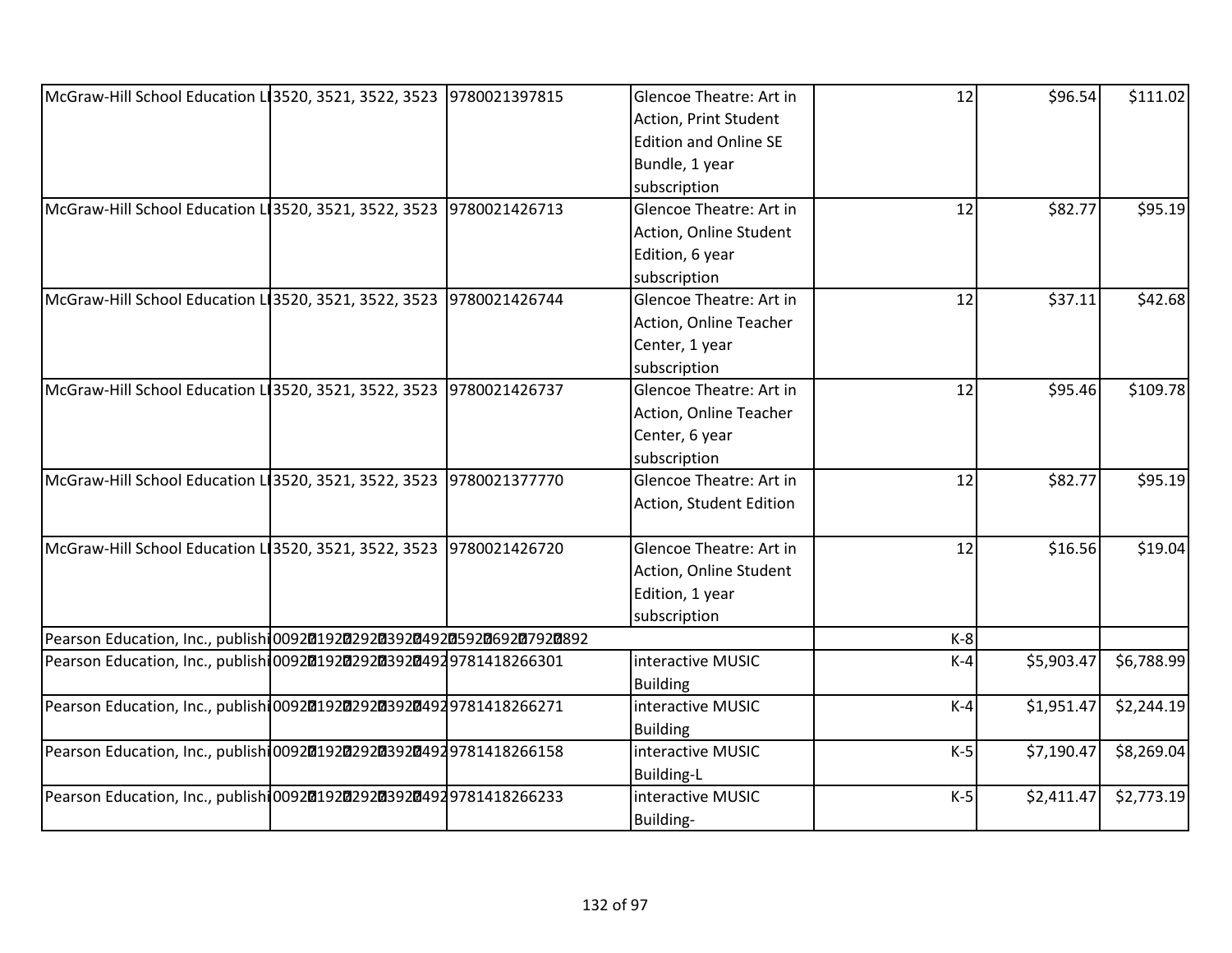| Pearson Education, Inc., publish 009201920292039204929781418266165  |               | interactive MUSIC<br><b>Building</b>                                                        | $K-6$        | \$8,501.97 | \$9,777.27                |
|---------------------------------------------------------------------|---------------|---------------------------------------------------------------------------------------------|--------------|------------|---------------------------|
| Pearson Education, Inc., publishi 009201920292039204929781418266240 |               | interactive MUSIC<br><b>Building</b>                                                        | $K-6$        | \$2,794.47 | \$3,213.64                |
| Pearson Education, Inc., publish 009201920292039204929781418266172  |               | interactive MUSIC<br><b>Building</b>                                                        | $K-8$        |            | $$11,124.97$ $$12,793.72$ |
| Pearson Education, Inc., publish 009201920292039204929781418266257  |               | interactive MUSIC<br><b>Building</b>                                                        | $K-8$        | \$3,593.47 | \$4,132.49                |
| Pearson Education, Inc., publishi0092                               | 9781418263768 | interactive MUSIC Grade<br>Level Package                                                    | Kindergarten | \$1,401.97 | \$1,612.27                |
| Pearson Education, Inc., publish 00922                              | 9781418263966 | interactive MUSIC Grade<br>Level Package                                                    | Kindergarten | \$329.47   | \$378.89                  |
| Pearson Education, Inc., publish 0092                               | 9781418262655 | Student Songbook, Pre-<br>K/Kindergarten                                                    | Kindergarten | \$39.97    | \$45.97                   |
| Pearson Education, Inc., publishi0092                               | 9781418263065 | Student Songbook 25-<br>pack                                                                | Kindergarten | \$649.97   | \$747.47                  |
| Pearson Education, Inc., publish 0092                               | 9781418263164 | Student Songbook 10-<br>Pack                                                                | Kindergarten | \$339.97   | \$390.97                  |
| Pearson Education, Inc., publishi 0092                              | 9781418263171 | <b>Uniform Teacher</b><br>Resource Package                                                  | Kindergarten | \$179.97   | \$206.97                  |
| Pearson Education, Inc., publish 0192                               | 9781418263775 | interactive MUSIC Grade<br>Level Package                                                    | 01           | \$1,401.97 | \$1,612.27                |
| Pearson Education, Inc., publish 0192                               | 9781418263973 | interactive MUSIC Grade<br>Level Package                                                    | 01           | \$438.47   | \$504.24                  |
| Pearson Education, Inc., publish 0192                               | 9781418262662 | Student Songbook,<br>Grade 1                                                                | 01           | \$39.97    | \$45.97                   |
| Pearson Education, Inc., publishi 0192                              | 9781418263072 | Student Songbook 25-<br>pack, Grade 1, includes:<br>25 units of Student<br>Songbook Grade 1 | 01           | \$649.97   | \$747.47                  |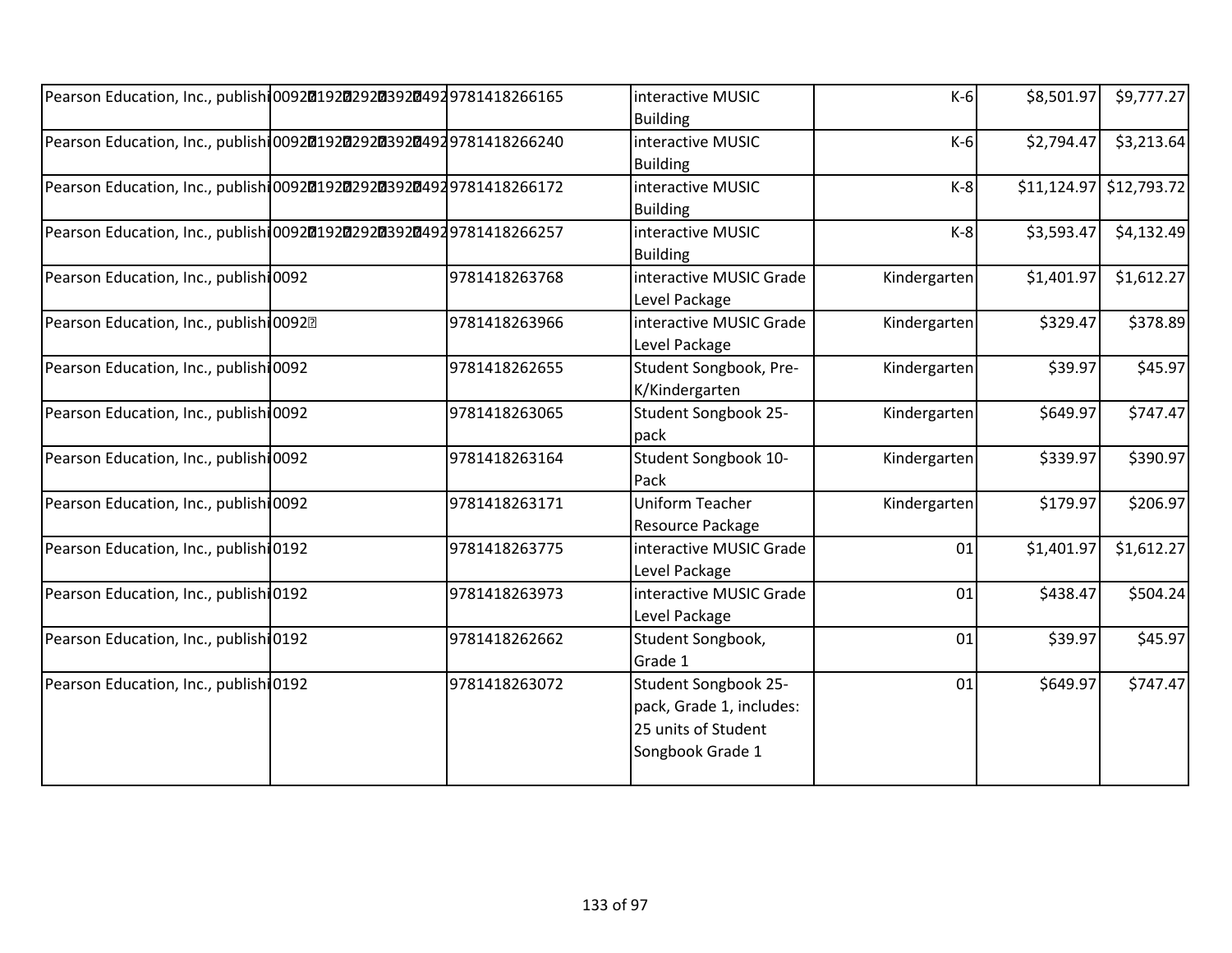| Pearson Education, Inc., publish 0192  | 9781418263263 | Student Songbook 10-     | 01 | \$339.97   | \$390.97   |
|----------------------------------------|---------------|--------------------------|----|------------|------------|
|                                        |               | Pack, Grade 1, includes: |    |            |            |
|                                        |               | 10 units of Student      |    |            |            |
|                                        |               | Songbook Grade 1         |    |            |            |
|                                        |               |                          |    |            |            |
| Pearson Education, Inc., publish 0192  | 9781418263348 | <b>Uniform Teacher</b>   | 01 | \$179.97   | \$206.97   |
|                                        |               | Resource Package Grade   |    |            |            |
|                                        |               | 1 Songbooks (5-pack)     |    |            |            |
| Pearson Education, Inc., publishi 0292 | 9781418263782 | interactive MUSIC Grade  | 02 | \$1,508.47 | \$1,734.74 |
|                                        |               | Level Package            |    |            |            |
| Pearson Education, Inc., publish 0292  | 9781418263980 | interactive MUSIC Grade  | 02 | \$438.47   | \$504.24   |
|                                        |               | Level Package            |    |            |            |
| Pearson Education, Inc., publish 0292  | 9781418262679 | Student Songbook,        | 02 | \$39.97    | \$45.97    |
|                                        |               | Grade 2                  |    |            |            |
| Pearson Education, Inc., publish 0292  | 9781418263089 | Student Songbook 25-     | 02 | \$649.97   | \$747.47   |
|                                        |               | pack, Grade 2, includes: |    |            |            |
|                                        |               | 25 units of Student      |    |            |            |
|                                        |               | Songbook Grade 2         |    |            |            |
| Pearson Education, Inc., publish 0292  | 9781418263270 | Student Songbook 10-     | 02 | \$339.97   | \$390.97   |
|                                        |               | Pack, Grade 2, includes: |    |            |            |
|                                        |               | 10 units of Student      |    |            |            |
|                                        |               | Songbook Grade 2         |    |            |            |
| Pearson Education, Inc., publish 0292  | 9781418263355 | <b>Uniform Teacher</b>   | 02 | \$179.97   | \$206.97   |
|                                        |               | Resource Package         |    |            |            |
|                                        |               | Grade 2 Songbooks (5-    |    |            |            |
|                                        |               | pack)                    |    |            |            |
| Pearson Education, Inc., publishi0392  | 9781418263799 | interactive MUSIC Grade  | 03 | \$1,523.97 | \$1,752.57 |
|                                        |               | Level Package            |    |            |            |
| Pearson Education, Inc., publishi 0392 | 9781418263997 | interactive MUSIC Grade  | 03 | \$438.47   | \$504.24   |
|                                        |               | Level Package            |    |            |            |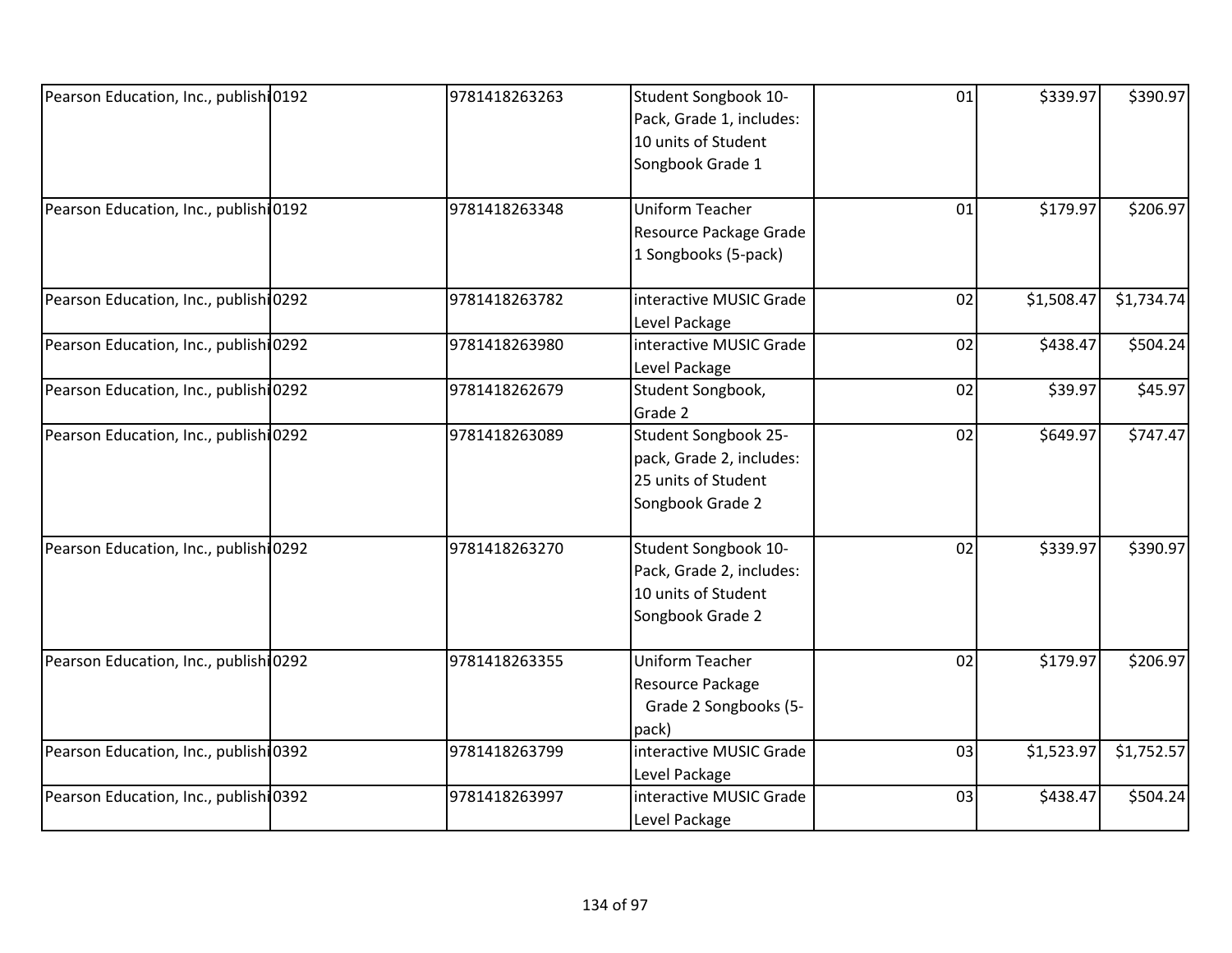| Pearson Education, Inc., publish 0392  | 9781418262686 | Student Songbook,<br>Grade 3                                                                | 03 | \$47.47    | \$54.59    |
|----------------------------------------|---------------|---------------------------------------------------------------------------------------------|----|------------|------------|
| Pearson Education, Inc., publish 0392  | 9781418263096 | Student Songbook 25-<br>pack, Grade 3, includes:<br>25 units of Student<br>Songbook Grade 3 | 03 | \$771.47   | \$887.19   |
| Pearson Education, Inc., publish 0392  | 9781418263287 | Student Songbook 10-<br>Pack, Grade 3, includes:<br>10 units of Student<br>Songbook Grade 3 | 03 | \$403.97   | \$464.57   |
| Pearson Education, Inc., publishi0392  | 9781418263362 | Uniform Teacher<br>Resource Package<br>Grade 3 Songbooks (5-<br>pack)                       | 03 | \$213.97   | \$246.07   |
| Pearson Education, Inc., publish 0492  | 9781418263805 | interactive MUSIC Grade<br>Level Package                                                    | 04 | \$1,542.97 | \$1,774.42 |
| Pearson Education, Inc., publishi 0492 | 9781418264000 | interactive MUSIC Grade<br>Level Package                                                    | 04 | \$547.47   | \$629.59   |
| Pearson Education, Inc., publish 0492  | 9781418262693 | Student Songbook,<br>Grade 4                                                                | 04 | \$47.47    | \$54.59    |
| Pearson Education, Inc., publish 0492  | 9781418263102 | Student Songbook 25-<br>pack, Grade 4, includes:<br>25 units of Student<br>Songbook Grade 4 | 04 | \$771.47   | \$887.19   |
| Pearson Education, Inc., publish 0492  | 9781418263294 | Student Songbook 10-<br>Pack, Grade 4, includes:<br>10 units of Student<br>Songbook Grade 4 | 04 | \$403.97   | \$464.57   |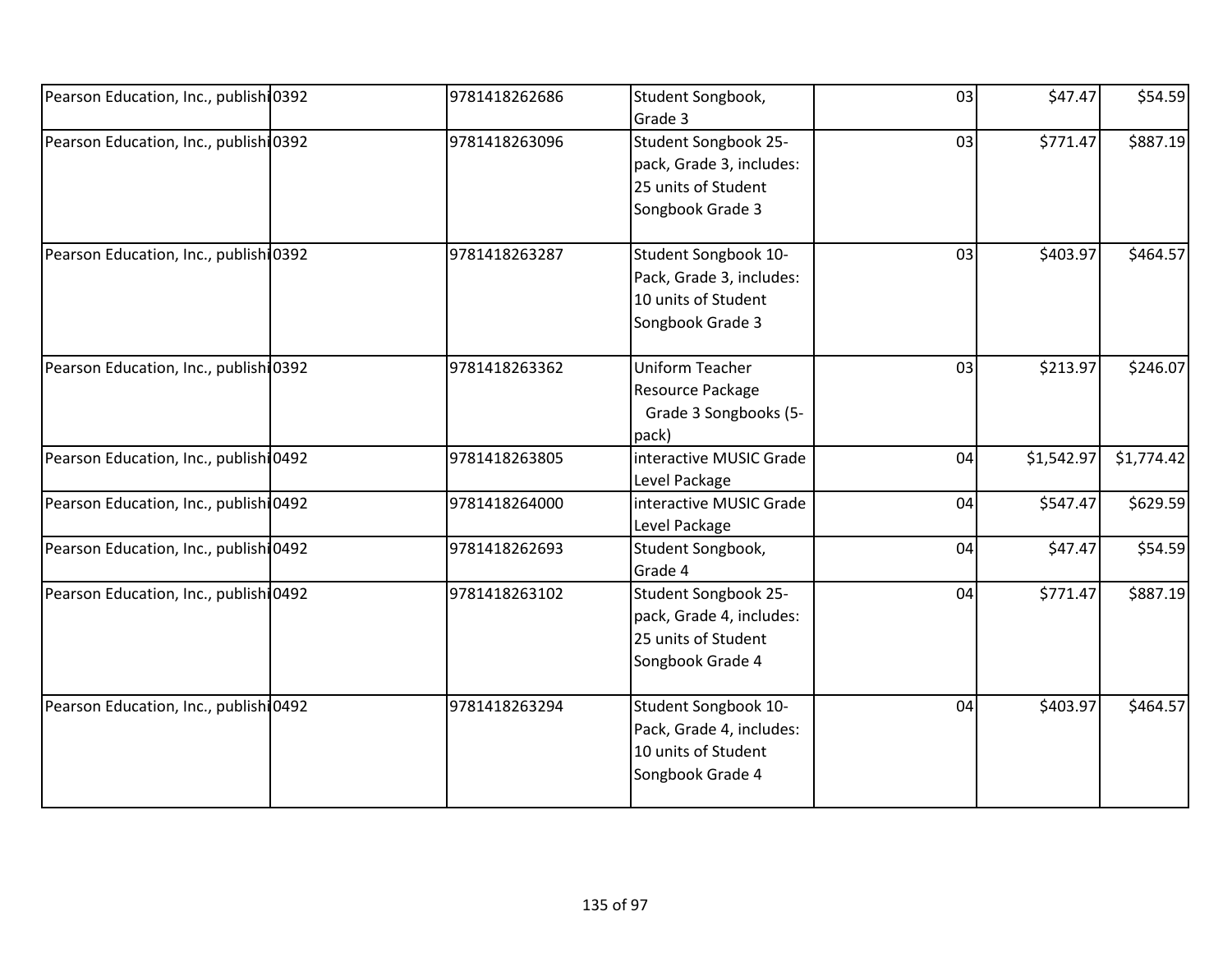| Pearson Education, Inc., publishi 0492<br>Resource Package<br>Grade 4 Songbooks (5-<br>pack)<br>Pearson Education, Inc., publishi 0592<br>9781418263812<br>interactive MUSIC Grade<br>05<br>\$1,608.47<br>Level Package<br>Pearson Education, Inc., publish 0592<br>9781418264017<br>interactive MUSIC Grade<br>05<br>\$547.47<br>Level Package<br>Pearson Education, Inc., publishi0592<br>05<br>9781418262709<br>Student Songbook,<br>\$49.97<br>Grade 5<br>Student Songbook 25-<br>Pearson Education, Inc., publish 0592<br>05<br>\$812.47<br>9781418263119<br>pack, Grade 5, includes:<br>25 units of Student<br>Songbook Grade 5<br>Student Songbook 10-<br>Pearson Education, Inc., publish 0592<br>9781418263300<br>05<br>\$424.97<br>Pack, Grade 5, includes:<br>10 units of Student<br>Songbook Grade 5<br>Uniform Teacher<br>Pearson Education, Inc., publishi 0592<br>05<br>\$224.97<br>9781418263386<br>Resource Package<br>Grade 5 Songbooks (5-<br>pack)<br>Pearson Education, Inc., publish 0692<br>9781418263829<br>interactive MUSIC Grade<br>06<br>\$1,639.47<br>Level Package<br>Pearson Education, Inc., publishi 0692<br>9781418264024<br>interactive MUSIC Grade<br>06<br>\$547.47<br>Level Package<br>Pearson Education, Inc., publishi 069207920892<br>9781418266189<br>interactive MUSIC<br>\$3,934.97<br>$6-8$<br><b>Building-Level Package</b><br>Pearson Education, Inc., publishi 069207920892<br>interactive MUSIC<br>$6-8$<br>\$1,478.47<br>9781418266264<br><b>Building-Level Package</b> |  |               |                 |    |          |          |
|---------------------------------------------------------------------------------------------------------------------------------------------------------------------------------------------------------------------------------------------------------------------------------------------------------------------------------------------------------------------------------------------------------------------------------------------------------------------------------------------------------------------------------------------------------------------------------------------------------------------------------------------------------------------------------------------------------------------------------------------------------------------------------------------------------------------------------------------------------------------------------------------------------------------------------------------------------------------------------------------------------------------------------------------------------------------------------------------------------------------------------------------------------------------------------------------------------------------------------------------------------------------------------------------------------------------------------------------------------------------------------------------------------------------------------------------------------------------------------------------------------------------------|--|---------------|-----------------|----|----------|----------|
|                                                                                                                                                                                                                                                                                                                                                                                                                                                                                                                                                                                                                                                                                                                                                                                                                                                                                                                                                                                                                                                                                                                                                                                                                                                                                                                                                                                                                                                                                                                           |  | 9781418263379 | Uniform Teacher | 04 | \$213.97 | \$246.07 |
|                                                                                                                                                                                                                                                                                                                                                                                                                                                                                                                                                                                                                                                                                                                                                                                                                                                                                                                                                                                                                                                                                                                                                                                                                                                                                                                                                                                                                                                                                                                           |  |               |                 |    |          |          |
|                                                                                                                                                                                                                                                                                                                                                                                                                                                                                                                                                                                                                                                                                                                                                                                                                                                                                                                                                                                                                                                                                                                                                                                                                                                                                                                                                                                                                                                                                                                           |  |               |                 |    |          |          |
| \$1,849.74<br>\$629.59<br>\$57.47                                                                                                                                                                                                                                                                                                                                                                                                                                                                                                                                                                                                                                                                                                                                                                                                                                                                                                                                                                                                                                                                                                                                                                                                                                                                                                                                                                                                                                                                                         |  |               |                 |    |          |          |
|                                                                                                                                                                                                                                                                                                                                                                                                                                                                                                                                                                                                                                                                                                                                                                                                                                                                                                                                                                                                                                                                                                                                                                                                                                                                                                                                                                                                                                                                                                                           |  |               |                 |    |          |          |
|                                                                                                                                                                                                                                                                                                                                                                                                                                                                                                                                                                                                                                                                                                                                                                                                                                                                                                                                                                                                                                                                                                                                                                                                                                                                                                                                                                                                                                                                                                                           |  |               |                 |    |          |          |
|                                                                                                                                                                                                                                                                                                                                                                                                                                                                                                                                                                                                                                                                                                                                                                                                                                                                                                                                                                                                                                                                                                                                                                                                                                                                                                                                                                                                                                                                                                                           |  |               |                 |    |          |          |
|                                                                                                                                                                                                                                                                                                                                                                                                                                                                                                                                                                                                                                                                                                                                                                                                                                                                                                                                                                                                                                                                                                                                                                                                                                                                                                                                                                                                                                                                                                                           |  |               |                 |    |          |          |
|                                                                                                                                                                                                                                                                                                                                                                                                                                                                                                                                                                                                                                                                                                                                                                                                                                                                                                                                                                                                                                                                                                                                                                                                                                                                                                                                                                                                                                                                                                                           |  |               |                 |    |          |          |
| \$934.34<br>\$488.72<br>\$258.72<br>\$1,885.39<br>\$629.59<br>\$4,525.22                                                                                                                                                                                                                                                                                                                                                                                                                                                                                                                                                                                                                                                                                                                                                                                                                                                                                                                                                                                                                                                                                                                                                                                                                                                                                                                                                                                                                                                  |  |               |                 |    |          |          |
|                                                                                                                                                                                                                                                                                                                                                                                                                                                                                                                                                                                                                                                                                                                                                                                                                                                                                                                                                                                                                                                                                                                                                                                                                                                                                                                                                                                                                                                                                                                           |  |               |                 |    |          |          |
|                                                                                                                                                                                                                                                                                                                                                                                                                                                                                                                                                                                                                                                                                                                                                                                                                                                                                                                                                                                                                                                                                                                                                                                                                                                                                                                                                                                                                                                                                                                           |  |               |                 |    |          |          |
|                                                                                                                                                                                                                                                                                                                                                                                                                                                                                                                                                                                                                                                                                                                                                                                                                                                                                                                                                                                                                                                                                                                                                                                                                                                                                                                                                                                                                                                                                                                           |  |               |                 |    |          |          |
|                                                                                                                                                                                                                                                                                                                                                                                                                                                                                                                                                                                                                                                                                                                                                                                                                                                                                                                                                                                                                                                                                                                                                                                                                                                                                                                                                                                                                                                                                                                           |  |               |                 |    |          |          |
|                                                                                                                                                                                                                                                                                                                                                                                                                                                                                                                                                                                                                                                                                                                                                                                                                                                                                                                                                                                                                                                                                                                                                                                                                                                                                                                                                                                                                                                                                                                           |  |               |                 |    |          |          |
| \$1,700.24                                                                                                                                                                                                                                                                                                                                                                                                                                                                                                                                                                                                                                                                                                                                                                                                                                                                                                                                                                                                                                                                                                                                                                                                                                                                                                                                                                                                                                                                                                                |  |               |                 |    |          |          |
|                                                                                                                                                                                                                                                                                                                                                                                                                                                                                                                                                                                                                                                                                                                                                                                                                                                                                                                                                                                                                                                                                                                                                                                                                                                                                                                                                                                                                                                                                                                           |  |               |                 |    |          |          |
|                                                                                                                                                                                                                                                                                                                                                                                                                                                                                                                                                                                                                                                                                                                                                                                                                                                                                                                                                                                                                                                                                                                                                                                                                                                                                                                                                                                                                                                                                                                           |  |               |                 |    |          |          |
|                                                                                                                                                                                                                                                                                                                                                                                                                                                                                                                                                                                                                                                                                                                                                                                                                                                                                                                                                                                                                                                                                                                                                                                                                                                                                                                                                                                                                                                                                                                           |  |               |                 |    |          |          |
|                                                                                                                                                                                                                                                                                                                                                                                                                                                                                                                                                                                                                                                                                                                                                                                                                                                                                                                                                                                                                                                                                                                                                                                                                                                                                                                                                                                                                                                                                                                           |  |               |                 |    |          |          |
|                                                                                                                                                                                                                                                                                                                                                                                                                                                                                                                                                                                                                                                                                                                                                                                                                                                                                                                                                                                                                                                                                                                                                                                                                                                                                                                                                                                                                                                                                                                           |  |               |                 |    |          |          |
|                                                                                                                                                                                                                                                                                                                                                                                                                                                                                                                                                                                                                                                                                                                                                                                                                                                                                                                                                                                                                                                                                                                                                                                                                                                                                                                                                                                                                                                                                                                           |  |               |                 |    |          |          |
|                                                                                                                                                                                                                                                                                                                                                                                                                                                                                                                                                                                                                                                                                                                                                                                                                                                                                                                                                                                                                                                                                                                                                                                                                                                                                                                                                                                                                                                                                                                           |  |               |                 |    |          |          |
|                                                                                                                                                                                                                                                                                                                                                                                                                                                                                                                                                                                                                                                                                                                                                                                                                                                                                                                                                                                                                                                                                                                                                                                                                                                                                                                                                                                                                                                                                                                           |  |               |                 |    |          |          |
|                                                                                                                                                                                                                                                                                                                                                                                                                                                                                                                                                                                                                                                                                                                                                                                                                                                                                                                                                                                                                                                                                                                                                                                                                                                                                                                                                                                                                                                                                                                           |  |               |                 |    |          |          |
|                                                                                                                                                                                                                                                                                                                                                                                                                                                                                                                                                                                                                                                                                                                                                                                                                                                                                                                                                                                                                                                                                                                                                                                                                                                                                                                                                                                                                                                                                                                           |  |               |                 |    |          |          |
|                                                                                                                                                                                                                                                                                                                                                                                                                                                                                                                                                                                                                                                                                                                                                                                                                                                                                                                                                                                                                                                                                                                                                                                                                                                                                                                                                                                                                                                                                                                           |  |               |                 |    |          |          |
|                                                                                                                                                                                                                                                                                                                                                                                                                                                                                                                                                                                                                                                                                                                                                                                                                                                                                                                                                                                                                                                                                                                                                                                                                                                                                                                                                                                                                                                                                                                           |  |               |                 |    |          |          |
|                                                                                                                                                                                                                                                                                                                                                                                                                                                                                                                                                                                                                                                                                                                                                                                                                                                                                                                                                                                                                                                                                                                                                                                                                                                                                                                                                                                                                                                                                                                           |  |               |                 |    |          |          |
|                                                                                                                                                                                                                                                                                                                                                                                                                                                                                                                                                                                                                                                                                                                                                                                                                                                                                                                                                                                                                                                                                                                                                                                                                                                                                                                                                                                                                                                                                                                           |  |               |                 |    |          |          |
|                                                                                                                                                                                                                                                                                                                                                                                                                                                                                                                                                                                                                                                                                                                                                                                                                                                                                                                                                                                                                                                                                                                                                                                                                                                                                                                                                                                                                                                                                                                           |  |               |                 |    |          |          |
|                                                                                                                                                                                                                                                                                                                                                                                                                                                                                                                                                                                                                                                                                                                                                                                                                                                                                                                                                                                                                                                                                                                                                                                                                                                                                                                                                                                                                                                                                                                           |  |               |                 |    |          |          |
|                                                                                                                                                                                                                                                                                                                                                                                                                                                                                                                                                                                                                                                                                                                                                                                                                                                                                                                                                                                                                                                                                                                                                                                                                                                                                                                                                                                                                                                                                                                           |  |               |                 |    |          |          |
|                                                                                                                                                                                                                                                                                                                                                                                                                                                                                                                                                                                                                                                                                                                                                                                                                                                                                                                                                                                                                                                                                                                                                                                                                                                                                                                                                                                                                                                                                                                           |  |               |                 |    |          |          |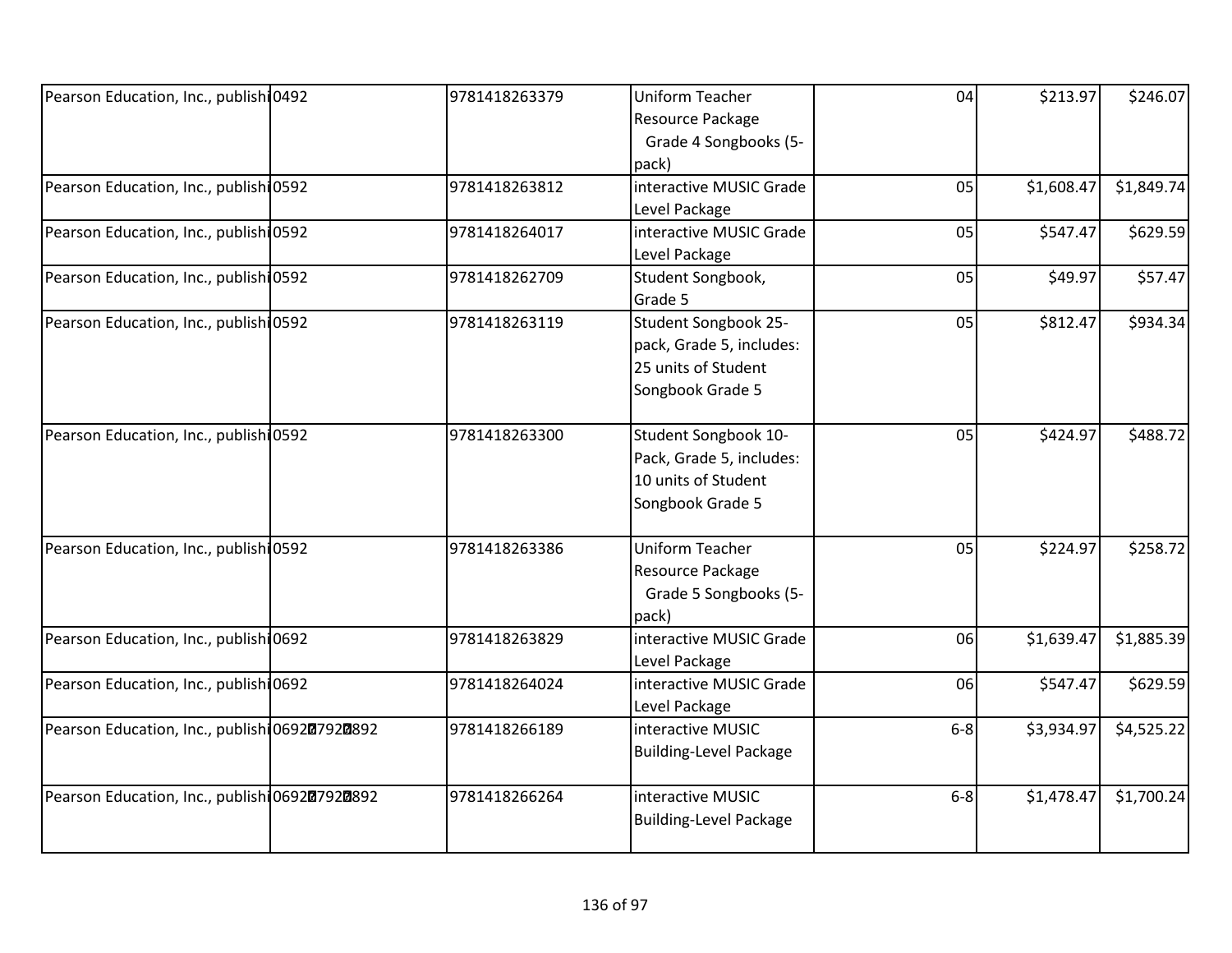| Pearson Education, Inc., publishi 0692 | 9781418262716 | Student Songbook,<br>Grade 6                                                                | 06 | \$49.97    | \$57.47    |
|----------------------------------------|---------------|---------------------------------------------------------------------------------------------|----|------------|------------|
| Pearson Education, Inc., publish 0692  | 9781418263126 | Student Songbook 25-<br>pack, Grade 6, includes:<br>25 units of Student<br>Songbook Grade 6 | 06 | \$812.47   | \$934.34   |
| Pearson Education, Inc., publish 0692  | 9781418263317 | Student Songbook 10-<br>Pack, Grade 6, includes:<br>10 units of Student<br>Songbook Grade 6 | 06 | \$424.97   | \$488.72   |
| Pearson Education, Inc., publishi 0692 | 9781418263393 | <b>Uniform Teacher</b><br>Resource Package<br>Grade 6 Songbooks (5-<br>pack)                | 06 | \$224.97   | \$258.72   |
| Pearson Education, Inc., publishi 0792 | 9781418263836 | interactive MUSIC Grade<br>Level Package                                                    | 07 | \$1,639.47 | \$1,885.39 |
| Pearson Education, Inc., publishi 0792 | 9781418264031 | interactive MUSIC Grade<br>Level Package                                                    | 07 | \$547.47   | \$629.59   |
| Pearson Education, Inc., publish 0792  | 9781418262723 | Student Songbook,<br>Grade 7                                                                | 07 | \$49.97    | \$57.47    |
| Pearson Education, Inc., publish 0792  | 9781418263133 | Student Songbook 25-<br>pack, Grade 7, includes:<br>25 units of Student<br>Songbook Grade 7 | 07 | \$812.47   | \$934.34   |
| Pearson Education, Inc., publish 0792  | 9781418263324 | Student Songbook 10-<br>Pack, Grade 7, includes:<br>10 units of Student<br>Songbook Grade 7 | 07 | \$424.97   | \$488.72   |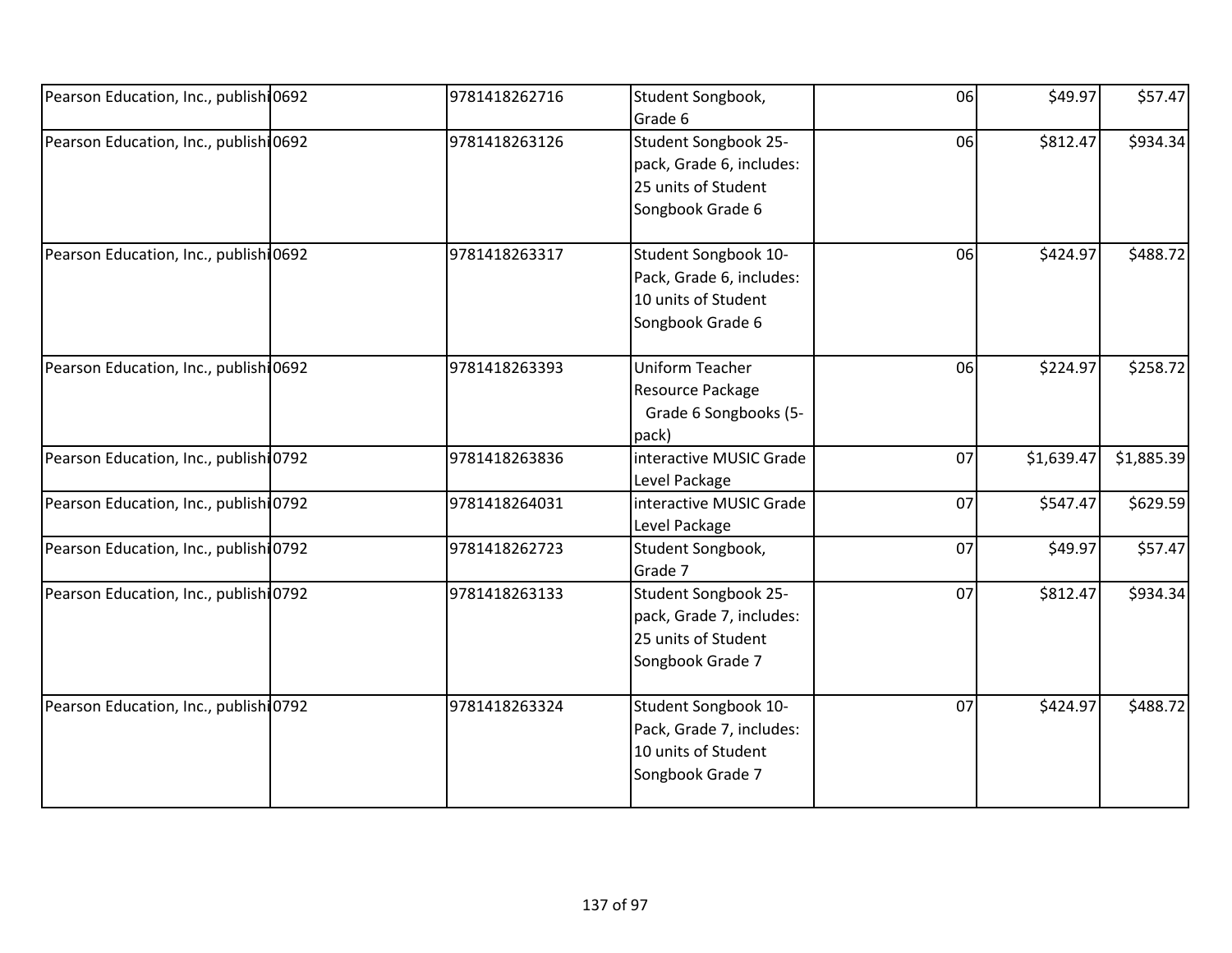| Pearson Education, Inc., publish 0792<br>9781418263409 | <b>Uniform Teacher</b>          | 07          | \$224.97   | \$258.72   |
|--------------------------------------------------------|---------------------------------|-------------|------------|------------|
|                                                        | Resource Package                |             |            |            |
|                                                        | Grade 7 Songbooks (5-           |             |            |            |
|                                                        | pack)                           |             |            |            |
| Pearson Education, Inc., publishi0892<br>9781418263843 | interactive MUSIC Grade         | 08          | \$1,639.47 | \$1,885.39 |
|                                                        | Level Package                   |             |            |            |
| Pearson Education, Inc., publishi0892<br>9781418264048 | interactive MUSIC Grade         | 08          | \$547.47   | \$629.59   |
|                                                        | Level Package                   |             |            |            |
| Pearson Education, Inc., publishi0892<br>9781418262730 | Student Songbook,               | 08          | \$49.97    | \$57.47    |
|                                                        | Grade 8                         |             |            |            |
| Pearson Education, Inc., publish 0892<br>9781418263140 | Student Songbook 25-            | 08          | \$812.47   | \$934.34   |
|                                                        | pack, Grade 8, includes:        |             |            |            |
|                                                        | 25 units of Student             |             |            |            |
|                                                        | Songbook Grade 8                |             |            |            |
|                                                        |                                 |             |            |            |
| Pearson Education, Inc., publishi0892<br>9781418263331 | Student Songbook 10-            | 08          | \$424.97   | \$488.72   |
|                                                        | Pack, Grade 8, includes:        |             |            |            |
|                                                        | 10 units of Student             |             |            |            |
|                                                        | Songbook Grade 8                |             |            |            |
| Pearson Education, Inc., publish 0892<br>9781418263416 | <b>Uniform Teacher</b>          | 08          | \$224.97   | \$258.72   |
|                                                        | Resource Package Grade          |             |            |            |
|                                                        | 8 Songbooks (5-pack)            |             |            |            |
| Perfection Learning Corporation 3520<br>9780789188960  | <b>Student Edition</b>          | Grades 9-12 | \$59.95    | \$59.95    |
|                                                        | Hardcover                       |             |            |            |
| Perfection Learning Corporation 3520<br>9780789188977  | <b>Student Edition Online -</b> | Grades 9-12 | \$59.95    | \$59.95    |
|                                                        | 5 year license                  |             |            |            |
| Perfection Learning Corporation 3520<br>9780789189035  | <b>Annotated Teacher</b>        | Grades 9-12 | \$99.95    | \$99.95    |
|                                                        | <b>Edition Hardcover</b>        |             |            |            |
| Perfection Learning Corporation 3520<br>9780789189073  | <b>Annotated Teacher</b>        | Grades 9-12 | \$99.95    | \$99.95    |
|                                                        | Edition Online - 5 year         |             |            |            |
|                                                        | license                         |             |            |            |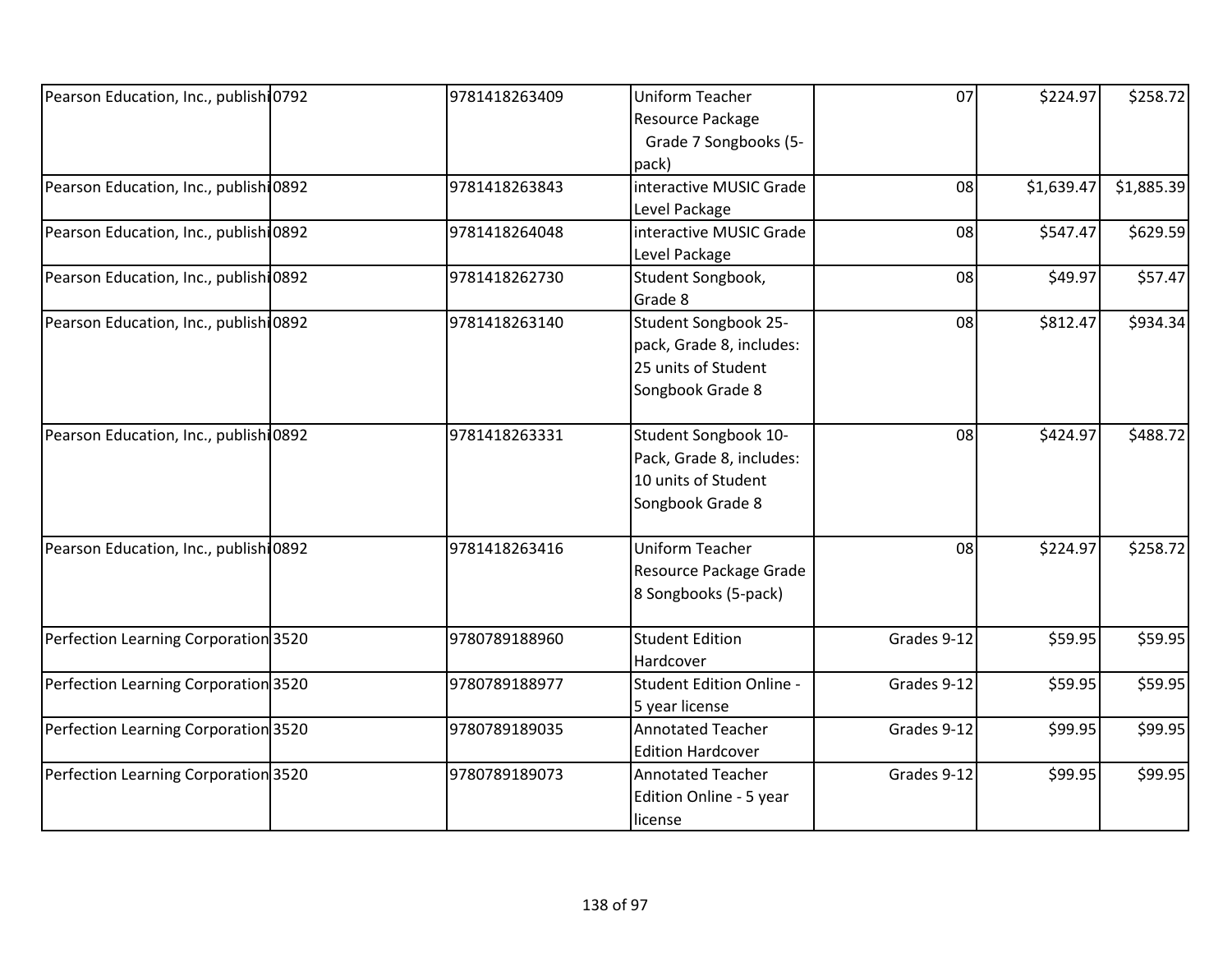| Perfection Learning Corporation 3520 |      | 9780789189257     | <b>Teacher Resource Binder</b><br>with ExamView Software                                      | Grades 9-12 | \$69.95    | \$69.95                 |
|--------------------------------------|------|-------------------|-----------------------------------------------------------------------------------------------|-------------|------------|-------------------------|
| QuaverMusic.com                      | 9992 | 978-1-946784-26-1 | Quaver's General Music<br><b>Tennessee Curriculum</b><br>Grades K-8, 6-year<br>license        | $K-8$       |            | \$11,180.00 \$11,180.00 |
| QuaverMusic.com                      | 9992 | 978-1-946784-25-4 | <b>Quaver's General Music</b><br><b>Tennessee Curriculum</b><br>Grades K-8, 1-year<br>license | $K-8$       | \$2,340.00 | \$2,340.00              |
| QuaverMusic.com                      | 9992 | 978-1-946784-24-7 | Quaver's General Music<br><b>Tennessee Curriculum</b><br>Grades K-5, 6-year<br>license        | $K-5$       | \$7,800.00 | \$7,800.00              |
| QuaverMusic.com                      | 9992 | 978-1-946784-22-3 | Quaver's General Music<br><b>Tennessee Curriculum</b><br>Grades K-5, 1-year<br>license        | $K-5$       | \$1,560.00 | \$1,560.00              |
| QuaverMusic.com                      | 9992 | 978-1-946784-23-0 | <b>Quaver's General Music</b><br>Tennessee Curriculum<br>Grades 6-8, 6-year<br>license        | 42894       | \$4,680.00 | \$4,680.00              |
| QuaverMusic.com                      | 9992 | 978-1-946784-21-6 | Quaver's General Music<br><b>Tennessee Curriculum</b><br>Grades 6-8, 1-year<br>license        | 42894       | \$780.00   | \$780.00                |
| QuaverMusic.com                      | 0092 | 978-1-946784-12-4 | <b>Quaver's General Music</b><br><b>Tennessee Curriculum</b><br>Grade K, 6-year license       | K           | \$1,560.00 | \$1,560.00              |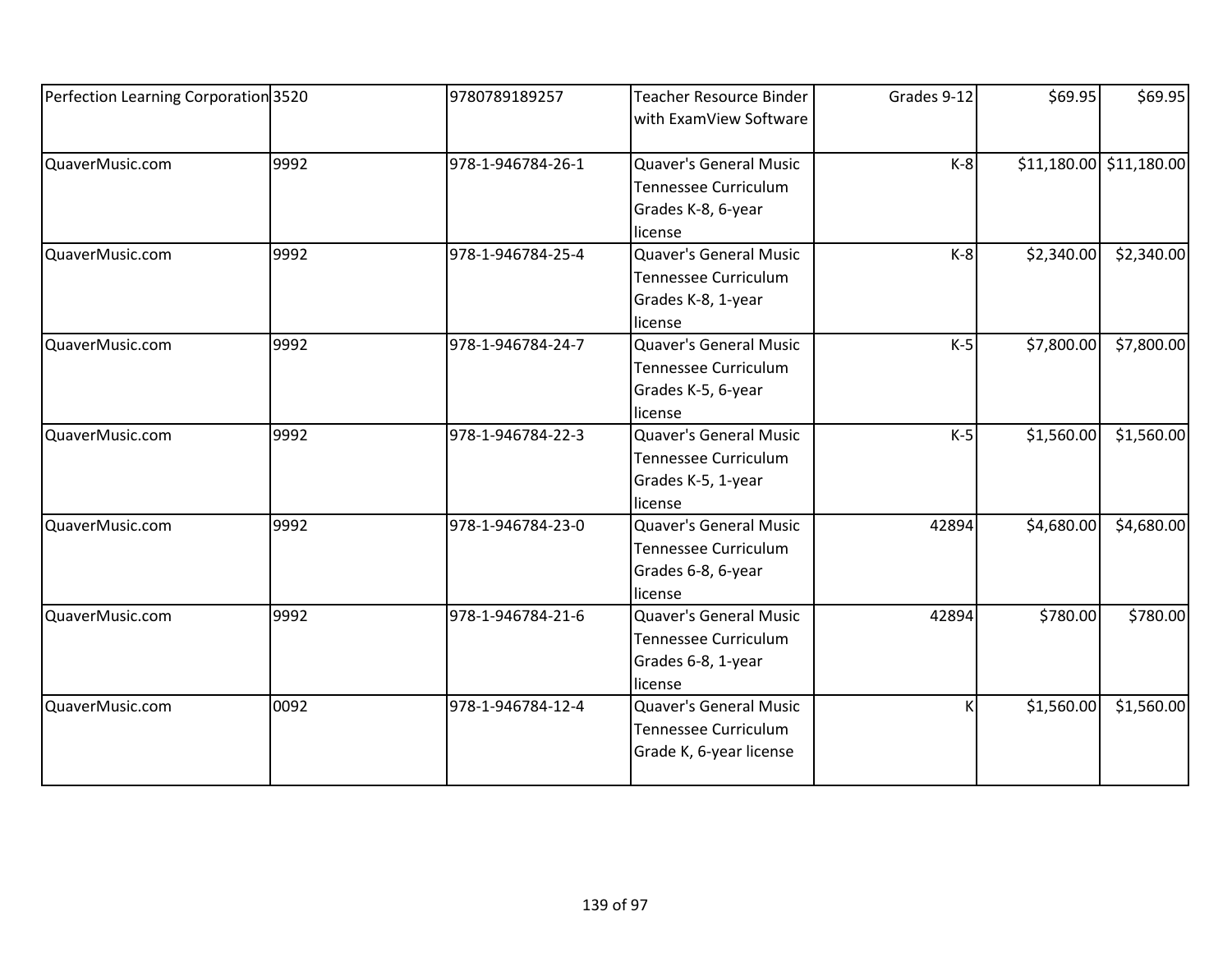| QuaverMusic.com | 0192 | 978-1-946784-13-1 | Quaver's General Music<br>Tennessee Curriculum<br>Grade 1, 6-year license               | $\mathbf{1}$   | \$1,560.00 | \$1,560.00 |
|-----------------|------|-------------------|-----------------------------------------------------------------------------------------|----------------|------------|------------|
| QuaverMusic.com | 0292 | 978-1-946784-14-8 | Quaver's General Music<br>Tennessee Curriculum<br>Grade 2, 6-year license               | $\overline{2}$ | \$1,560.00 | \$1,560.00 |
| QuaverMusic.com | 0392 | 978-1-946784-15-5 | <b>Quaver's General Music</b><br><b>Tennessee Curriculum</b><br>Grade 3, 6-year license | 3              | \$1,560.00 | \$1,560.00 |
| QuaverMusic.com | 0492 | 978-1-946784-16-2 | Quaver's General Music<br><b>Tennessee Curriculum</b><br>Grade 4, 6-year license        | 4              | \$1,560.00 | \$1,560.00 |
| QuaverMusic.com | 0592 | 978-1-946784-17-9 | Quaver's General Music<br>Tennessee Curriculum<br>Grade 5, 6-year license               | 5              | \$1,560.00 | \$1,560.00 |
| QuaverMusic.com | 0692 | 978-1-946784-18-6 | Quaver's General Music<br><b>Tennessee Curriculum</b><br>Grade 6, 6-year license        | 6              | \$1,560.00 | \$1,560.00 |
| QuaverMusic.com | 0792 | 978-1-946784-19-3 | Quaver's General Music<br><b>Tennessee Curriculum</b><br>Grade 7, 6-year license        | 7              | \$1,560.00 | \$1,560.00 |
| QuaverMusic.com | 0892 | 978-1-946784-20-9 | Quaver's General Music<br>Tennessee Curriculum<br>Grade 8, 6-year license               | 8              | \$1,560.00 | \$1,560.00 |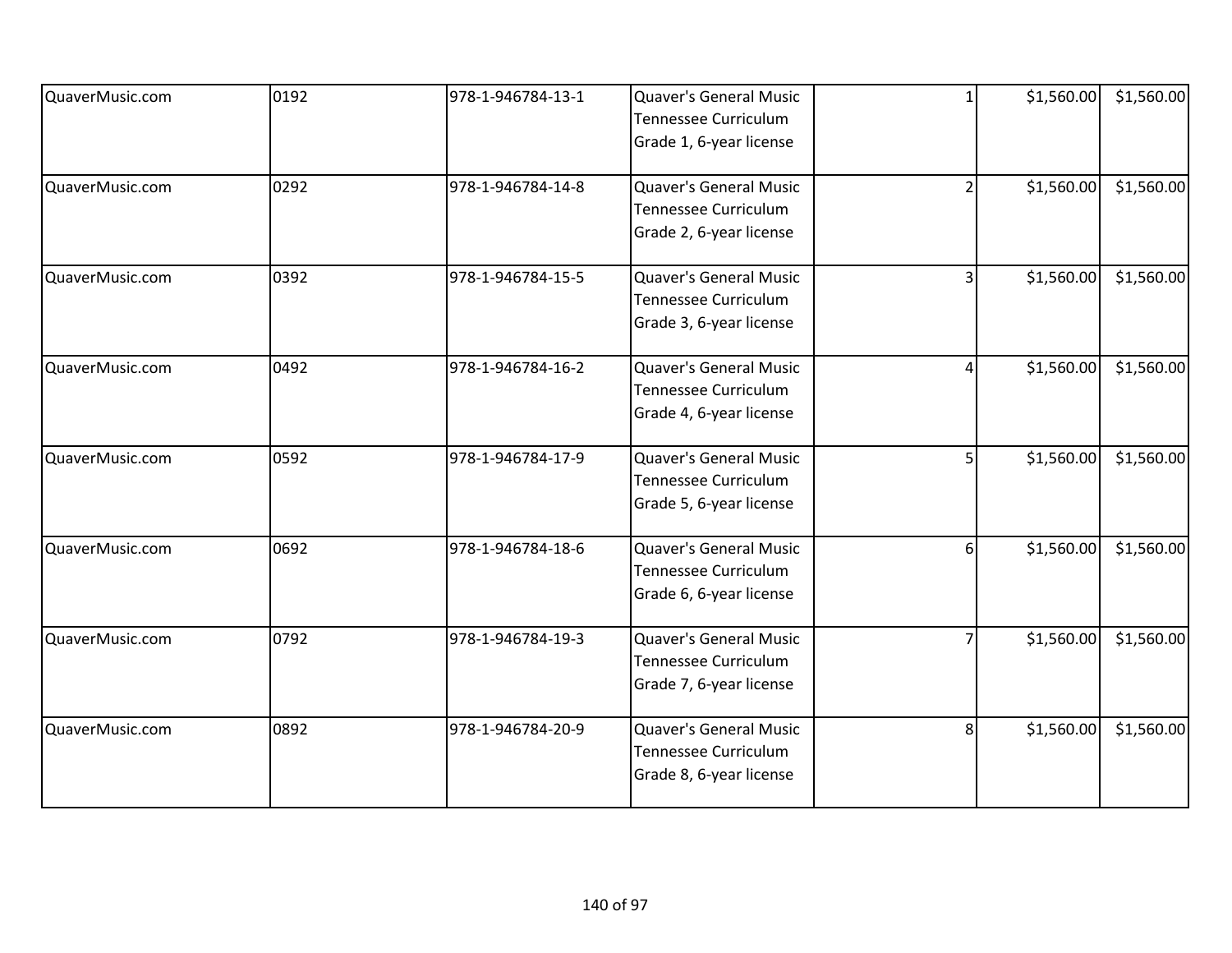| <b>CTE Arts Master List</b>      |                           |                   |                               |  |                                             |          |          |
|----------------------------------|---------------------------|-------------------|-------------------------------|--|---------------------------------------------|----------|----------|
| <b>Publisher</b>                 | <b>Category # ISBN-13</b> |                   | <b>Series (Title)</b>         |  | Copyri Grade Levels/Cours Wholesale Retail* |          |          |
| Goodheart-Willcox                | 6049                      | 978-1-63126-275-3 | Television Production &       |  | 2018 Grades 9-12                            | \$78.96  | \$105.28 |
| Goodheart-Willcox                | 6049                      | 978-1-63126-278-4 | Television Production &       |  | 2018 Grades 9-12                            | \$90.75  | \$121.00 |
| Goodheart-Willcox                | 6049                      | 978-1-63126-279-1 | Television Production &       |  | 2018 Grades 9-12                            | \$118.50 | \$158.00 |
| Goodheart-Willcox                | 6049                      | 978-1-63126-280-7 | Television Production &       |  | 2018 Grades 9-12                            | \$396.00 | \$528.00 |
| Goodheart-Willcox                | 6120                      | 978-1-63126-558-7 | Apparel: Design, Textiles     |  | 2018 Grades 9-12                            | \$78.96  | \$105.28 |
| lGoodheart-Willcox               | 6120                      | 978-1-63126-560-0 | Apparel: Design, Textiles     |  | 2018 Grades 9-12                            | \$90.75  | \$121.00 |
| lGoodheart-Willcox               | 6120                      | 978-1-63126-561-7 | Apparel: Design, Textiles     |  | 2018 Grades 9-12                            | \$118.50 | \$158.00 |
| Goodheart-Willcox                | 6120                      | 978-1-63126-566-2 | Apparel: Design, Textiles     |  | 2018 Grades 9-12                            | \$396.00 | \$528.00 |
| Pearson Education, Inc., pu 6084 |                           | 9780134717210     | Learning Graphic Design 82017 |  | $ 09-12 $                                   | \$87.97  | \$101.17 |
| Pearson Education, Inc., pu 6084 |                           | 9780134680453     | Learning Graphic Design {2017 |  | $09-12$                                     | \$82.47  | \$94.84  |
| Pearson Education, Inc., pu 6084 |                           | Online            | Learning Graphic Design {2017 |  | $09-12$                                     | N/A      | N/A      |
| Pearson Education, Inc., pu 6084 |                           | Online            | Learning Graphic Design 82017 |  | 09-12                                       | N/A      | N/A      |
| Pearson Education, Inc., pu 6049 |                           | 9780134717166     | Learning Audio/Video Pro 2017 |  | 09-12                                       | \$79.97  | \$91.97  |
| Pearson Education, Inc., pu 6049 |                           | 9780134680446     | Learning Audio/Video Prd 2017 |  | 09-12                                       | \$66.97  | \$77.02  |
| Pearson Education, Inc., pu 6049 |                           | Online            | Learning Audio/Video Prd2017  |  | $09-12$                                     | N/A      | N/A      |
| Pearson Education, Inc., pu 6049 |                           | Online            | Learning Audio/Video Prd 2017 |  | 09-12                                       | N/A      | N/A      |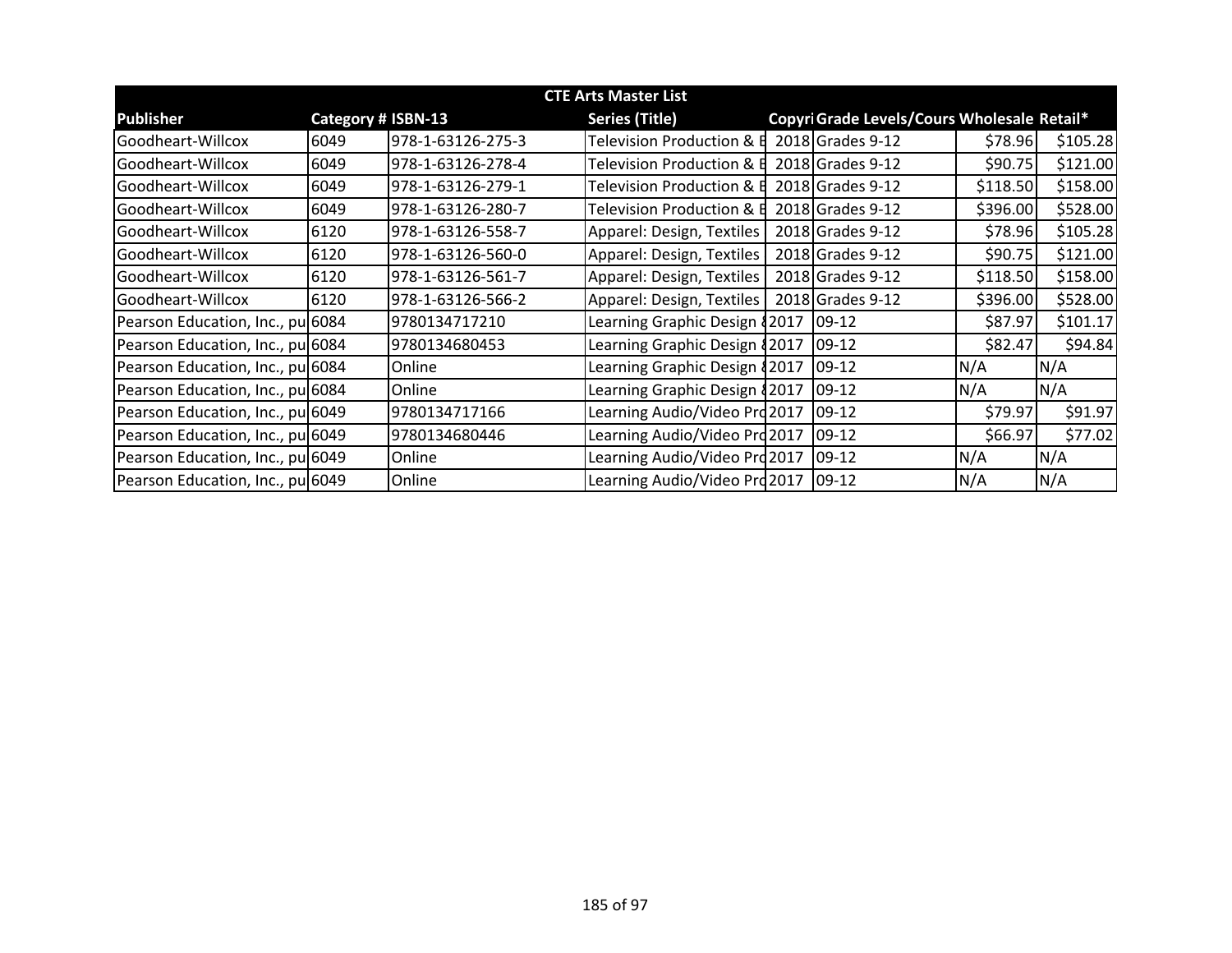|                                                      | PE-Wellness-Health Master List |                   |                                     |                                             |                   |          |  |
|------------------------------------------------------|--------------------------------|-------------------|-------------------------------------|---------------------------------------------|-------------------|----------|--|
| <b>Publisher</b>                                     | Category                       | <b>ISBN-13</b>    | <b>Series (Title)</b>               | <b>Grade Levels/Course</b>                  | Wholesale Retail* |          |  |
| Goodheart-Willcox                                    | 3303                           | 978-1-63563-042-8 | <b>Essential Health</b>             | Grades 9-12                                 | \$79.98           | \$106.64 |  |
| Goodheart-Willcox                                    | 3303                           | 978-1-63563-049-7 | <b>Essential Health</b>             | Grades 9-12                                 | \$91.98           | \$122.64 |  |
| Goodheart-Willcox                                    | 3303                           | 978-1-63563-050-3 | <b>Essential Health</b>             | Grades 9-12                                 | \$119.97          | \$159.96 |  |
| Goodheart-Willcox                                    | 3303                           | 978-1-63563-051-0 | <b>Essential Health</b>             | Grades 9-12                                 | \$396.00          | \$528.00 |  |
| Goodheart-Willcox                                    | 3303                           | 978-1-63563-030-5 | Comprehensive Health                | Grades 9-12                                 | \$79.98           | \$106.64 |  |
| Goodheart-Willcox                                    | 3303                           | 978-1-63563-037-4 | <b>Comprehensive Health</b>         | Grades 9-12                                 | \$91.98           | \$122.64 |  |
| Goodheart-Willcox                                    | 3303                           | 978-1-63563-038-1 | <b>Comprehensive Health</b>         | Grades 9-12                                 | \$119.97          | \$159.96 |  |
| Goodheart-Willcox                                    | 3303                           | 978-1-63563-039-8 | <b>Comprehensive Health</b>         | Grades 9-12                                 | \$396.00          | \$528.00 |  |
|                                                      |                                |                   | <b>Health Opportunities Through</b> |                                             |                   |          |  |
| Human Kinetics, Inc.                                 | 3303                           | 978-1-4925-5845-3 | <b>Physical Education</b>           | Lifetime Wellness                           | \$83.20           | \$104.00 |  |
|                                                      |                                |                   | <b>Health Opportunities Through</b> |                                             |                   |          |  |
| Human Kinetics, Inc.                                 | 3303                           | 978-1-4504-9741-1 | <b>Physical Education</b>           | Lifetime Wellness                           | \$79.20           | \$99.00  |  |
|                                                      |                                |                   | <b>Health Opportunities Through</b> |                                             |                   |          |  |
| Human Kinetics, Inc.                                 | 3303                           | 978-1-4925-2421-2 | <b>Physical Education</b>           | Lifetime Wellness                           | \$12.00           | \$15.00  |  |
|                                                      |                                |                   | <b>Health Opportunities Through</b> |                                             |                   |          |  |
| Human Kinetics, Inc.                                 | 3303                           | 978-1-4925-0035-3 | <b>Physical Education</b>           | Lifetime Wellness                           | \$0.00            | \$0.00   |  |
|                                                      |                                |                   | <b>Health Opportunities Through</b> |                                             |                   |          |  |
| Human Kinetics, Inc.                                 | 3303                           | 978-1-4925-0036-0 | <b>Physical Education</b>           | Lifetime Wellness   \$1,725.00   \$1,725.00 |                   |          |  |
|                                                      |                                |                   | <b>Health Opportunities Through</b> |                                             |                   |          |  |
| Human Kinetics, Inc.                                 | 3303                           | 978-1-4925-0042-1 | <b>Physical Education</b>           | Lifetime Wellness \$1,725.00 \$1,725.00     |                   |          |  |
| McGraw-Hill School Education 0611, 07119780021306749 |                                |                   | <b>TEEN HEALTH</b>                  | $6 - 8$                                     | \$99.00           | \$113.85 |  |
| McGraw-Hill School Education 0611, 07119780079011749 |                                |                   | <b>TEEN HEALTH</b>                  | $6 - 8$                                     | \$258.00          | \$296.70 |  |
| McGraw-Hill School Education 0611, 07119780021385416 |                                |                   | <b>TEEN HEALTH</b>                  | $6 - 8$                                     | \$117.99          | \$135.69 |  |
| McGraw-Hill School Education 0611, 07119780076642670 |                                |                   | <b>TEEN HEALTH</b>                  | $6-8$                                       | \$279.00          | \$320.85 |  |
| McGraw-Hill School Education 0611, 07119780021447930 |                                |                   | <b>TEEN HEALTH</b>                  | $6 - 8$                                     | \$114.99          | \$132.24 |  |
| McGraw-Hill School Education 0611, 07119780079011718 |                                |                   | <b>TEEN HEALTH</b>                  | $6-8$                                       | \$294.99          | \$339.24 |  |
| McGraw-Hill School Education 0611, 07119780076658282 |                                |                   | <b>TEEN HEALTH</b>                  | $6 - 8$                                     | \$321.99          | \$370.29 |  |
| McGraw-Hill School Education 0611, 07119780021385416 |                                |                   | <b>TEEN HEALTH</b>                  | $6 - 8$                                     | \$117.99          | \$135.69 |  |
| McGraw-Hill School Education 0611, 07119780076787463 |                                |                   | <b>TEEN HEALTH</b>                  | $6 - 8$                                     | \$89.01           | \$102.36 |  |
| McGraw-Hill School Education 0611, 07119780076787456 |                                |                   | <b>TEEN HEALTH</b>                  | $6-8$                                       | \$102.90          | \$118.34 |  |
| McGraw-Hill School Education 0611, 07119780076642663 |                                |                   | <b>TEEN HEALTH</b>                  | $6 - 8$                                     | \$145.50          | \$167.33 |  |
| McGraw-Hill School Education 0611, 07119780076658299 |                                |                   | <b>TEEN HEALTH</b>                  | $6 - 8$                                     | \$171.00          | \$196.65 |  |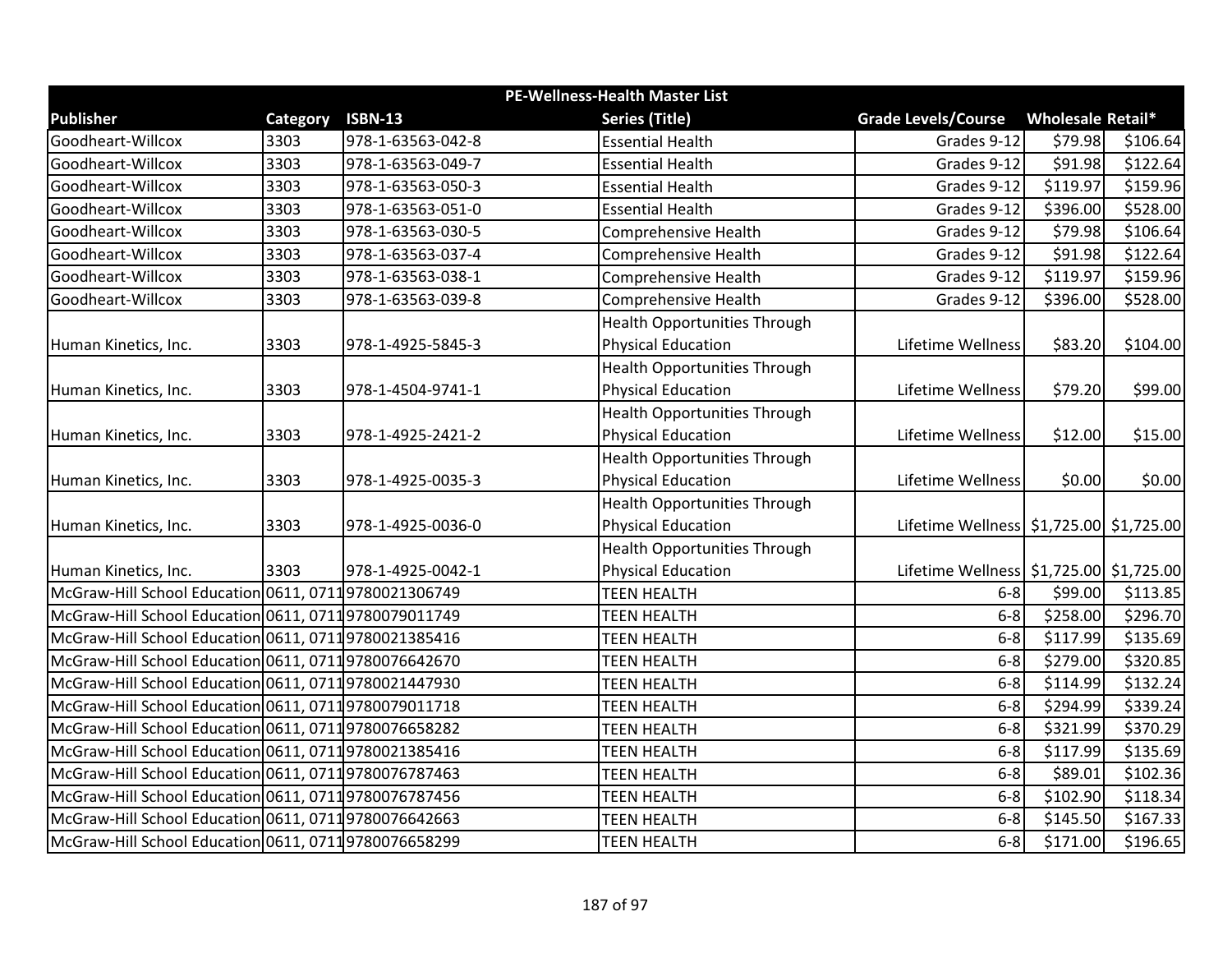| <b>PE-Wellness-Health Master List</b>                |                  |               |                              |                            |                          |          |  |
|------------------------------------------------------|------------------|---------------|------------------------------|----------------------------|--------------------------|----------|--|
| <b>Publisher</b>                                     | Category ISBN-13 |               | <b>Series (Title)</b>        | <b>Grade Levels/Course</b> | <b>Wholesale Retail*</b> |          |  |
| McGraw-Hill School Education 0611, 07119780076786831 |                  |               | <b>TEEN HEALTH</b>           | $6-8$                      | \$18.54                  | \$21.32  |  |
| McGraw-Hill School Education 0611, 07119780076786824 |                  |               | <b>TEEN HEALTH</b>           | $6-8$                      | \$20.76                  | \$23.87  |  |
| McGraw-Hill School Education 0611, 07119780076639717 |                  |               | <b>TEEN HEALTH</b>           | $6-8$                      | \$60.00                  | \$69.00  |  |
| McGraw-Hill School Education 0611, 07119780076639700 |                  |               | <b>TEEN HEALTH</b>           | $6 - 8$                    | \$63.60                  | \$73.14  |  |
| McGraw-Hill School Education 0611, 07119780021385409 |                  |               | <b>TEEN HEALTH</b>           | $6 - 8$                    | \$96.99                  | \$111.54 |  |
| McGraw-Hill School Education 0611, 07119780076640447 |                  |               | <b>TEEN HEALTH</b>           | $6 - 8$                    | \$13.50                  | \$15.53  |  |
| McGraw-Hill School Education 0311                    |                  | 9780076760305 | <b>Essential Health</b>      | Grades 9-12                | \$79.98                  | \$106.64 |  |
| McGraw-Hill School Education 0311                    |                  | 9780079011923 | <b>Essential Health</b>      | Grades 9-12                | \$91.98                  | \$122.64 |  |
| McGraw-Hill School Education 0311                    |                  | 9780076683420 | <b>Essential Health</b>      | Grades 9-12                | \$119.97                 | \$159.96 |  |
| McGraw-Hill School Education 0311                    |                  | 9780076708338 | <b>Essential Health</b>      | Grades 9-12                | \$396.00                 | \$528.00 |  |
| McGraw-Hill School Education 0311                    |                  | 9780076760312 | <b>Comprehensive Health</b>  | Grades 9-12                | \$79.98                  | \$106.64 |  |
| McGraw-Hill School Education 0311                    |                  | 9780076665044 | <b>Comprehensive Health</b>  | Grades 9-12                | \$91.98                  | \$122.64 |  |
| McGraw-Hill School Education 0311                    |                  | 9780076676149 | <b>Comprehensive Health</b>  | Grades 9-12                | \$119.97                 | \$159.96 |  |
| McGraw-Hill School Education 0311                    |                  | 9780076751433 | <b>HEALTH &amp; WELLNESS</b> | 3                          | \$60.75                  | \$69.86  |  |
| McGraw-Hill School Education 0311                    |                  | 9780076714483 | <b>HEALTH &amp; WELLNESS</b> | 3                          | \$292.98                 | \$336.93 |  |
| McGraw-Hill School Education 0411                    |                  | 9780076760329 | <b>HEALTH &amp; WELLNESS</b> | 3                          | \$186.00                 | \$213.90 |  |
| McGraw-Hill School Education 0411                    |                  | 9780079011954 | <b>HEALTH &amp; WELLNESS</b> | 3                          | \$222.99                 | \$256.44 |  |
| McGraw-Hill School Education 0411                    |                  | 9780076675845 | <b>HEALTH &amp; WELLNESS</b> | 3                          | \$52.35                  | \$60.20  |  |
| McGraw-Hill School Education 0411                    |                  | 9780076708383 | <b>HEALTH &amp; WELLNESS</b> | 3                          | \$51.00                  | \$58.65  |  |
| McGraw-Hill School Education 0411                    |                  | 9780076760336 | <b>HEALTH &amp; WELLNESS</b> | 3                          | \$10.20                  | \$11.73  |  |
| McGraw-Hill School Education 0411                    |                  | 9780076665150 | <b>HEALTH &amp; WELLNESS</b> | 3                          | \$147.00                 | \$169.05 |  |
| McGraw-Hill School Education 0411                    |                  | 9780076676224 | <b>HEALTH &amp; WELLNESS</b> | 3                          | \$68.70                  | \$79.01  |  |
| McGraw-Hill School Education 0411                    |                  | 9780076729265 | <b>HEALTH &amp; WELLNESS</b> | 4                          | \$64.98                  | \$74.73  |  |
| McGraw-Hill School Education 0411                    |                  | 9780076714537 | <b>HEALTH &amp; WELLNESS</b> | 4                          | \$292.98                 | \$336.93 |  |
| McGraw-Hill School Education 0511                    |                  | 9780076760343 | <b>HEALTH &amp; WELLNESS</b> | 4                          | \$186.00                 | \$213.90 |  |
| McGraw-Hill School Education 0511                    |                  | 9780079011992 | <b>HEALTH &amp; WELLNESS</b> | 4                          | \$222.99                 | \$256.44 |  |
| McGraw-Hill School Education 0511                    |                  | 9780076675975 | <b>HEALTH &amp; WELLNESS</b> | 4                          | \$56.25                  | \$64.69  |  |
| McGraw-Hill School Education 0511                    |                  | 9780076704743 | <b>HEALTH &amp; WELLNESS</b> | 4                          | \$54.45                  | \$62.62  |  |
| McGraw-Hill School Education 0511                    |                  | 9780076760350 | <b>HEALTH &amp; WELLNESS</b> | 4                          | \$10.98                  | \$12.63  |  |
| McGraw-Hill School Education 0511                    |                  | 9780076665174 | <b>HEALTH &amp; WELLNESS</b> | 4                          | \$147.00                 | \$169.05 |  |
| McGraw-Hill School Education 0511                    |                  | 9780076688098 | <b>HEALTH &amp; WELLNESS</b> | 4                          | \$71.55                  | \$82.28  |  |
| McGraw-Hill School Education 0511                    |                  | 9780076713875 | <b>HEALTH &amp; WELLNESS</b> | 5                          | \$64.98                  | \$74.73  |  |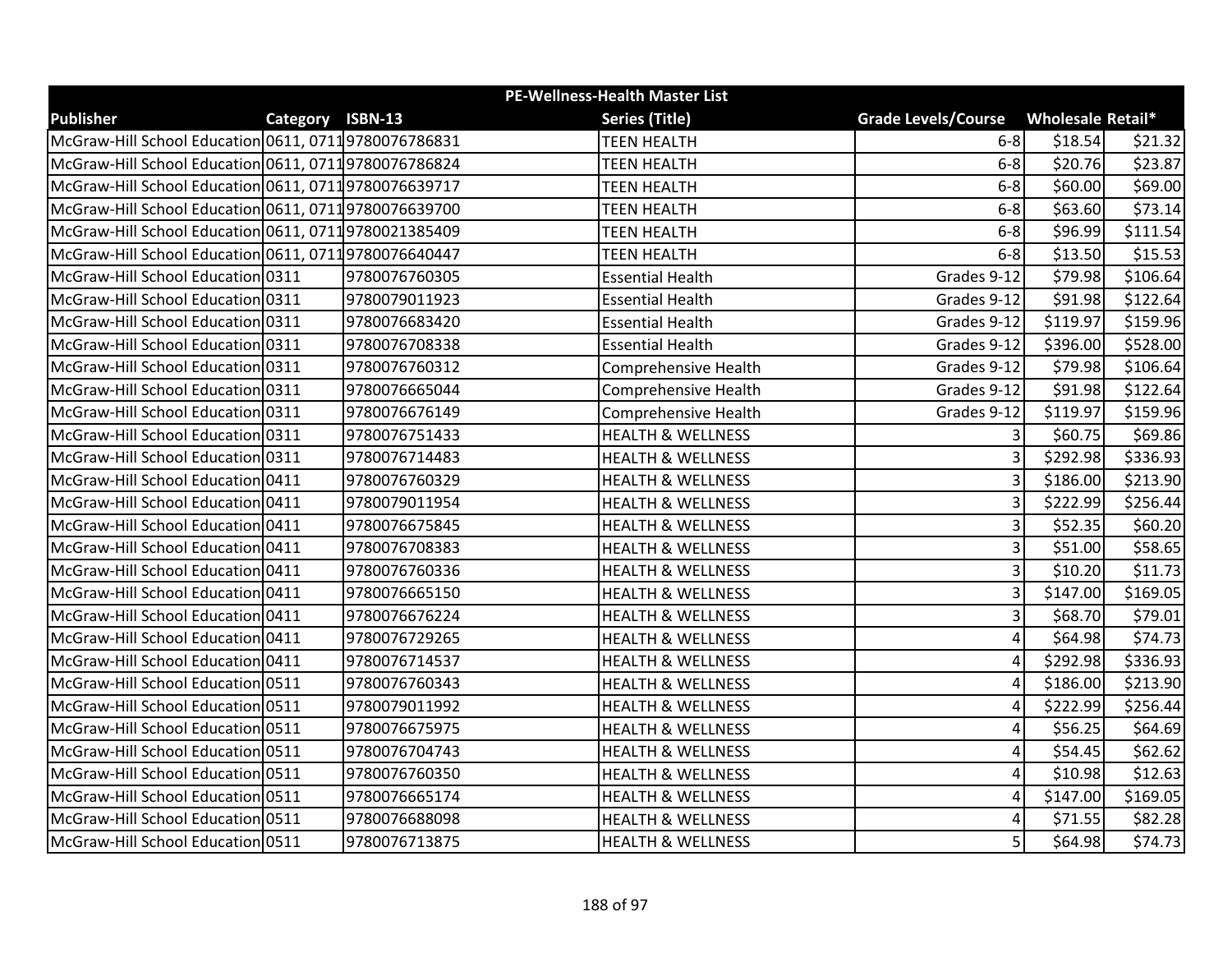| <b>PE-Wellness-Health Master List</b> |          |                |                                   |                            |                   |          |  |  |
|---------------------------------------|----------|----------------|-----------------------------------|----------------------------|-------------------|----------|--|--|
| <b>Publisher</b>                      | Category | <b>ISBN-13</b> | <b>Series (Title)</b>             | <b>Grade Levels/Course</b> | Wholesale Retail* |          |  |  |
| McGraw-Hill School Education 0511     |          | 9780076675043  | <b>HEALTH &amp; WELLNESS</b>      | 5                          | \$292.98          | \$336.93 |  |  |
| McGraw-Hill School Education 3303     |          | 9780021352920  | <b>HEALTH &amp; WELLNESS</b>      | 5                          | \$186.00          | \$213.90 |  |  |
| McGraw-Hill School Education 3303     |          | 9780079011794  | <b>HEALTH &amp; WELLNESS</b>      | 5                          | \$222.99          | \$256.44 |  |  |
| McGraw-Hill School Education 3303     |          | 9780021462643  | <b>HEALTH &amp; WELLNESS</b>      | 5                          | \$56.25           | \$64.69  |  |  |
| McGraw-Hill School Education 3303     |          | 9780021450541  | <b>HEALTH &amp; WELLNESS</b>      | 5                          | \$54.45           | \$62.62  |  |  |
| McGraw-Hill School Education 3303     |          | 9780021336371  | <b>HEALTH &amp; WELLNESS</b>      | 5                          | \$10.98           | \$12.63  |  |  |
| McGraw-Hill School Education 3303     |          | 9780079011824  | <b>HEALTH &amp; WELLNESS</b>      | 5                          | \$147.00          | \$169.05 |  |  |
| McGraw-Hill School Education 3303     |          | 9780021459971  | <b>HEALTH &amp; WELLNESS</b>      | 5                          | \$73.50           | \$84.53  |  |  |
| McGraw-Hill School Education 3303     |          | 9780021450541  | <b>GLENCOE HEALTH</b>             | $9 - 12$                   | \$102.00          | \$117.30 |  |  |
| McGraw-Hill School Education 3303     |          | 9780076720637  | <b>GLENCOE HEALTH</b>             | $9 - 12$                   | \$309.00          | \$355.35 |  |  |
| McGraw-Hill School Education 3303     |          | 9780076796526  | <b>GLENCOE HEALTH</b>             | $9 - 12$                   | \$318.99          | \$366.84 |  |  |
| McGraw-Hill School Education 3303     |          | 9780021462001  | <b>GLENCOE HEALTH</b>             | $9 - 12$                   | \$203.94          | \$234.53 |  |  |
| McGraw-Hill School Education 3303     |          | 9780021407217  | <b>GLENCOE HEALTH</b>             | $9 - 12$                   | \$87.99           | \$101.19 |  |  |
| McGraw-Hill School Education 3303     |          | 9780021459834  | <b>GLENCOE HEALTH</b>             | $9 - 12$                   | \$294.99          | \$339.24 |  |  |
| McGraw-Hill School Education 3303     |          | 9780021462018  | <b>GLENCOE HEALTH</b>             | $9 - 12$                   | \$276.00          | \$317.40 |  |  |
| McGraw-Hill School Education 3303     |          | 9780021407187  | <b>GLENCOE HEALTH</b>             | $9 - 12$                   | \$203.94          | \$234.53 |  |  |
| McGraw-Hill School Education 3303     |          | 9780021407071  | <b>GLENCOE HEALTH</b>             | $9 - 12$                   | \$78.99           | \$90.84  |  |  |
| McGraw-Hill School Education 3303     |          | 9780021462735  | <b>GLENCOE HEALTH</b>             | $9 - 12$                   | \$93.00           | \$106.95 |  |  |
| McGraw-Hill School Education 3303     |          | 9780021459995  | <b>GLENCOE HEALTH</b>             | $9 - 12$                   | \$83.76           | \$96.32  |  |  |
| Pearson Education, Inc., publis 5991  |          | 9780134677293  | <b>GLENCOE HEALTH</b>             | $9 - 12$                   | \$26.08           | \$29.99  |  |  |
| Pearson Education, Inc., publis 5991  |          | 9780134761381  | <b>GLENCOE HEALTH</b>             | $9 - 12$                   | \$30.20           | \$34.73  |  |  |
| Pearson Education, Inc., publis 5991  |          | 9780134721606  | <b>GLENCOE HEALTH</b>             | $9 - 12$                   | \$15.30           | \$17.60  |  |  |
| Pearson Education, Inc., publis 5991  |          | 9780134531274  | <b>GLENCOE HEALTH</b>             | $9 - 12$                   | \$78.00           | \$89.70  |  |  |
| Pearson Education, Inc., publis 5991  |          | Online         | <b>GLENCOE HEALTH</b>             | $9 - 12$                   | \$168.99          | \$194.34 |  |  |
| Pearson Education, Inc., publis 5991  |          | Online         | <b>GLENCOE HEALTH</b>             | $9 - 12$                   | \$144.99          | \$166.74 |  |  |
|                                       |          |                | Anatomy, Physiology, & Disease:   | $09-12$                    | \$102.47          | \$117.84 |  |  |
|                                       |          |                | An Interactive Journey for Health |                            |                   |          |  |  |
| Pearson Education, Inc., publis 3303  |          | 9780133276220  | Professionals                     |                            |                   |          |  |  |
|                                       |          |                | Anatomy, Physiology, & Disease:   | $09-12$                    | \$104.94          | \$120.68 |  |  |
|                                       |          |                | An Interactive Journey for Health |                            |                   |          |  |  |
| Pearson Education, Inc., publis 3303  |          | 9780133275261  | Professionals                     |                            |                   |          |  |  |